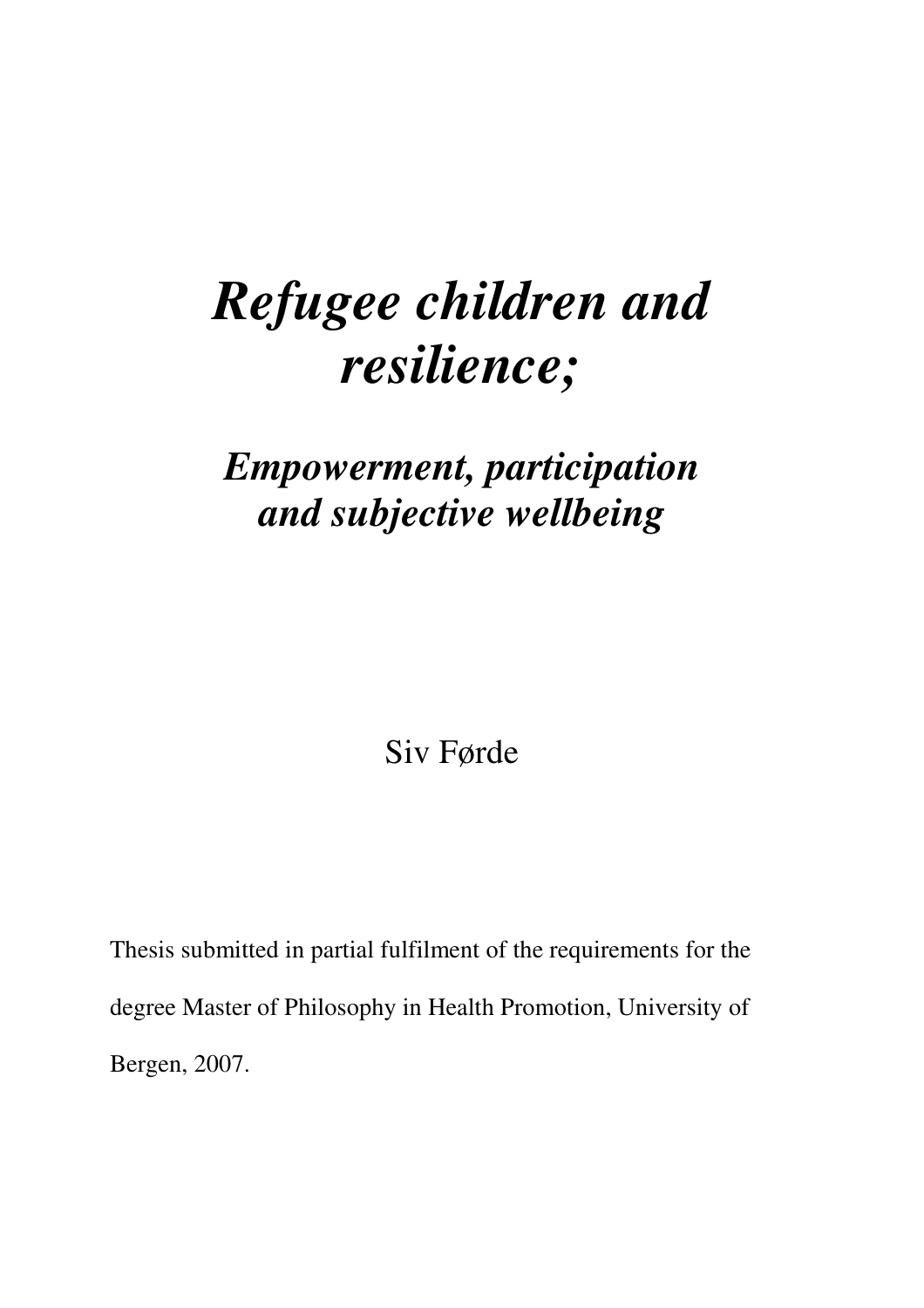#### Acknowledgements

This thesis would not exist without the inspiration of some special individuals I met during my study and my professional work. Among them I owe much to the gate keepers who introduced me to the children in my study. I also am grateful to Svein Ramung who shared with me articles which brought interesting perspectives to my approach. Our many discussions were also encouraging my work.

In addition this thesis would never had appeared without the support from my employer, Sogn and Fjordane University Collage, Faculty of Health, who gave me time and space to fulfil my study. In particular I want to acknowledge many of my colleagues who have shown interest in what I am doing, and Dean Eva Marie Halvorsen, who encouraged me to start and to fulfil the study.

Bringing this work to a completion has also been supported by my lovely family who has encouraged me to go on in times when I felt it difficult to continue.

Closer to my study my thesis owes particularly much to my patient, inspiring and always well-informed supervisor Mai Bente Snipstad, who was available whenever I needed guiding. Her prudent way to question my ideas enhanced many important reflections and was helpful to temper my at times too strong emotions about this difficult subject. She also listened carefully to my ideas and showed me alternative scientific directions that helped me to find what I was looking for.

Finally, I am filled with honour for the children who shared their stories with me, and who trusted me to be the amplifier of their voices. I hope I have done that with the respect that they deserve. These children have showed me what it takes to survive, and this thesis is built on their wisdom.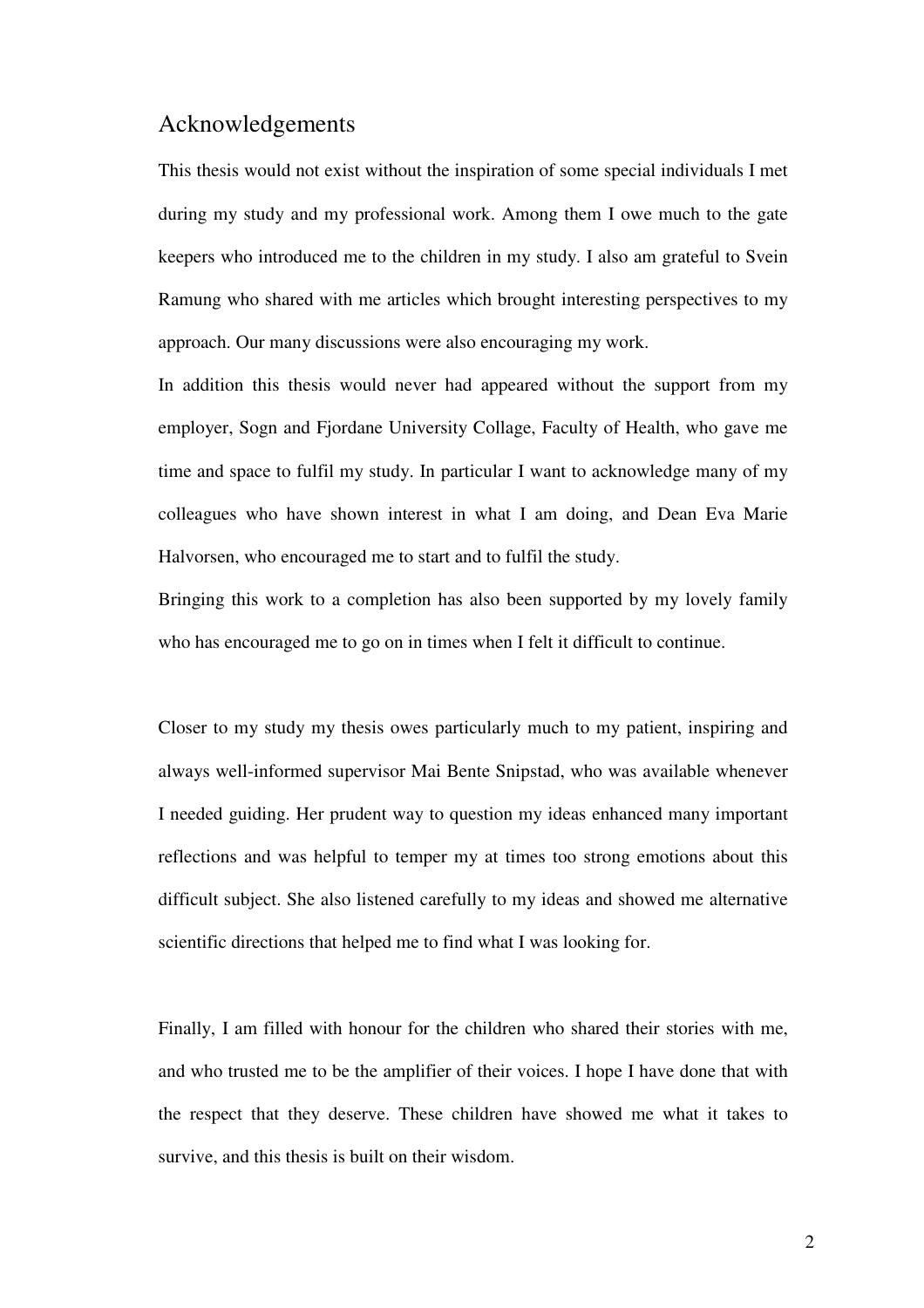#### Abstract

The intentions of this study was to learn what is promoting subjective wellbeing, resilience and mental health in refugee children, and how important participation and empowerment is in this process. There is a need to localize the power in children to find how to use it for navigating towards resilience which is valued by the children as well as the community.

This paper is presenting theory and literature which enhance the importance of participation and empowerment for the feeling of subjective wellbeing, mental health and resilience. Traditional resilience research is based upon multisystems theoretical approach, and is focusing on outcome based behaviour and interviews. However it is considered important to understand how children themselves describe their experience of wellbeing and resilience, to intervene and support them in their negotiation and navigation towards resilience. Thus the point of departure for this phenomenological study is a constructionist approach and indepth interviews with five refugee children, three boys and two girls, in Norway.

All the children had different backgrounds; they came from different countries, were between 16 and 18 years old, and three of them were unaccompanied refugee minors. Four of the children had participated in changing their situation by organizing an action group, and had succeeded, and one had participated in trying to take a grasp of her life outside this group.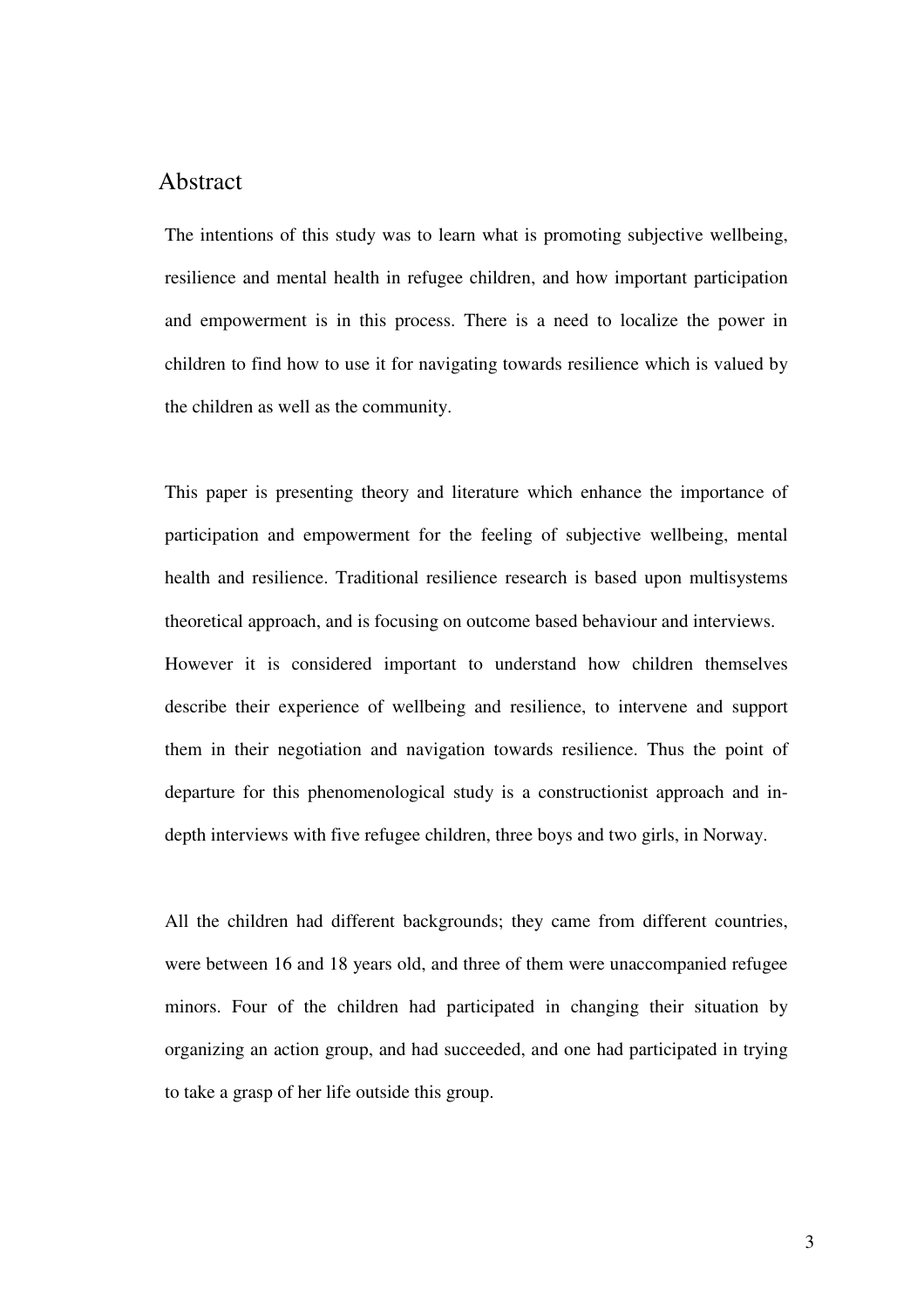Their stories from Norway describe lives in a difficult and stressing environment.. The children explain how they negotiate and navigate in this environment to promote mental health, subjective wellbeing and resilience. They emphasize what have helped them in this process, and a crucial feature has been the genuine concern from one or two important adults. They also emphasize the importance of being spoken to and about in friendly terms and being met with a friendly attitude.

According to the children's explanations one of the most important needs to feel well seemed to be wedded to health promotion ideas and the Ottawa Charter; to achieve peace and security to be able to flourish and to be what Maslow called "all you can be".

The children's descriptions in this study was compared to theory and related studies, and there were not fond clear contradictions between this study and others mentioned in this paper. Rather on the contrary; the related studies confirmed the present findings, concluding that empowerment and participation is important for the development of subjective wellbeing. However this study highlighted that the need to be cared for and appreciated seemed to be more important than the participation. When the sense of coherence and the perceived locus of control were low, the children got psychosocial problems which for some time also were quite serious concerning their mental health, and they were not able to participate. When finding a few important adults who they trusted and they felt were supporting them and cared for them, they managed to reduce entropy and change their perceptions about a situation where it was futile to act, to a situation which became less chaotic and more meaningful.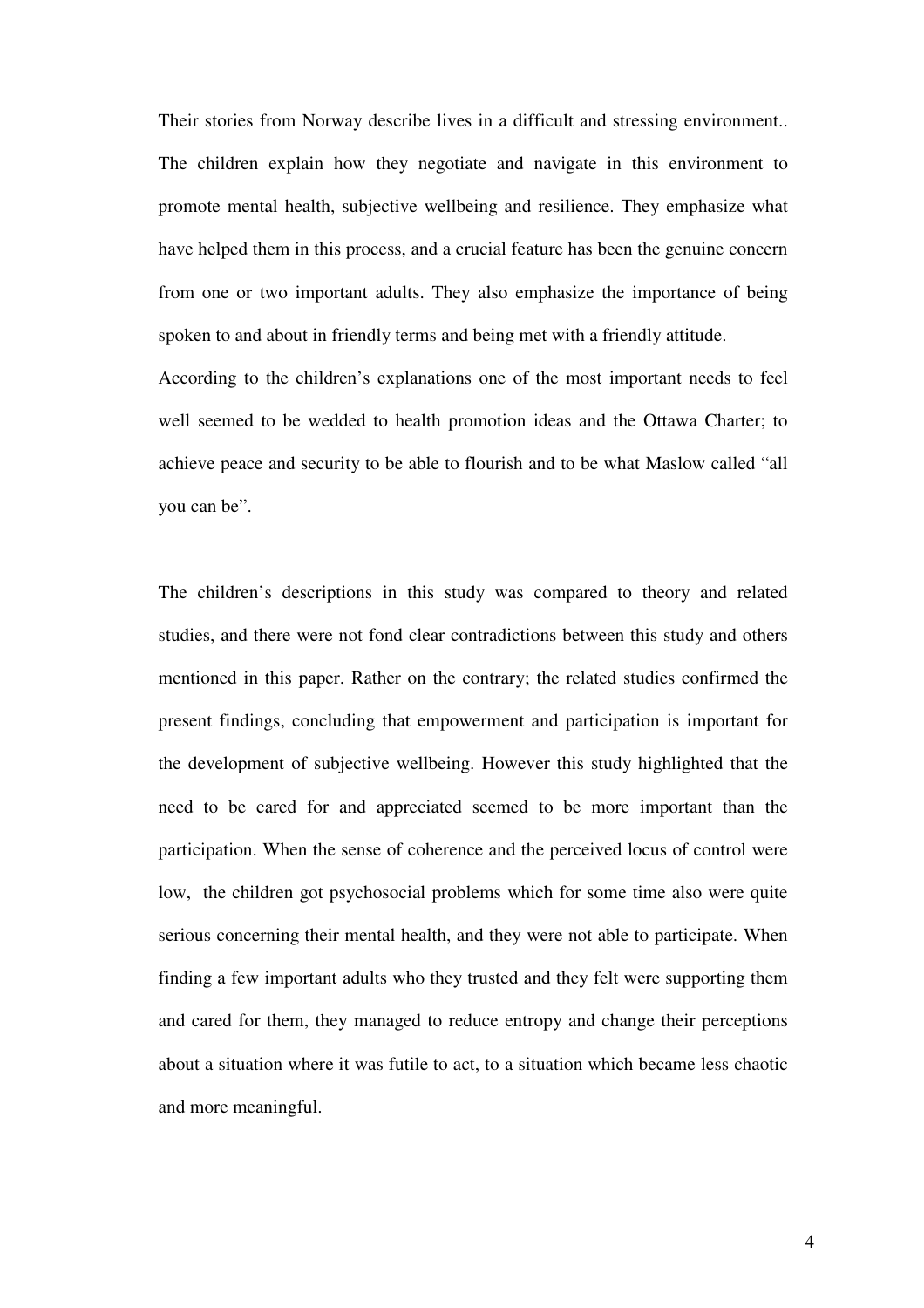Tones and Green claim that

*empowerment does not just happen; there is a reciprocal relationship between individuals and their environment. Not only must individuals be "strengthened" in some way, but their socio- economic, physical and cultural environments must be conducive to their making empowered choices* (Tones and Green, 2004: 3).

Based on the findings in this study this paper also enhance that there are good reasons to keep the focus on critical health promotion, and call for health professionals to take political action to challenge adverse environmental circumstances (Tones and Green, 2004; Prilleltensky and Prilleltensky, 2005; Freire, 2002 ).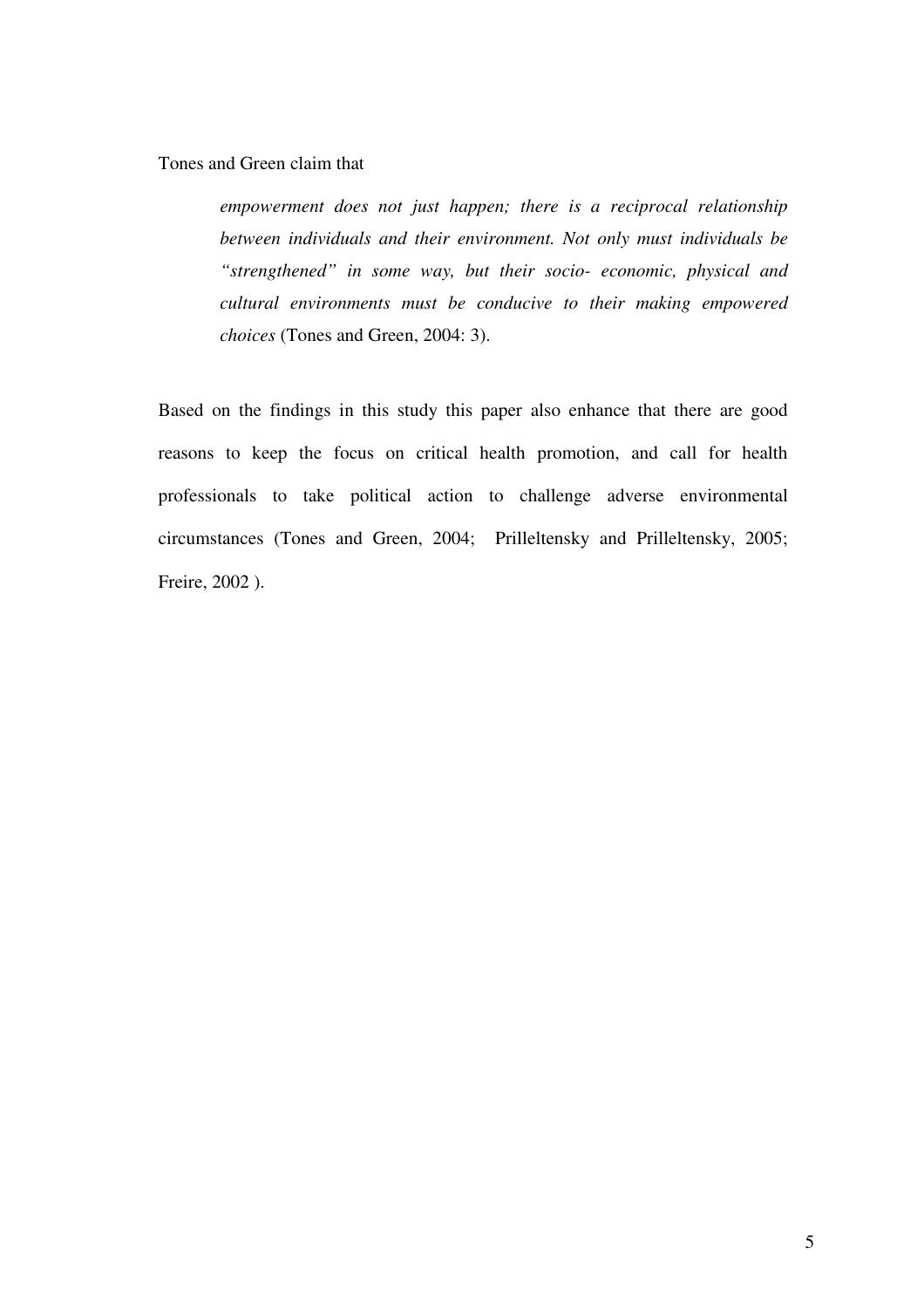# **TABLE OF CONTENT**

| 3.0 THEORETICAL FRAMEWORK AND RELEVANT LITERATURE 21     |  |
|----------------------------------------------------------|--|
|                                                          |  |
|                                                          |  |
|                                                          |  |
|                                                          |  |
|                                                          |  |
|                                                          |  |
|                                                          |  |
|                                                          |  |
|                                                          |  |
|                                                          |  |
| 5.0 PRESENTATION OF PARTICIPANTS AND THEIR BACKGROUND 44 |  |
|                                                          |  |
|                                                          |  |
|                                                          |  |
|                                                          |  |
|                                                          |  |
|                                                          |  |
|                                                          |  |
|                                                          |  |
|                                                          |  |
|                                                          |  |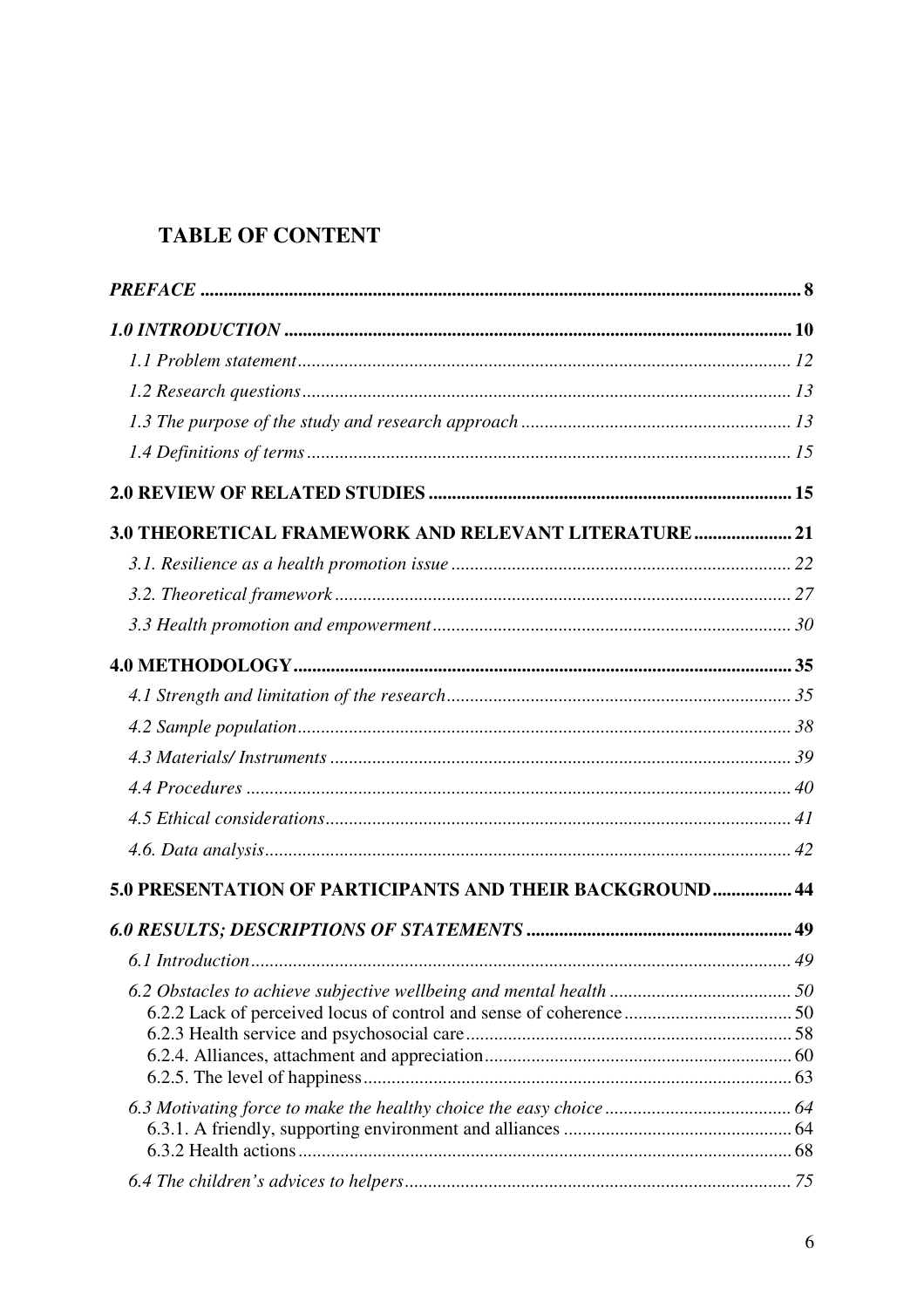| 7.5 The importance of a healthy public policy for the development of resilience 82         |  |
|--------------------------------------------------------------------------------------------|--|
| 7.6 Children's negotiations and navigations to achieve subjective wellbeing, mental health |  |
|                                                                                            |  |
| 7.8 Participation, empowerment and resilience in a health promotion perspective 88         |  |
|                                                                                            |  |
|                                                                                            |  |
|                                                                                            |  |
|                                                                                            |  |
|                                                                                            |  |
|                                                                                            |  |
|                                                                                            |  |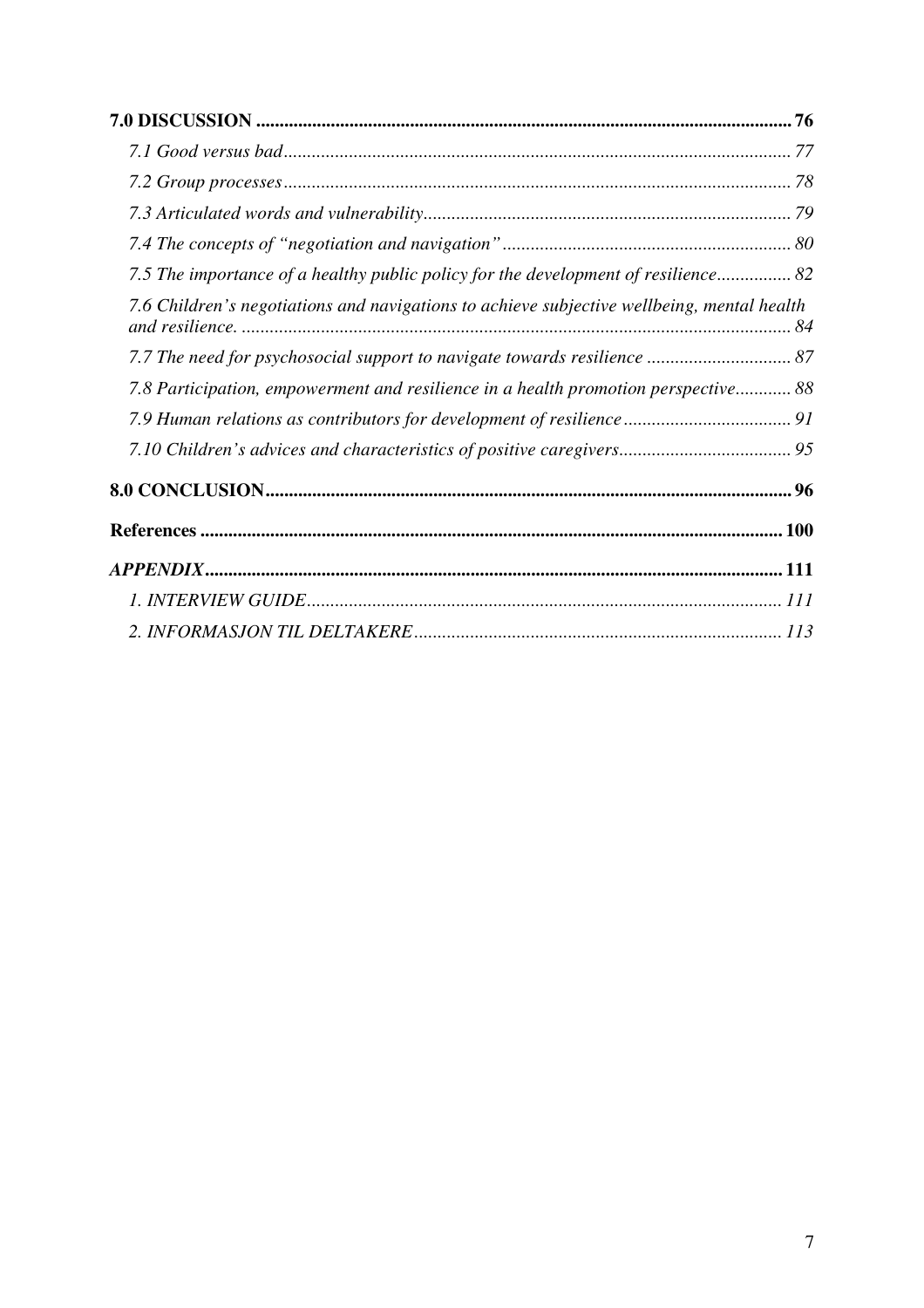### **PREFACE**

The first time I met Abebe was shortly after her arrival to Norway, having crossed several continents all by herself from her home country Ethiopia. She was 16 years old, and was suffering from a serious lung disease. She was fragile and weak, and pregnant after she had been raped on her run for a safe life. Her mother had died when giving birth to her, and she had grown up with her grandmother whom she had nursed for years until she died from tuberculosis when the girl was 12 years old. Abebe had fought poverty and starvation. She was isolated as a consequence of her grandmother's disease, and the skinny girl had to bury her grandmother all by her self as nobody in her community dared to help because of fright for the infection. She fled her village and started her long journey towards what she hoped could bring her happiness.

After coming to Norway it took her and her little son more then three years before they got a permission to stay in the country. Ten years later she was apparently doing very well, and one day she came to my office with her son just to have a chat. When I told her about my admiration for her strength and the way she managed her life so smoothly after all she had been through, she raised her head, fixed her serious brown eyes at me and said quietly,

*They say I am doing fine, but nobody can see the pain in my heart, my loneliness day after day, my tears, the nightmares and my constant lack of sleep.* 

Her words open up for an important question: Who has the right to define whether one is resilient or not and why is there so little research about how children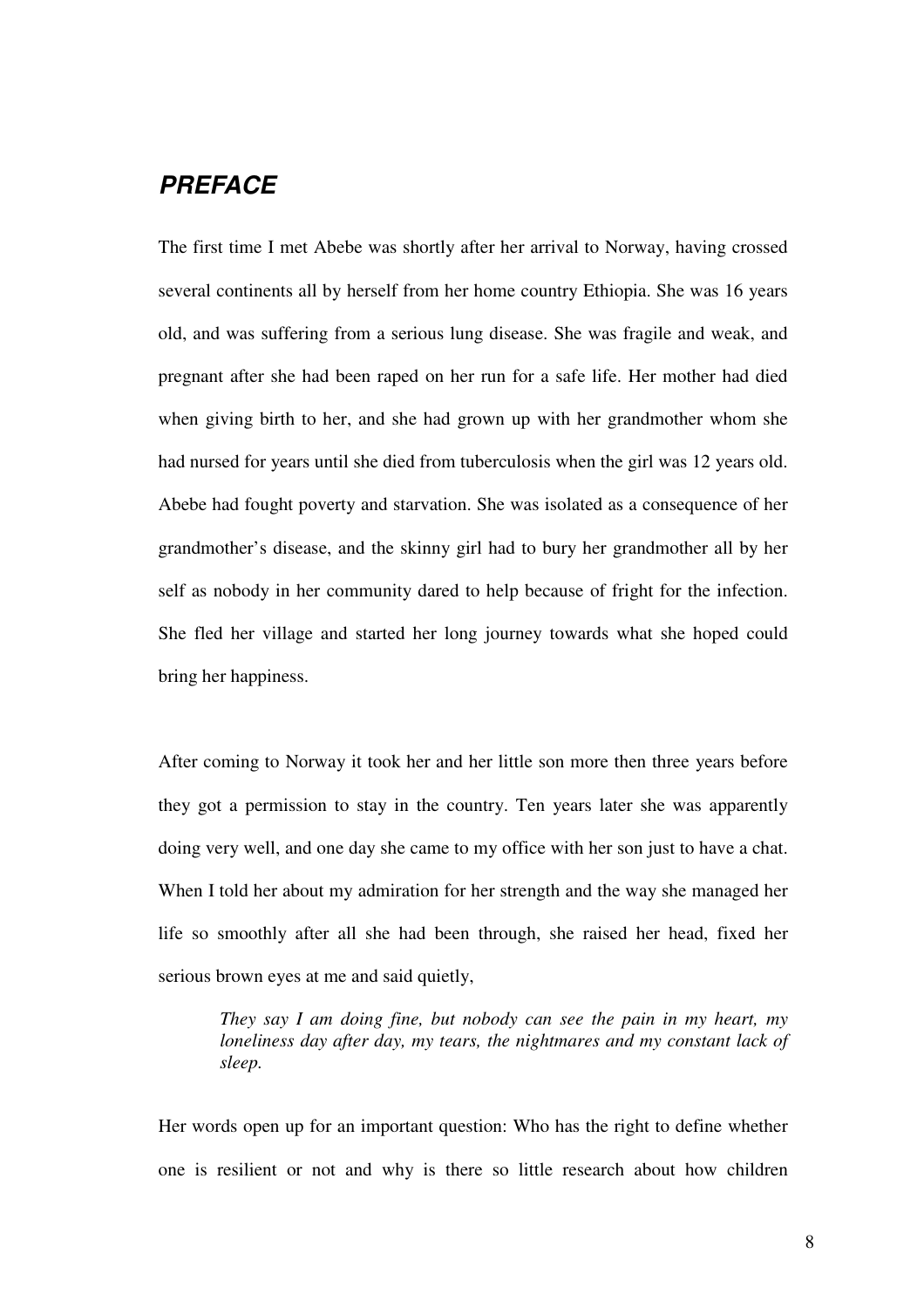themselves describe their state of welfare? Health and resilience have traditionally been defined by authorities and is tied to normative judgements related to particular outcomes in western societies.

During many years of work with refugee children and their psychosocial health and with unaccompanied refugee minors in particular, I have never stopped wondering how so many apparently develop well in spite of their adversities. During my search for understanding I was introduced to the concept of resilience. Michael Rutter (2002) defines "resilience" as relative good outcome despite the experience of situations that have been shown to carry a major risk for the development of psychopathology. Though there is much research available describing western identified risk factors and resilience, there is little research done on the actual health situation of refugee children in the western world (Borge, 2003; CMRD , 2003), and studies about how refugee children themselves describe their well-being are absent. This absence along with reflections about unaccompanied refugee children's adversities and risk factors concerning their mental health are the point of departure for this study.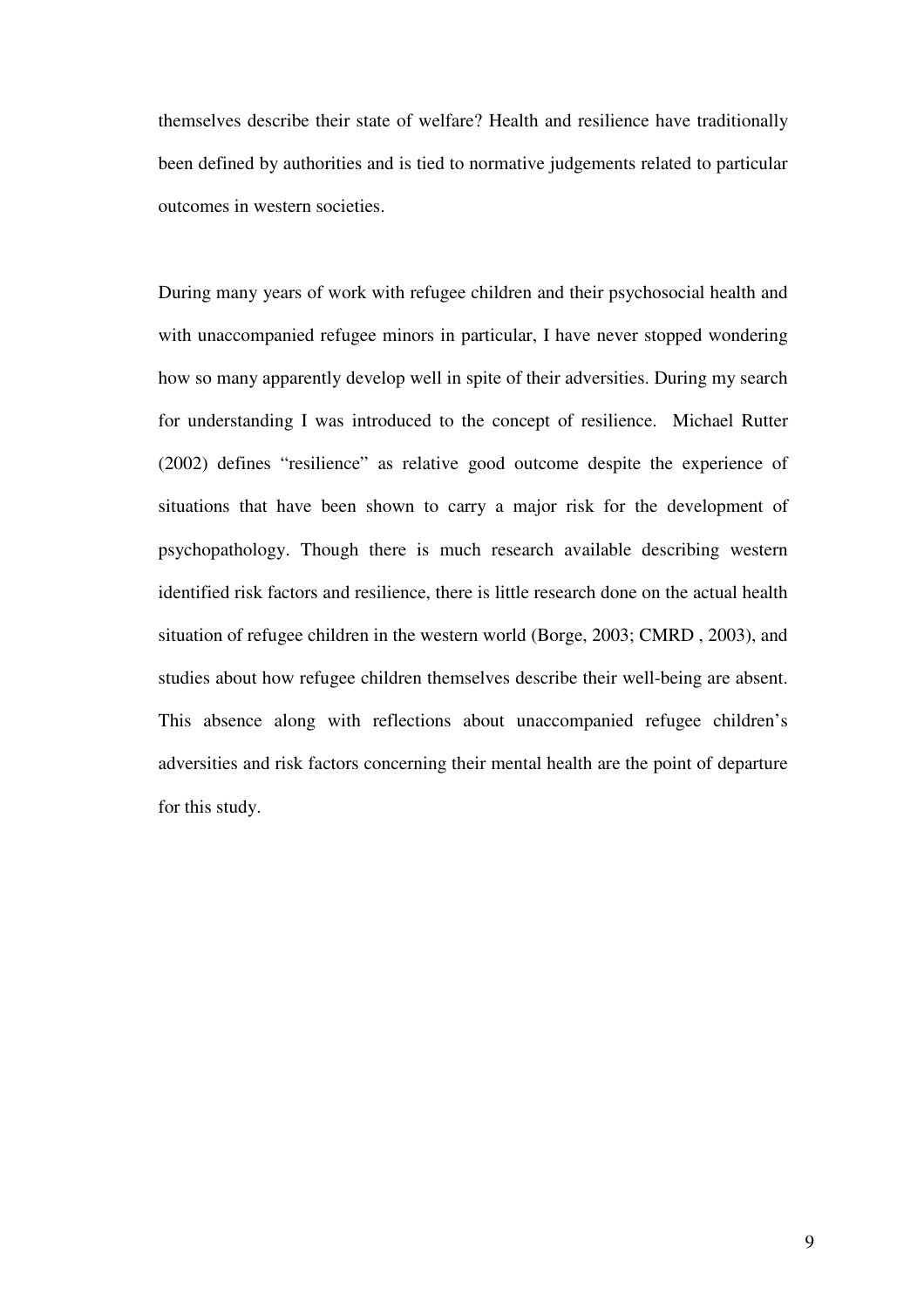#### **1.0 INTRODUCTION**

The number of separated refugee children in Western countries is rising significantly because of war and armed conflicts, and at any time there may be up to 100 000 separated children in West Europe (Fazel and Stein, 2002). According to information provided by United Nations' High Commissioner for Refugees (UNHCR) approximately 16100 unaccompanied minors applied for asylum in 26 countries during the year 2000. 27% of these children were girls. However UNHCR claims that it is difficult to estimate exactly how many separated children are entering European Countries, as they are not being registered in any country, and are very often prevented by the host countries from applying for asylum. This is also stated by Committee on Migration, Refugees and Demography, established by the European Parliament (CMRD, 2003). UNHCR's definition (1994) of unaccompanied minor refugees, are:

*those who are separated from both parents and are not being cared for by an adult who, by law or custom, is responsible to do so* (Ingebrigtsen et al, 2004).

The events of  $11<sup>th</sup>$  of September 2001 have increased the pre-existing trend of European governments to focus the migration debate on border security issues, and the living conditions for refugees in western countries have grown more difficult. Much of the information about refugees and migrants reaching the public is about refugees as potential terrorists and criminals, and it is influencing the communities to become more hostile towards refugees. Studies in Europe and USA show that hostile refugee policy is making the mental health situation for refugees in general and refugee children in particular very difficult (Fazel and Stein, 2002; Williams, 1991; Wolff and Fesseha, 1999; Ecker, 1998; Borge, 2003; Tunstrøm et al, 2004;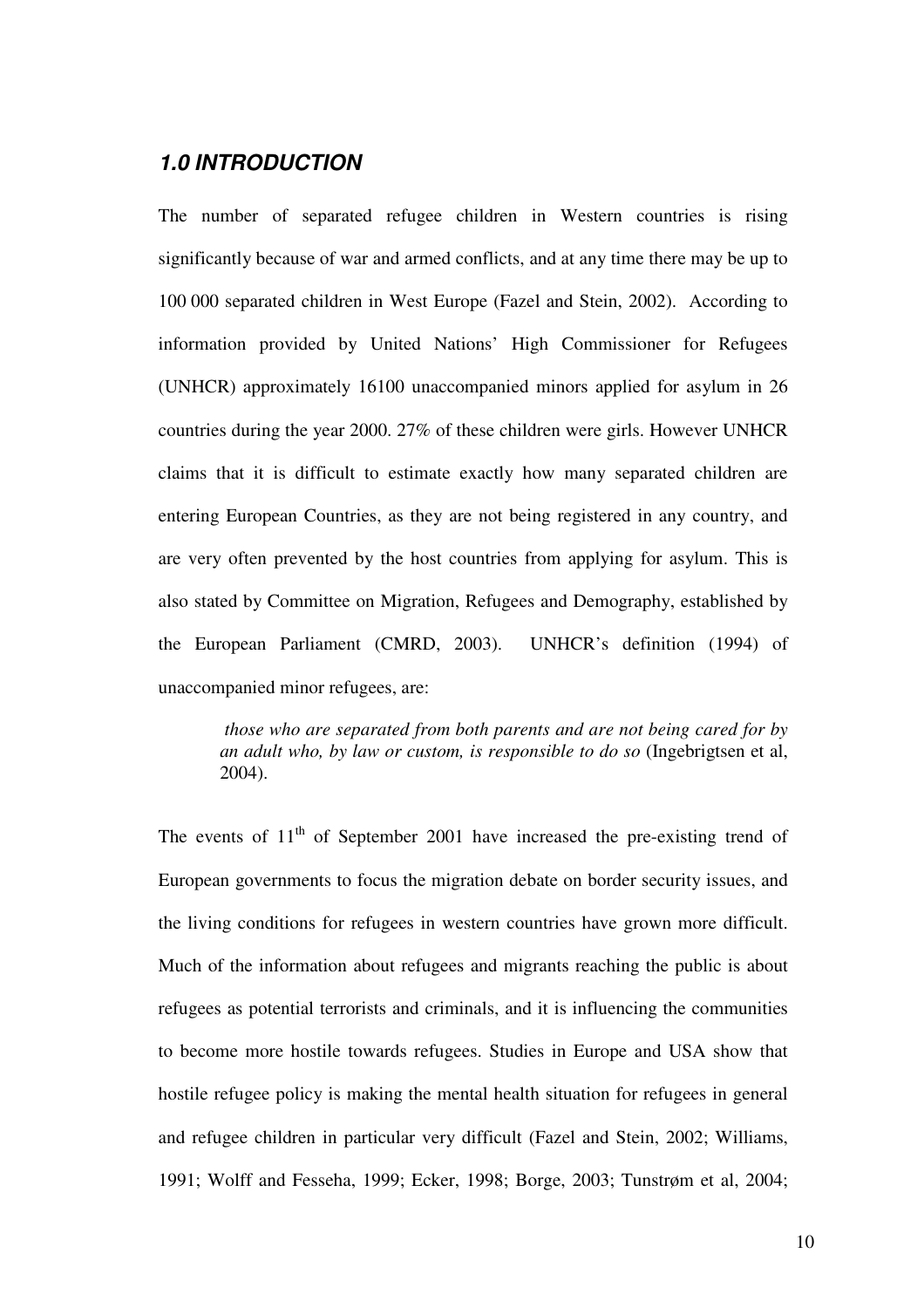Ingebrigtsen et al , 2004; CMRD, 2003; ECRE, 2004; Mignard, 2005). A European Commission Report about "The State of Mental Health in the European Union" is concluding that being a refugee is a risk indicator for developing mental illness, and that as much as two thirds of refugees experience anxiety and/ or depression. The report also claims that a long asylum procedure is associated with psychiatric disorders and indicates that both policy makers and mental health workers should take note of this finding (European Communities, 2004).

In April 2005 a Norwegian newspaper presented an article about some refugee children and adolescents who had been living in asylum centres in Norway for more than 4 years. The children had decided to do something about this situation; they organized an action group, and started a campaign to change their conditions through democratic and advocatory processes. They succeeded in their attempt, and were determined to keep on working to try to change even more. The members of the action group lived with at least one family member in an asylum centre, and had opened up for some unaccompanied refugee children who were living in the centre as well. This encouraged the separated children to try to change their situation in the same way as the original group.

This article was the inspiration to study the way refugee children described how participating in their own lives had influenced their feeling of subjective wellbeing and mental health. Another related aspect was to explore how participation might enhance the children's sense of control, a key component of resilience and mental health (Prilleltensky and Prilleltensky, 2005). Four adolescents from the above mentioned group and a girl, who had no connections to theses adolescents except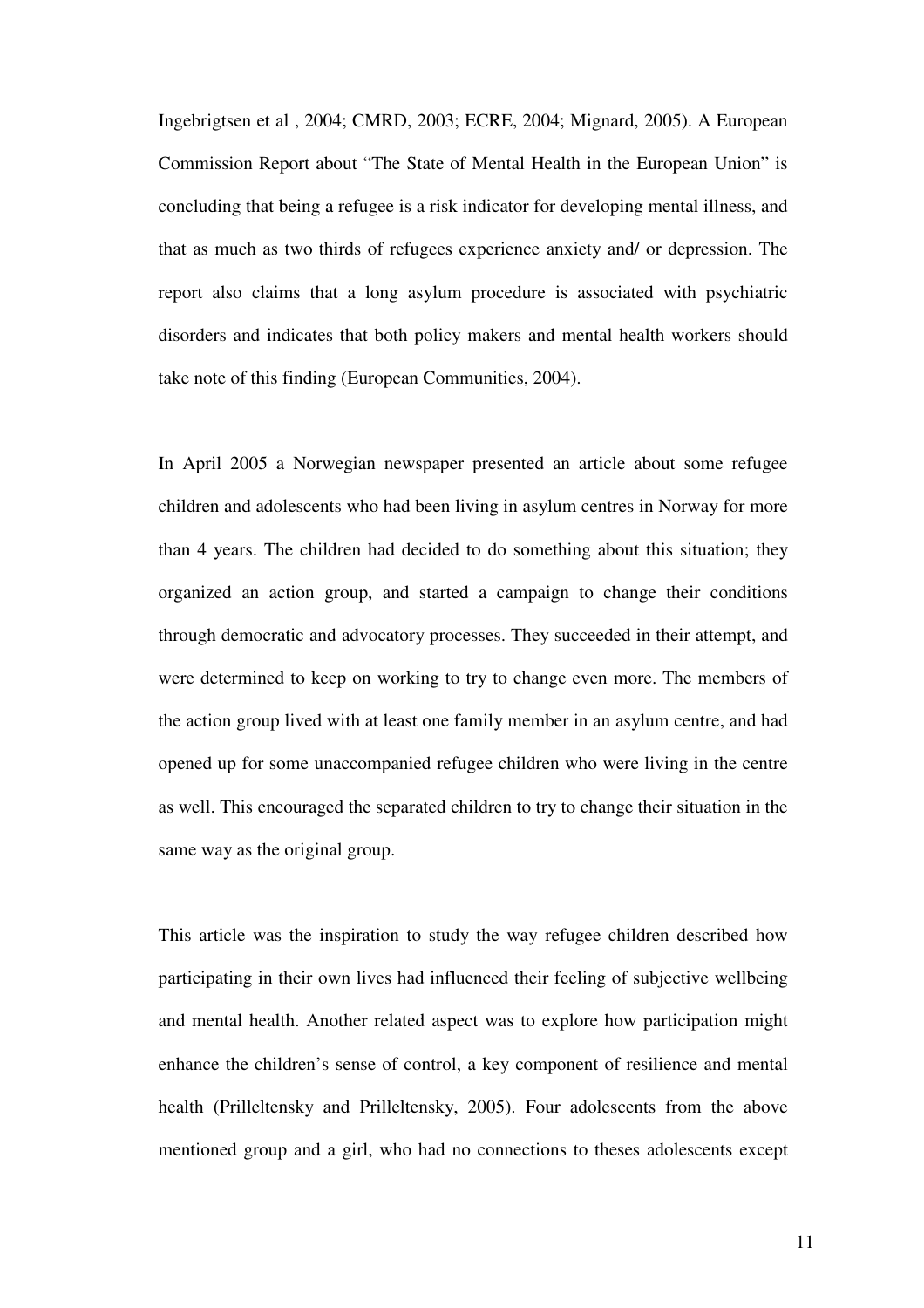from being an unaccompanied refugee minor, were interested in participating in such a study.

This following section will present the problem statement and research questions and describe the purpose of this study and definitions of terms used in this paper. After the introduction there will be a presentation of related studies, and relevant theories that are needed as a foundation for the study. Before closing up this section, there will be a presentation of methodology used in the paper, and finally the participants will be introduced before the results are presented.

#### **1.1 Problem statement**

Following research *problem* was designed:

*What is promoting subjective wellbeing, resilience and mental health in refugee children, and how important is participation and empowerment in this process?* 

The focus should be on a defined group of five minor refugees and their subjective experiences. Helpers or other persons in the children's lives were not interviewed as it was the children's own voices that should be heard; There are reasons to believe that nobody can describe the children's subjective wellbeing better than the children themselves as this is a matter of individual feelings and experiences. As four of the participants where members of the above mentioned action group, a reasonable question was if this was sufficient to give valid, reliable and generalizable results. However the decision to keep in mind the effect of group processes in the analysis was made and this could also be an interesting perspective of the study. Another aspect was how the low number of participants might affect the study; however Silverman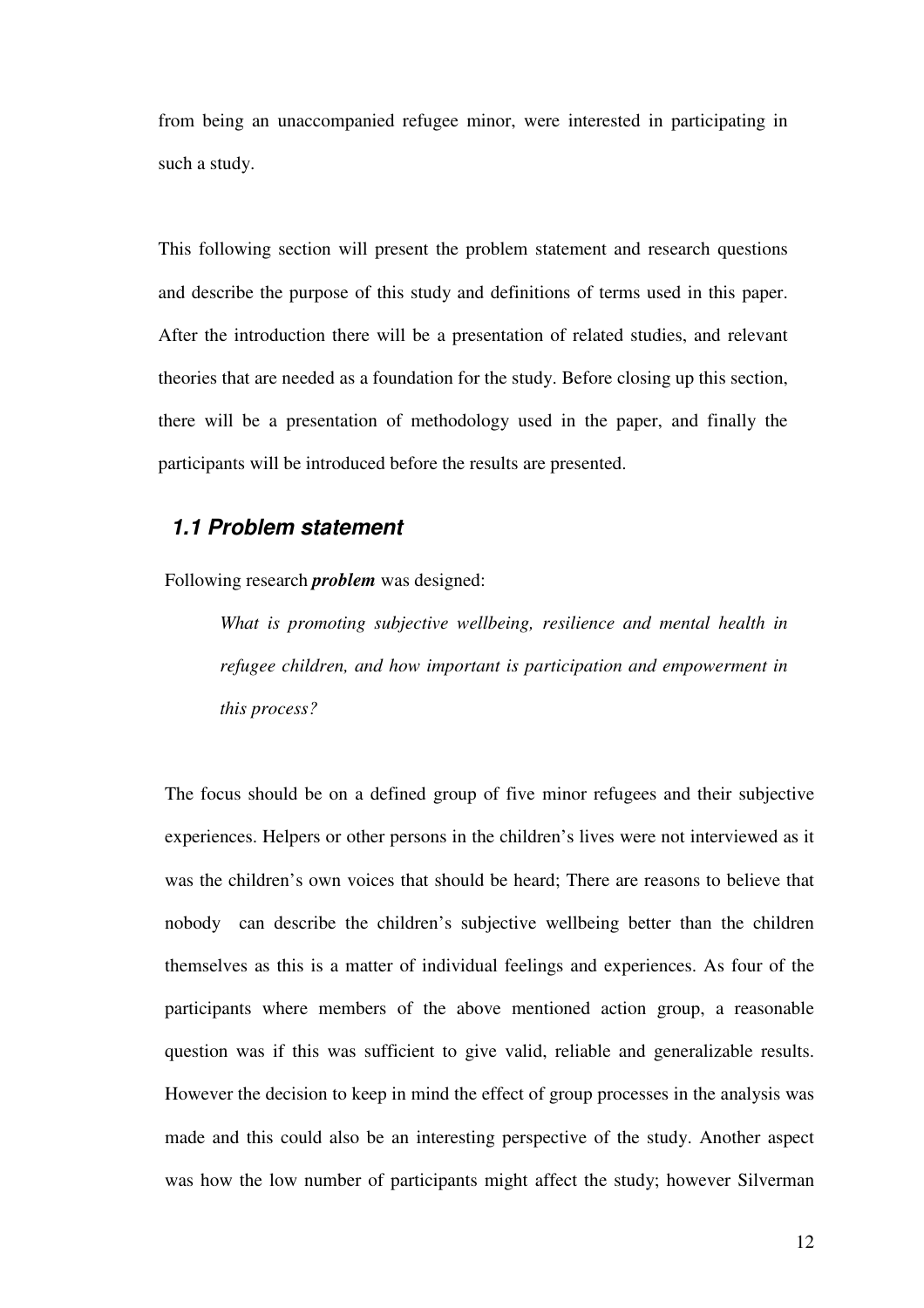(2000) states that if a study is wedded to other studies which share the theoretical orientation, it may be generalizable. In addition according to Silverman

*one single police station may provide enough data to develop all generalizations you want about police stations"* (Silverman, 2000:107).

Based on these reflections following research questions were designed to get closer to the problem.

#### **1.2 Research questions**

- 1. How do refugee children describe what is promoting subjective well being and mental health in their lives?
	- a. How do they attribute causes for their level of psychological wellbeing
- 2. What or whom have been important in the children's pathways towards resilience and subjective wellbeing?
- 3. How do the adolescents articulate the connection of participation and empowerment to subjective wellbeing and resilience related phenomena?
- 4. In what way may important adults, like health and social welfare personnel, staff in reception centre, politicians and migrant authorities and guardians, support refugee children, and unaccompanied refugee minors in particular, in the process towards resilience?

#### **1.3 The purpose of the study and research approach**

 It is considered important to find what is promoting resilience; if we know this, it may be possible to use this knowledge to intervene and turn negative development into positive (Ungar, 2005; Rutter , 2000). The purpose of this study was to learn how refugee children perceived their level of health and subjective well being, and how they managed to achieve resilient related phenomena. Michael Ungar is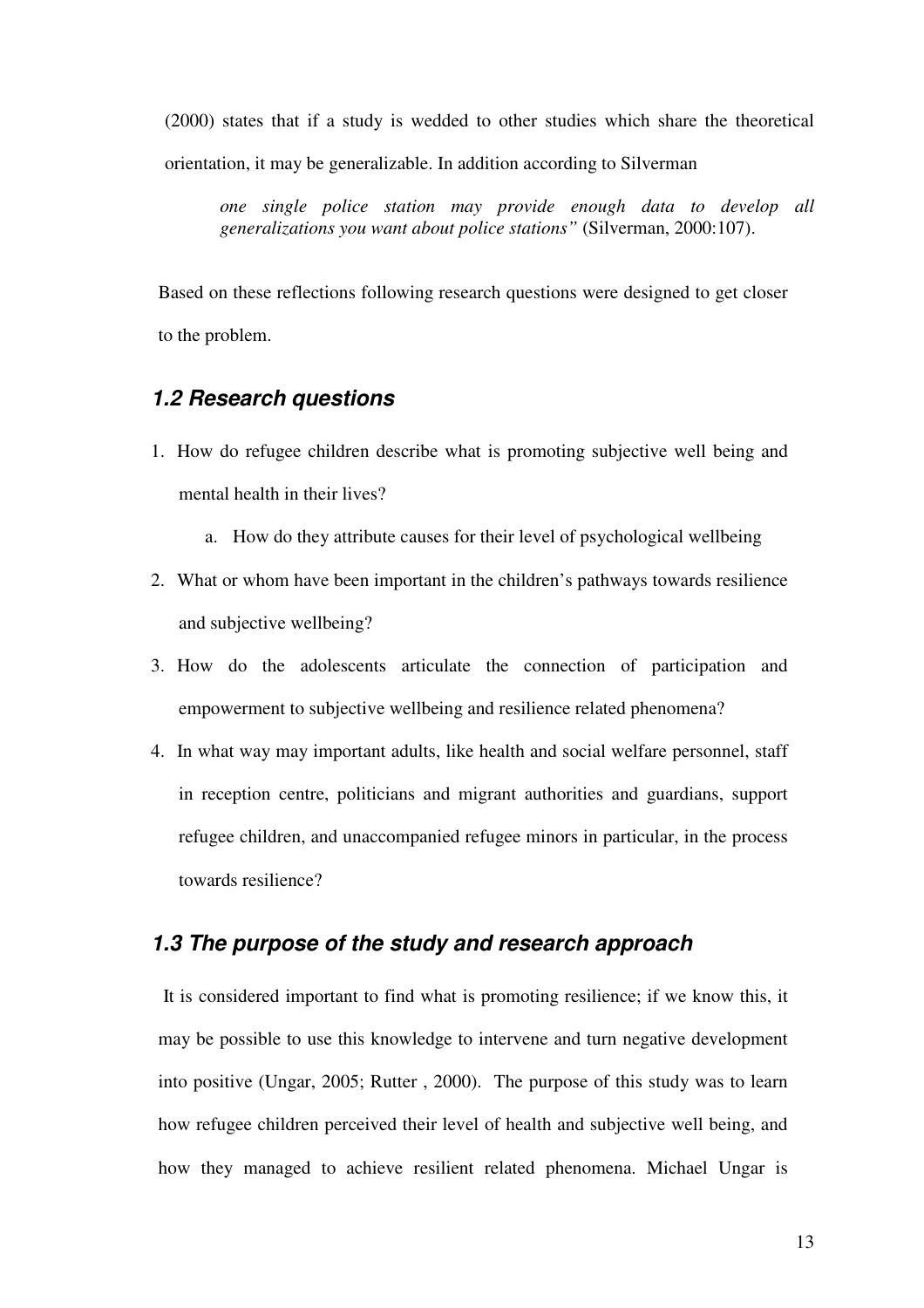explaining resilience as an outcome influenced by personal capacities as well as social, cultural and political aspects. He also claims that this outcome is a product of children's negotiations between the environment and themselves, and the way they navigate to achieve subjective wellbeing (Ungar, 2005). To gain more knowledge about this might open up for better ways to support refugee children in their effort to achieve subjective wellbeing and mental health. Therefore a socially constructed knowledge claim was chosen as a fundament for this study; that is how individuals construct meaning and understanding of the world in which they live based on their historical and social perspective (Creswell, 2003). A phenomenological approach was also chosen as it aims to identify the "essence" of the children's experiences of being refugees in Norway, based on their descriptions (Creswell, 2003). Besides, the research was also meant to be a contribution to advocate with refugee children, in particular unaccompanied refugee children, for a more caring and just society for them. According to Prilleltensky and Prilleltensky (2005) the children's own participation, along with community workers in challenging injustice can do much to enhance resilience. Therefore the advocacy / participatory knowledge claim and critical theory (Creswell, 2003) was added to the foundation for this study, hoping to visualize the refugee children's needs in the Norwegian society.

Sourander (1998) found in his study about refugee children that younger children seemed to be particularly vulnerable to emotionally distress; the interview situation might be experienced as emotionally stressing for smaller refugee children, and it was quite uncertain if there would be anyone available to follow them up if they got emotional problems after the interviews. A special permission from the Regional Committee for Medical Research Ethics would also be needed if the children were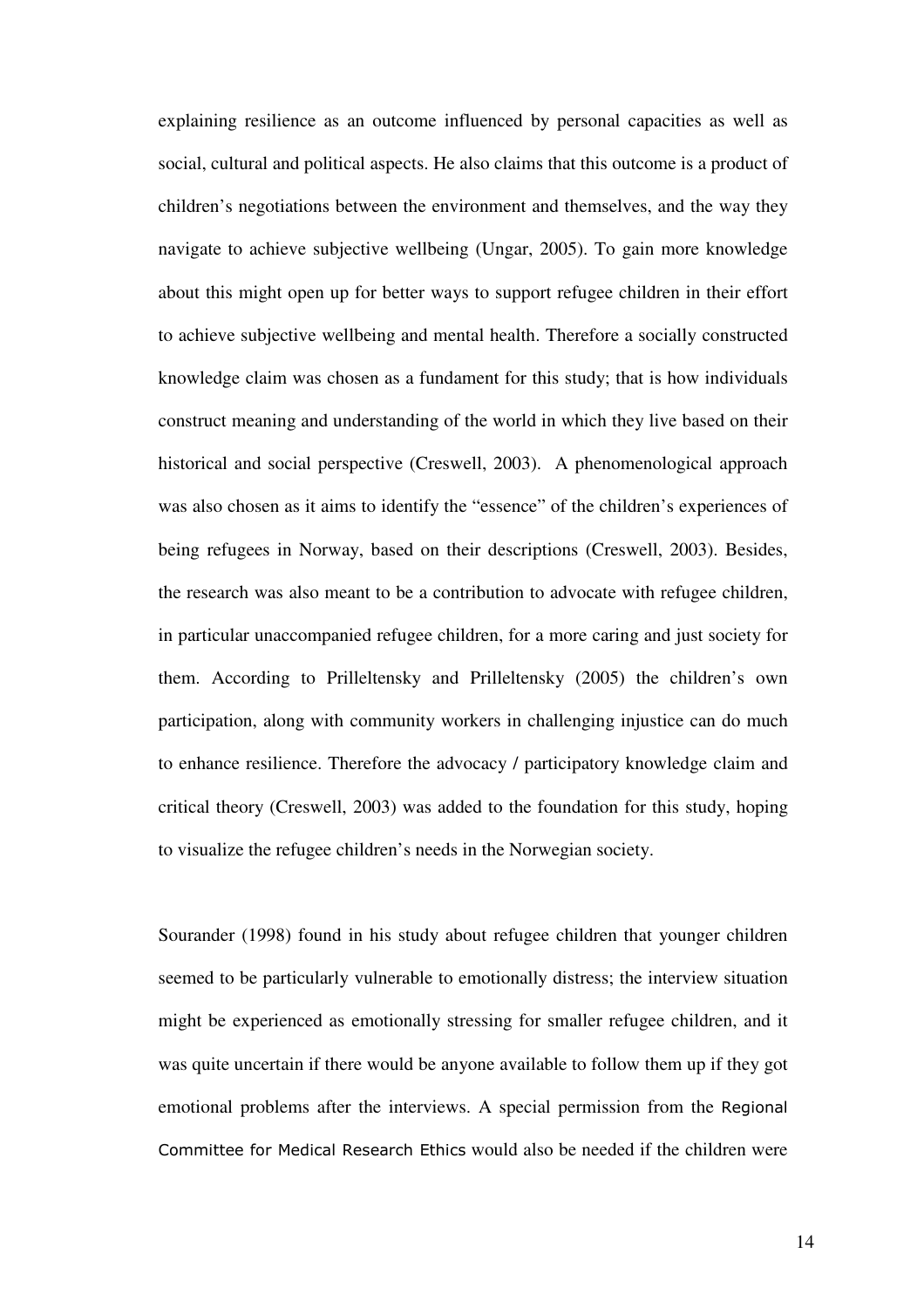below 16 years of age, and as the reception centre was about to close within a few days, there was no time to get that permission. Therefore the study was based on in depth interviews with 5 refugee adolescents between 16 and 18 years of age.

#### **1.4 Definitions of terms**

a) Because this study focus on the participants' experiences from the time when they were younger and up till the time of the interview, they are in the further descriptions referred to as "children" even though they were adolescents when the interviews took place.

b) Some people are expected to support children, like guardians, health and social personnel, teachers, staff at refugee centres, coaches etc. In this paper the term "helper" is used when referring to such people

- c) UDI: The Norwegian Directorate of Immigration (Utlendingsdirektoratet)
- d) UNHCR : United Nations High Commissioner for Refugees
- e) ECRE: The European Council on Refugees and Exiles
- f) CMRD: The Committee on Migration, Refugees and Demography
- g) WHO: The World Health Organisation

#### **2.0 REVIEW OF RELATED STUDIES**

Traditionally we are used to look through a pathogenic lens, at risk factors and circumstances that make people sick. Considering the difficulties refugee children have, they are all in a risk zone for developing psychosocial problems (Fazel and Stein, 2002; Williams, 1991; Wolff and Fesseha, 1999; Ecker, 1998). However, several studies establish the fact that some children develop well in spite of their extreme situation, and a few even seem to be strengthened by their adverse experiences (Rutter, 2000; Masten, 2001; Borge, 2003; Ungar, 2005). It might be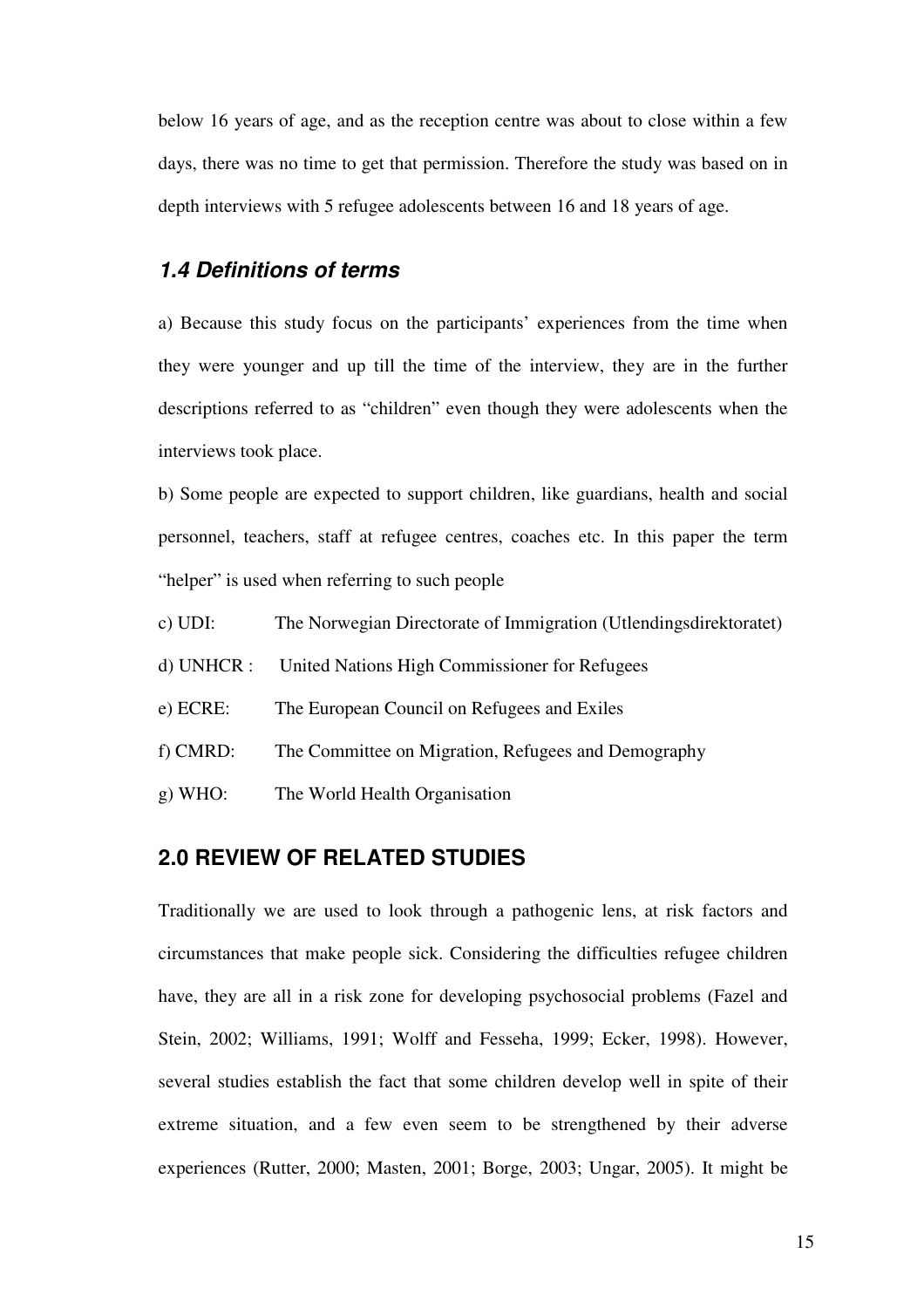interesting to find why, for the purpose of mental health promotion. Ann Masten is defining resilience as:

*.. a class of phenomena characterized by good outcomes in spite of serious threats to adaptation or development* (Masten, 2001).

Michael Rutter also emphasize that there are individual differences and that "*it is almost certainly misleading to seek a general answer on resilience"* (Rutter, 2000: 655). He is pointing to evidence that disturbed parent-child relationship do constitute an important risk factor for psychopathology. He also refers to important well known factors for health promotion, like locus of control, sense of coherence, close relations to others, attachment and self efficacy (Rutter, 2000). Werner and Smith's classic, longitudinal study of children in Kauai, Hawaii also concludes that it is of great importance for the development of resilience to have good social relations (Rutter, 2000; Borge, 2003).

Though there are not many studies about separated refugee children available, there are more showing that refugee children in general are at risk for developing mental health problems. How severe the problems can become, is illustrated in a Swedish study by Tunström et al (2004); After a national mental conference in Sweden where several professionals drew attention to their concern for refugee children, it was decided to send questionnaires to all 21 counties in Sweden and their 32 psychiatric policlinics, to find out how extensive the problem was. 28 policlinics responded to the questionnaires, and the result was scaring; 162 children coming from more than 20 different countries had so severe problems that they had to be hospitalized. These children were so depressed that they no longer managed to get out of their beds; they were devitalized, and suffered from a general "giving up" syndrome. There were no physical explanations to their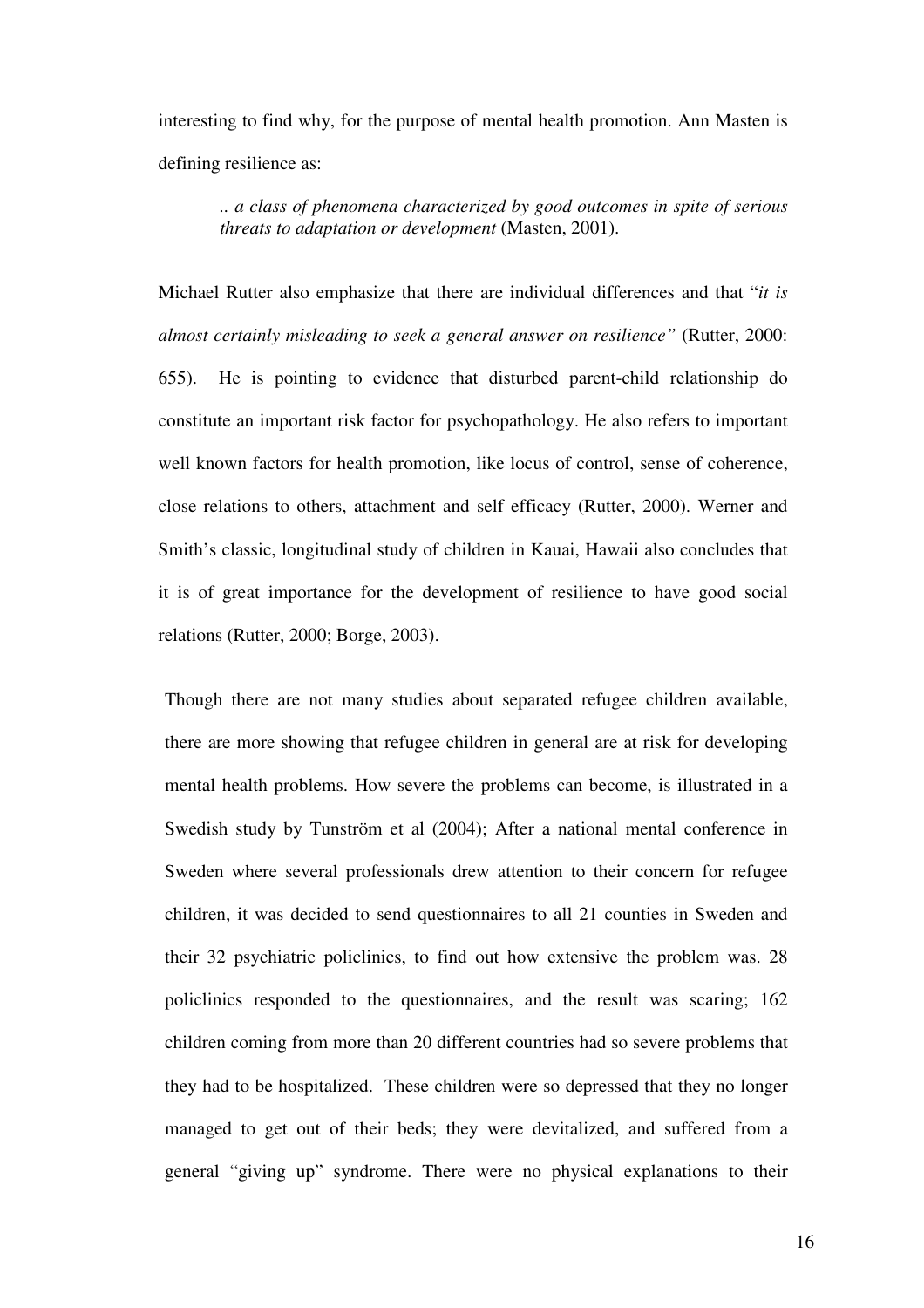psychological and somatic problems, and Tunstrøm et al claimed that it seemed as the only treatment was to get permission to stay in Sweden. The report stated that the children's symptoms were accelerated passivity, lack of contact, functions disappearing, and different sorts of avoidance. Many of the children did not eat, and had to be fed through a tube. These children had come with their families to Sweden, and it was discussed whether the caregivers' depressions and lack of hope was transferred to the children. As a result of this study the Swedish Government appointed in 2004 a national coordinator instructed to examine the

*new and serious problem that has been observed among asylum-seeking children in Sweden. The problem concerns asylum-seeking children who develop serious loss of function (*SOU, UD 2004:06).

Based on Tunstrøm's report this new coordinator designed a study in two stages; Stage one was a survey and status report, and stage two was an in-depth study. The results confirmed the problems described by Tunstrøm. In addition it visualized that the condition was not common in other countries, and possible reasons for this were discussed in the report. No general explanations were found offered for the emergence of the phenomenon, but an important factor mentioned was the asylum-seeking process and Sweden's *"ambiguous attitude when processing decisions to reject application in asylum cases"* (SOU, 2006). Other possible causes mentioned was individual cases of children with severe withdrawal behaviour, traumatic or stressful events in the country of origin and in other countries of asylum and in Sweden, the child's previous state of mental health, the parents' capacity to care for the child and cultural patterns of thought and behaviour. The study also described the phenomenon "learned helplessness" and lack of empowerment as an important issue, and that most of the children recovered after residence permit was granted; some directly following the granting of the permit (from one day to a few weeks) and some up to several months after (SOU, 2006).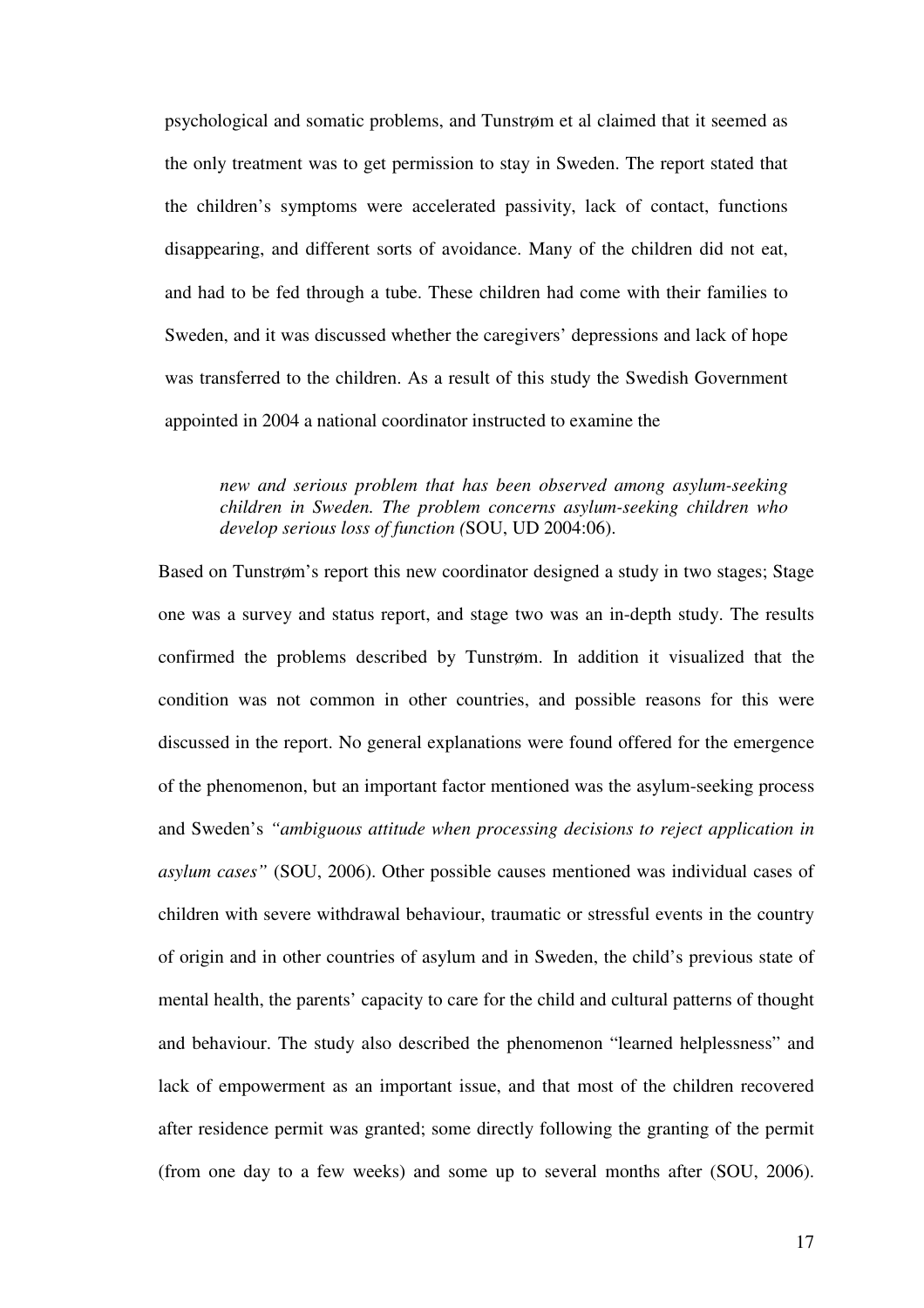Tones and Green (2004) describe "learned helplessness" to be a condition where you learn that responding to an uncontrollable event is futile, and by quoting Martin Seligman they claim that it may lead to anxiety and depression (Tones and Green ,2004:92). In May 2006 the Swedish report was followed up by a work shop, which lined up an action plan to handle the problem *(*SOU, UD, 2006).

Another study was carried out by Sourander (1998) who interviewed 46 unaccompanied refugee children at an asylum centre in Pernio in Finland 4-6 months after arrival. 20 minors were between 6-14 years, and 26 between 14-17 years. 80% were from Somalia, and the rest from 9 other countries in Africa and Asia. He used the Child behaviour Checklist (CBCL) in his research. He found that about half of the refugee children had behaviour symptoms in the clinical or borderline range. The most common symptoms were consistent with the Post Traumatic Stress Disorder (PTSD). Most of the children reported somatic complaints, uncertainty about their future, and some expressed suicidal thoughts. He concluded that the study indicates that unaccompanied refugee minors are in a highly vulnerable situation; high levels of emotional and behavioural problems were often present, and post- migratory stress faced by unaccompanied asylum-seekers might interact and exacerbate their emotional symptoms. He connected the problems to the asylum politics in Finland (Sourander, 1998:725). Such connections are also described by researchers in the USA and Great Britain (Williams, 1991; Ben-Porath, 1991; Afro American Newswire, 2004; Fazel and Stein, 2002)*.* In addition severe psycho-social symptoms among refugee children is also reported by Wolff and Fesseha (1999), Netland (1997 ), Dyregrov (2000) ,Raundalen (2000), Kidane (2001), Ben-Porath (1991), Garcia-Peltoniemi (1991).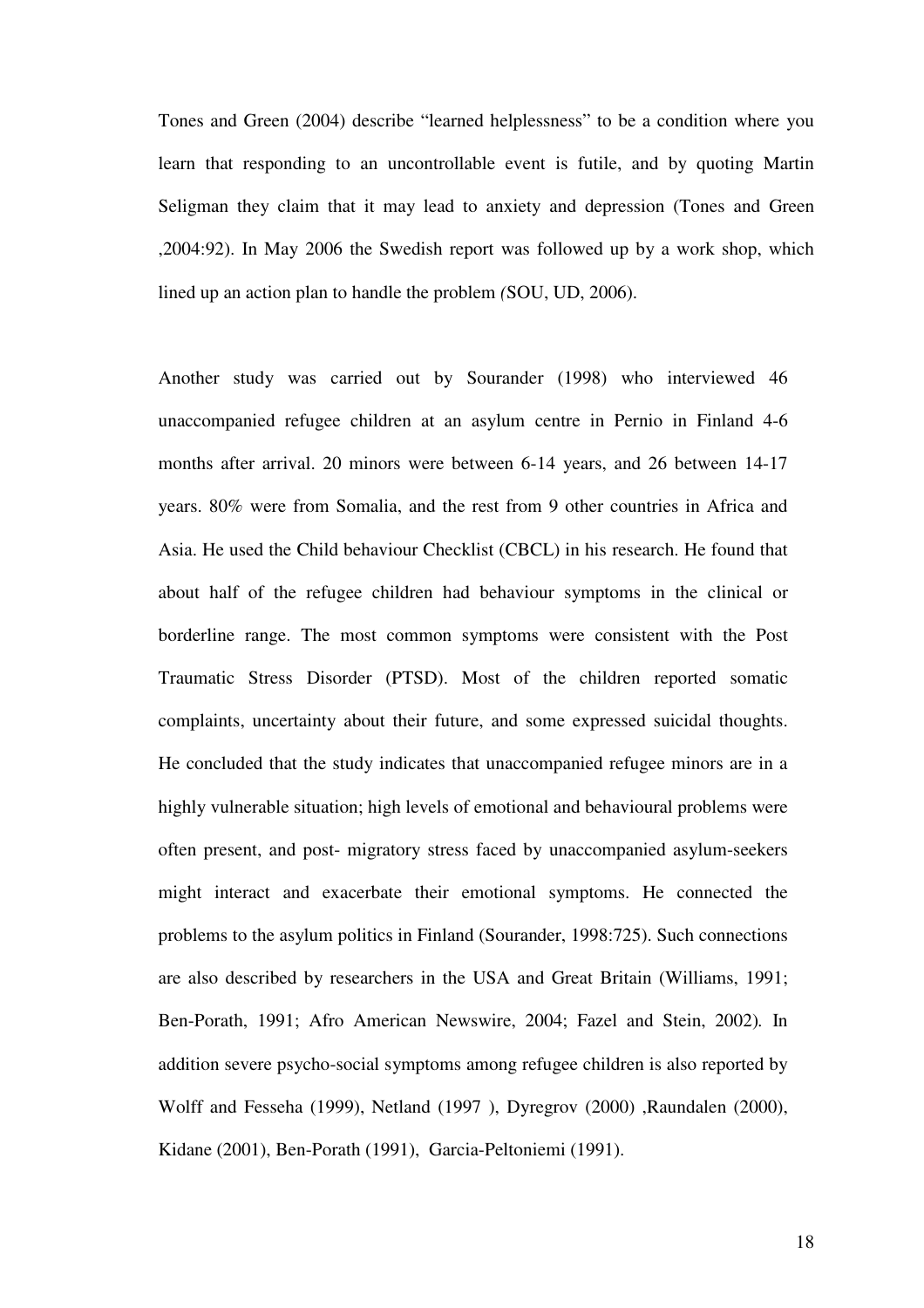Save the Children, Norway (Ingebrigtsen et al, 2004), carried in 2003-2004 out a supervision project on assignment for the Norwegian Directorate of Immigration. The purpose of the project was to develop a methodology for individual supervision of unaccompanied refugee children living in asylum centres in Norway. The project team interviewed 97 unaccompanied, asylum-seeking children between the ages of 5 and 18 years in five different asylum centres. They visited the centres 3 times, and each visit lasted for 5 days. In addition to interviews they were observing the children in their environment. They also interviewed the staff at the centres, teachers, health personal and guardians. Based on their interviews and observations they concluded that the number of staff was irresponsible low, and that the employees had little, if any, competence to give these children the necessary psychological care. The report describes a range of psychosocial problems among the children, and pointed to the need for professional treatment from mental health services as well as to the difficulties of accessing services. It also pointed to the children's low income and problems of poverty. The researchers claimed that although the UN's convention of the human rights of children have stated that they are to have the same rights for health and social care as native children in Norway, this was far from being a reality (Ingebrigtsen et al, 2004:63). They recommended that the responsibility for the care of unaccompanied refugee children must be given a formal foundation, and that this responsibility must rest within the child welfare program in stead of the present organising within the Directorate of Migration (UDI). In the end of 2006 the government decided that from October 2007 the responsibility for separated refugee children less than 15 years of age should be placed under the child care department.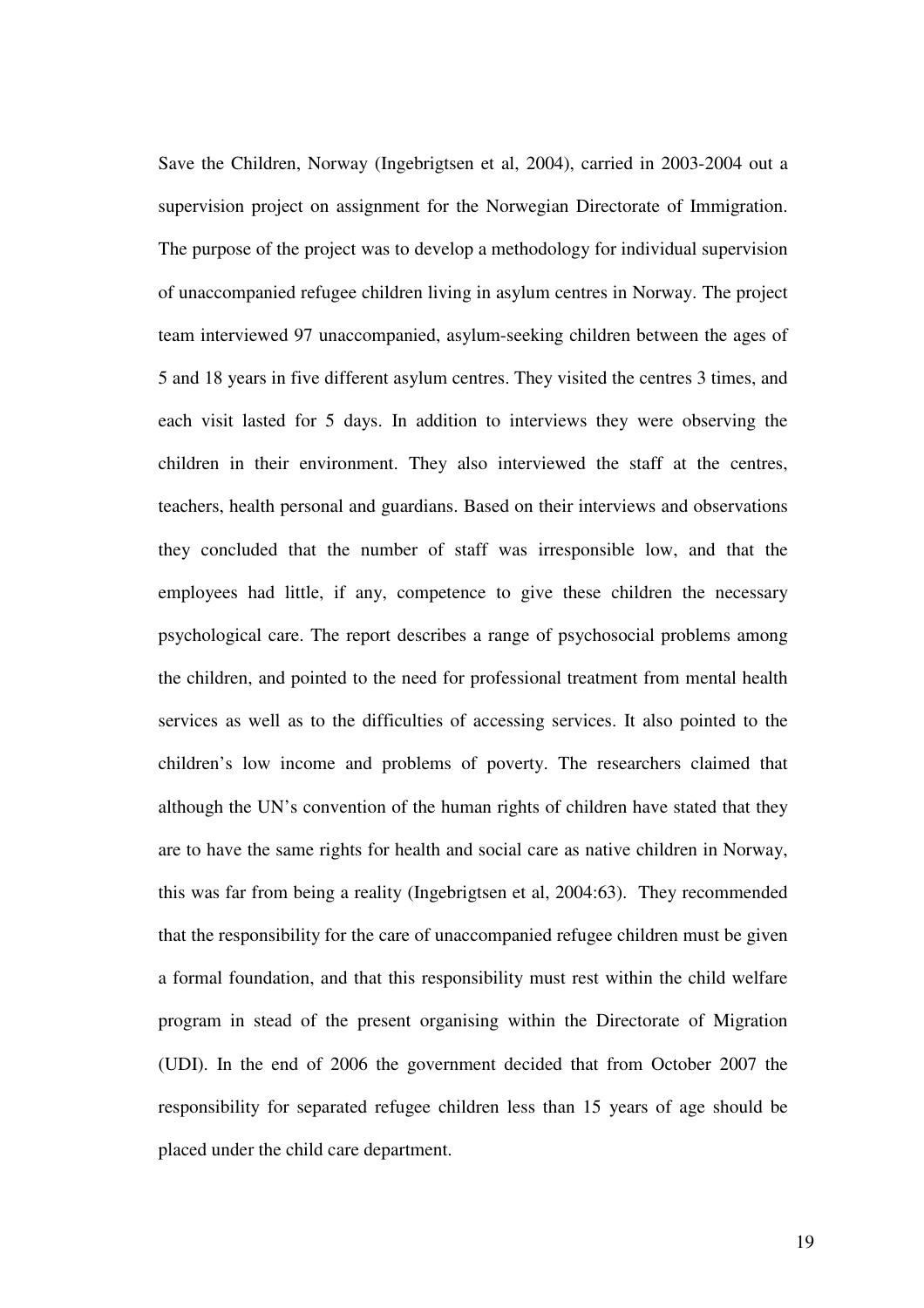Wolff and Fesseha's five year follow up study of unaccompanied refugee children and orphans in Eritrea shows the importance of safe adults as workers (Wolff and Fesseha, 1999). In the initial assessment 72 children at 4-7 year old, orphaned by the war, were examined while living in an institution during the war between Eritrea and Ethiopia. They were compared to a group of refugee children who lived with one or two parents in a nearby asylum centre, but were exposed to the same physical hardships of bombing and war. The children were examined by a Behavioural Symptom Questionnaire (BSQ), and of culture fair measures of cognitive performance. The orphans exhibited significantly more behavioural symptoms than the refugee children, but performed cognitive tests at a more advanced level. Five years later the children in the comparison group had all returned to their villages, and could not be traced, and the war had ended four years earlier. In the follow up study the orphans were therefore instead re-examined and compared to 9-12 years old children living at settings that differed qualitatively in their social climate, principles of child care and staff- child interactions, but had not experienced the threat of war and bombing. The orphans had still many symptoms of emotional distress, but less severe than before. However, they performed the cognitive tests as well as or even better than the unaccompanied children who had been protected from war and terror. The study indicated that a setting that respects the individuality of children and promotes their close personal ties with at least one staff member can improve many of the more serious psychological sequelae of having lost both parents and being exposed to the physical danger of war. Williams (1991) is supporting the need of safe adults, and claims that the lack of competence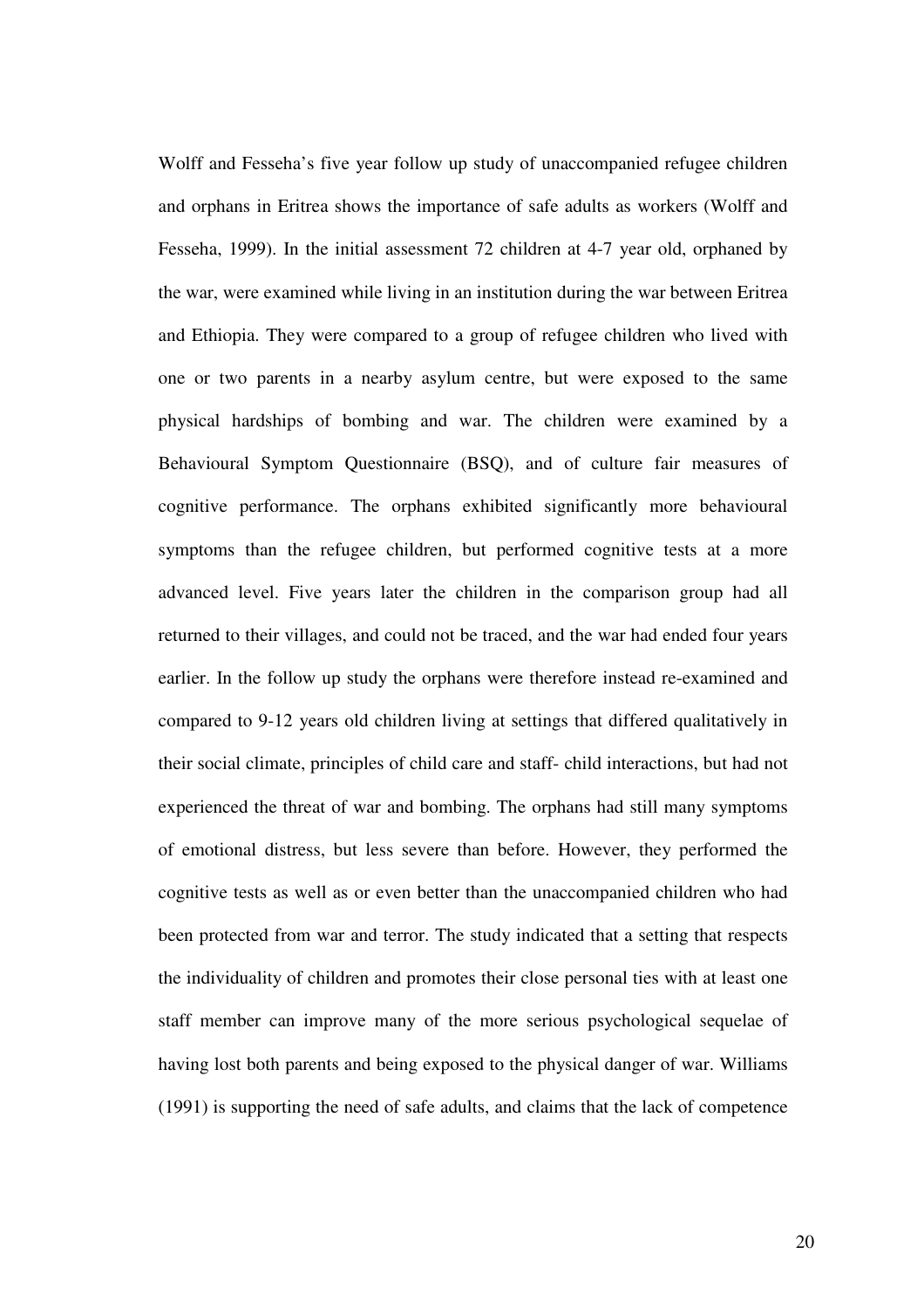and unpredictability of camp authorities added the youth's mistrust of authority after getting out of the camps.

# **3.0 THEORETICAL FRAMEWORK AND RELEVANT LITERATURE**

Equity concerning all children's rights to achieve a good life should be a matter of course. It is also one of the important features in health promotion, which is aiming to achieve positive health and well-being of individuals, groups and communities (Naidoo and Wills, 2000). Tones and Green (2004) consider empowerment and beliefs about locus of power important to health promotion. Borge (2003) states that there is only limited research about resilience promoting processes and immigrant children in Norway, and the European Council on Refugees and Exiles (ECRE,2004) and the Committee on Migration, Refugees and Demography (CMRD, 2004) claim that there is a great need of research of refugee children's living and health conditions all over Europe.

Traditionally three dimensions are considered important to develop resilience: Individual factors, like experiences and characteristics of the child, relational factors, like qualities in close relationship, interpersonal interactions over time and characteristics in the social environment (Rutter, 2000; Masten, 2001; Fraser, 2004; Borge, 2003; Waaktaar and Christie, 2000; Dyregrov, 2000; Raundalen, 2000; Luthar and Cicchetti, 2000; Ecker, 1998). In addition there is also a growing interest for the idea that biological processes caused by access to love and care are of great importance for the development of health and wellbeing (Cloninger, 2004; Gerhardt 2004; Lewis et al, 2001). The traditional approach to resilience is based on systems theory and is emphasizing predictable relationships between risk and protective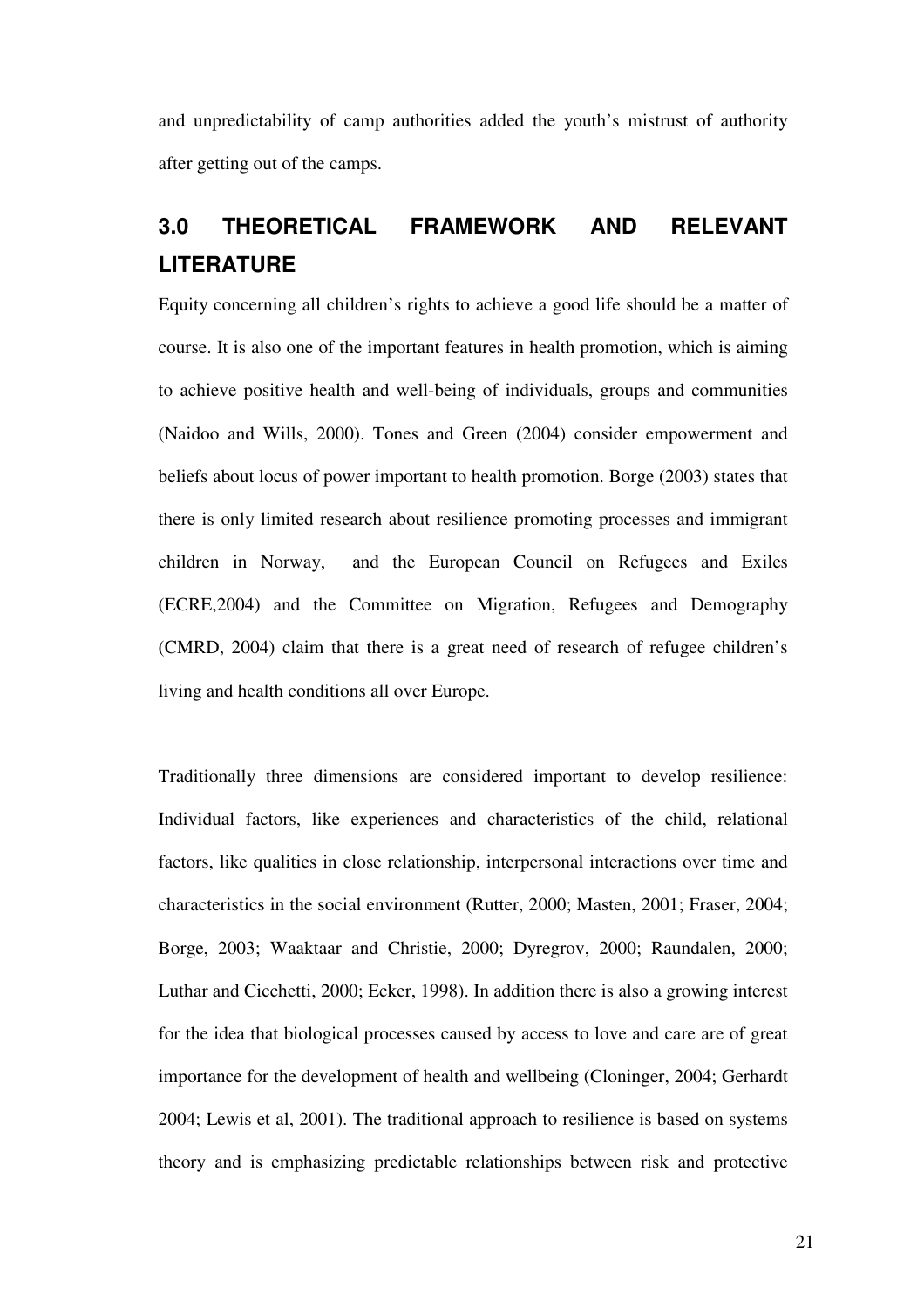factors, circular causality, and transactional processes. However this approach seems insufficient to account for people's own experiences of resilience.

The discussions about who is to define whether a person is resilient or not is interesting; is it the community, the health service authorities, politicians, or is it the individual itself? Is a child or adolescent considered resilient because of his or her behaviour observed by others, and defined healthy even though he or she is struggling with severe internal psychological pain, like Abebe in the preface of this paper? Ungar is enhancing the importance of listening to the children's voice, and the children's own explanation of how they are feeling and what is helping them to overcome adversities (Ungar, 2005; Ungar, 2004). He is claiming that resilience is more than internal capacities or behaviour (Ungar, 2005). He is also pointing to the growing evidence that resilience is as much depending on the structural conditions, relationships and access to social justice that children experience as it is on any individual capacities. These ideas are also in accordance with the Ottawa charter's description of health:

*Health is created and lived by people within the settings of their everyday life; where they learn, work, play and love. Health is created by caring for oneself and others by being able to take decisions and have control over one's life circumstances, and by ensuring that the society one lives in creates conditions that allow the attainment of health by all its members*  (OttawaCharter,1986).

#### **3.1. Resilience as a health promotion issue**

Boyden and Mann (2005) are drawing a historical sketch on the development of resilience as a term. The term "resilience" has historically entered from applied physics and engineering, where it refers to the ability of materials to "bounce back"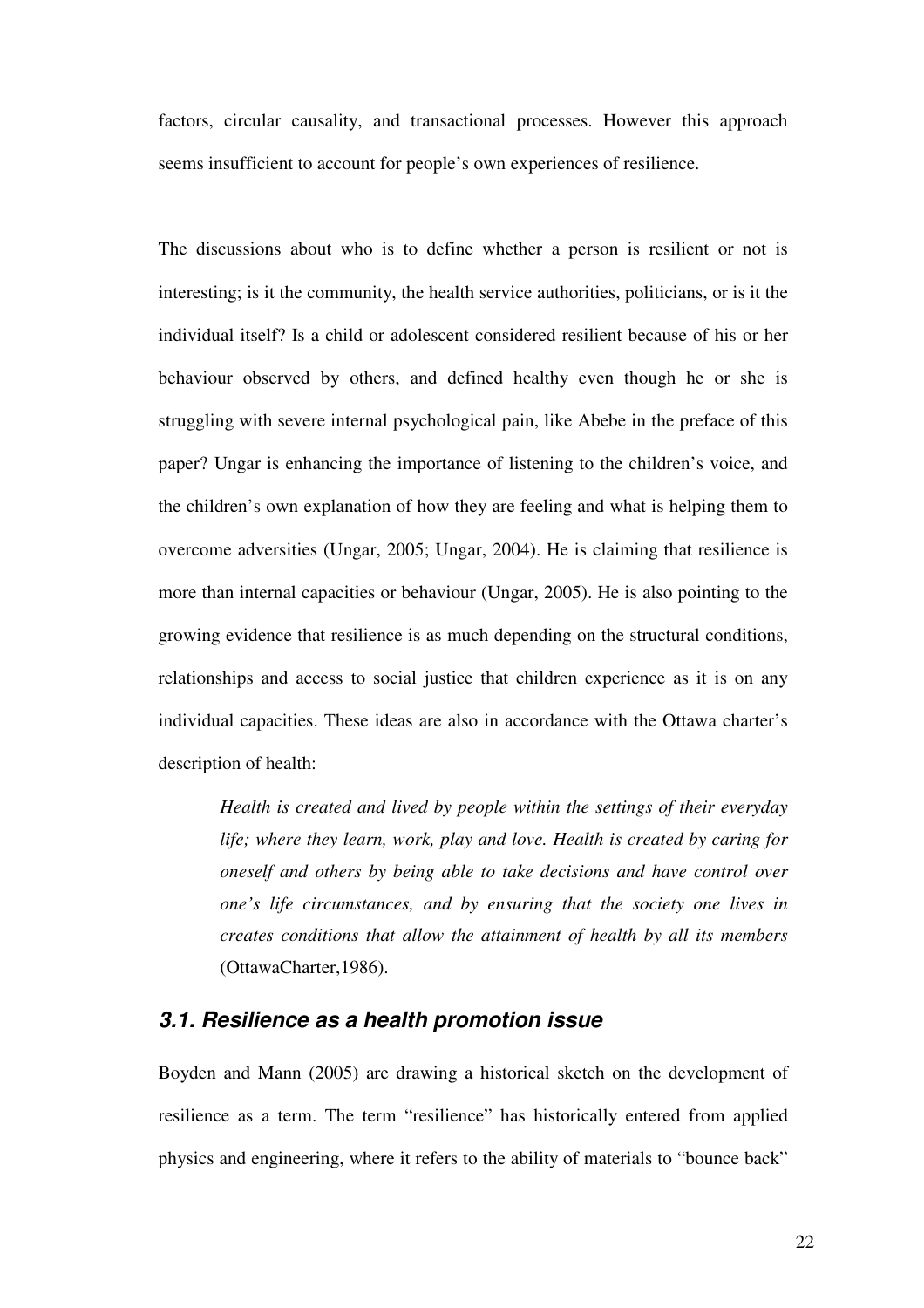from stress and resume their original shape or condition, like for example a rubber ball. The term developed to medicine, to characterize the recovery of patients from physical traumas such as surgery or accidents. Later it was adapted to psychology through study of children of mentally ill mothers. Resilience is recognized as depending on both individual and group strengths and is highly influenced by supportive elements in the wider environment. Although it is understood that risk and resilience are not constructed the same way in all societies, it is generally accepted that the interaction of risk and protective factors play an important role in the social and psychological development of boys and girls in all contexts. The concepts of risk, resilience, and protective factors have come to form the bedrock of research on children who live with adversity, although the concepts are not without problems and limitations.

An outlook of resilience research is Fraser's "multisystems, transactional perspective of the ecology of childhood" (Fraser, 2004). He claims that services can and must better address the individual, family, neighbourhood, and broader contextual conditions that produce childhood problems. He is highlighting two familiar angles; the ecological and the systems. Ecological theory includes risk and resilience perspectives, and the theory focuses both on the individual and on the context. The ecological theory in a multisystems, transactional perspective posits that

*children develop and adapt through transactions with parents, siblings, peers, teachers, coaches, religious leaders, and the variety of others, sometimes for better sometimes for worse, people in their lives* (Fraser, 2004:6)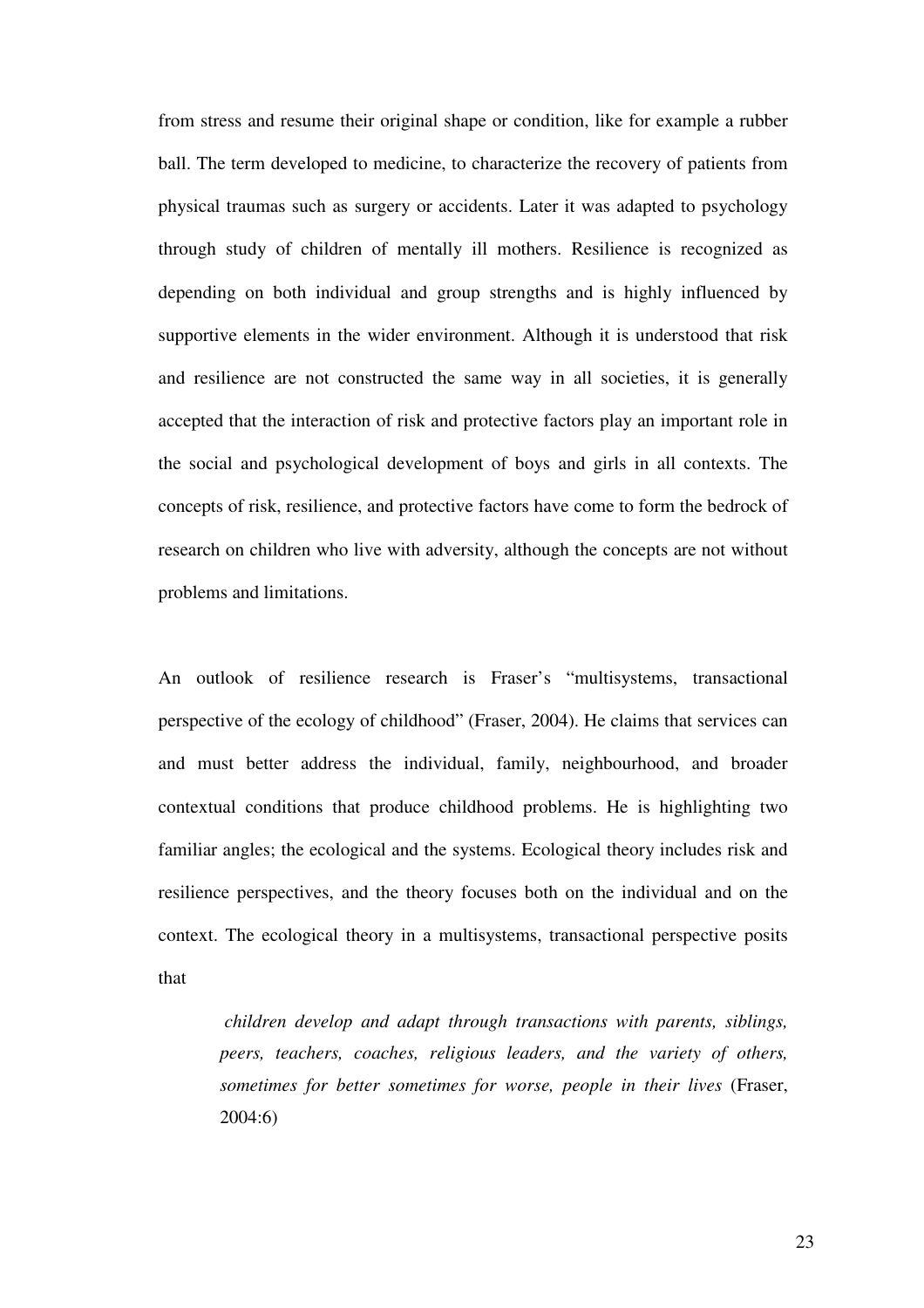Fraser claims that theory from transaction analysis and the attachment theory are important in this perspective (Fraser, 2004). He also argues together with other authors in his book that the central systems in children's life make up the ecology of childhood. The theory does not fully invoke the typology of general systems theory, but simply identify risk and protective conditions that affect children across the systems-related domains.

Ungar (2005; 2004) is critically reviewing research findings that support an ecological perspective. He claims that a major limitation of the concept of resilience is that it is tied to the normative judgements related to particular outcomes. This means that the child in a way negotiate with itself and the environment to reach the normative definitions of resilience because they consider their lives less problematic if they are accepted by the public. Health authorities have traditionally defined what good health is, and which behaviour is the best to achieve that. The way I understand Ungar is that he claims that traditional resilience researchers have based their conclusions about resilience as an outcome on observations of behaviour and interviews. In this way the behaviour of the children does not necessarily express the resilience in children, but visualize a learnt behaviour used to achieve benefits like acceptation from the environment to feel good.

 Ungar is therefore claiming that an ecological approach based on systems theory and the emphasis of predictable relationships between risk and protective factors is inadequate to account for the diversity of people's experiences of resilience. It is only working in connection with people's adaptations to social environment and to describe individuals' personalities and what is characteristic for "resilient people" in

24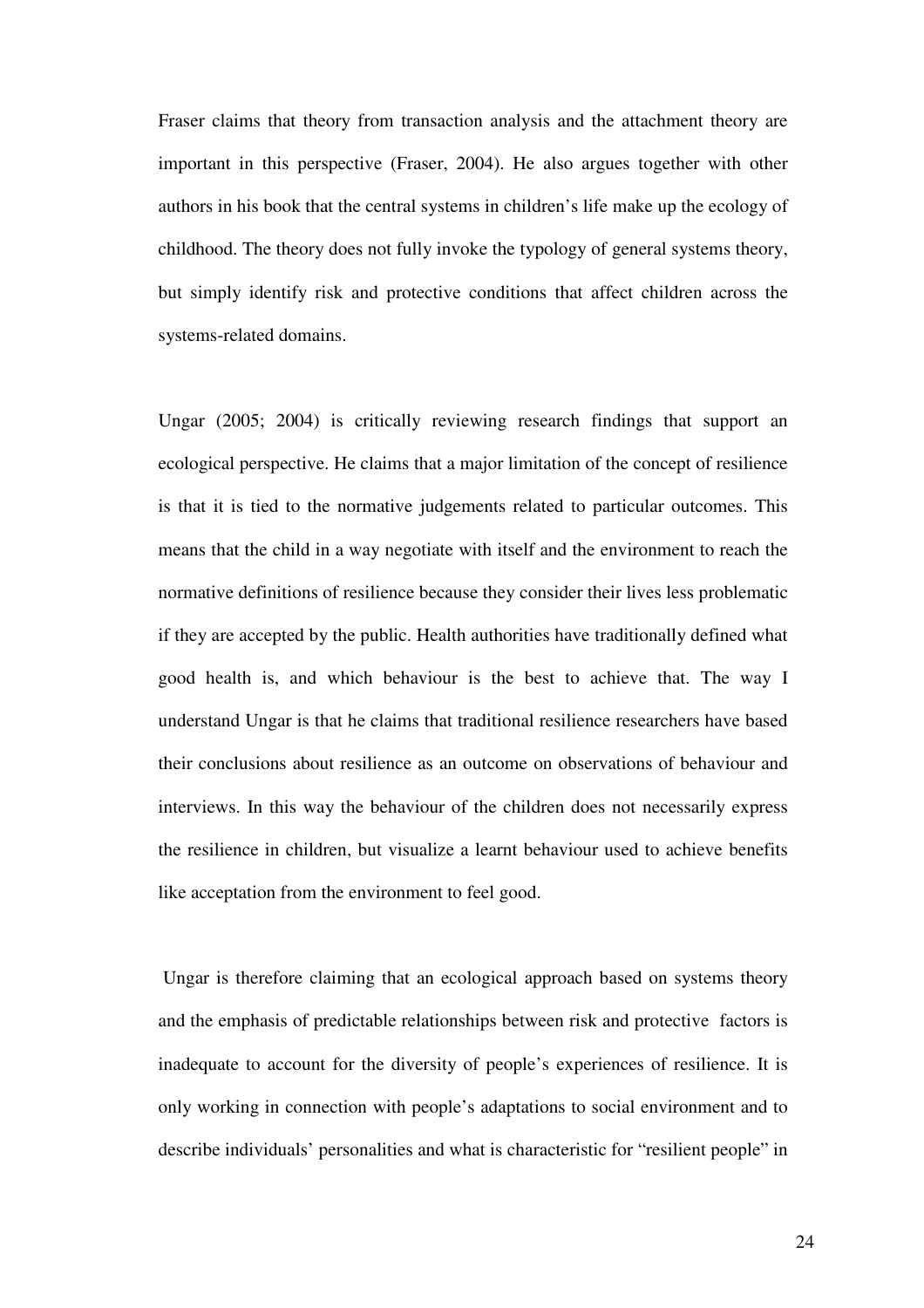that connection. A constructionist's approach of resilience is focusing on the individuals' own experience and their feeling of subjective wellbeing as this is the only way to measure it. The questions are: Do they *feel* healthy? Happy? Satisfied? Secure? How do they actually describe the reasons for what they feel? What are their experiences of quality of life? Nevertheless when following these discussions systems theory and ecological approach might still be used, when connected to the individual and its context; there is still a chain reaction, but within each person's experiences, their particular community, their relations, cultural contexts; "everything is still connected to everything".

The big challenge for researchers is to determine what is enhancing these subjective feelings as there is emerging evidence that children do not share the same understanding of risk and adversity as adults (Boyden and Mann, 2005). Boyden and Mann (2005) also maintain that for adults to better understand children's perspectives adult expertise must be tempered with some humility and children must be allowed to explain and interpret their childhood. It implies the need for research methods and methodologies that are participatory and child centred and gives proper scope for children's testimony.

Ungar (2005a) discusses resilience in different cultural contexts. He claims that children negotiate between themselves and their environment, and navigate to experience resilience. He makes thus a point that children may not seek to criminal gangs to rob and steal, but rather to get the access to friendship, belonging and respect, that they do not get elsewhere. Although he attacks traditional resilience research to be insufficient as children's interpretations vary, he is also in accordance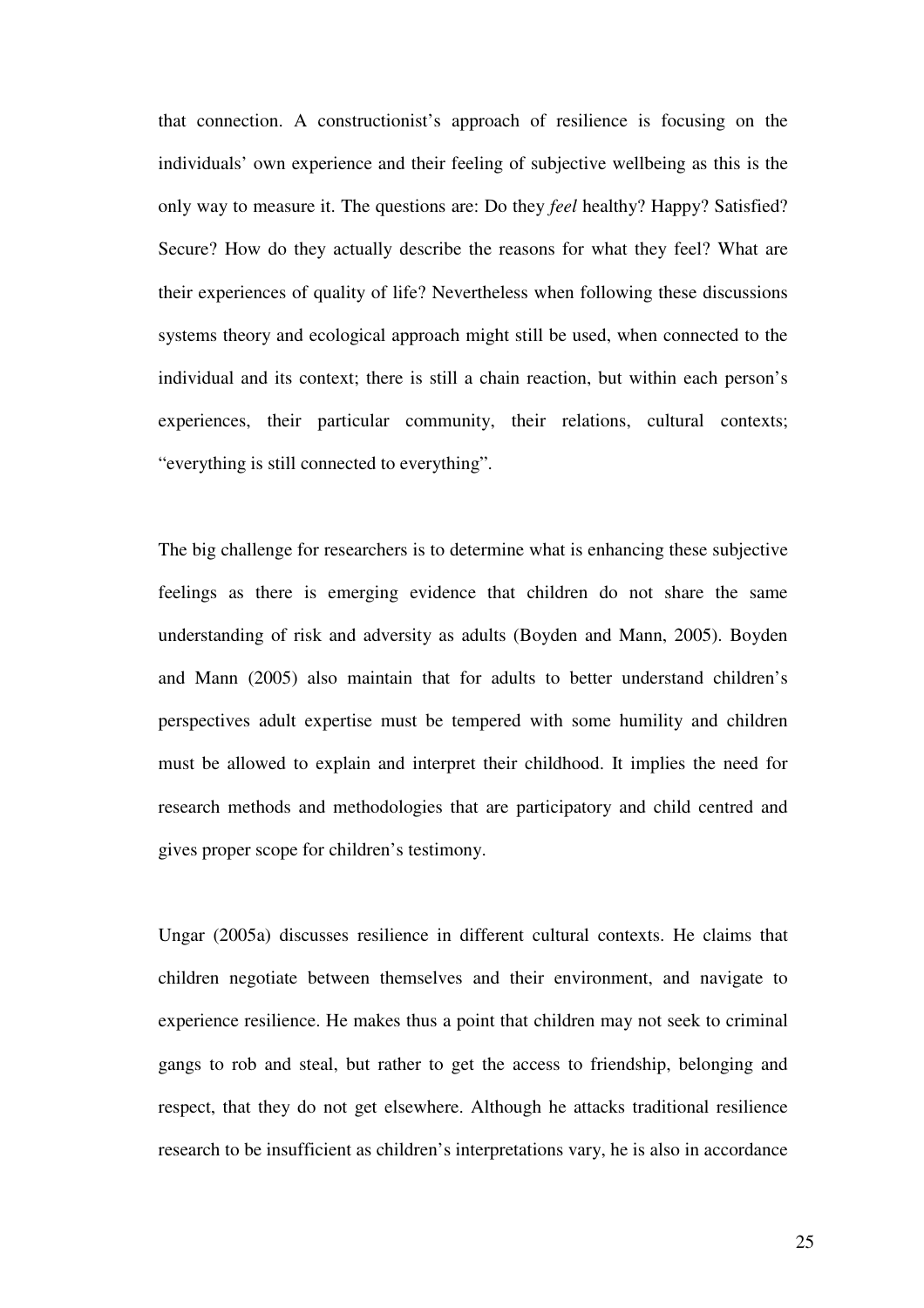with Boyden and Mann (2005) and Lewis et al (2001) who claim that some principles seem to be universal, for instance to be valued and appreciated (Ungar, 2005a). However there may be variations in which pathways children use to reach these standards. The most common one that we as social community define as resilient might not be the one which is seen as positive by the child. There is a need to localize the power in children to find how to use it for navigating towards a resilience which is also valued by the community. The question is not to put one theory above another, but to use the best of them all in order to reach the common aim: To find out how children navigate towards a healthy life for themselves, and to support them to get a better quality of life based on their own perspectives. Of course it is of importance to make people feel that they belong to a supporting community, but how a supporting community is defined may be discussed in different cultural contexts.

James Garbarino finds it important to emphasize that resilience is not unlimited, automatic or universal. He claims that under conditions of numerous serious threats experienced in hostile environments no child may escape unscathed no matter how well equipped the child may be temperamentally (Garbarino, 2005). This statement emphasize the importance of doing the utmost to make the children's surroundings as smooth as possible, and avoid a relaxing attitude trusting that resilience will emerge if the individual child is strong enough, no matter what life conditions the child lives in.

An interesting perspective related to resilience is the research of "what works in therapy", by Scott Miller et al (2006). They state that it is evident that the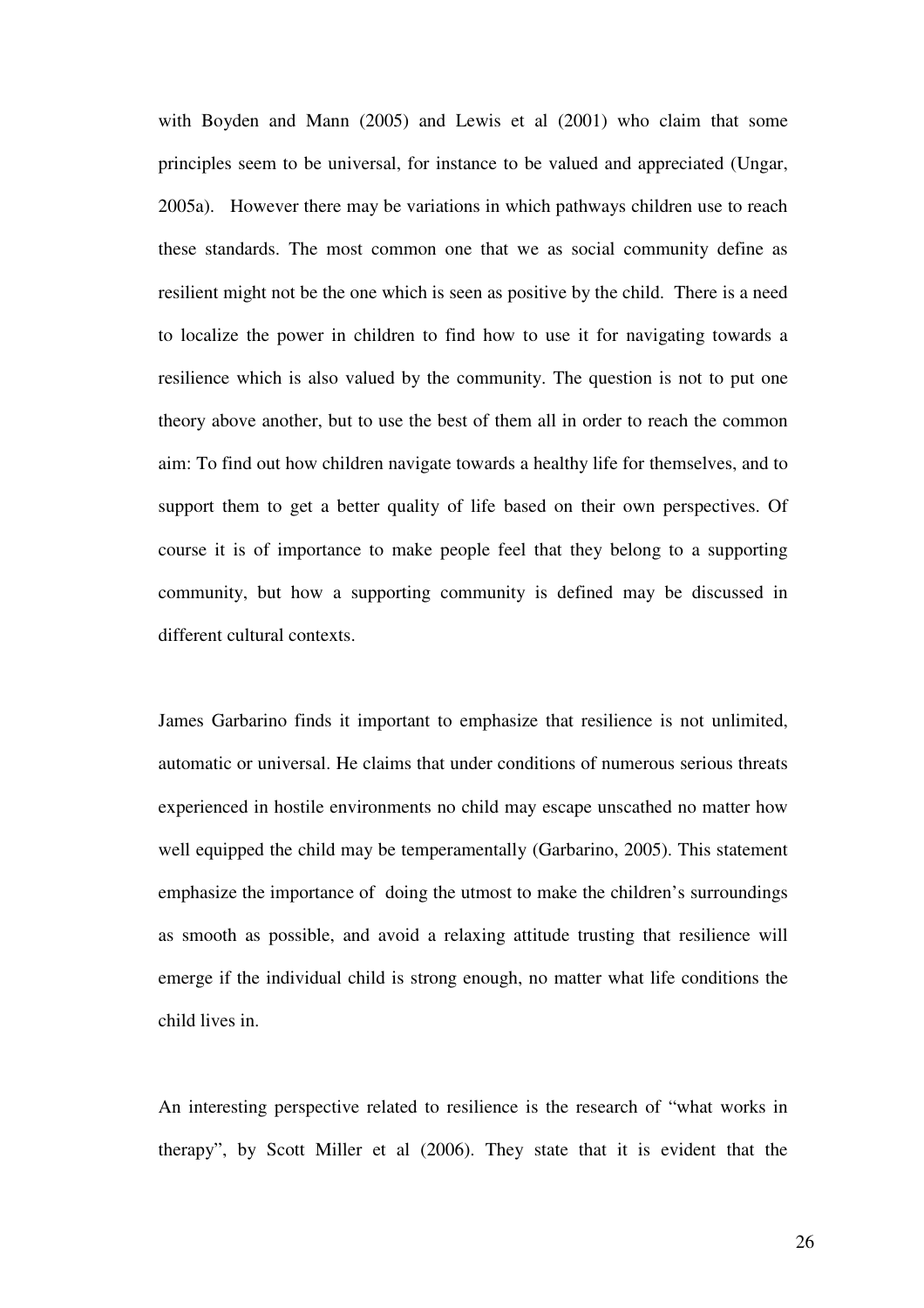individuals' own experience, their participation in cooperation with the therapist, and the relationship, or "alliance" between the therapist and the client, is what is really helping the client above all. They enhance the client's capacity or resilience as crucial for recovering from mental disease. It is natural to transfer these findings to mental health promotion, resilience research and refugee children; the different theories underscores the importance of the relationships, and whatever is initiated may cause chain reactions in one's life.

#### **3.2. Theoretical framework**

The concept of resilience is related to positive psychology, which is based on Aron Antonovsky's term "salutogenesis" (Antonovsky, 1996). This is a key concept, which focuses on the salutary or "health - enhancing" rather than the pathogenic, which is disease -causing aspects of health (Tones and Green, 2004). Positive psychology is building a new psychology of human strength. It is focusing on the positive subjective experience of the past, the present and the future. In research the focus is on positive individual characteristics like the strength and the virtues and the study of positive institutions and positive communities asking, "*What are the institutions that take human beings above zero?"* (Seligman, 2003:xvii).

There are different kinds of challenges in positive psychology, and Ryff and Singer (2003) claim that some people get even stronger and manage to get a better life after having been through a crisis or trauma. It would be interesting to find what the power in these people is. Ryff and Singer mention increased self knowledge and self reliance, heightened awareness of personal vulnerabilities, greater emotional expressiveness and disclosure to others, increased compassion for others and deeper level of spirituality. They also enhance the need to promote the tools that strengthen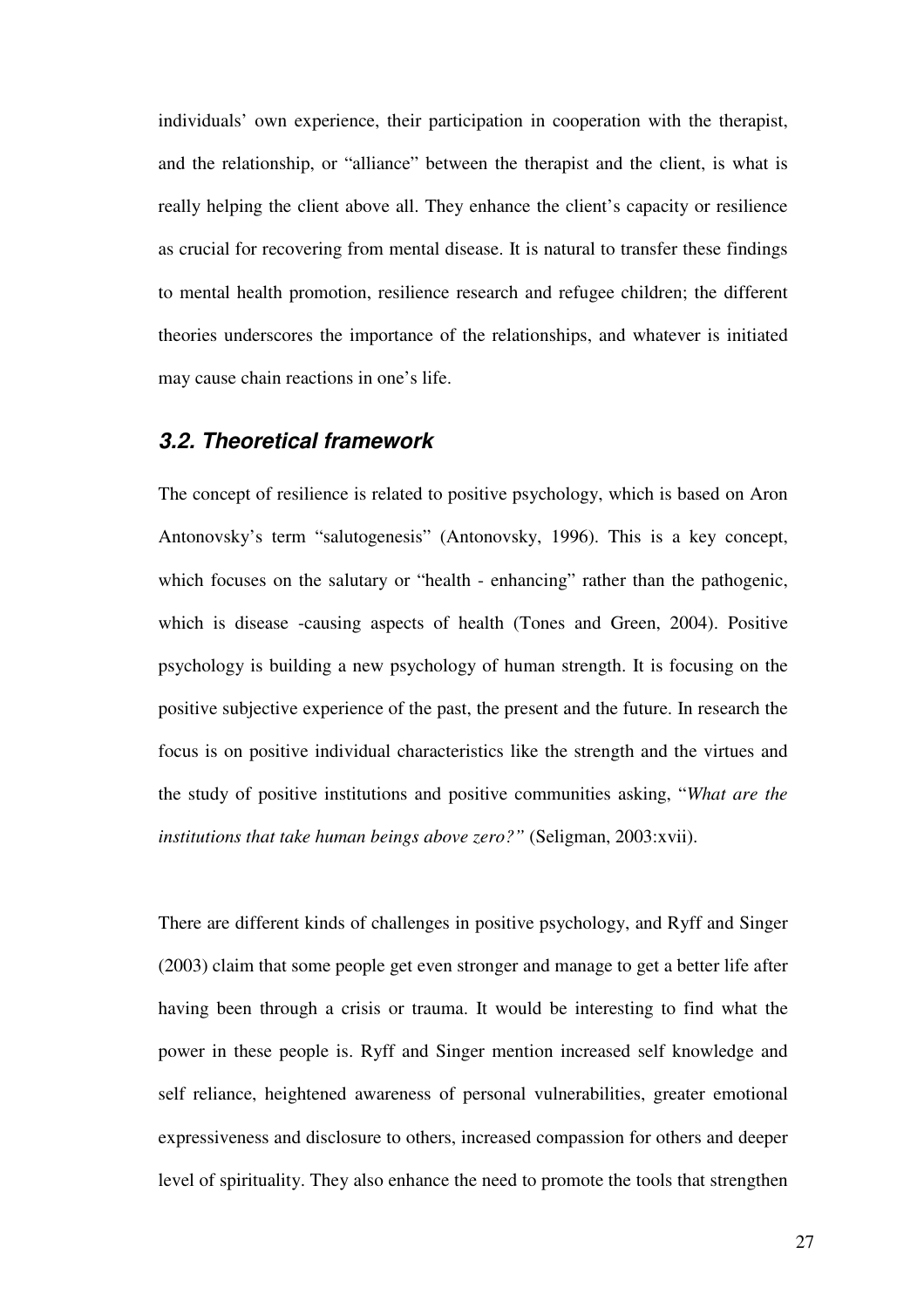resilience, in the level of public education and community intervention programs to promote the greatest possible good for the largest possible society (Ryff and Singer, 2003).

An interesting aspect within positive psychology is the research about the effect of "good" and "bad" experiences of human's experience of wellbeing. Reis and Gable (2003) claim that in children as well as adults the emotional impact on social rejection is greater than the emotional impact of social acceptance. They refer to several studies that conclude that conflicts had significantly stronger effects on individual wellbeing than did support. They claim that negative events appear to elicit more physiological, affective, cognitive and behavioural activity and prompt more cognitive analysis than neutral or positive events. They also refer to research concluding that "one zinger will erase twenty acts of kindness" and that it takes one put-down to undo hours of kindness (Reis and Gable, 2003). This may indicate that refugee children with histories of war and conflicts probably need more and stronger positive stimuli to balance for the bad in order to give them a general impression of good experiences.

Positive psychology could be described as an effort to revive some of the agenda that had mobilized humanistic psychologists in the middle of the  $20<sup>th</sup>$  century. At he same time it does not share Maslow's and Rogers' suspicion of abstraction and quantification. In stead it tries to extent the scientific method to deal with certain aspects of experiences (Csikszentmihalyi, 2006:4). Carl R. Rogers' approach to humanistic psychology is enhancing that every human being is unique with almost unlimited possibilities if given the right conditions, like a caring and understanding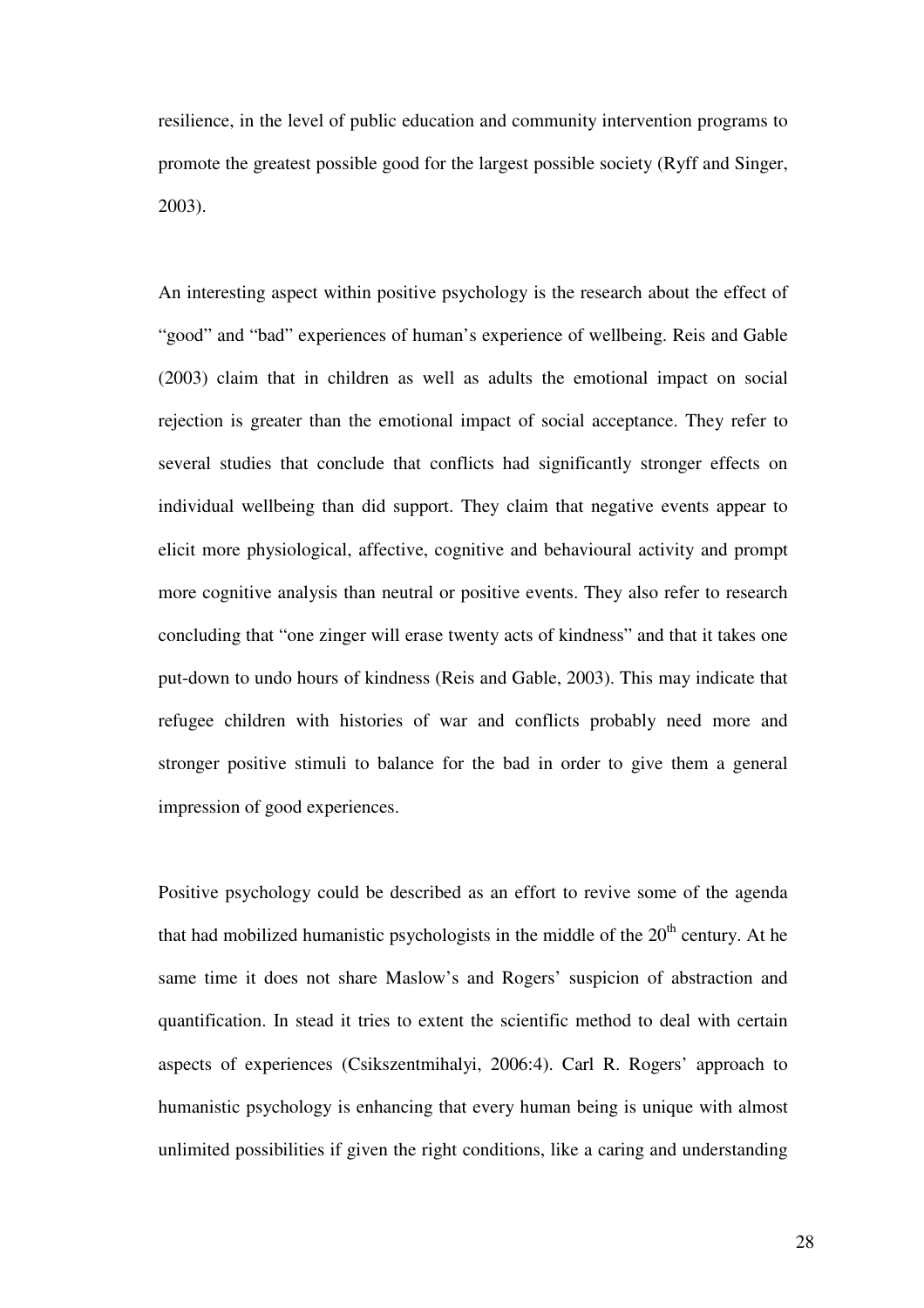environment. He is also enhancing the importance of congruent communication and unconditional positive regard to make people feel well (Rogers, 1980). The theory of humanistic psychology is enhancing subjects like "the experiencing person" and the person's capability of self actualisation, and exceeds choice, responsibility, and creativity (Pervin and John, 2001). Like Rogers, Abraham Maslow argues for the importance of being appreciated and loved to reach the level of self actualisation:

 *It's amazing how little the empirical sciences have to offer on the subject of love. Particularly strange is the silence of psychologists, for one might think this to be their particular obligation* (Maslow, 1970:181).

Seen in the light of a humanistic approach and the importance of unconditional positive regard, it may also be appropriate to mention how Event Counter Transference Reactions (CTRs) in professionals, may affect them when working with traumatized children, and in its turn affect the children (Danieli, 1994; Lindy and Wilson 1994; Dalenberg, 2000; Bang, 2003). CTRs are in this connection defined as dysphoric and excessive affects that influence the core of the helper. Those affects may create defences that may cause distance or spur overinvolvement characterized by withdrawal, regression, disequilibrium, or overidentification tendencies. Many health and other professionals are at risk concerning developing strong empathic strains, and Lindy and Wilson mention in particular

 *psychologists, nurses, social workers, physicians, paramedics, police officers, research interviewers, fire-fighters, trauma counsellors, teachers and members of the victim's significant others* (Lindy and Wilson, 1994:32).

When such reactions occur in professionals it may disturb the professional work (Lindy and Wilson, 1994; Dalenberg, 2000; Bang, 2003), and the helpers' behaviour may be experienced harmful by those who need their support. In this way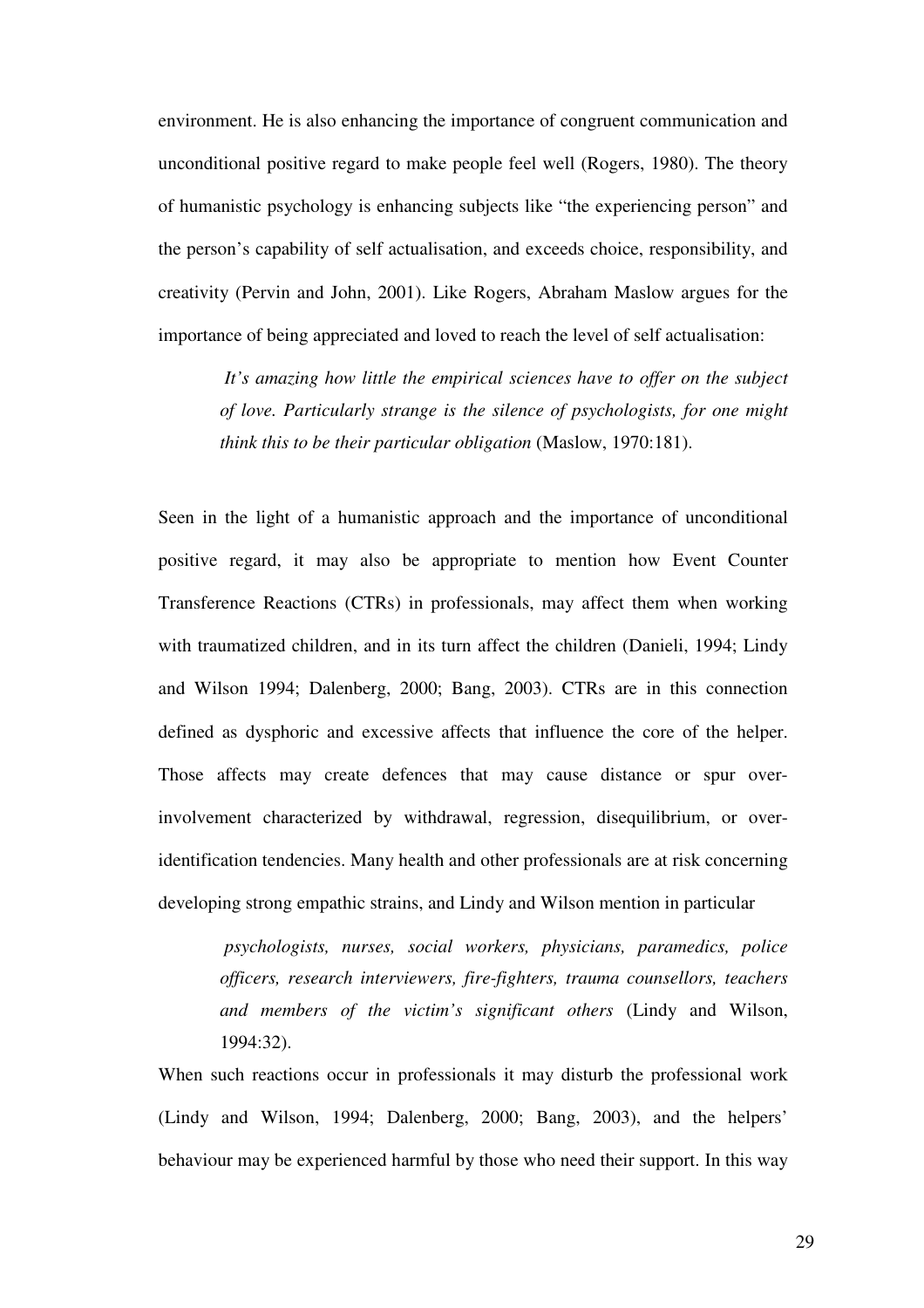it may be an obstacle for the promotion of mental health and resilience related phenomena. Evidence has proved that by being aware of one's own feelings and by identifying them, helpers are better fit to avoid the special destructive behaviour following these feelings, and this may limit the extent of unconscious communication and thus make less damage (Bang, 2003; Dalenberg, 2000; Wilson and Lindy, 1994; Satir, 1993).

#### **3.3 Health promotion and empowerment**

The close connection between the ideas above and the theory of empowerment has greatly influenced this study. According to the Cornell University Empowerment group empowerment is an

*Intentional ongoing process catered in the local community, involving mental respect, critical reflection, caring and group participation, through which people lacking an equal share of valued resources gain greater access to and control over these resources* (Wiley and Rappaport, 2000).

Maslow's work has considerable relevance for the empowerment imperative of health promotion (Tones and Green, 2004), and Varvin (2003) is claiming that human beings have a basic need for meaning and coherence in life. He draws attention to the notion of "the symbolic mind", and describes how human beings strive to find explanations of whatever is happening in life. The attribution made by a person is considered to influence important consequences; for instance is attribution of lack of control to internal factors seen to influence a greater loss of self esteem than attributions to external factors (Pervin and John, 2001). Tones and Green (2004) are also stating the importance of Antonovsky's theory about "sense of coherence" for health promotion. Antonovsky is defining sense of coherence as: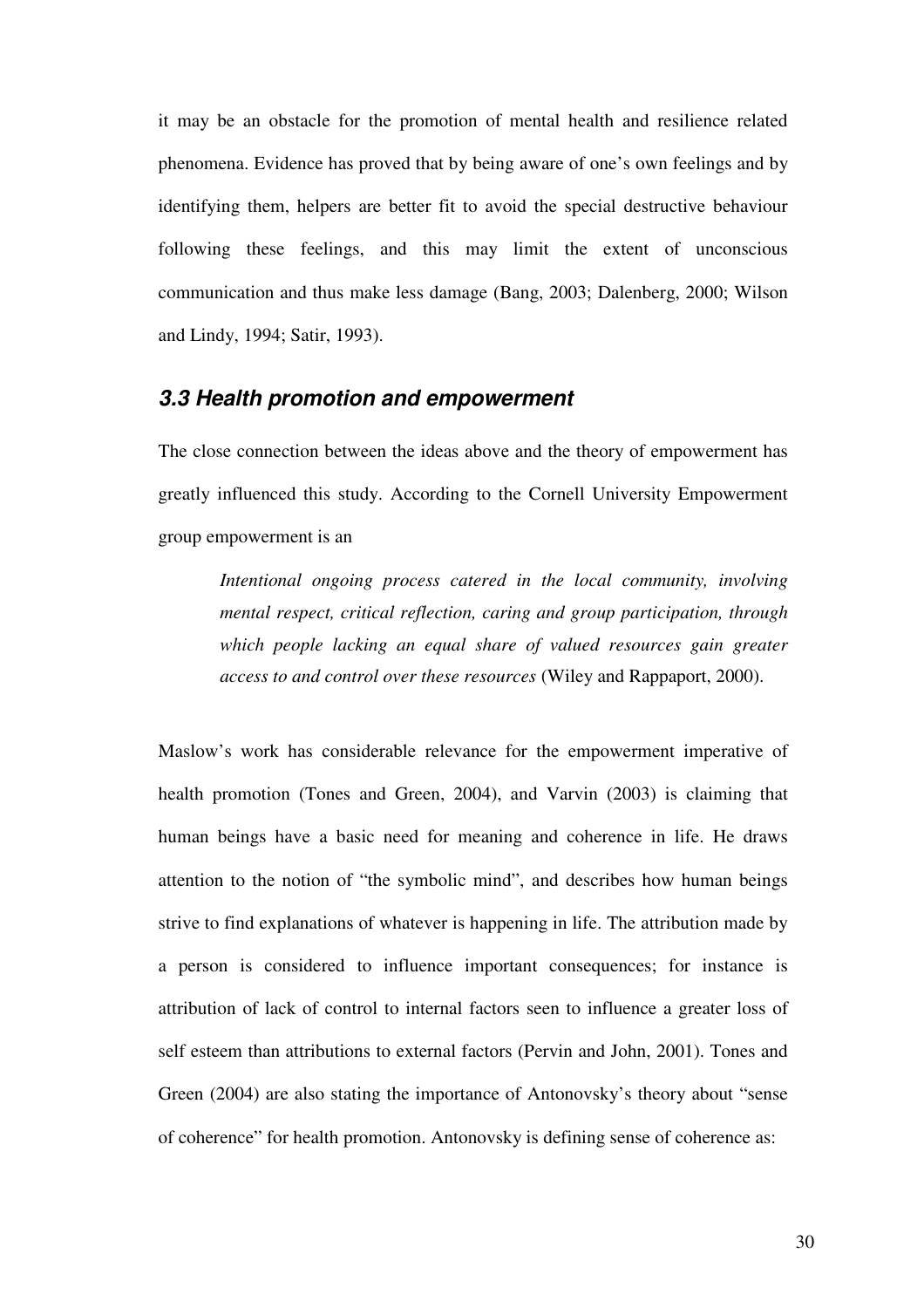*A global orientation that expresses the extent to which one has a pervasive, enduring though dynamic feeling of confidence that one's internal and external environments are predictable and that there is a high probability that things will work out as well as can reasonably be expected*  (Antonovsky ,1979:123).

A major task of health promotion is to reduce entropy (disorder within systems) by changing the situation so it becomes less chaotic, and change people's perceptions and beliefs about the situation so it becomes more meaningful. In this way we can generate a sense of coherence. Tones and Green (2004) mention the two approaches of health promotion; the one that is a "positive" approach to conceptualizing health and the other which is a disease focused definition. They enhance that in both perspectives self actualization, coherence, and above all, empowerment are central.

Tones and Green warn against victim blaming tendency when discussing the importance of empowerment. Victim blaming occurs when the environmental factors that impact on the individual are ignored (Tones and Green, 2004). They argue that:

*empowerment does not just happen; there is a reciprocal relationship between individuals and their environment. Not only must individuals be "strengthened" in some way, but their socio- economic, physical and cultural environments must be conducive to their making empowered choices* (Tones and Green, 2004: 3).

This is also related to James Garbarino's statements about resilience above.

Another important aspect is that there is a need for critical health promotion, where those who are working in medical and social services should be prepared to support individual empowerment and take political action to challenge adverse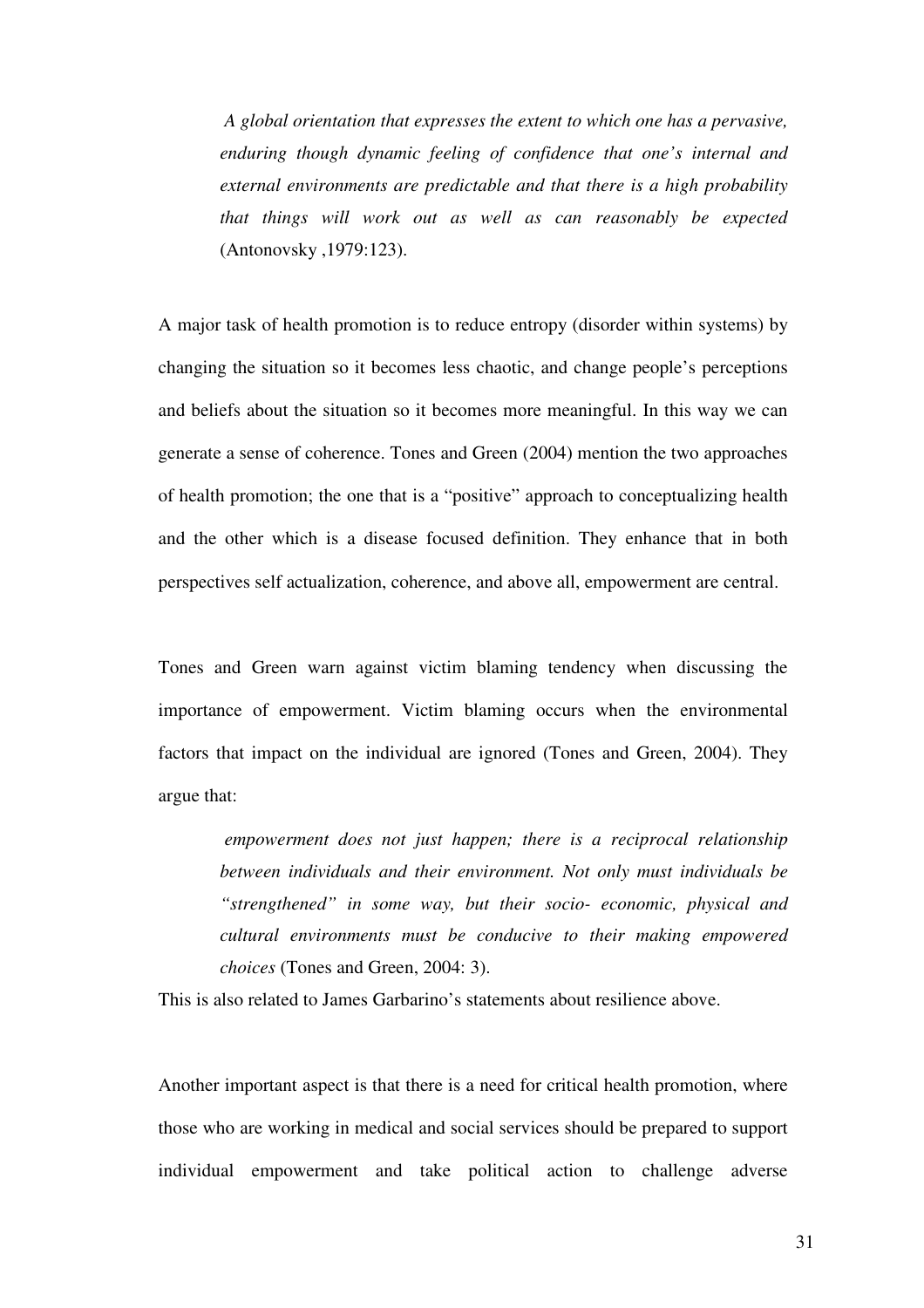environmental circumstances (Tones and Green, 2004; Prilleltensky and Prilleltensky, 2005; Freire, 2002). This perspective has influenced this study based on the constructionist approach and participatory / advocacy claim, along with Paolo Freire's *critical consciousness raising theory* ( Freire, 2001; Creswell, 2003).

The complete Freiran philosophy chimes with the ideological commitments of health promotion, as formulated in the Ottawa Charter, and distilled in the empowerment model (Tones and Green, 2004). Freire's humanistic approach are also essentially similar to Carl Roger's "unconditional positive regard" (Tones and Green, 2004; Rogers, 1980 ) and the critical consciousness raising theory refers to learn how to perceive social, political, and economic contradictions and take actions against the oppressive elements of reality . These observations are also leading to transactional analysis' notion of healthy life positions (Harris and Harris, 1985; Tones and Green, 2004; Pervin and John, 2001). All the perspectives mentioned above appear to be related to the development of resilience. However a constructionist approach to resilience is based on interactions between oneself and the environment more than transactions.

 Empowerment has to do with people acquiring a degree of power and control. Self empowerment is in this way defined as the extent to which individuals have power and control over their interactions with their physical and social environment (Tones and Green, 2004; Pervin and John, 2001). "Perceived locus of control" is considered important for the feeling of empowerment (Rotter, 1966). This is a condition that emphasizes the fact that it refers to a subjective probability rather than the actual degree of control possessed by the individual. When referring to internal locus of control, it describes a tendency to believe that one is in charge of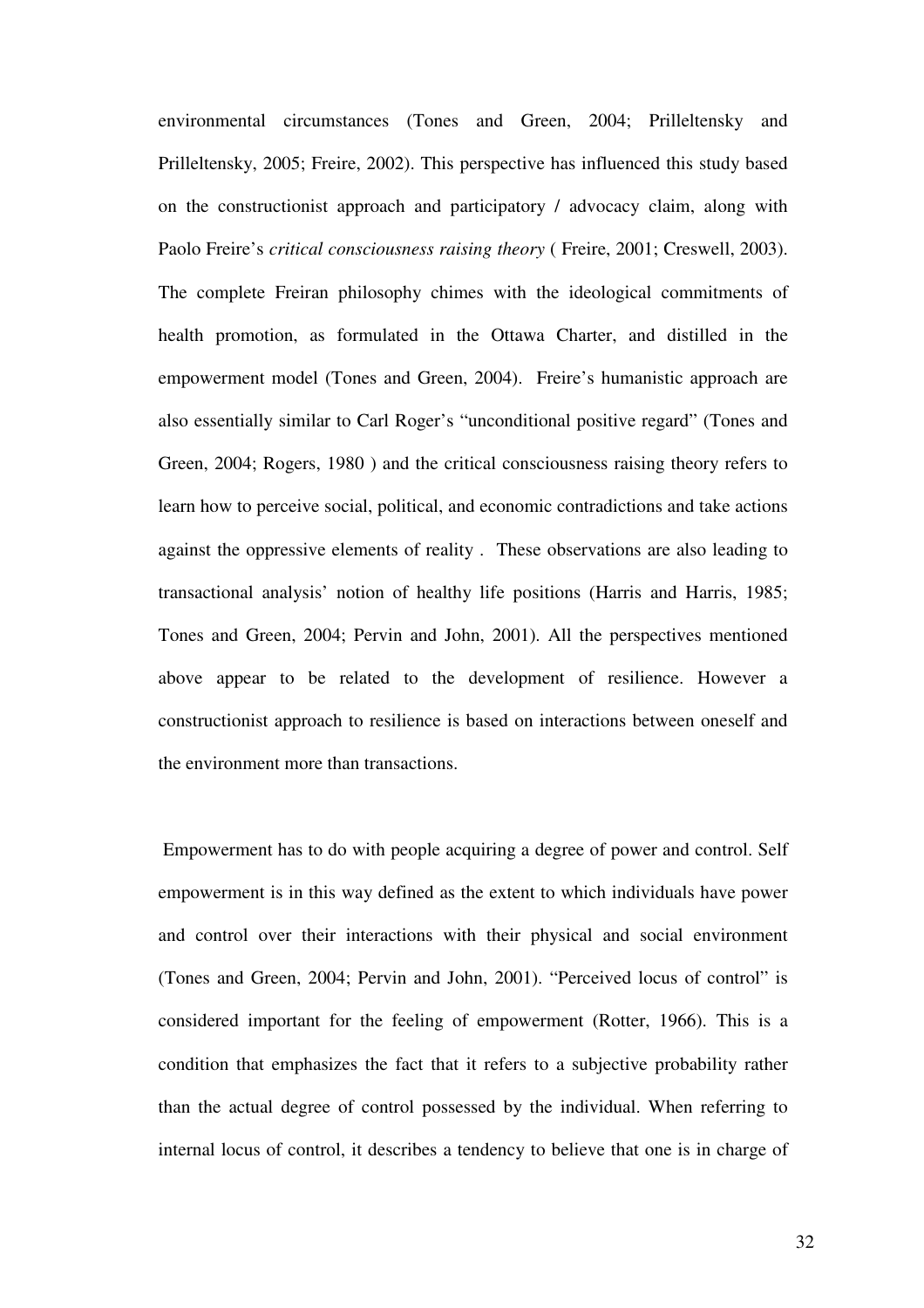one's life. On the other side, the external locus of control describes the feeling of being general powerless. The person feels controlled by chance, luck, fate, or by powerful others. When such a lack of control is experienced, one might navigate into a stage of "learned helplessness".

Following the line of perceived locus of control, Bandura (1992) is going further in his presentation of the importance of self efficacy; the judgement of how well one can execute courses of action required dealing with prospective situations. Tones and Green (2004) claim that self efficacy is influenced by past experience of mastery, and health promotion is to influence the experiences of mastery. In this way it is related to participation and empowerment. Tones and Green (2004) is presenting empowerment as the connection between coherence, hardiness and resilience. Important to facilitate health actions is knowledge and skills. Empowerment techniques influence individuals' beliefs about self and their skills, and in this way it is an essential part of the empowering process; people may not feel that they are in control of their lives and health as long as there are remaining barriers, and the environment in which people live and work does not actively conspire "to make the healthy choice the easy choice" (Tones and Green, 2004).

In this paper the process of resilience and its connections to health promotion, may be explained by the Health Action Model (HAM), designed by Tones and Green (2004). This model may also be suitable to understand Ungar's constructionist approach to resilience (Ungar, 2004); the person negotiate between it's self, and the environment, skills and knowledge; he/ she has an intention on how to achieve health and is trying to reach it. The quality of all elements influencing the intentions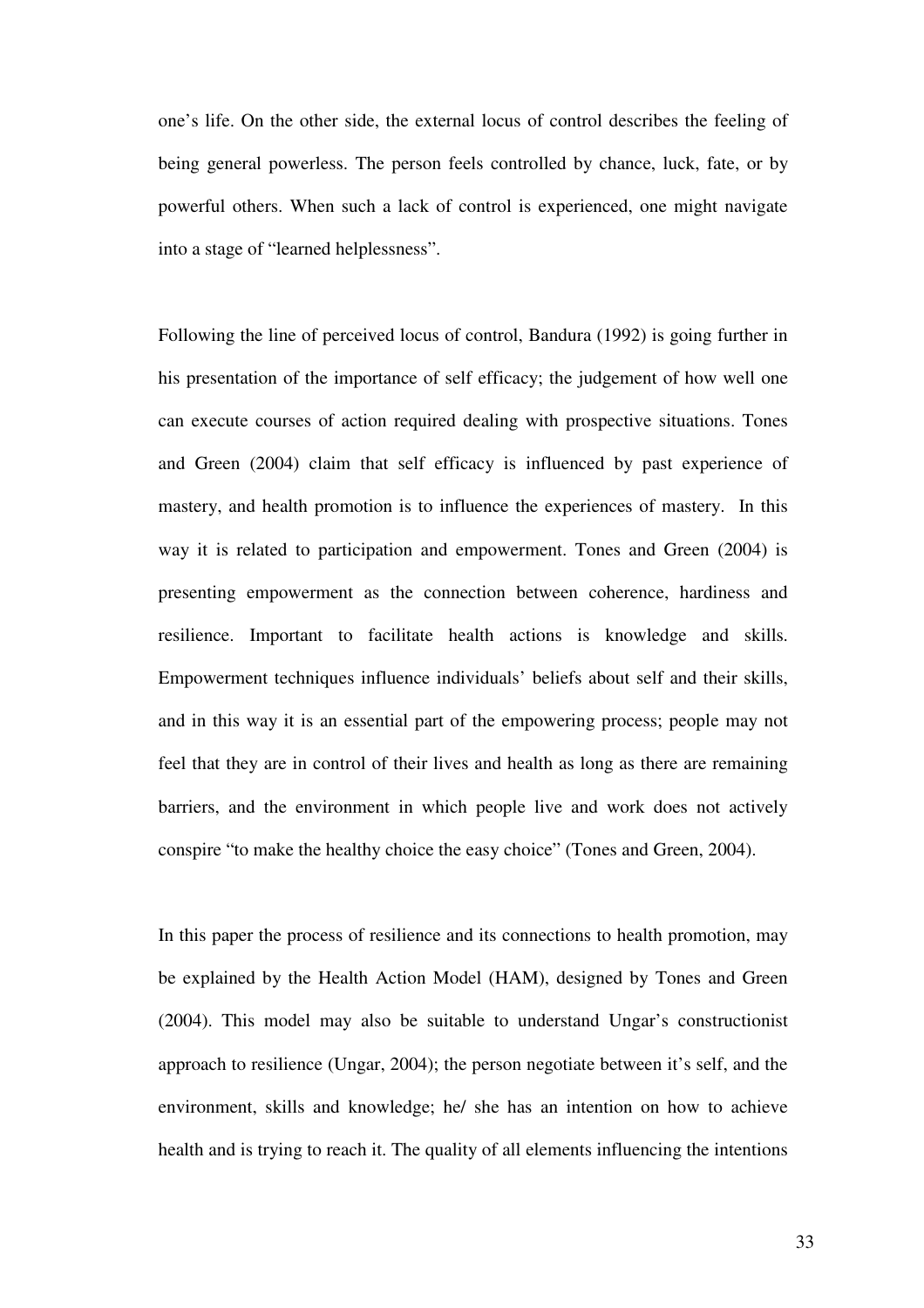is of great importance. If children get the experience that they cannot navigate in the established normative systems of health service, then they adapt the knowledge of these experiences and negotiate with themselves and the environment to find other actions to reach it. These actions may in its turn feel healthy for the child, but may also be harmful for the community, the child's social welfare, and as I see it, it might also influence the level of self esteem. Normative systems describe the network of social pressures that might be brought to bear on an individual's intention to reject or adopt health actions (Tones and Green, 2004). Interpersonal influences are considered most effective concerning helping children and adolescents to "make the healthy choice the easy choice". Close friends, important adults, family, other alliances including trusted professionals are crucial in the process of guiding (Tones and Green, 2004; Miller, Duncan and Sparks, 2004; Bachelor and Horvath, 2006; Maslow, 1970). The environment is influencing the self, its beliefs and motivations, and a supportive environment is of special importance to what actions people choose. Tones and Green (2004) are claiming that self esteem is a motivating factor for all mentioned health promotion models. Abraham Maslow (1970) argues that maximum health status involves "being all that you can be". However when putting self actualisation on the top of his pyramid, he also emphasizes that physiological needs must be satisfied before higher order needs can be fully achieved. This is in accordance with the statements from World Health Organisation about the need for peace, safety and security and that these requirements must be satisfied before people consider adopting behaviour that will improve their health (The Mexico Conference, 2000).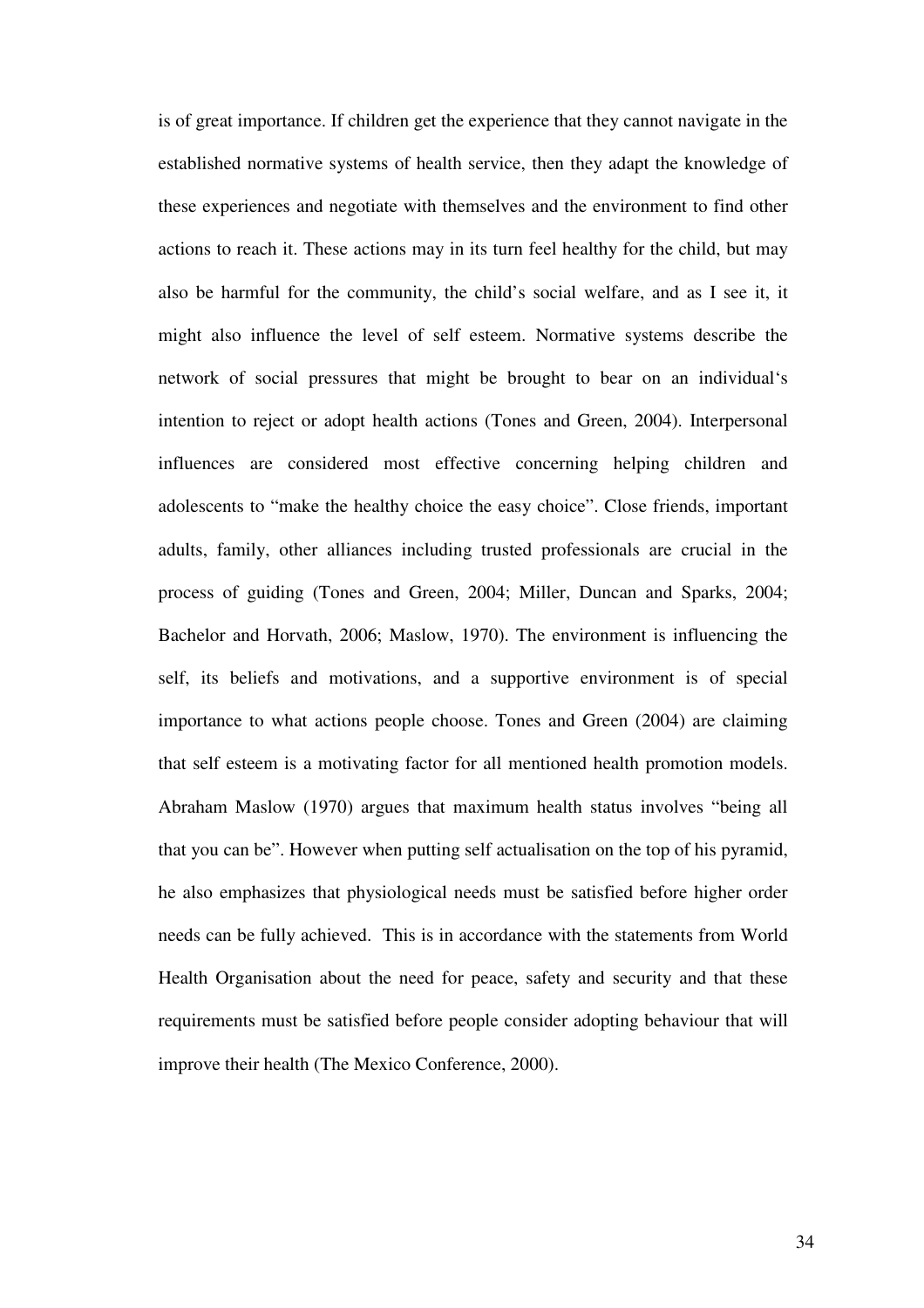#### **4.0 METHODOLOGY**

To explore children's experiences of empowerment and subjective well being qualitative research method seems to be most useful. Silverman (2004) and Kvale (2004) consider in depth interviews and literature review as qualified methods to study people's life histories and these methods are considered relevant to find answers to the research problem in this study.

Carolyn Williams (1991) states that the knowledge about refugees in the United States is quite poor, and reports from The European Parliament conclude that there is a big lack of research and data collection about refugees' mental health in Europe as well and particularly little about unaccompanied refugee minors (CRMD, 2003; ECRE,2004; Borge, 2004). I have searched for review articles and reports in several databases, like the web site of the European Union and ECRE and borrowed and bought books about relevant theories and literature. However there seem to be more research about wellbeing, health promotion and empowerment connected to other groups, mainly in the western world.

#### **4.1 Strength and limitation of the research**

This study was not meant to control and discuss all variables that contribute to define whether the participants have a resilient functioning or not. For such a purpose a longitudinal study is needed; a study perhaps with a mixed methods approach, including information from children, teachers, caregivers, significant family members, and taking into account factors like the psychosocial environment, cultural background, cultural identity, cultural explanation or meaning of the child's symptoms and behaviour. Ungar and Teram (2005) claim that qualitative research is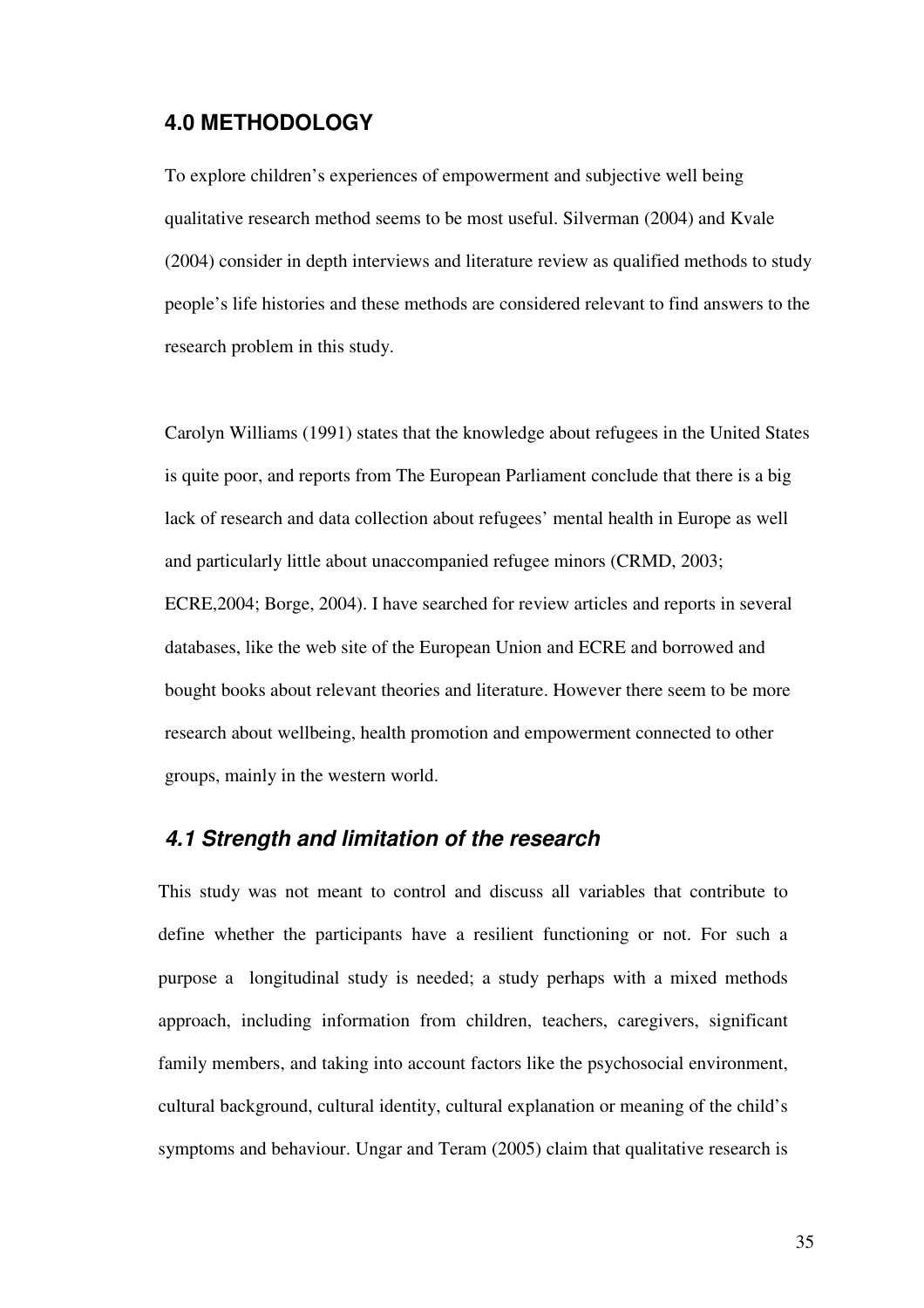a way to achieve integration of the impact of disparities into mental health care because it thoroughly describes the lives of the children, and in particular the lives of those from culturally diverse backgrounds who may be doubly marginalized by age and address. Though qualitative research does not attempt to claim grand generalizations, it may be transferred to other groups by the way the reader may find it transferable to his or her context (Ungar and Teram, 2005). In this way the descriptions in this present study may enable the reader to decide whether or not it may be transferable to other contexts. The study is based on 1, 5 -2 hours interview of each child.

The goal of constructionist research is to rely as much as possible on the participants' view of the situation being studied, and thus this research is limited to an interpretation of resilience with a post-modern understanding of the construct that accounts for the cultural and contextual differences in how resilience is being expressed by individuals. Some might say that listening to the children's voices only is not giving a true picture of their situation. However, according to theories about perception and attribution "the truth" is a relative idea and what is "true" to one person may be untrue to another. Because of people's perceptions of reality, they look at the world from different perspectives (Kaufmann and Kaufmann, 1998; Røkenes and Hanssen, 2006). The interesting perspective here is how the children feel and think about their situation as this is actually their "truth" and experienced reality, and consequently also their point of departure for how they navigate towards resilience.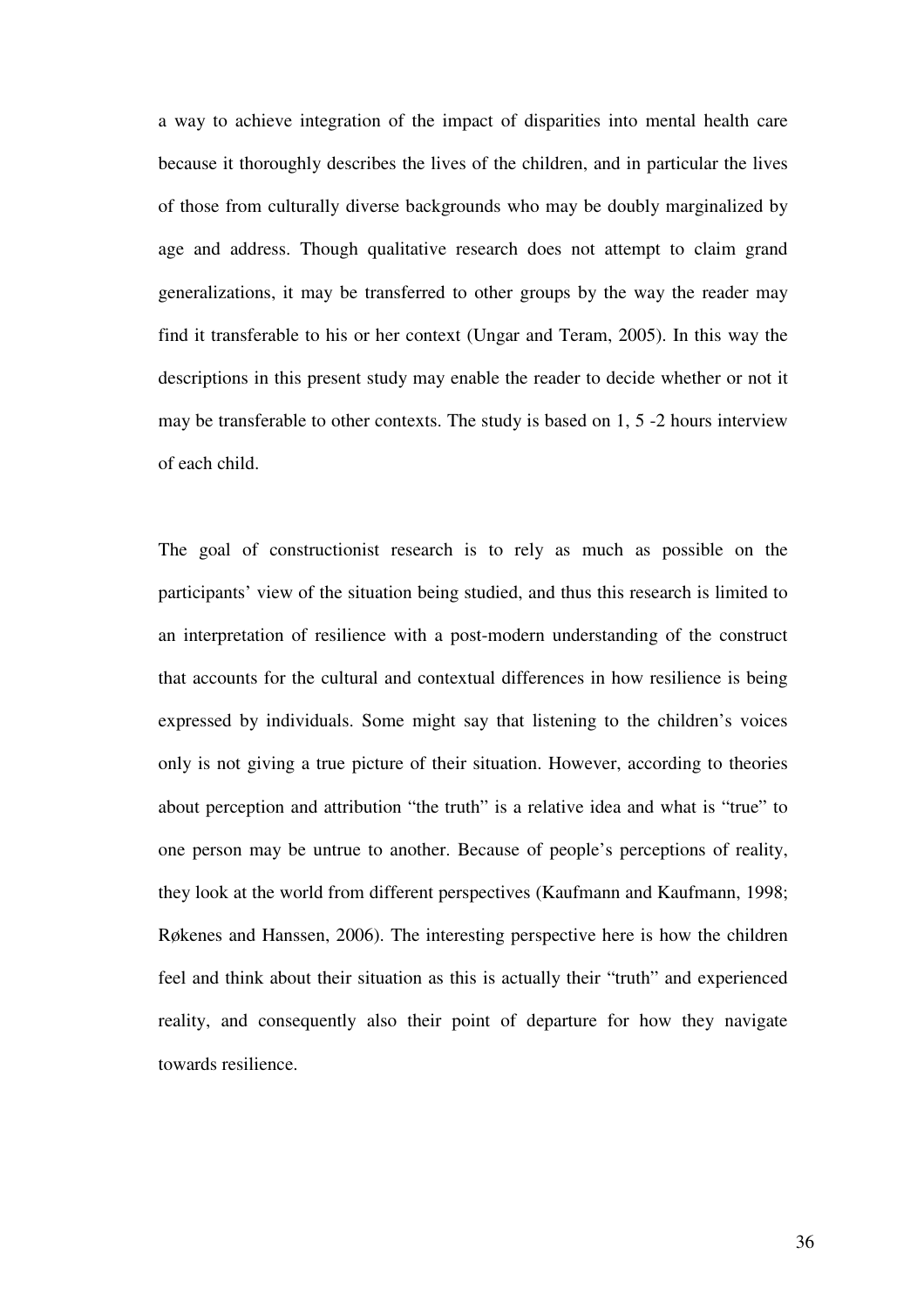Another perspective of the constructionist research is that although qualitative resilience research is considered suitable to judge contextual issues and youth's own accounts of their pathways to health, the essence of its methodology presents unique interpretive challenges (Ungar and Teram, 2005).The information given by the participants is thus to an extent shaped by our own experiences and background.

We might therefore experience our own cultural biases through our research and that we are imposing them on others by seeking explanation for people's experiences in terms that are relevant mostly to the outsiders conducting the study (Ungar and Teram, 2005). Besides, it should be emphasized that the researcher's own personal beliefs and feelings when listening to participants' painful stories in interviews should be taken in consideration, as there may be a danger that the focus of the purpose of the study might be unclear if these feelings are ignored (Lindy and Wilson, 1994; Dalenberg, 2000; Bang, 2003). Awareness of the danger of bias in the study because of these aspects is important, and it has been important with disciplined methods to systematize data to avoid such bias in this present study.

If it is accepted that qualitative resilience research is about individuals and personal agency in its many forms, it is possible to more effectively point out connections between the choices made by the youth and the contexts for making these choices. The point of the constructionist perspective of resilience research is to highlight these connections, and emphasize that unless they are changed, children and youth will continue to be resilient in ways that may not confirm to society's norms (Ungar and Teram, 2005). A challenge is therefore to come to terms with the contradiction between respecting youth's definition of resilience and health and our understanding of it; to gain full citizenship in a society some of these definitions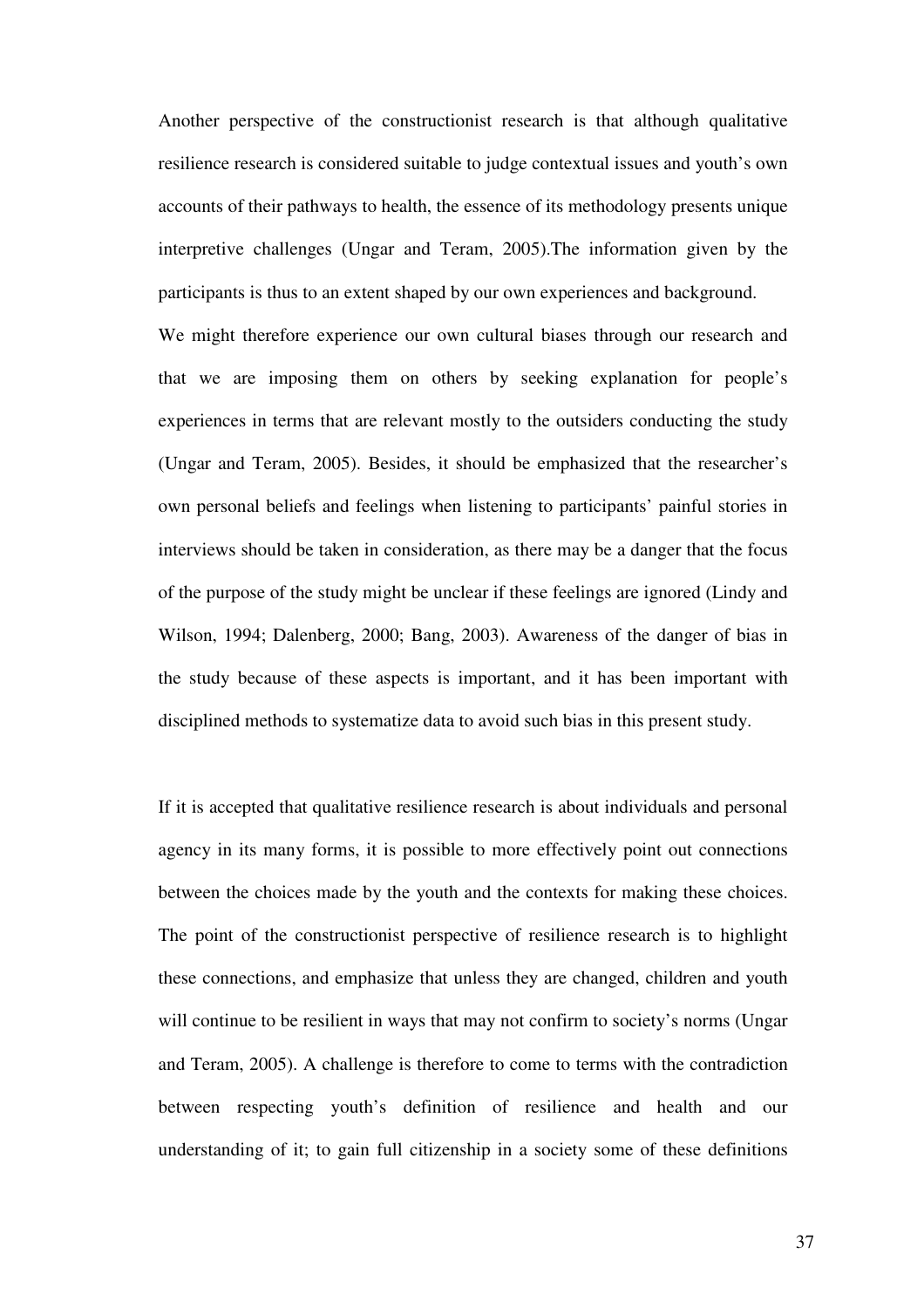must shift towards common norms (Ungar and Teram, 2005). Ungar and Teram (2005) refer resilience to a child's state of wellbeing as well as to the characteristics and processes by which that wellbeing is achieved and sustained, and this understanding is also used in this paper. Problems may arise when researchers and practitioners attempt to agree on what constitutes significant risk and successive outcomes that are beyond predicted expectations*.* Because of the difficulties of different interpretations of terms, like "risk", "resilience", "vulnerability" and "outfits" resilience is difficult to measure in quantitative research (Ungar and Teram, 2005). Thus qualitative research, as I understand it, is most effective for contextualizing behaviours and process, but a mixed methods approach would perhaps have given a broader understanding of the process. However this present study did not aim to reach that dimension.

# **4.2 Sample population**

The participants were purposively sampled, and were selected because they all had been active in trying to change their adverse situation. A thorough presentation of them will be given in chapter 5 below. The following table will briefly give an overlook of their civil status at the time of the interviews.

| <b>Sex</b> | Age      | <b>Nationality</b> | <b>Civil Status</b>    | <b>Address</b>            | <b>Resident</b><br><b>Permit</b> | Action-<br>group<br>member |
|------------|----------|--------------------|------------------------|---------------------------|----------------------------------|----------------------------|
| Boy        | 16 years | Middle East        | Family member          | Asylum<br>centre          | Yes                              | Yes                        |
| Boy        | 17 years | Middle East        | Unaccompanied<br>minor | Asylum<br>centre          | N <sub>o</sub>                   | Yes                        |
| Girl       | 17 years | Ex<br>Yugoslavia   | Family member          | Apartment<br>with family  | Yes                              | Yes                        |
| Girl       | 16 years | East Africa        | Unaccompanied<br>minor | Asylum<br>centre          | N <sub>0</sub>                   | Yes                        |
| Girl       | 18 years | Central<br>Africa  | Unaccompanied<br>minor | Apartment<br>with friends | Yes                              | N <sub>0</sub>             |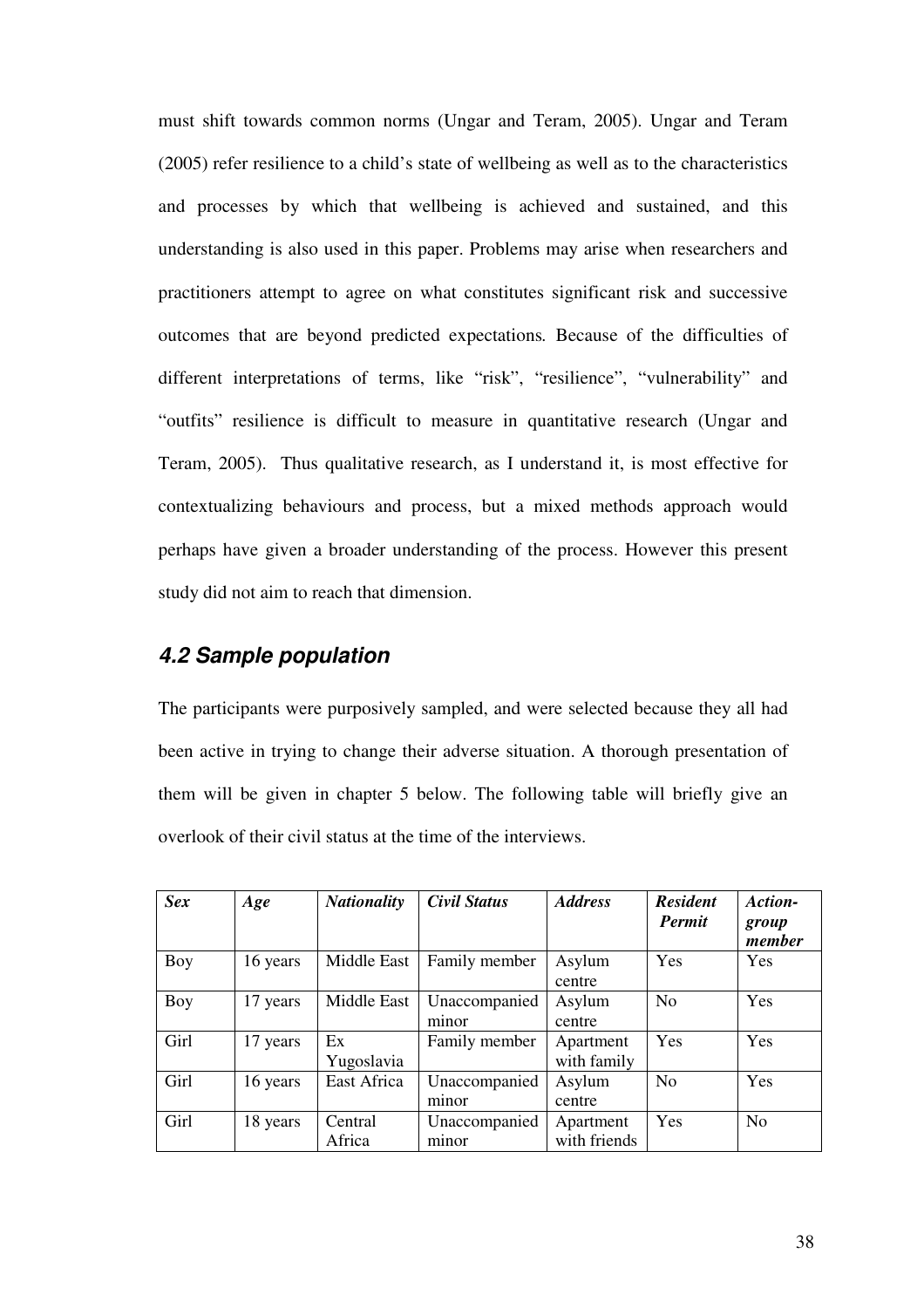The way the action group was presented in media portrayed refugee children in a new positive and active role, and this was an interesting perspective connected to their experience of empowerment, participation and subjective well being.

# **4.3 Materials/ Instruments**

The interview guide was designed to suit the demands for doing the phenomenological study based on the constructionist knowledge claim (Creswell, 2003). It was also based on important concepts of the theoretical framework, like participation, subjective wellbeing, empowerment, resilience, positive psychology, and a humanistic approach.

The interviews were flexible face to face in depth interviews. Observations during the interviews were an important part of the study, especially as some of the participants spoke Norwegian and some English, and some did not speak the used language fluently. Theories about communication, transactional analysis, and client centred therapy, dialogue and confluent supervision (Satir 1993; Rogers, 1980; Miller et al, 2005; Freire 2002; Harris and Harris, 1985; Tveiten, 1998; Bang, 2003) were crucial for the questionings as well as observations through the dialogues. Circular questioning techniques and repetitions of the participants' answers and statements were used to visualize for the children that they were listened to and to assure that they were understood correctly. The research was based on the participants' words only and I had no information about their life before the interviews took place except from the fact that they had participated in trying to change their conditions. An exception from that was the girl from Central Africa, whom I knew from 3 years earlier, but had not seen in between. An audio recorder was used during the interviews, and the interviews were transcribed afterwards. A reflection note over the interviews, the situation, the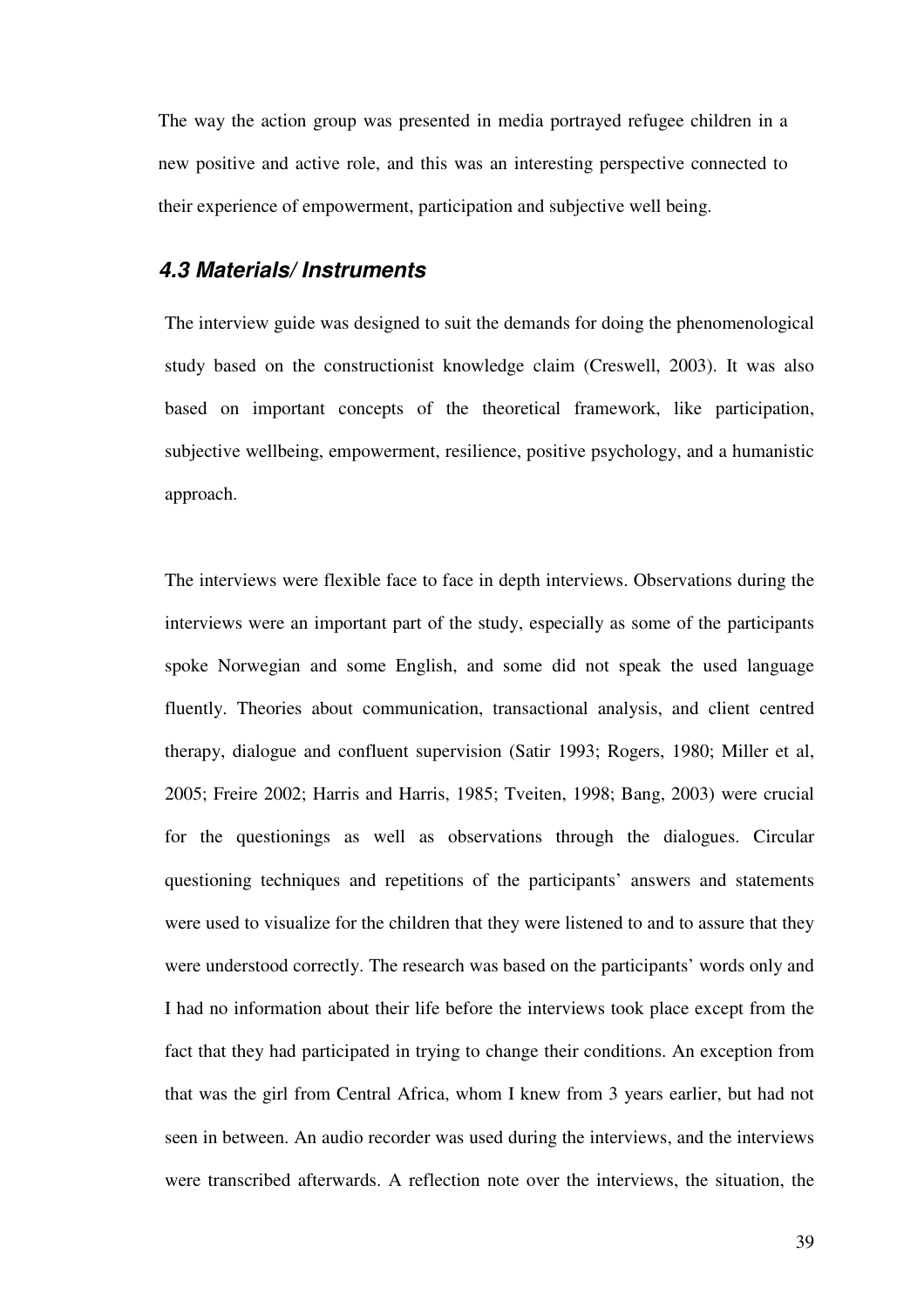atmosphere, the non verbal communications and observations done through the conversations, was written after finishing the interviews. Those field notes were later used to recall the interview situation as correctly as possible.

The interview guide operated as a guideline for the interviews. In this way some questions were never asked as the participants answered them anyway, and some questions were added to follow up some of the statements of the children. The duration of the interviews varied between one and a half and two hours.

### **4.4 Procedures**

A written invitation to participate in the research was sent to the participants. The invitation included thorough information about the purpose of the study, and what kind of questions should be asked. The letter was presented for four of the participants by a gate keeper who had known the children for years, and whom they trusted. The fifth participant, the girl from Central Africa who was not part of the action group was recommended by a psychologist, and she immediately decided to participate as she considered this kind of study important.

Most of the interviews took place in a meeting room where four of the children used to gather for meetings together with other refugee children and helpers. This was regarded as a safe and familiar room for them, and was also used for positive activities like playing music. When interviewing the girl from Central Africa a private sitting room was used, and she expressed verbally and nonverbally that she was content with that solution. The questions were designed to achieve a trustworthy and relaxing atmosphere.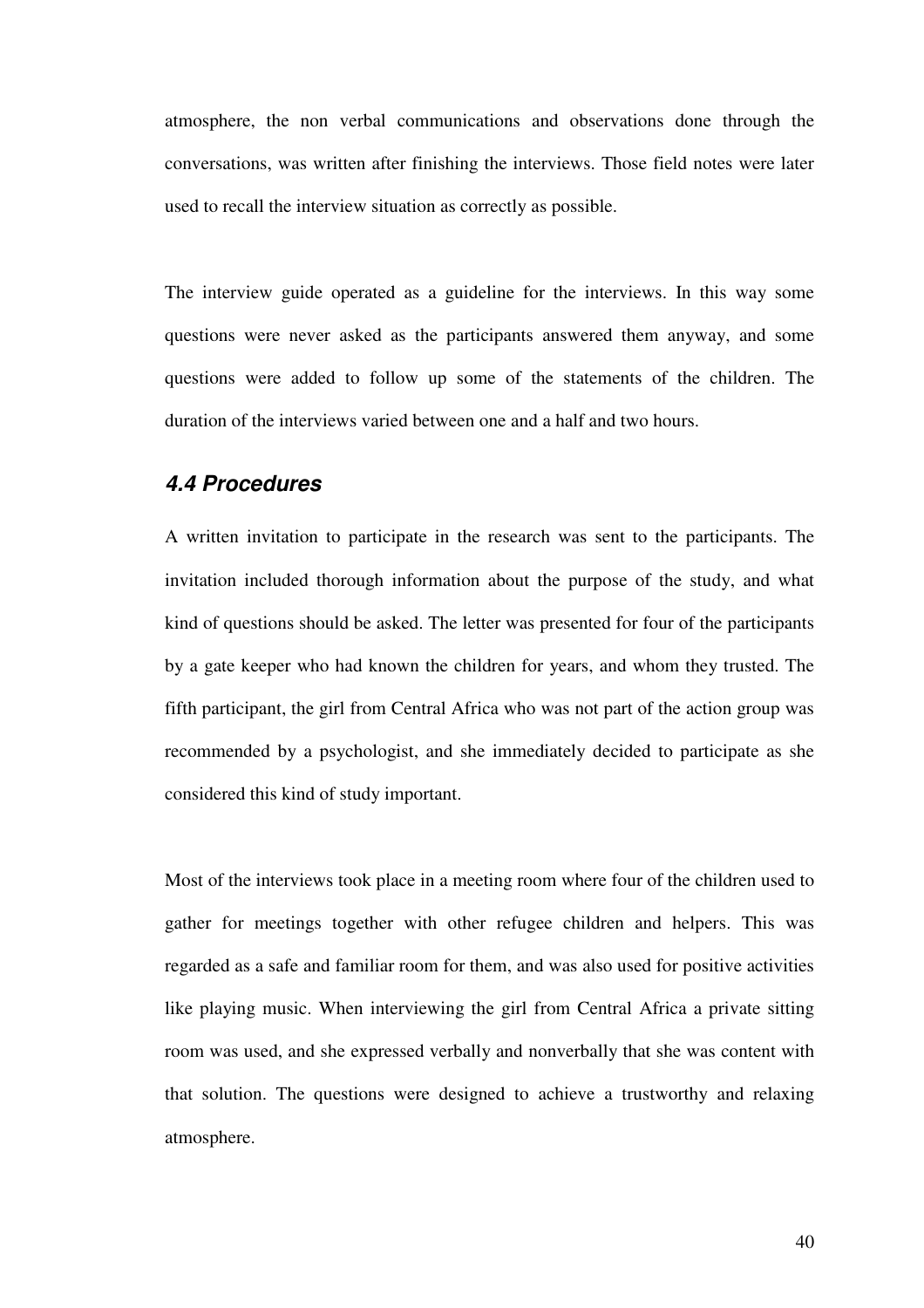Three of the interviews were carried out in simple Norwegian, and they were translated into simple English after having been transcribed word by word. Two of the interviews were in English. A translation from relative poor Norwegian has been a challenge, but the children's expressions are rendered as accurate as possible. Another important consideration was that it has been some discussion the past years that health personnel were not considered trustworthy when describing the situation and health condition of refugees. Taking these debates in consideration the decision was taken to make extensive use of direct quotations when describing the results of the study. In this way speculations about what are the researcher's personal interpretations and what are the accurate words of the children might be avoided.

After transcribing the interviews there was a certain need to return to two of the participants to check out if their statements were cited correctly. However the asylum centre was closed up 3 days after the interviews had taken place, and as these children were difficult to trace, no further efforts were made to find them.

# **4.5 Ethical considerations**

The Norwegian Social Science Data Services (Norsk Samfunnsvitenskapelig Datatjeneste) approved of the study. All participants were informed that participation was voluntary and the interviews were based on informed consent. Confidentiality and anonymity were assured, and the participants were also informed about their rights to withdraw from the study without explanation whenever they wanted to. These rights have been respected throughout the study. Coded information about respondents' identity and data sets were kept separately, and the criteria for the evaluation of research have been followed during the study (Silverman, 2004).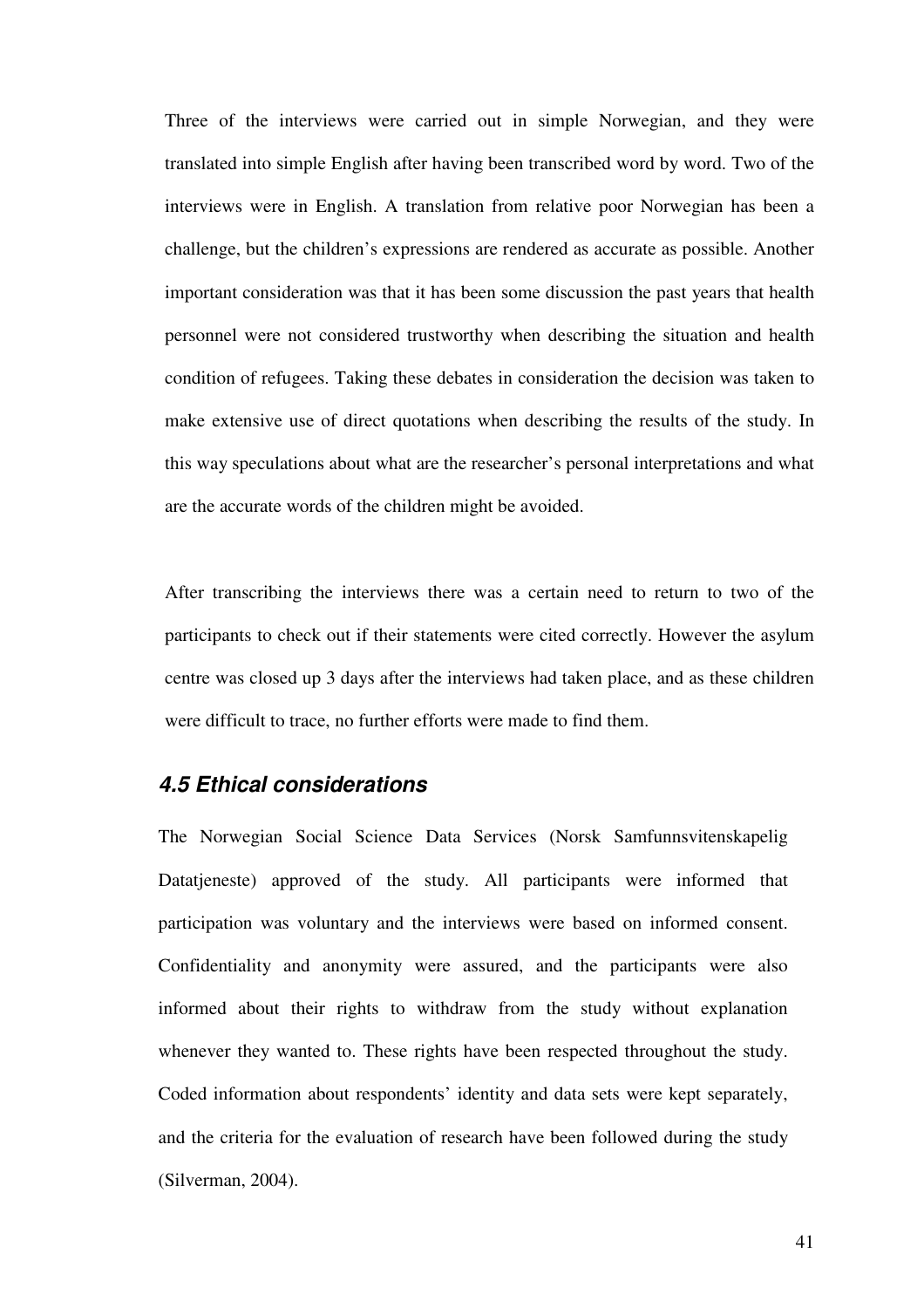To be able to find ways to give the best support to unaccompanied refugee children, it is of great importance to study their functioning in daily life even when they live under adverse circumstances. However Wiley and Rappaport (2000) claim that it may be a risk to ask vulnerable persons to participate in a research study, as they might have psychological problems afterwards. They emphasize that it is important to have a state of readiness if this should happen (Wiley and Rappaport, 2000). For this reason the children were not encouraged to share particular sensitive information about their lives; the conversations emerged freely, and the participants decided what they wanted to tell. Two persons mentioned by the children as trustworthy caretakers, agreed to support if there should be any need for it. The considerations of the children's welfare, the awareness of the effect of transaction analysis, and that people influence each other through dialogue and communication influenced the choice of communication methods in the interviews (Maslow, 1970; Rogers, 1980; Harris and Harris, 1985; Satir 1993; Tveiten, 1998; Freire, 2002).

#### **4.6. Data analysis**

When searching in literature to find ways to analyse and structure the data, recommendations by John W.Creswell (2003) and David Silverman (2004) were the most useful. Creswell also presented six generic steps for analysis (Creswell, 2003: 190-195) which appeared to be practical.

*Step one*: Data was organized and prepared for analysis; each interview was transcribed word by word from the tapes, and the transcriptions of the interviews were the point of departure for the process of interpretation and analysis. The interviews were mapped anonymously in paper as well as electronic (Microsoft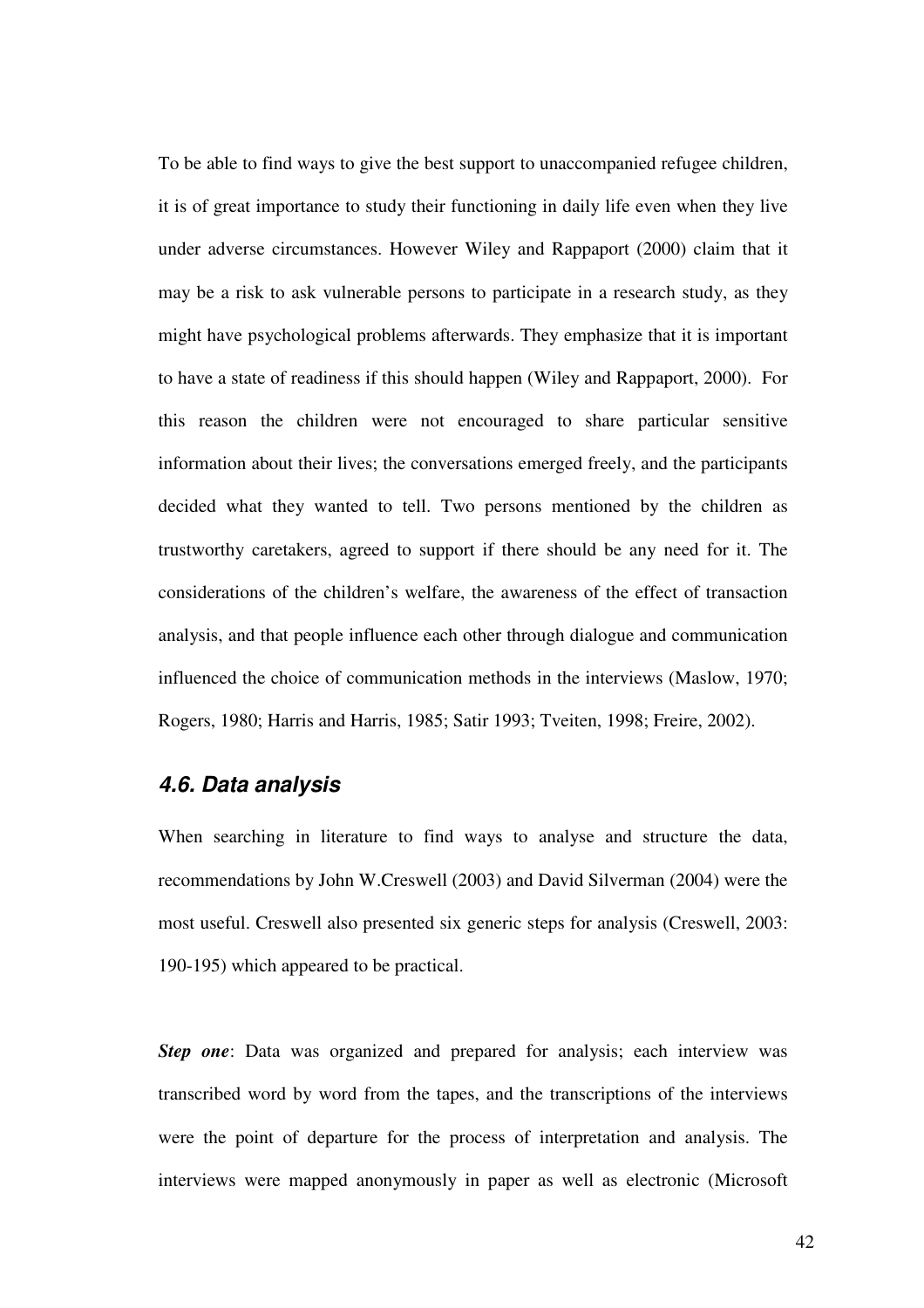Words). Interviews and notes from the interview sessions were organized in different categories and files. Notes were written in the margins, along with general thoughts after each interview transcriptions.

*Step two*: The complete data material was examined to get a sense of its general meanings, and what the children actually were saying. The analysis started already during the interviews and the writing of transcriptions to find what this was actually all about. The atmosphere in the rooms where the interviews took place was noticed; in addition to the children's verbal expressions the attention was also directed to their non verbal communications, like face expressions, body movements and their voices in order to try to understand their statements better.

*Step three*: Data was organized in different categories, and the categories were labelled with a term based on children's descriptions. In this way the process of coding the data had started. A list of all topics was written and similar topics were clustered together. The topics were arrayed as "major topics", "unique topics" and "left -overs". A scheme for children's negotiations and navigations to achieve subjective wellbeing from different topics was also designed. In addition the most descriptive wordings of the topics were identified and turned into categories; by using a computer and Microsoft Words program text segments from the transcriptions were selected, copied and placed on a note. As there were no more than five participants it was not practical to use a qualitative computer software program.

**Step four:** A description of the setting, the participants and themes was generated. The data was divided into 7 categories and themes were identified in each individual interview and labelled in different categories before they were shaped into a general description.

43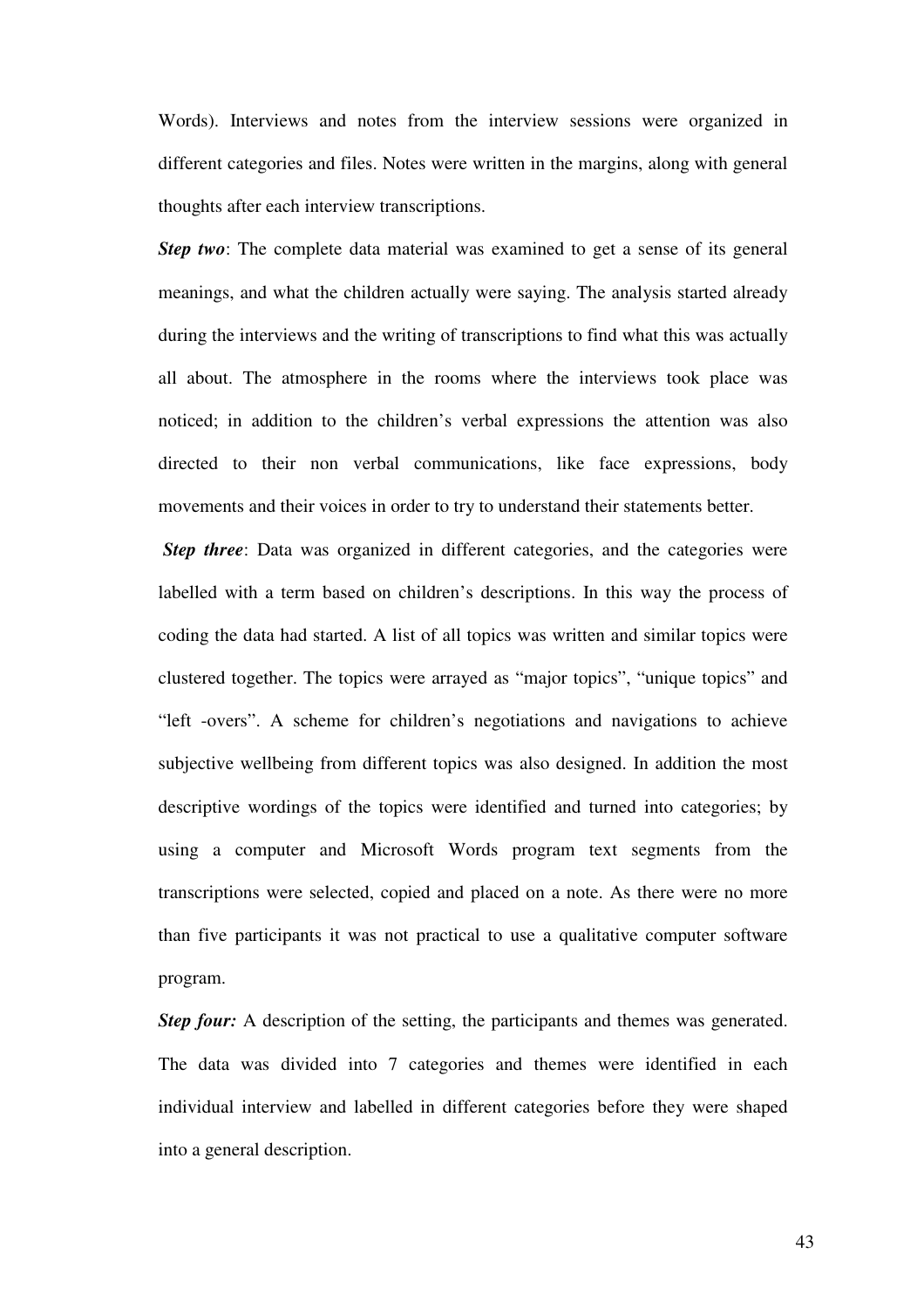*Step five:* The further challenge was to decide how the description and themes should be represented. A narrative passage to convey the findings of the analysis was chosen and the description part was designed by quoting children's statements and organizing them under different categories.

*Step six:* Finally it was time to interpret what the children actually told about how they felt, their situation, their attributions and experiences and to look for answers to the research problem and research questions. According to Silverman a study may be generalizable if it is wedded to other studies which share the theoretical orientation (Silverman, 2000), so the statements of my participants were compared to literature and related studies looking for connections.

# **5.0 PRESENTATION OF PARTICIPANTS AND THEIR BACKGROUND**

This chapter will present the children and their background as their stories may give a closer understanding of their strength before as well as during their life in Norway, and also to understand some of their statements in the next section better. All names of persons and places mentioned in this paper are fictive to protect the children's anonymity.

#### Aida, 17 years old from former Yugoslavia

When Aida was 11 years old, she arrived to Norway with her mother and siblings. Her father was already in the country. She had been living with her family in her home country, but they were all forced to leave because of war. They stayed in an asylum centre, but after some years their application for asylum in Norway was denied. They complained, but got new refusals, and during this time the family had increased with a little brother. It took six years before they got a residence permit,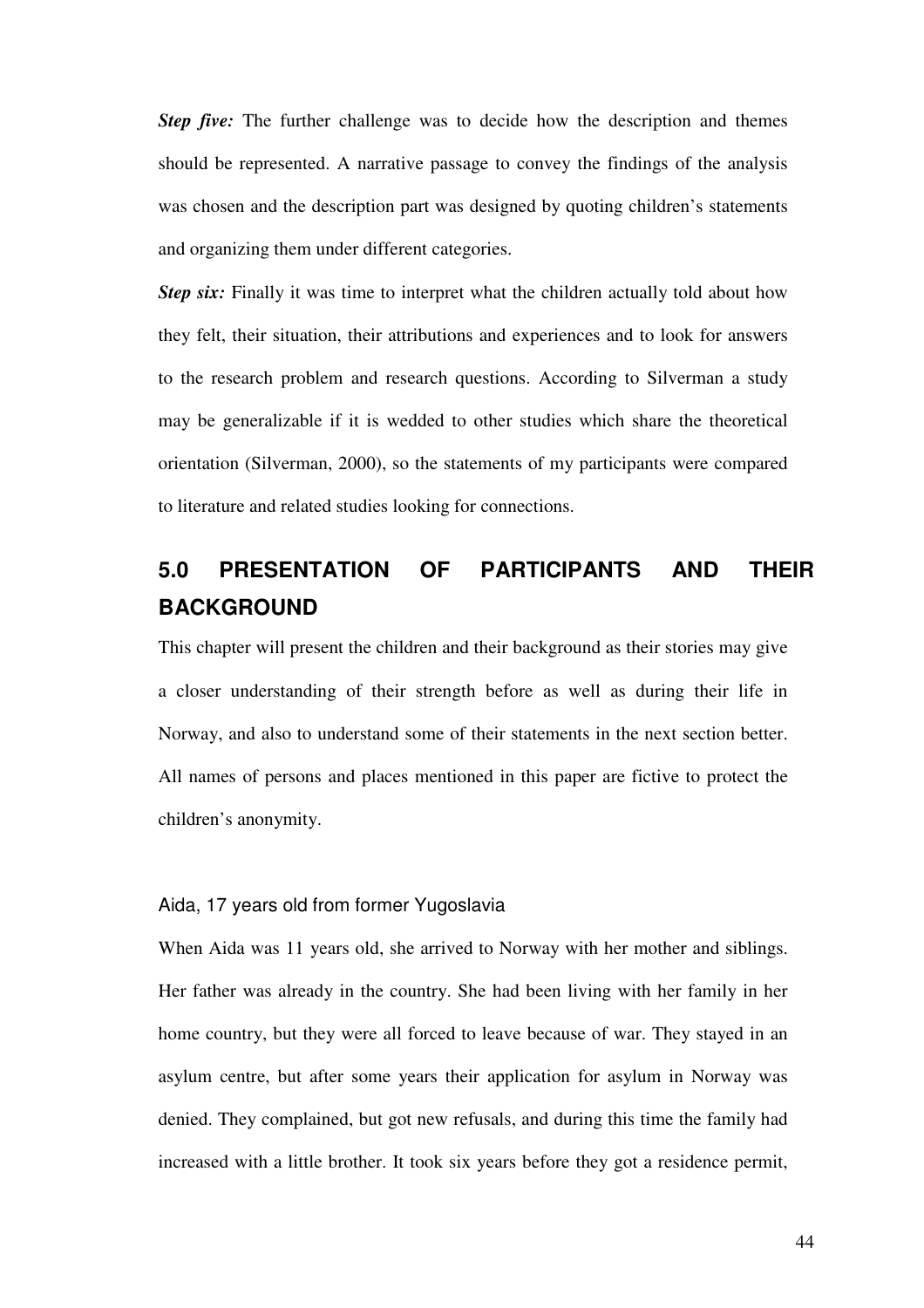and during that time Aida's parents had divorced, and her mother had become seriously ill from a psychiatric disease; she was suicidal, and was hospitalized twice for longer periods. The children were placed in orphans' home when their mother was hospitalized. Before getting a permission to stay, her father and her older brother were transferred back to their home country. Aida was responsible for taking care of her two and a half year old brother, and she was depressed, tired, and suffered from anxiety, concentration problems, sleeping disturbances, and head aches. She joined some other children in the asylum centre, and they founded an action group to try to change their life conditions. By the time of the interview she had recovered, lived in an apartment with her mother and siblings, and was doing apparently well.

#### Hassan 16 years, from The Middle East

Hassan came to Norway together with his mother when he was 10 years old. After having stayed for two years in an asylum centre their application for residence permit was refused. They complained, and after getting 3 or 4 more refusals his mother became seriously mentally ill and was hospitalized several times. The boy got problems to concentrate in school, and needed psychological health care. However he engaged in playing football, and was active in a music group. The music and the support from the leader of the music group helped him to divert his attention to something positive, feeling close to somebody he trusted, and to have fun. Together with Aida and other children at the asylum centre he was active in founding an action group to try to get a grasp on his own life. After nearly six years he got a permission to stay in Norway, as a direct result of the children's advocacy work in the group. When the interview took place six months later he was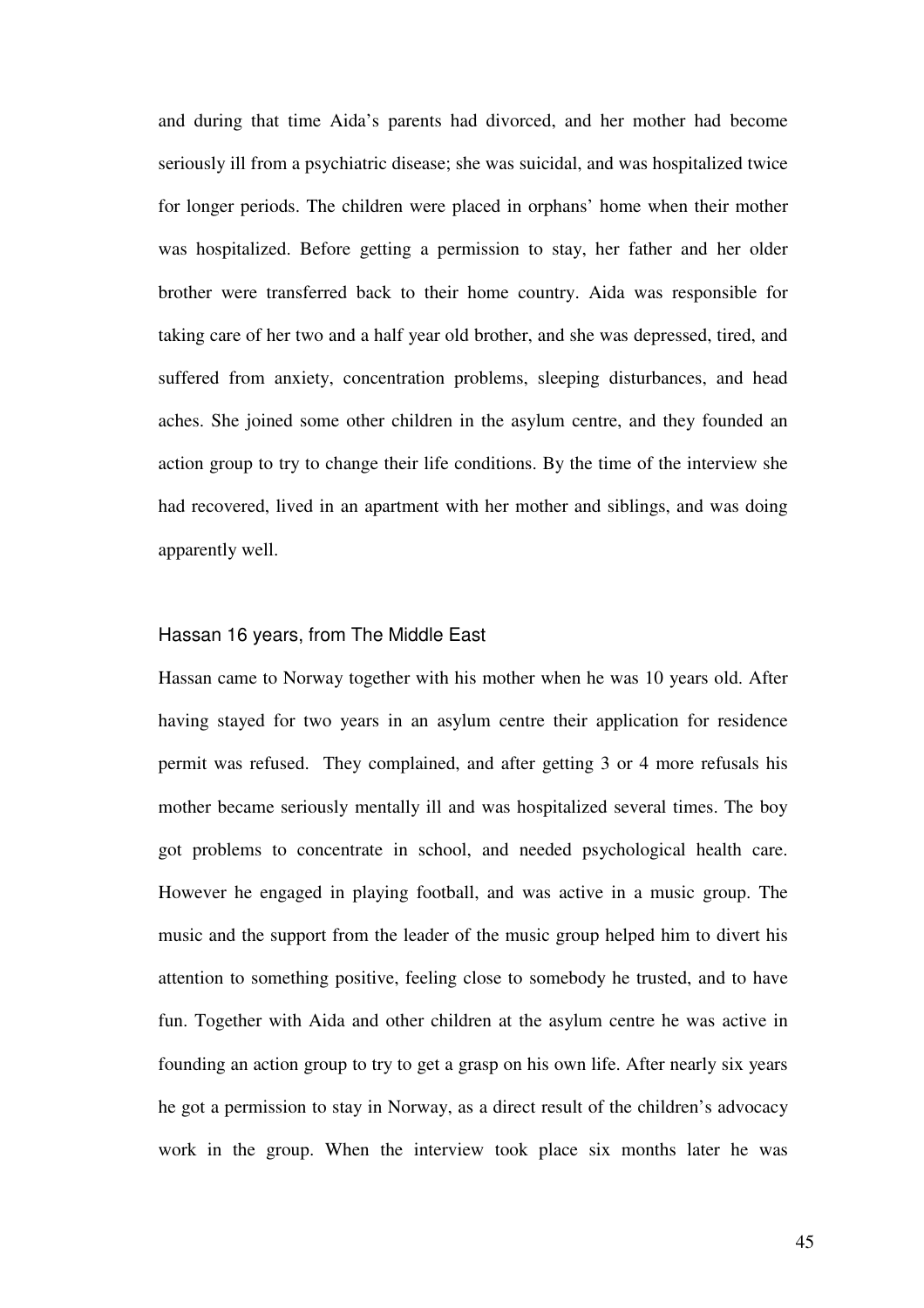apparently doing well. However even though he had a permission to stay in Norway, he was still living in the asylum centre with his mother, waiting for a decision about where he was going to settle down.

#### Mohammed 17 years old, from the Middle East

Mohammed came to Norway when he was 15 years old. He was alone and stayed in an asylum centre for unaccompanied refugee children. He had applied for asylum but had not got any answer from the migration authorities by the time of our interview. The interview took place in English; I had been told that his English was good, but at times it was difficult to understand him. More questions were added to make sure that I understood him correctly, and several times he told that it was difficult for him to explain what he meant. He did not tell anything about his life before coming to Norway. In the asylum centre he was supposed to make his food by himself and clean his room and clothes, but he told that nobody guided him in how to do this or how to learn about Norwegian culture and customs. He went to school, but had barely any friends. He told that he had asked for psychological help without getting access to it. The last months Mohammed had joined the action group to try to change his life conditions, and when the migration authorities decided to close up the centre where he lived, he refused to move. He participated in campaigns demonstrating against the transfer. He got support from the other members of the group, who had also joined him in the meetings with UDI. By the time of the interview Mohammed still lived in the asylum centre, but the centre was about to close up in few days, so he was scared and desperate.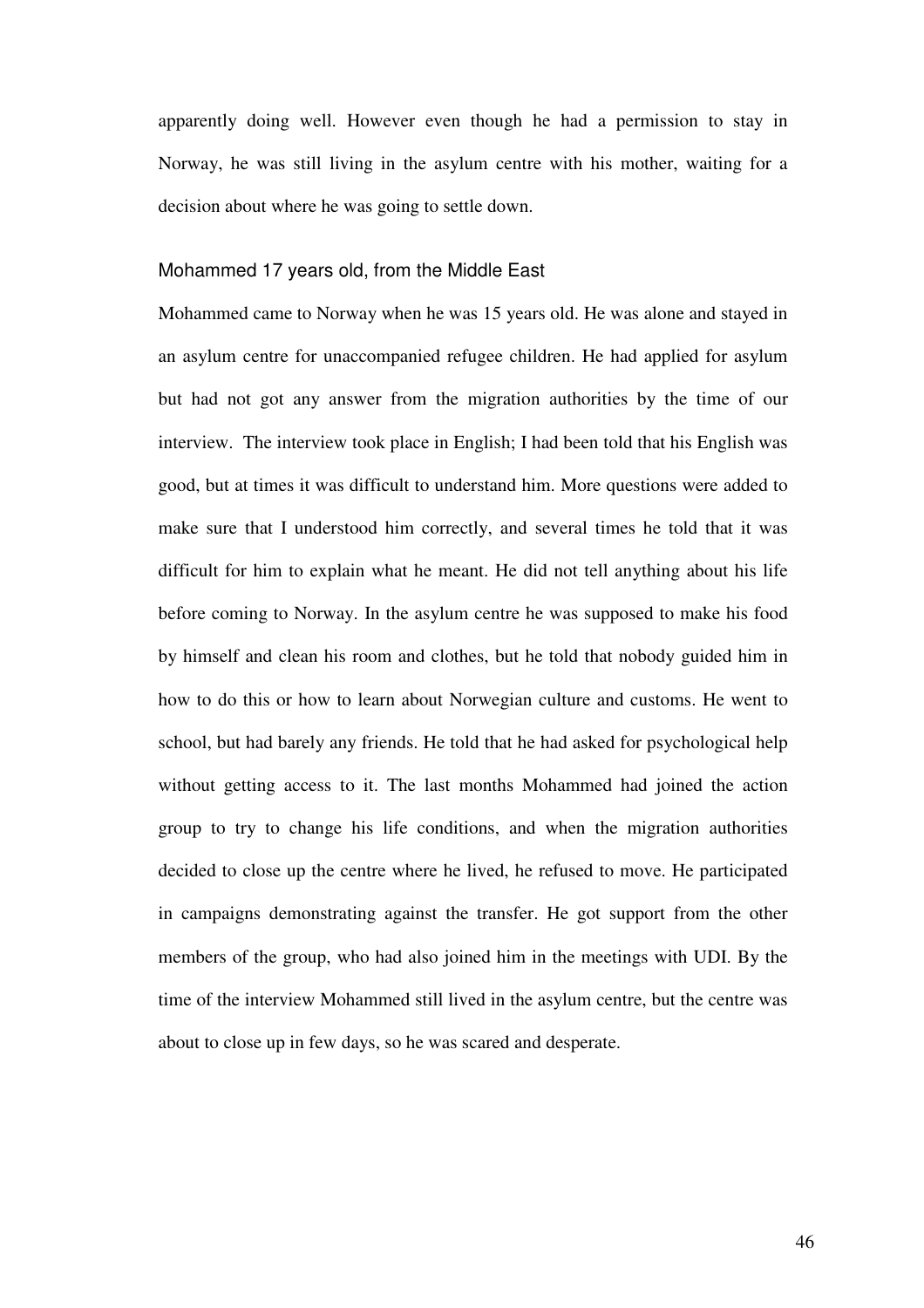#### Sana, 16 years old, from East Africa

Sana came to Norway alone when she was 14 years old. Her parents were killed when she was a baby, and Sana and her one year older sister grew up with an aunt and her children; they worked for her, and slept on the floor. 13 years old Sana's sister accepted her aunt's decision to marry an old, rich alcoholic in order to try to change the condition for herself and her sister. However Sana was not allowed to visit her, but she was often waiting outside the house, talking to her sister through the closed door. After a short time her sister's husband decided to get rid of his young wife and set her on fire. She was severely wounded and Sana who was outside the door managed to take her to hospital in another city all by herself. There the girl died because Sana had no money to pay the doctors. Afterwards Sana spent hours in the streets begging passers by for money for a funeral. Being hunted like an animal she did not succeed, and finally the doctor at the hospital helped her so she could bury her sister. Two weeks later she defied her aunt's demand to marry the same man who killed her sister, and she was forced to leave her aunt's house as a consequence of this denial. Sana asked the police for help, but she was chased and hit. So she lived on the street until her late sister's stepson helped her to get away. She arrived to Norway  $2 \frac{1}{2}$  year before our interview, believing she was in Sweden. At the time of the interview she was living in an asylum centre. She had a serious face with no smile; she was tiny and thin, looking more like a 12-13 years old child. She told about sleeping problems, headaches, and that she felt lonely and sad. The last two months she had joined the children in the mentioned action group. She had not yet got any reply at her request to get a residence permit in Norway, but she had now got a "support family" whom she could visit when she wanted. When the centre was about to close up Sana felt desperate by getting moved once more, and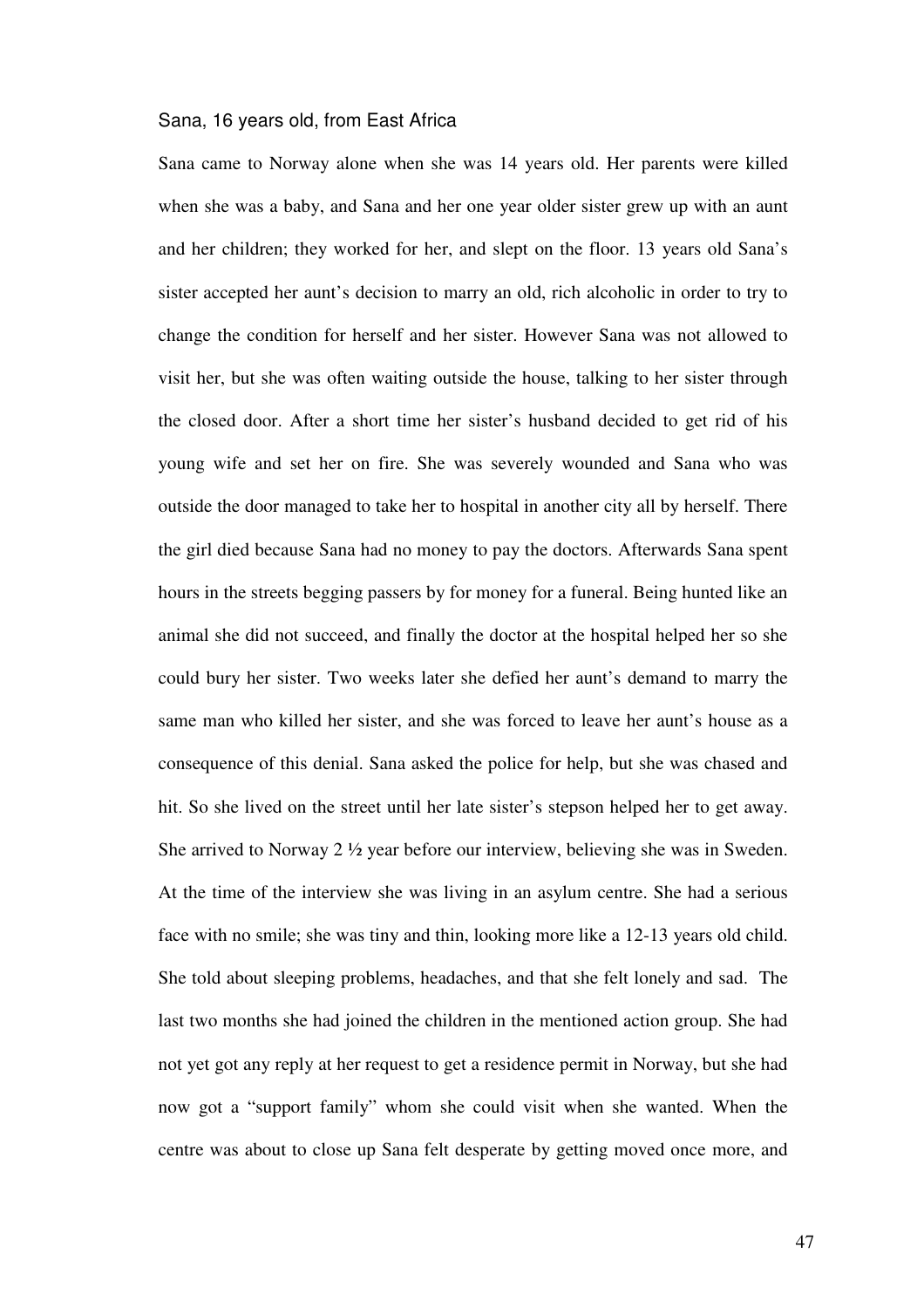together with the members of the action group she engaged in trying to stop the transfer.

#### Sally, 18 years from Central Africa.

Sally came alone to Norway when she was 15. She grew up in Central Africa, but her country was struck by a civil war when she was a kid, and thousands of people were massacred. She lost her parents, but she did not tell me what caused their death. However she was brought up by an "uncle" together with her 2-3 years older sister, and the girls had to quit school to do housework in the uncle's house. When her sister was 14 years old she suddenly disappeared. Her uncle seemed to know where she was but would never tell her. She never saw her again.

When Sally was 14, her uncle took her to Denmark to a friend of his who was supposed to take care of her. However in Denmark she was held prisoner in the man's house for 6 months, and was severely violated and sexually abused. One day when she was sent to a shop to buy food, she managed to escape, and a woman who occasionally was passing by took her with her to Norway. She stayed in an asylum centre, but was desperate that the Danish man would find her and kill her. She suffered from panic and psychosomatic problems; she could hardly sleep, and had problems with her concentration and short time memory. At a time she was also suicidal, and got psychosocial help almost immediately after arriving to the centre. After 6 months she was transferred to another town, and stayed in a child care collective. A psychologist was prepared to see her in the new place, as all journal documents had been sent to him before she arrived. The girl was now living with other unaccompanied refugee children in an apartment. She was doing well in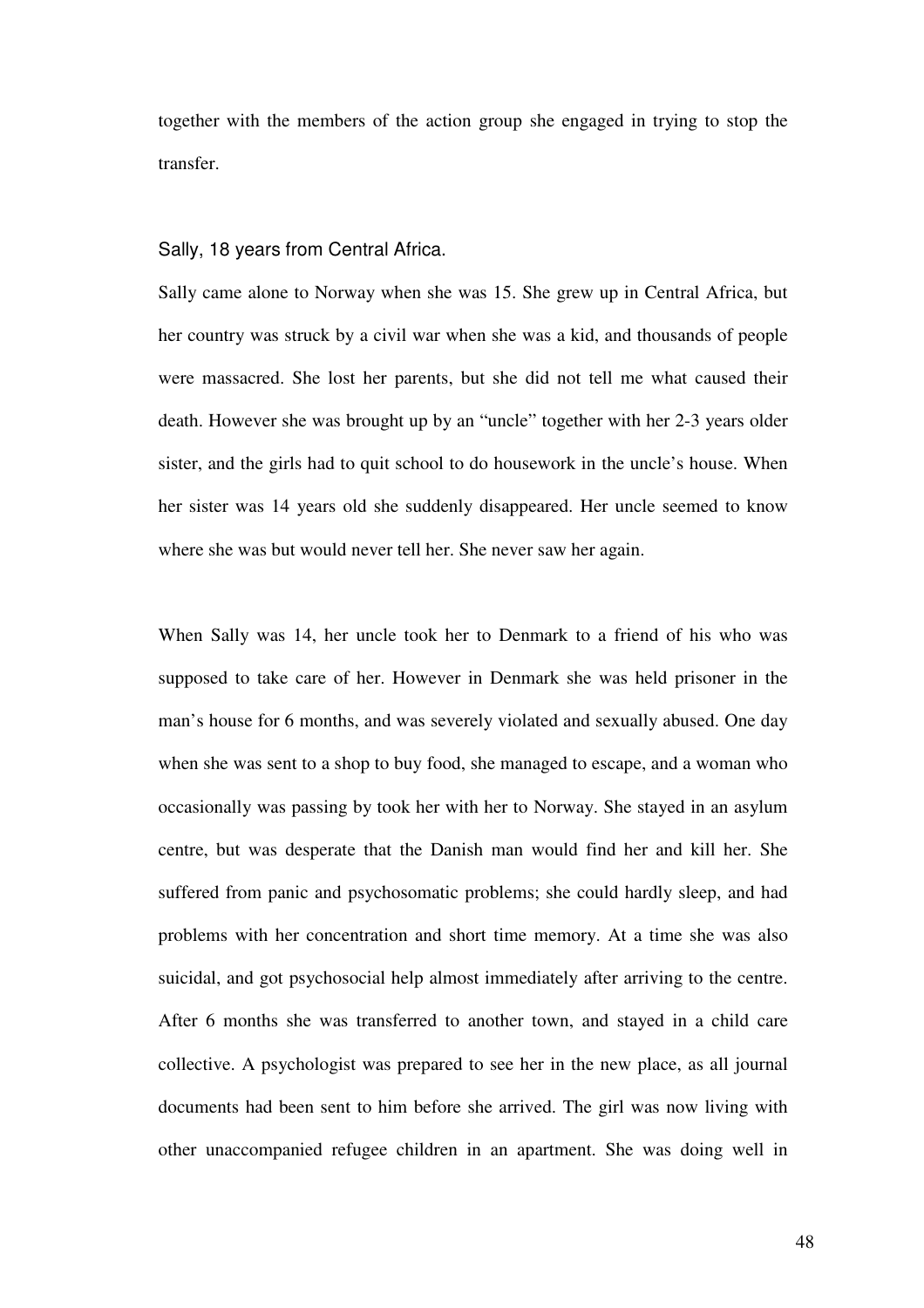school, and apparently also in her everyday life. Now and then she was still having appointments with the psychologist whom she trusted. By the time of the interview she had just become 18 years. She was often smiling and laughing. She had got a residence permit three years ago.

In the section below the children have willingly shared their stories hoping to visualize what is important for helpers to know about refugee children's needs to as a contribution to try to make the situation for other refugee children better then their own experiences.

# **6.0 RESULTS; DESCRIPTIONS OF STATEMENTS 6.1 Introduction**

As mentioned above there is emerging evidence that children do not share the same understanding of risk and adversity as adults. Boyden and Mann (2005) also maintain that adult expertise must be tempered with humility, and for adults to better understand children's perspective, children must be allowed to explain and interpret their childhood This implies the need for research methods and methodology that are participatory and child centred and gives a proper scope for the children's testimony (Boyden and Mann, 2005; Ungar, 2005; Ungar and Teram, 2005). To assure that the children's expressions are rendered correctly and to visualize their emotional status there has been extensive use of direct quotations.

The intention was to find what made the children feel well. However the problems and hindrances and their experiences of lack of subjective wellbeing dominated their stories. This section is describing their articulations of their experiences to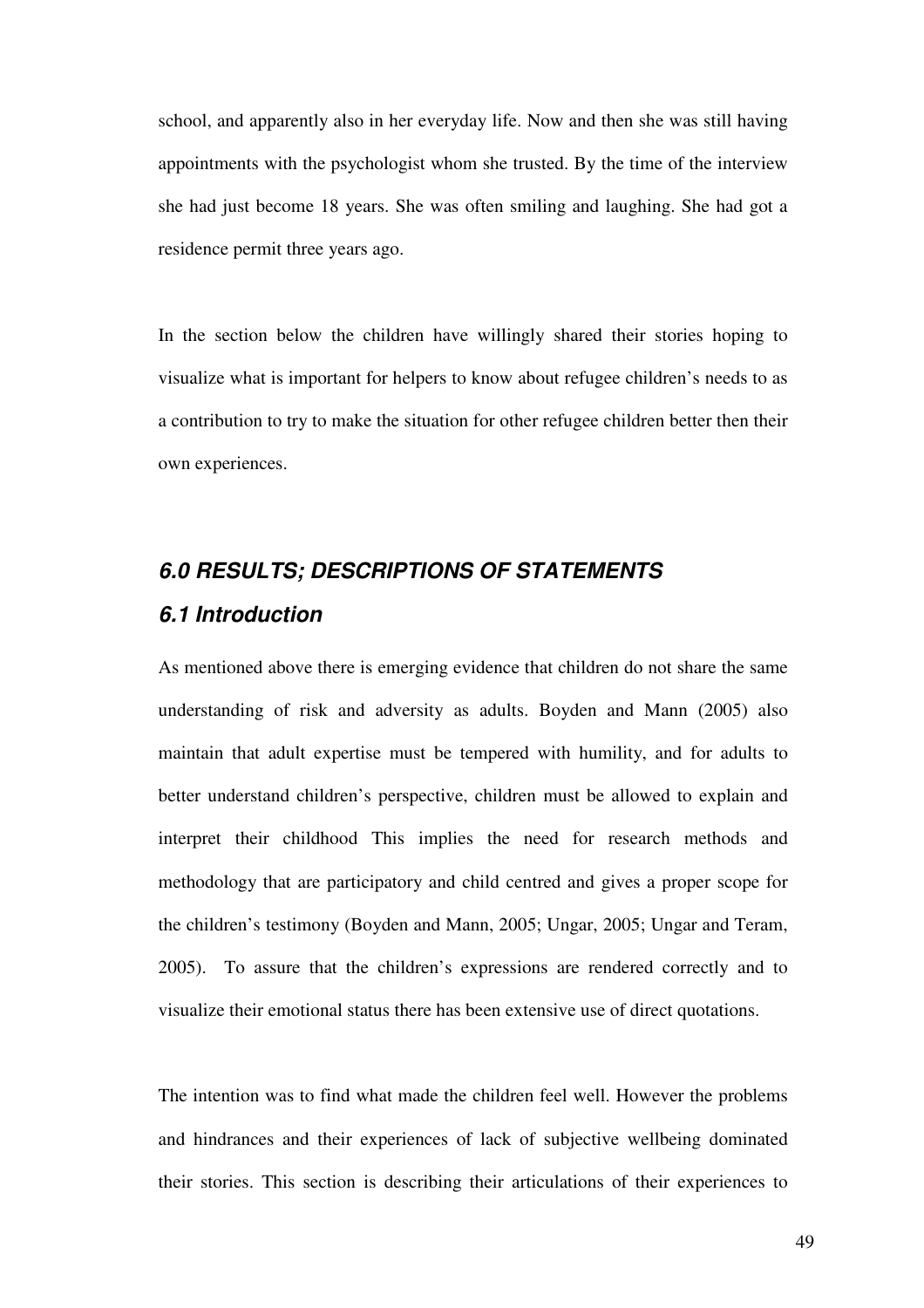visualize eventually contradictions between their experiences and important adults' understanding of their level of resilience. It is also describing the children's expressions of obstacles to achieve subjective wellbeing, and these descriptions are followed by their experiences of what is promoting subjective wellbeing in their lives, and what actions they made to reach this feeling. They all had certain ideas about how to achieve subjective wellbeing and in the end of this section they contribute with their advices for how helpers might better support refugee children to gain better mental health, subjective wellbeing and resilience.

# **6.2 Obstacles to achieve subjective wellbeing and mental health**

#### **6.2.2 Lack of perceived locus of control and sense of coherence**

The children all described the importance of perceived locus of control and sense of coherence for their level of wellbeing. They expressed great difficulties in their efforts to understand the world in which they lived during the first years of their stay in Norway. The feeling of being totally out of control was explained to be devastating by all of them. Sally said with a sigh:

*Can you imagine; when you are 15 years old you come to a strange country …you have no one in the country, just like you are born at that moment. You don't know where you are, and you don't know where to search. Everything you look at is strange and you are unsecured. It is really horrible, and life is tough and you feel tough*

Sana also explained her fright about not knowing her surroundings:

*I was afraid because I did not know anyone here. Everything is new, and I am black. The language is so difficult! I cannot say what I mean or something. I was very frightened.* 

She continued by illustrating how this lack of perceived control was influencing her strength: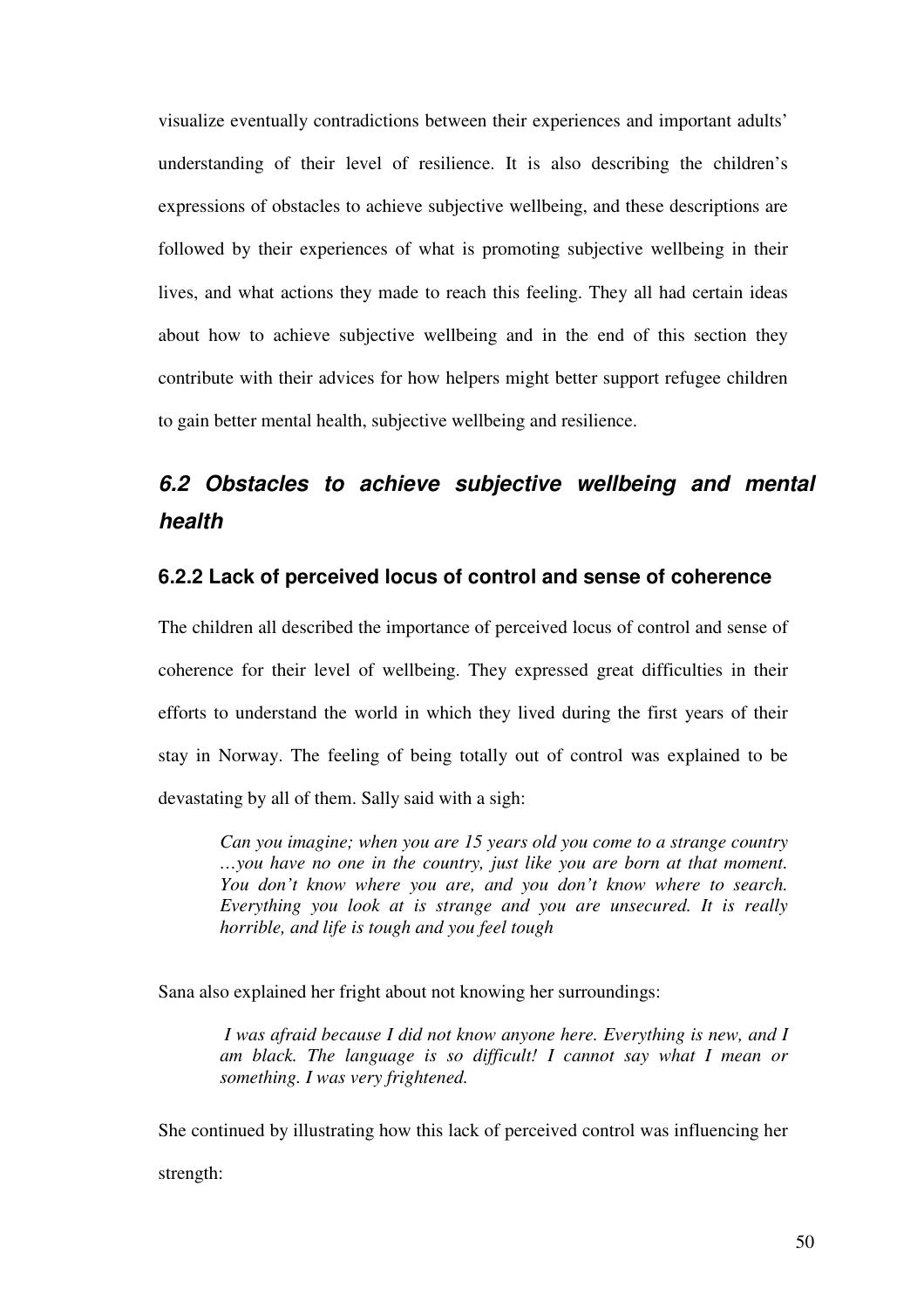*Before I came I was very strong. After I came I have started to be somewhat afraid…I don't know if I will have a permission to stay – I only know that after one year and eight months you can get a residence permit in Norway, or you may be sent back to your country(...) Remember, I am an asylum seeker, right? May be tomorrow I must go back. (*The words were followed by silence).

Mohammed also told that

*I can't make anything – because I don't know the future. If I knew that, I could* …" (He stopped and whispered with tears in his eyes): *I need to stay*

Aida explained her feelings when she had to move to an orphans' home with her

siblings:

*..mummy was at the hospital, and daddy was here just occasionally, but he did not dare to live here as he was afraid that the police would come to arrest him. I went to an ordinary Norwegian school, but I did not know if I would be there or in my home country tomorrow (…) so - right then it didn't really matter whether I lived or not, because I could not see anything positive, really* 

Hassan explained that when he did not feel secure, he had problems with his

concentration. He continued by saying:

..*in school it was very difficult for me to understand things. I got poorer in Norwegian; to understand the teachers and things and to make contact with persons was difficult* 

Aida told that in addition to concentration problems she also had somatic problems:

*…I was nose-bleeding every morning when I got out of bed to go to school. And headaches- that was common. Besides I was not able to sleep in the night. But since I got permission to stay, I manage in fact to concentrate! Like when I've got tests in school- I am pretty satisfied with my grades – fives and fours!* 

She continued to tell about her fear that the police would come and arrest them, and about her effort to take care of her mother so *"she should not kill herself and things like that*" as she said. She told that she had difficulties to get up in the mornings to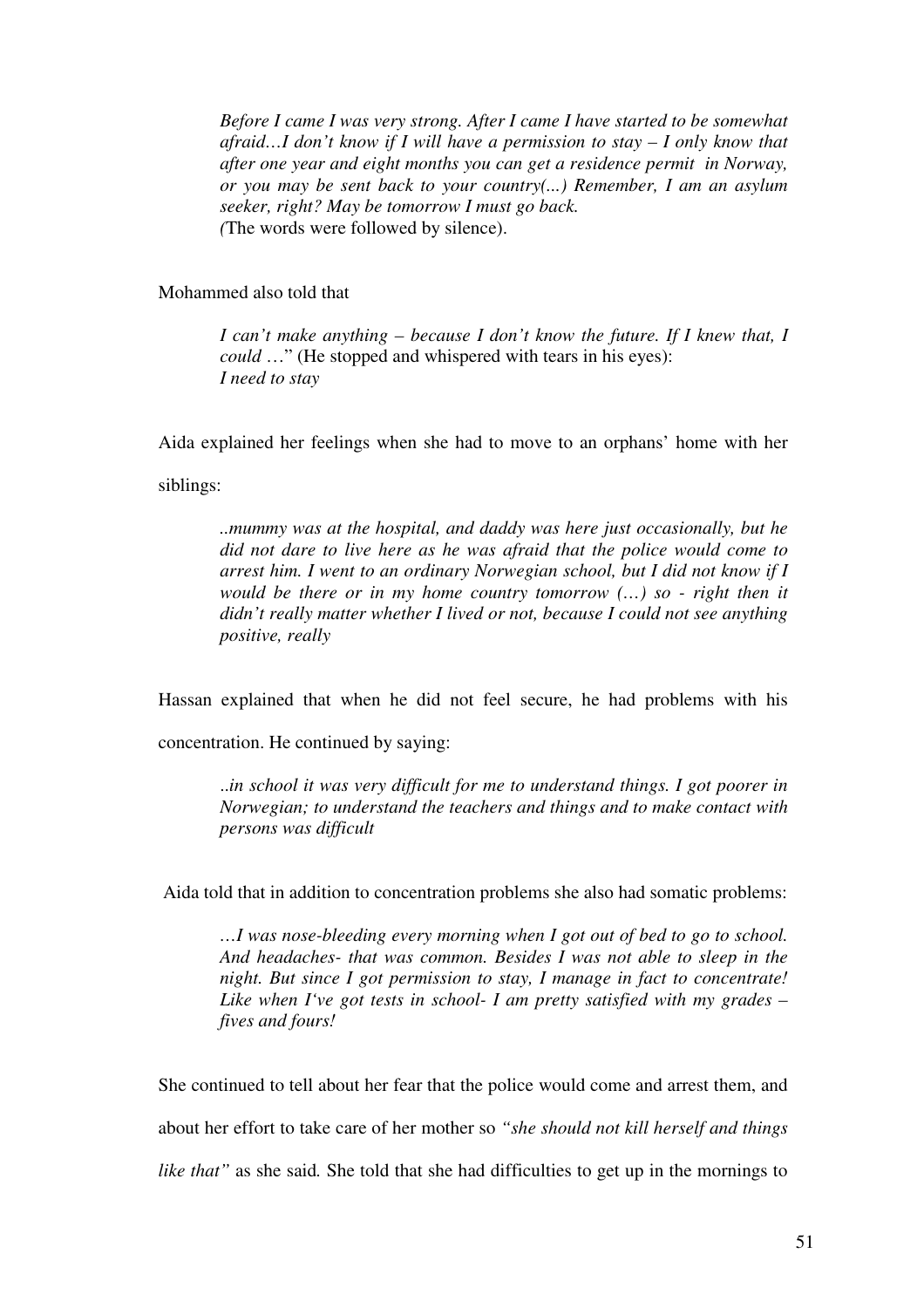go to school because of her sleeping problems. Sana and Mohammed also described sleeping problems connected to lack of control and sense of coherence.

#### Access to social justice

Closely connected to their feeling of lack of control, is their description of being controlled by a powerful external force. Aida, Hassan, Mohammed and Sana connected their feelings to the power of the migration authorities, and they repeated this several times during the interviews. They communicated with the authorities by mail, phone calls and in direct meetings. The children told about their expectations of humanity in the new country, and their disappointments when experiencing otherwise. Aida explained it like this:

*I feel in a way that UDI – they have never treated us like human beings. You are first foreigners, you have to remember that"*, she imitated. *Then you are human beings, and finally – you are children!* 

Sana also described how she felt about her life being totally in other people's hands, and about being transferred to another centre without being listened to:

*They don't listen*. *We are not allowed to stay here! They don't see how I am doing – how I am sleeping - eating. They don't know anything! They just say "move from here!" Why should I move from here? I know nobody there. Why do I have to move when this is my home? I have the group, and everything, and I cry – but they say that I have to move.* 

Sana also explained how she had talked to her teacher about her expectations of access to human rights for children, and that she felt that Norway was different from what she had expected. Hassan also questioned the human rights perspective when telling about the way he and his family had been treated from he was no more than 10 years old. He told that he did not understand much in the first time after arrival, but after some time he acknowledged that: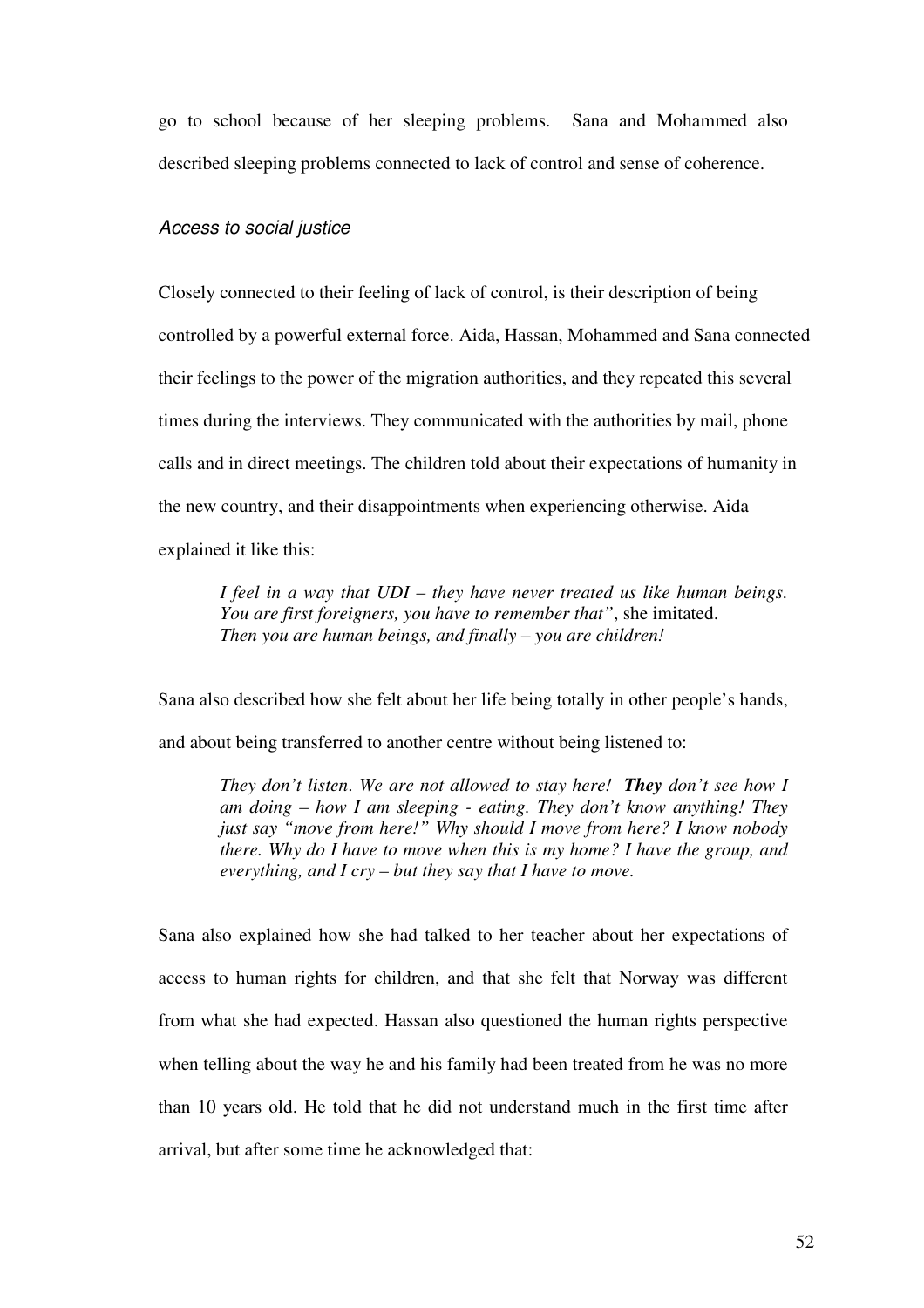*We were waiting for some kind of thing which was to come from the big ones, in a way. We waited for one year – two years- then we got a refusal. Then we made a complaint, right? And we got another refusal. Then everything started to become more and more difficult. I think we got three or four refusals*

Meanwhile his mother got seriously ill, and Hassan got psychosocial problems.

Hassan also questioned the way UDI treated the unaccompanied refugee children after the decision to close up the asylum centre; he explained how the action group had supported the children and followed them to meetings with representatives from UDI, and how he felt that the authorities had threatened the children if they did not accept their decision. He told that:

*Everyone could hear that they threatened them: "If you don't stop, and if you complain you won't get any more money", they said. We made a report, and then UDI got furious. "This is nothing but nonsense – we have never said that…!" "But", we answered, "here is the report"…..and then we sent it to the newspaper. Afterwards the boss answered, that "this is nothing but rubbish - we have never threatened the children! We will never hear that again!" he said* 

Hassan also expressed that this surprised him and frightened him a bit, and he got the impression that the boss was trying to stop their work.

Aida explained how the family during the first years tried to follow the rules, and adapt to the system. She described the development of depression and despair when their complaints were futile, and how she felt that this contributed to her parent's divorce and her mother's mental disease. Aida described her feelings of helplessness when they were refused residence in Norway:

We *complained, but even though we had stayed here for more than four years, they thought that "no, they have got a refusal, and they have to go back home." They would not even read our papers, even if many things had happened, and a lot of new information was in the complaint. There was a report from the psychologist, (…) and mummy was in hospital, but that did not matter at all in a way*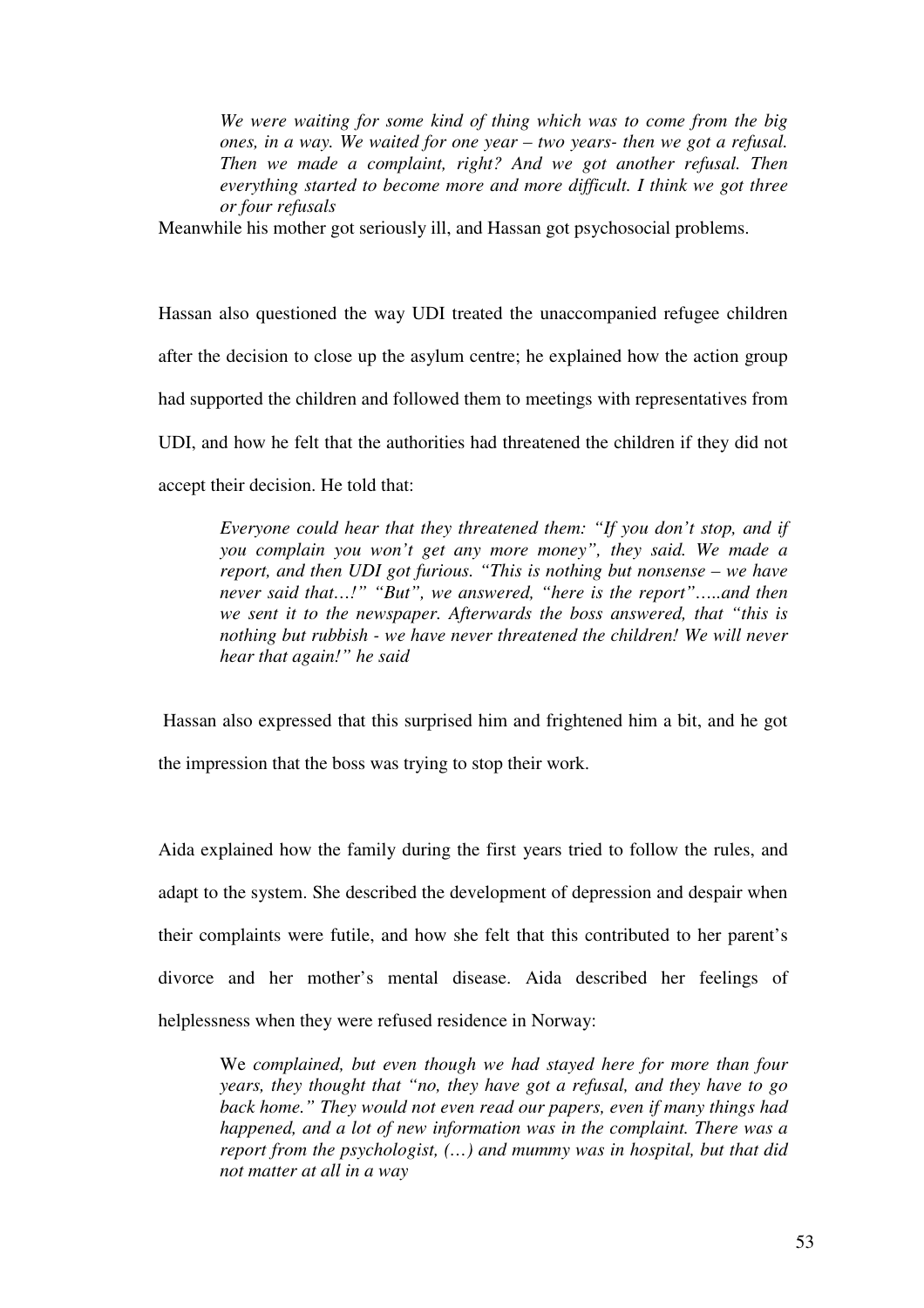Aida also expressed her confusion about not understanding the authorities' way of thinking:

*I thought that – of course when you come to a country, you will get a permission to stay there. When knowing how it was like in my home country I thought that nobody would possibly send anyone back there! I did not know what asylum was like - and mummy was getting sicker. I really do not understand how they think – if she was not able to take care of us here in Norway – how could she help us if we were sent back home…?* 

#### The power of articulated words

Some of the children also described how words articulated by important adults were

affecting them; Aida told about her reactions to a statement made by a government

minister:

*After we had been talking to the media, she said that "I can understand that people get charmed by you, but you cannot charm me!" (... ) What I had experienced and had difficulties to talk about…* (She burst into tears)… *Is that to charm somebody?* 

She also described her reactions to the minister's accusations of the parents of the children, and to illustrate how it really affected her she expressed her feelings when seeing the minister live in The Norwegian Parliament once:

*..it was the first time I saw her in person – and when I saw her I just started to cry! You have no idea how bad I have felt after her statement about our parents, and that they are abusing their children! I don't understand that she can say things like that! My mother was in hospital because she had tried to kill herself, and then she tells me when I try to help my family that it is my mummy who is abusing me! No matter what we say, they are using it against us, and I feel that they have done this to me personally!* 

 (Tears were running down her cheek. She had problems to speak and needed a break)

Sally's perception of the migration authorities was more positive; she had stayed in

Norway for 3 years, and for two of these years she had a residence permit. However

she also had experiences about how words articulated by important adults affected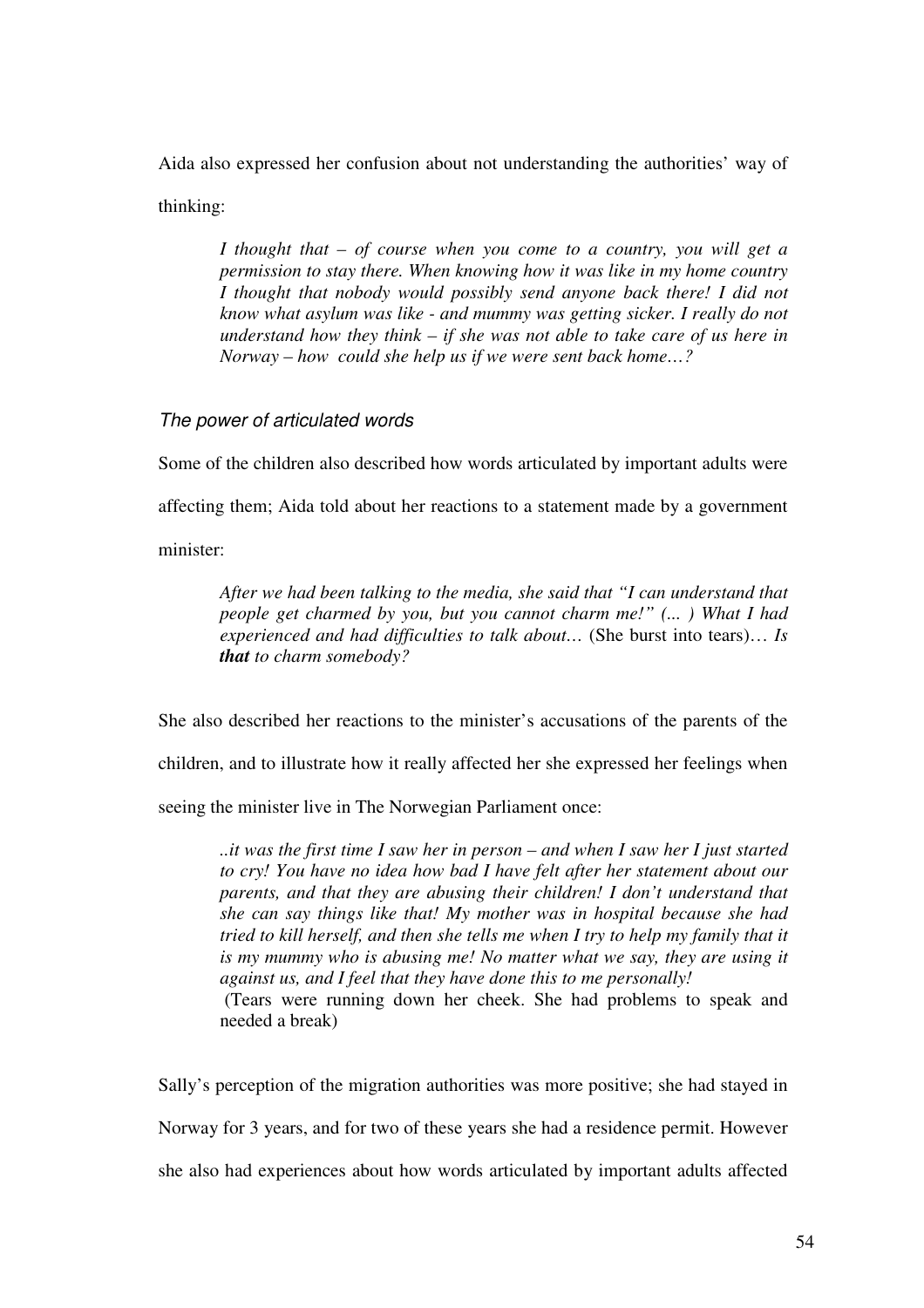her. She described her surprise and disappointment when listening to a teacher's statement:

*"Young people have to accept the fact",* she imitated the teacher*. "As long as you're foreigners you will never make it. I'm just giving you advice to make you understand how things are. Despite the fact that you have good grades and you read hard; when you come out to the real world, everything will be different because they consider the colour of your skin, and they consider the name too. And when you're writing your application they look at your name, and when they know you are a foreigner, they kind of push you away. (…) And if you want to become a doctor, you want to be a nurse, a lawyer, name it, you will never make it.*"

Sally explained how these words in a way got printed in her mind, and how other

refugee children in her class reacted with disappointment and anger, and lost their

motivation to go to school. However Sally told that:

 *I remember that I answered her that…" I don't care! As long as I have my motivation I don't care!" That's the only thing I answered her.* 

Aida also described how the minister's words affected her anger, and her obstinacy:

*Such things* (she was wiping off her tears) - *I just think that I have become much stronger from it! No matter what!* (*She* took a deep breath).

Sana expressed that she did not trust the migration authorities:

*They can say one thing to me, but suddenly I'll have to go back. I do not trust their words. And I am also scared for UDI ! I am scared to death for UDI! I had problems in my country, and now I have more problems in Norway, and more if I want to study and even more when UDI comes!* 

To be listened to and believed in

Mohammed tried to explain in his poor English how he felt when experiencing that

the unaccompanied refugee children was to be transferred to another asylum centre:

*It's not so good you know!* (The voice was high, strong and tense) "*They just told us they will close this camp! They didn't ask us "how do you feel" or "do you want to move" or "don't you want to move". They just said you should move! And* (he took a deep breath while tears filled his eyes) - *I can't express it…*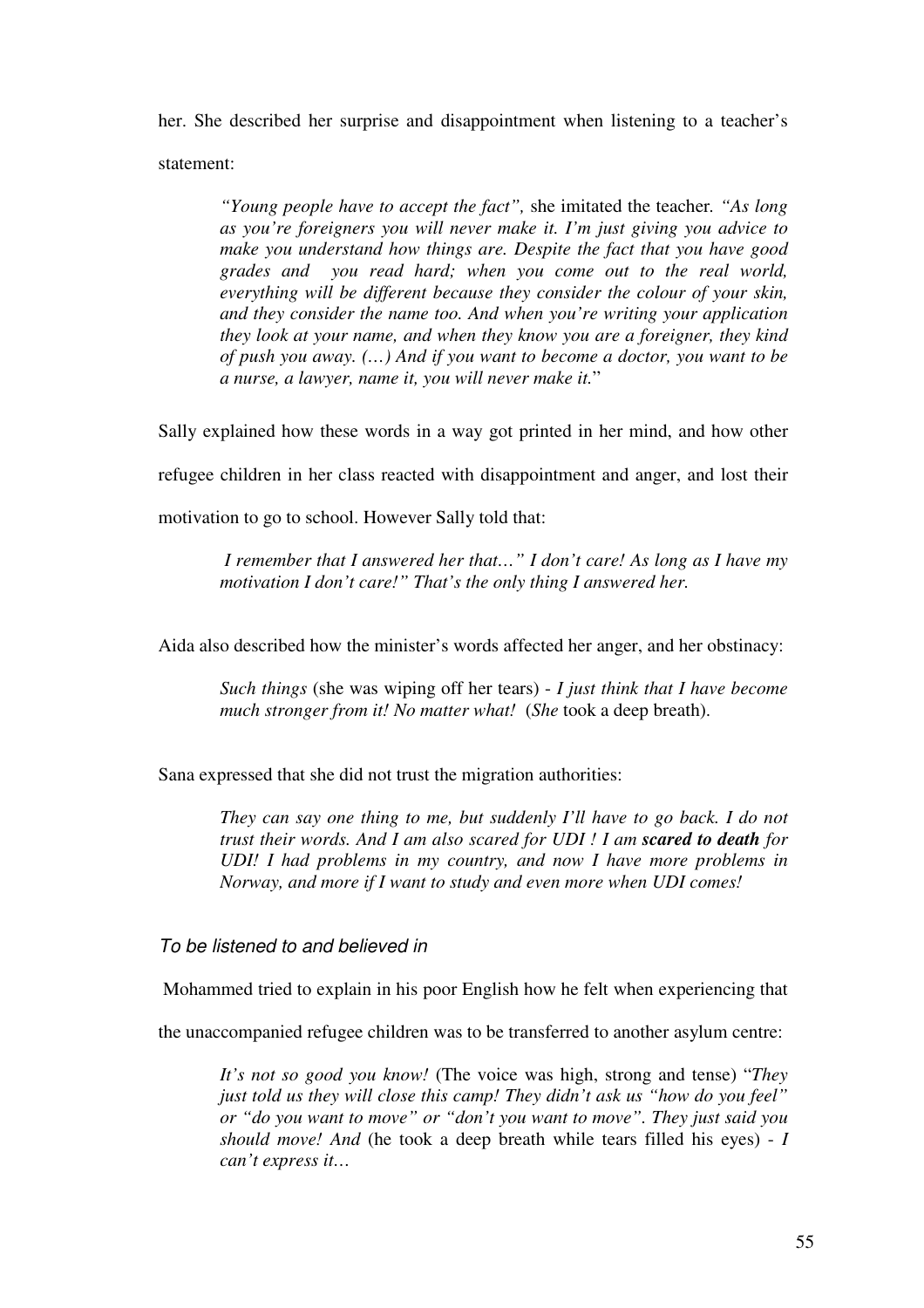Sana also explained her feelings when she understood that the migration authorities

did not believe in her reasons for coming to Norway:

 ….*I had no papers. My mother is dead, and my sister is dead as I told you. And my aunt was treating me badly. UDI does not think about "why did she come?" They believe that I may easily go from one country to another, but it is in deed very difficult! I've had many problems before I came to Norway, but they don't understand* 

She was also upset about that her age was questioned and she tried to explain the result

of an age test which was taken of her hands:

*I have the result of my hand; in my country we have to work hard with our hands from we are 6 -7 years. It is very difficult! It is different from Norwegian children, and children in other countries. May be the test shows that I am an older girl? (…) Everybody had to get hold of their papers from their home country, and when I got my papers they did not believe in them. No, they say that I am 28 years old! (* She expressed the frustration of not being believed in) *Why don't they believe in me? They say that when you are under 18 you will get help. I am under 18 – I do not get help!* 

Lack of supervision and guidance

All the children emphasized the need for someone to help them to orientate in what

they experienced as a conglomerate of rules, customs, and culture. Sana said:

*For example, if you go to Somalia – you can find a book and read about Somalia, right? Like how the culture and something like that is - but when we come here, we have not read about it; we don't know anything about this country. We are told to eat, sleep, go to school – and after school there are no one to talk to – nobody who is helping you* 

How to manage daily living was emphasized as a problem for the unaccompanied refugee children who were still living in the asylum centre in particular; they were supposed to make their own food except for special occasions, and also to keep their rooms clean and tidy. Sana explained that

*…many do not know how to clean and cook. They do not know because they have not learned it. We need to learn!*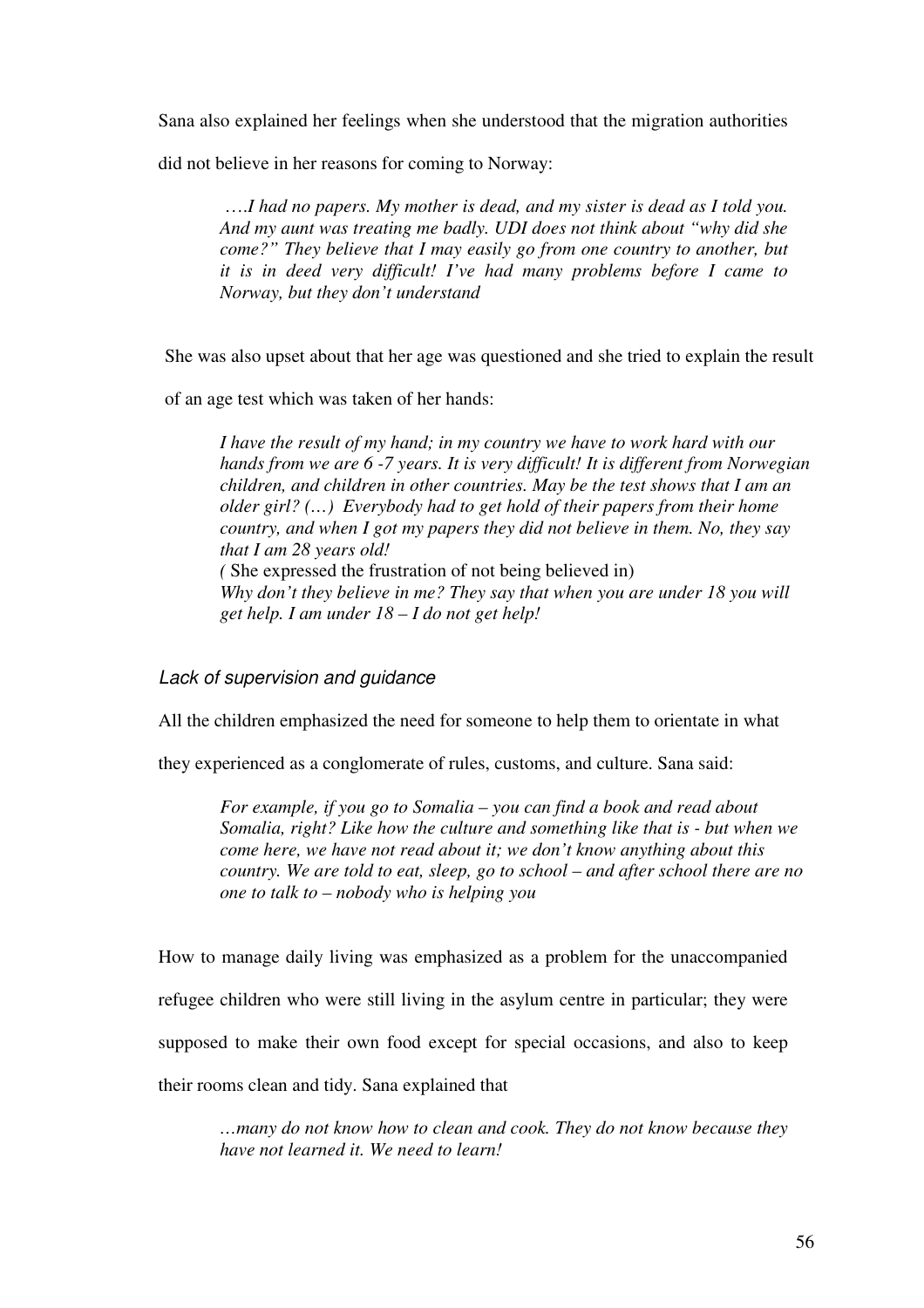Mohammed also told that some of the children in the centre never had a hot meal because they did not know how to cook, and did not get any guidance.

Sana also illustrated her feelings when experiencing that the personnel in the centre did not explain rules to her and how to behave in this new culture. She described the staff in the centre as "angry", and she felt confused, frustrated and sad. She explained:

*…in my country we eat with our fingers* (She demonstrated with her hand). *All foreigners in this centre eat with their fingers, or with a spoon. It is difficult to eat with fork and knife!* (Illustrates) *Then a woman shouted at me* (Clapped her hands and pointed at me*): "Hey! This is not your country! This is not Somalia! Do you think you are in Somalia? Then you are really mistaking!"(*She dramatized a dominating person and continued) *I did not understand the language, but I looked at her face – and it was not kind…*.

Because of the difficulties in expressing herself in a foreign language, she made extensive use of demonstrations and gesticulations and she described with tears in her eyes how she was demanded to throw away the food as she had touched it with her hand. She continued by suggesting ways to be able to learn better:

*I am not the same as her. If she came to my country, I would not say to her "this is not your country", and "why do you eat with your hand". Then I would say "can you eat like this, with a fork?"* 

(She demonstrated with her hands and a soft voice as to somebody whom she was guiding.)

The children from Africa also suggested that it would help if Norwegian people had

to learn about refugees, and that this would make their lives easier. Sally explained

that

*I just feel that they don't believe that there are people outside there who are really struggling day by day, time by time, hour by hour, just to get up - to come to school - to go outside, and just want to be accepted in the environment…..*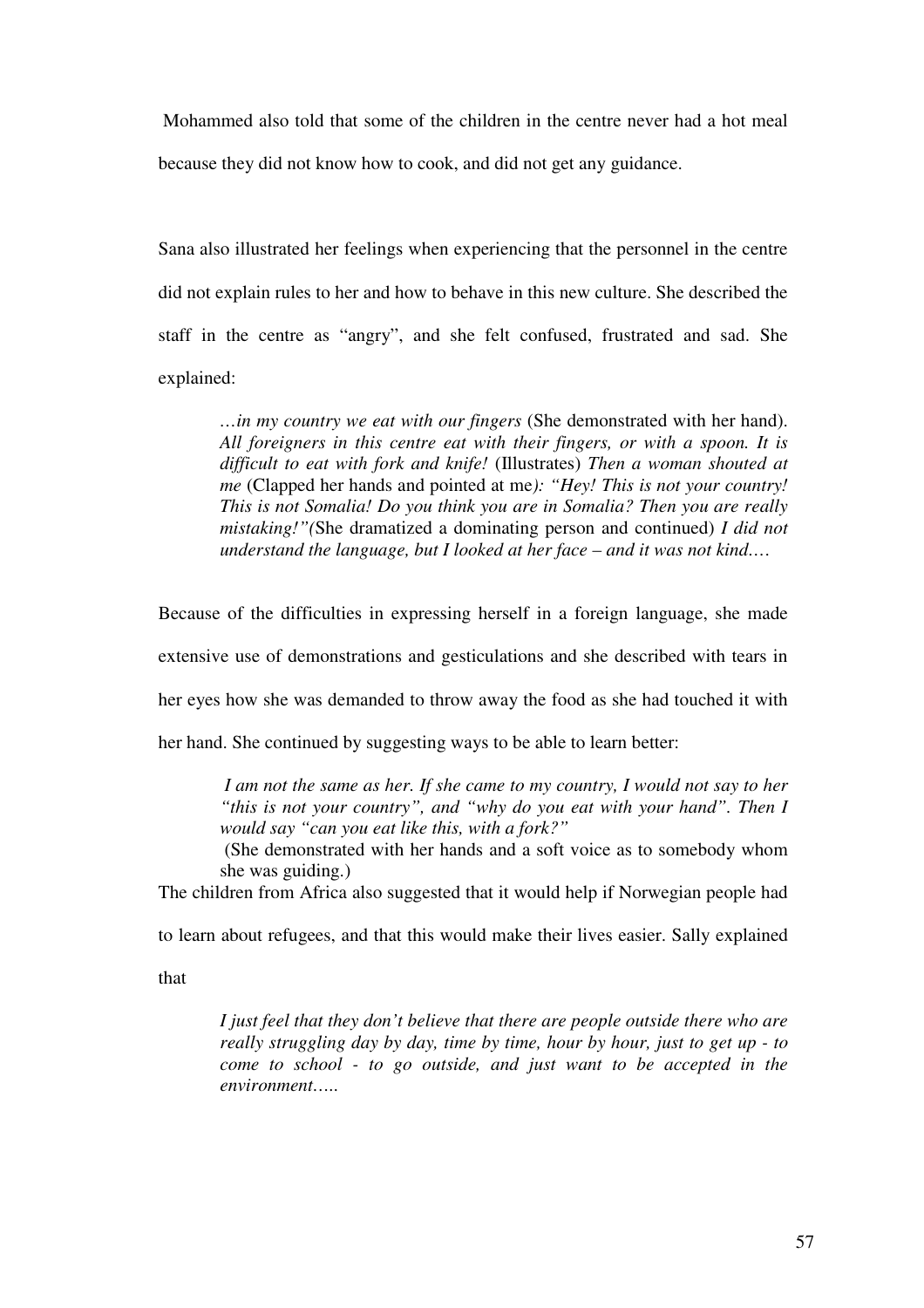Sally repeated several times her problems and feelings when she found that she was not understood and believed in.

Sana told that some information would have been very important for her when she arrived to Norway. She had therefore decided to give information to newly arrived refugee children about her own experiences in order to help them to avoid getting the same problems as she did. She pointed to the necessity to guide the children immediately after arrival, and she wanted to encourage them not to give in. She also pointed to the same as Sally:

*…not only asylum seekers should learn, but Norwegian children should also have to learn about asylum seekers. They have to learn how we are – that we are human beings like them. We have got problems, but some children do not know what the problems in Africa are; they just think that Africa is where tigers and things like that come from* 

Aida and Hassan claimed that they wanted to continue with the action group in order to guide others to help them to avoid getting as badly wounded as themselves.

### **6.2.3 Health service and psychosocial care**

All children described that they had access to health care concerning vaccinations and immunological service. However they all described the need for mental health care and somebody to talk to, and for some this had been difficult to achieve. Although Mohammed had told his medical doctor that he needed such help, he had not got it:

*I said I needed a psychologist, and I waited for more than a month and did not get any answer (…)I need to talk to somebody about my situation.* 

 To the question about if it was possible to talk to the public health nurse about his problems, he answered*:*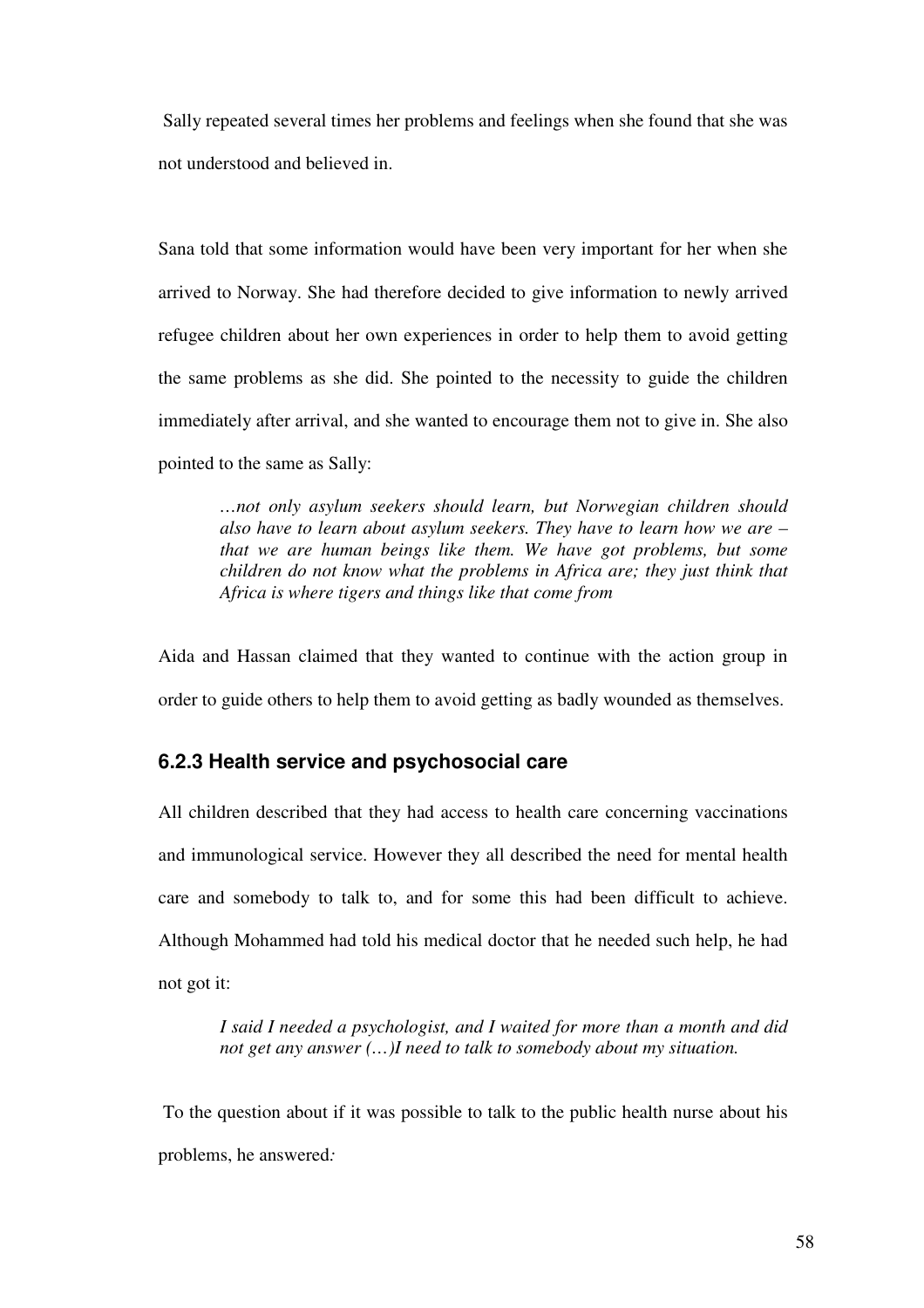*I have been there for vaccine three- four times. They sent me a letter when I should come, and when I was finished they just gave me a vaccine book.*

He continued by telling that he had asked the nurse for psychological help once, but:

*She couldn't help.* 

Aida was describing stressful experiences by the primary health care, where she felt that nurses and doctors demonstrated lack of understanding of her situation. She expressed her impression about the public health care system:

*When you want to see your medical doctor, you have to ask for an appointment, and then you may get one in a month or so. But by that time I might probably not feel so sad. Once I went to see the school health nurse as I was not able to sleep for several nights. I told her about my problems and things like that – and I asked her to write a prescription for me to get some sleeping pills because I had too much absence in school as I did not manage to get up in the mornings.* 

She described the situation when the nurse followed her to ask for an appointment with her doctor, and that she was refused by his nurse. Aida was referred to the emergency ward in stead of getting an appointment by her doctor who knew her from before. She therefore resigned and decided to wait until her psychologist could see her, as she felt that it was too difficult to start all over again explaining her situation to a new person. However Aida and Hassan both told that the last couple of years they had got access to psychological health care in a talking group led by a trusted and involving psychologist. Hassan had been seeing another psychologist earlier. However he told that he had got the feeling that she was dishonest, and was also arguing with him and accusing him for doing things he had never done. He did not trust her, so he just decided to stop seeing her.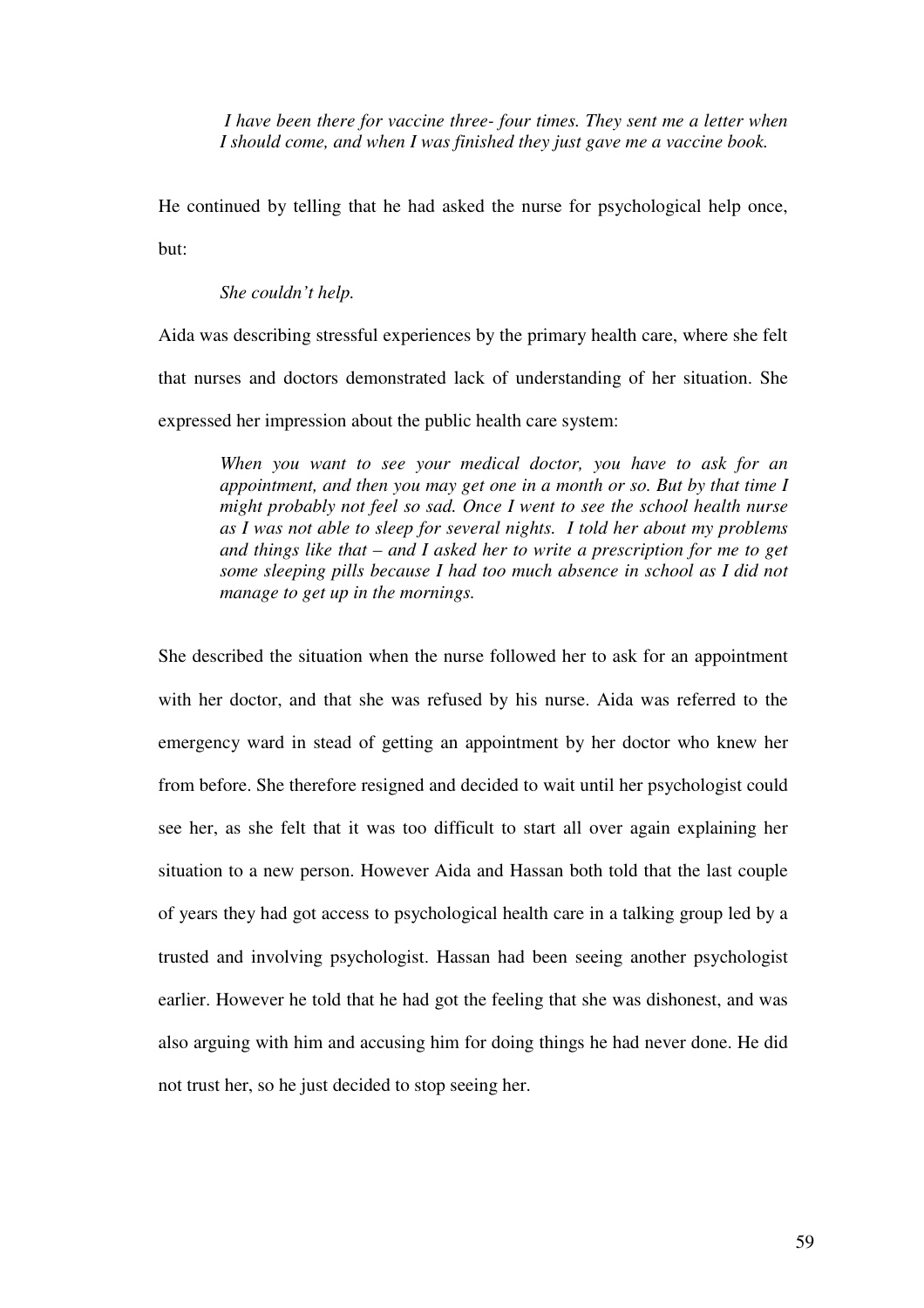Sana was suffering from severe psychological problems and she described that she

did not get any help for it at all. However she told that "a woman" had noticed her:

*She helped me to see a doctor. After that I felt a little more pleased, and then she helped me to see a psychologist.* She did not mention this psychologist later in the interview. In stead she said that

*When I am sad and sorry I take sleeping medicine - Because I have nobody who can help me and talk with me* 

Sally had been struggling with huge psychological problems following the trauma she had been through since the arrival to Norway. She told about sleeping problems, anxiety, depression, concentration problems, and at times she was suicidal:

…*there comes the point where you feel that you're just drowning. You just feel like you want to get a knife and- you know- stab it through your heart and take away your life! But then, there is always a voice within you, saying that "I know you can do it, because..." It's just the voice there- I don't know where the voice is coming from- it's just there.*  (She held her hand to her heart).

# **6.2.4. Alliances, attachment and appreciation**

The four in the action group told that they could not identify more than one or two Norwegian persons who influenced positively their level of wellbeing. Mostly they felt that they were not wanted, listened to, believed in or understood. The children who had families had expected their parents to support them, but in stead they found that they became sick, and some got divorced. Aida explained that:

*We felt that, okay, our parents cannot help us, and they don't listen to them (...) but what about us? Nobody had ever asked us about our opinion- we had never been to an interview! I'd been living in Norway for more than four years, and didn't feel like just going back home (...) Even though they did not consider this information important - I thought it was very important*. (She had an angry voice and tears in her eyes).

After living in an asylum centre for more then four years, Aida and Hassan felt that they had a comprehension of what was happening. Aida told that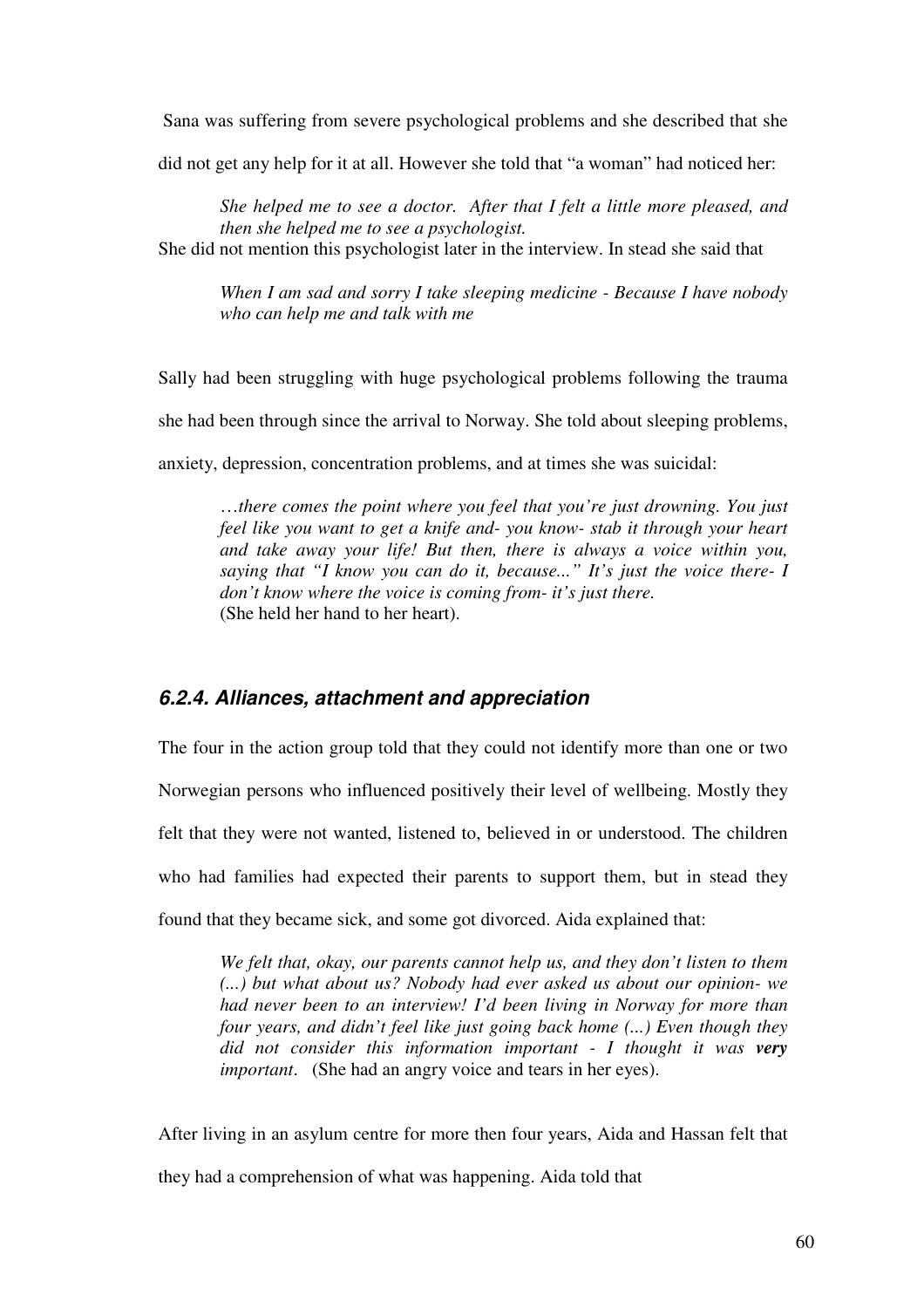*I began to understand- not only I, but all who were living here- we started to understand that the only thing they wanted was to get us out of this country; nothing else mattered to them! And, it was really awful!*

The organisation of the activity group was a result of this comprehension.

Mohammed had the same feeling, and he said silently, with a deep sigh:

*They want to throw us away to other camps- and (...) they don't want me.*

Sana described her need for a caring and supporting environment; in an almost

whispering voice and with tears in her eyes she said:

 *Living in a reception centre is very difficult; it's very difficult to get help from those who work there - I never get that! I'm just gaining strength by myself. So, all the time I just sit there crying. May be I'll die, but they won't see me. They never open my door. They just come to see if I have cleaned my room. I just cry, and nobody see it - not only me but everyone who does not have a family. They do not talk to us.* 

She started to cry.

After some minutes she calmed down, and continued by telling that she did not need much practical help, like somebody to do her laundry or to buy food – She emphasized that the only thing she needed was that somebody asked her:

*Are you all right? How was your exam? Why do you cry? Have you eaten?* 

She expressed her feeling of loneliness:

*I don't feel like asking for help all the time – so I prepare my food alone, I eat alone, go to my room and sit alone writing, and I am sad. In school I am also alone and sad – I eat my packet of sandwiches - all the time I am alone. Those who work here don't help me at all….* 

The need for a caring person was also described by Sally:

*When I'm crying, the best thing is … I need someone to come into my room and give me a hug.*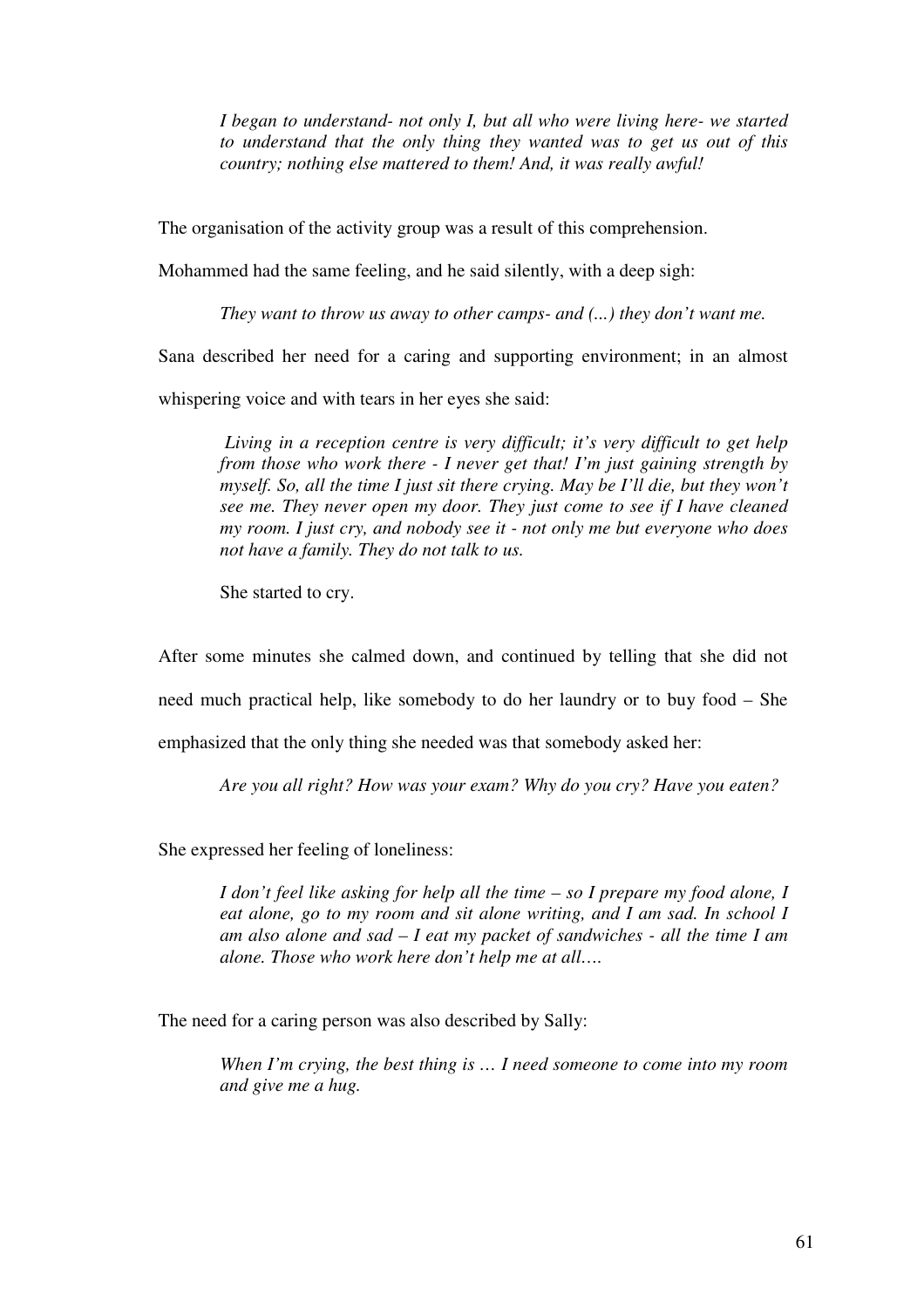However she had persons in her environment who supported her, and she described the importance of these persons. In addition all the unaccompanied refugee children expressed their desire to belong to a family. Sana expressed the difference between the children in the action group who lived with their families, and herself:

 *The children in the group have problems, but they have other problems then me; some have a family and they can be happy together with them even though they have had war. This is very different from me; I have lost everything – I have lost my family, so they cannot help me!*

She continued by telling how important the members of the action group was for her wellbeing, though she had just known them for two months.

The need for a competent guardian was expressed. Sana emphasized the need for a trustworthy guardian, and she explained how her guardian helped her when she stayed in another reception centre:

S*he bought for me all things I needed. She showed me what was important.* 

However, after having been transferred to a new centre, she had the opinion that she

did not get much help from the new guardian.

Like Sana, Mohammed also had the experience that he did not get much support

from his guardian:

 *She's too busy, and – she hasn't time for me* (...).*You know, they should first meet us, but they don't. If they have to come here by car, they say that the government should pay for it, and it's expensive! And then they don't have time…. Okay, when you don't have time, why are you going to be a guardian?*

Sally expressed her close relationship with friends and her longing for home:

*Friends can't replace your family, and can't replace your relatives (…) though they are there! (...) Coping with your life is never easy. In spite of the fact that you've come to this country , you get your stay here, and then you might get married here, have kids, there's something that's always going to hold you back; you know, they say "east, west- home is best".*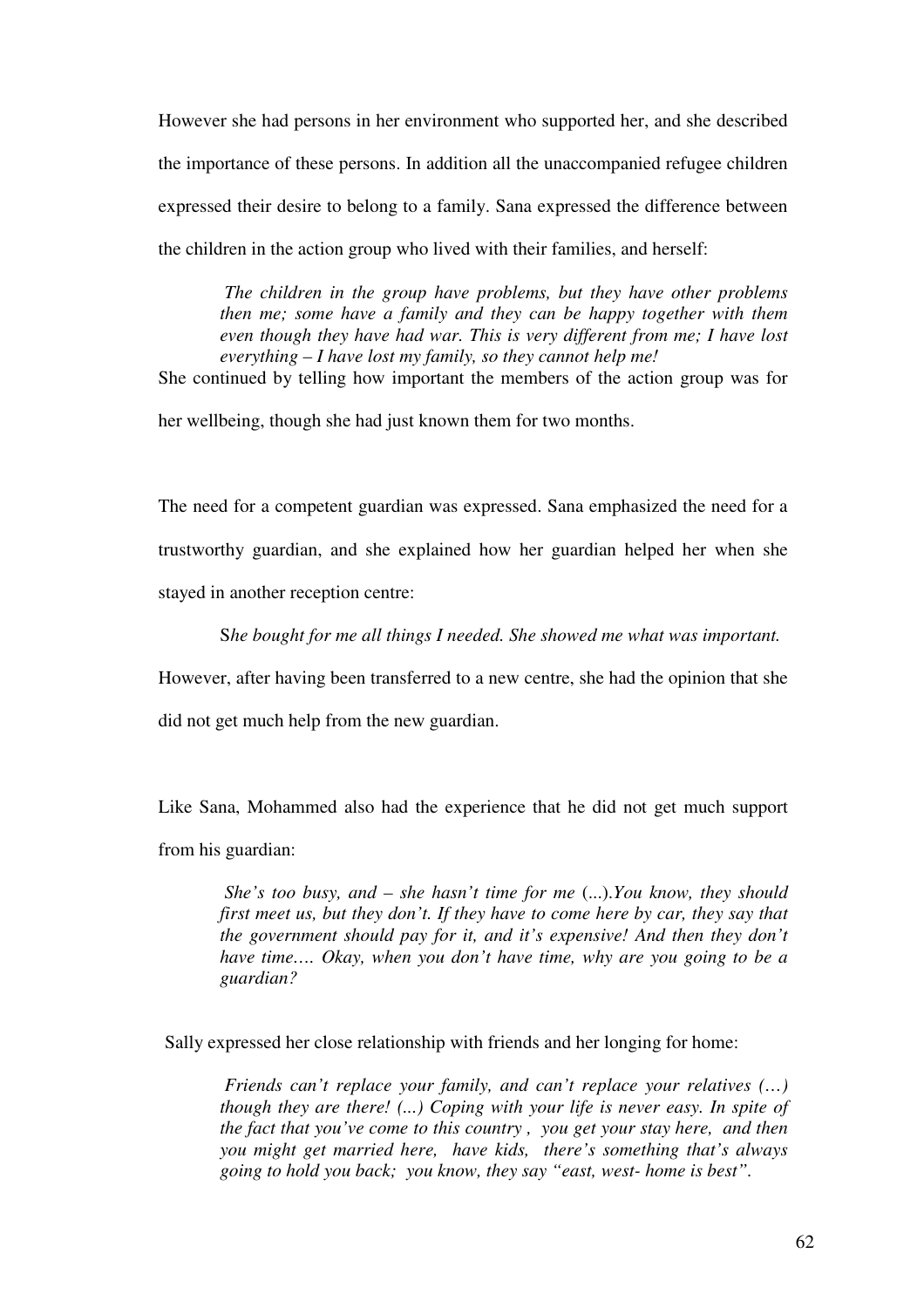On the other hand she continued by describing the difficulties when feeling that she no longer belonged to her home country:

*You know no one there anymore - it's like, by the time you grow up, you become a stranger in your own home country. So this is the situation when you're forced to leave your country when you're young. And now, when you go back when you have grown up – no one recognizes you- and you don't recognize them either* 

# **6.2.5. The level of happiness**

All the children expressed the feeling of sadness and depression during the time in the asylum centre. They described loneliness, sleeping problems, crying, confusion and need for psychological support. When being asked to focus on what made them happy, Aida said:

*It is a great difference between now and then. Now it may be just small things - ordinary things like getting a pair of new jeans, or being together with that nice boy or something. But earlier – I really can't imagine that my life actually has been the way it was! The only thing we thought about was residence permit- residence permit- residence permit- residence permit. (…)And each time I wished something for my birthday, my only wish was to get a residence permit.* 

Sally and Hassan were the only participants who were laughing now and then during the interview. Hassan explained that what was making him happy were things that differed from his experiences of being a refugee:

*Things that - that are easy to understand! Things with no conflicts and quarrelling in; relaxing, not stressing or something like that. Something that is nice to hear, or do, I get happy of that!* 

Like the others Mohammed also expressed that the only thing that would make him happy was to get a residence permit, and Sana had problems finding anything that could make her happy at all. When rethinking several times she finally found that when the teacher listened to her, she felt pleased even though the teacher did not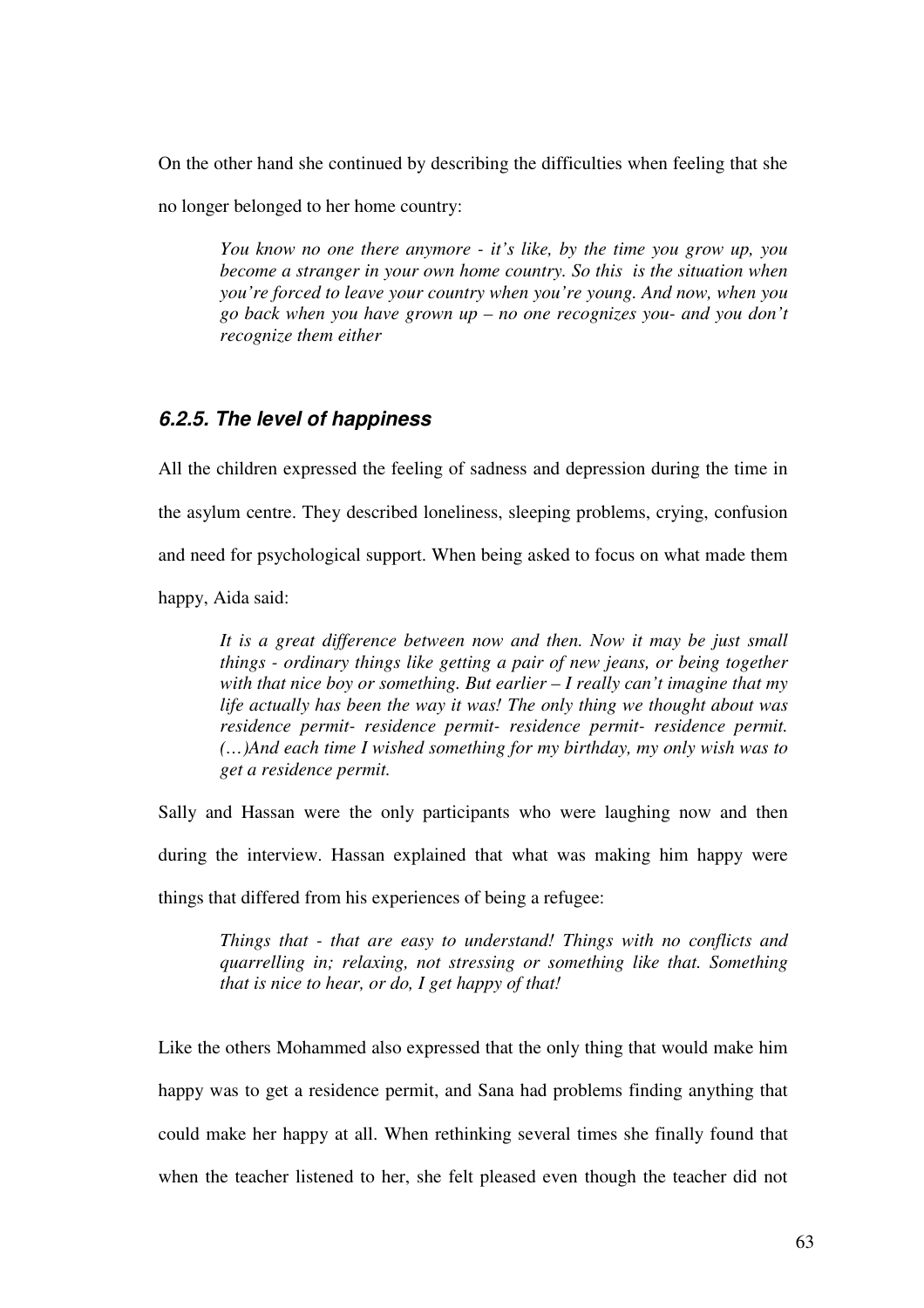interfere directly to make her situation better or help her gaining residence permit; Just the fact that she listened was good, she said. However, when she was asked later in the interview about her wishes for her future, she answered quietly after thinking carefully:

*I want to be happy – to be happy for half an hour perhaps – or twenty minutes. Then I will be very pleased.* 

When seeing the surprised look in my face she explained while shrugging her shoulders:

 For *twenty minutes. It – I cannot think any longer than that. But one day, may be I can.*  She confirmed that she had never been happy for that long before.

# **6.3 Motivating force to make the healthy choice the easy choice**

All the children talked about how they tried to achieve subjective wellbeing, and many aspects were mentioned.

# **6.3.1. A friendly, supporting environment and alliances**

The children connected most of their positive behaviour to the support from important adults and alliances. Even though they described just a few such persons, they were very important to them. Sally had more supporters than the others, and she said:

*I feel that I have a line of people who are helping me, who wish me the best and are supporting me (…) I know they trust me and believe in me, and that's very important for me. Whenever I kind of get down and I feel like I'm almost giving up, I always think and know I have people who are backing me up (…), and won't let me down. And that's very important.* 

Most of all she enhanced the importance of the support from what she called the "psychiatric persons" and she emphasized this several times during the interview: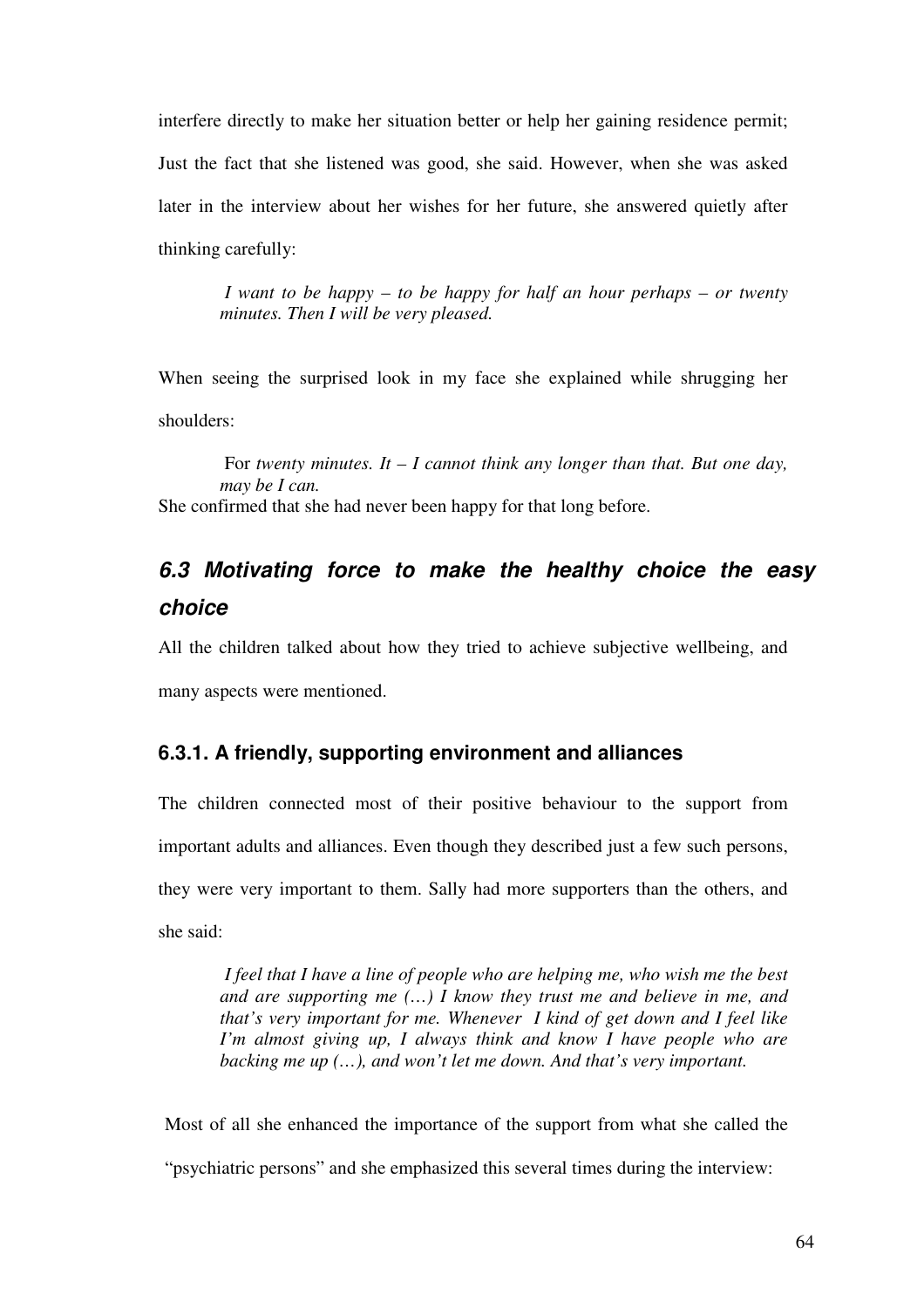*…in times when I really feel down, and I feel like I am giving up and I can't go any further, then when I'm talking to them they give you a chance! (...)They don't promise me anything, and they tell me it's hard, and that it's even going to be more hard, but they give me advice, and they tell me at least how I can deal with the situation (...)The only person you can tell is the psychiatric person, (…) they are just like a waist bin where you pour in all your problems, and then they are there to listen to you (...) and that's very, very important!(…) I think that what has helped me to really build up is others!* 

Aida also enhanced the importance of her psychologist, and of talking and being

listened to. She emphasized that it was

*..the talking groups which actually made us believe that we are valuablethat we in fact are someone, and that we have human rights. The psychologist was in fact the only one who listened to us, and thought that it was wrong that we should live the way we did. To those who were processing our cases, it was of no importance!* 

 Sally also described the importance of cooperation between mental health workers in the process when she was transferred from one asylum centre to another. Because of such cooperation she felt there was continuity in her therapy, and that she was cared for. She also enhanced that it felt good when professionals called her to make sure she was all right in the process of moving from one centre to another:

*And that's really important to someone, because if someone calls you and ask you how your day is, that means that the person is really caring. And she, or he, really confirm you, and that will give you the feed back that you're ok; at least I have people who trust in me, and who tell me that "I know you can make it (...) I know you've got the strength!" Then definitely you just rise up.* 

Mohammed and Sana did not feel that they had much support, but they emphasized their need for it. However Sana told that she had lately got a certain feeling of attachment to her newly appointed support family, although she did not see them very often. Both Sana and Mohammed articulated the value of being attached to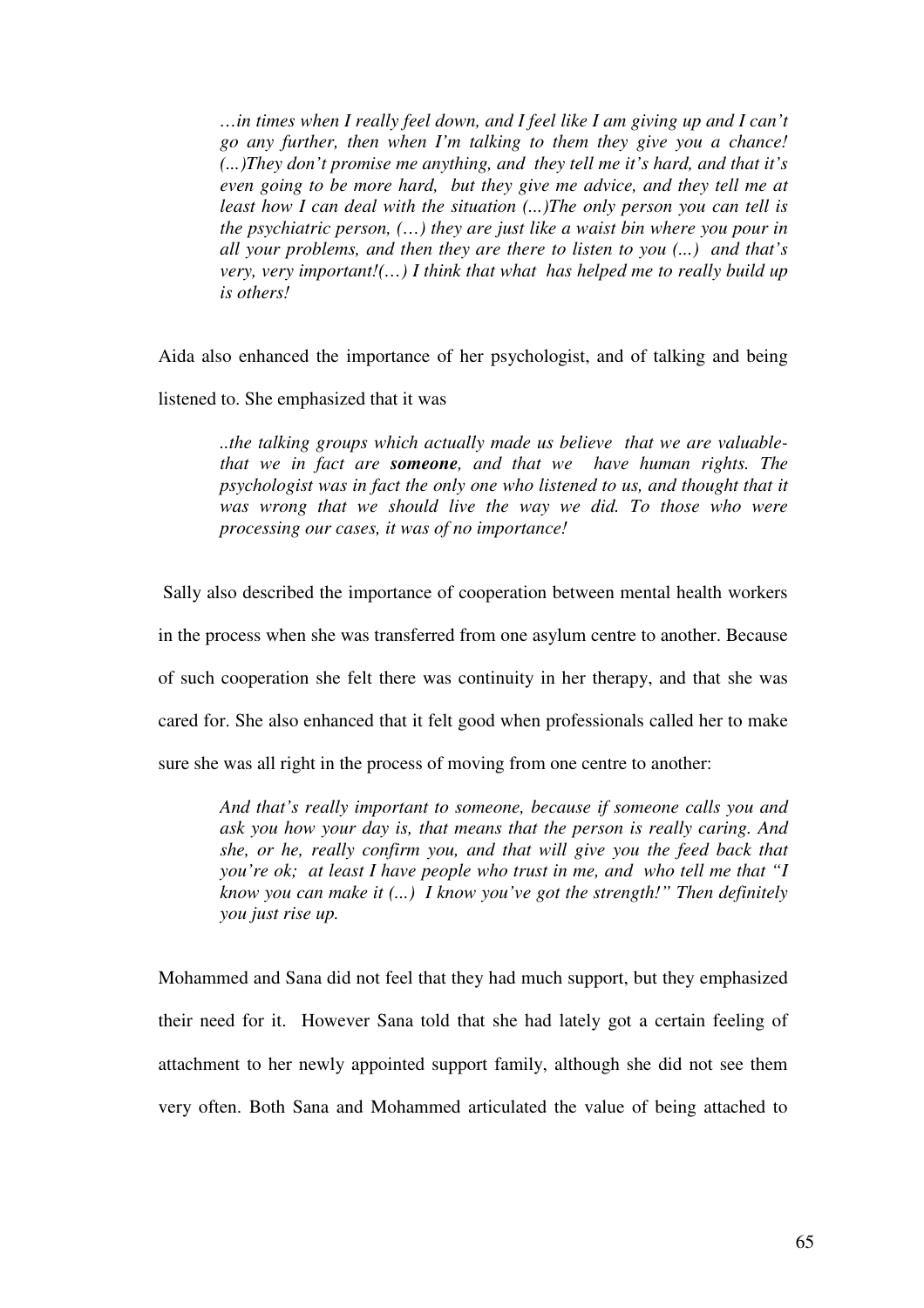somebody who really cared for them, and that they needed somebody to talk to, and who could listen to them.

Aida enhanced the importance of a social worker and the psychologist in a talking group for her wellbeing, saying:

*We got support from some single persons, and that was actually very important to us. When we finally called the press, we surprisingly experienced that we got positive feed back, and that people became more interested in our cases. And then we said, okay- people want to listen to us, so why not just keep on working! Why are we just going to hang around until we kill ourselves?* 

 The importance of the genuine interest from the psychologist in the talking group was also associated to Sally's descriptions above about the importance of the psychosocial help from somebody who cared.

#### Supervision and guidance

All the children enhanced the importance of access to guidance and supervision.

When the situation for Aida and Hassan became too difficult and they felt that nothing was done for them, they decided to try to help themselves. Hassan explained that

*If you sit all the time waiting for somebody to do something for you, then it might never happen. But if you get up and work with it yourself, then you are sure that somebody is working on it; you do it yourself!* 

Hassan also told that the changes in his wellbeing occurred after he had started his work in the action group, but he also thought that the fact that he was growing older was important for his participation. He claimed however that the support and guiding from important adults was crucial to encourage him to participate in his own life: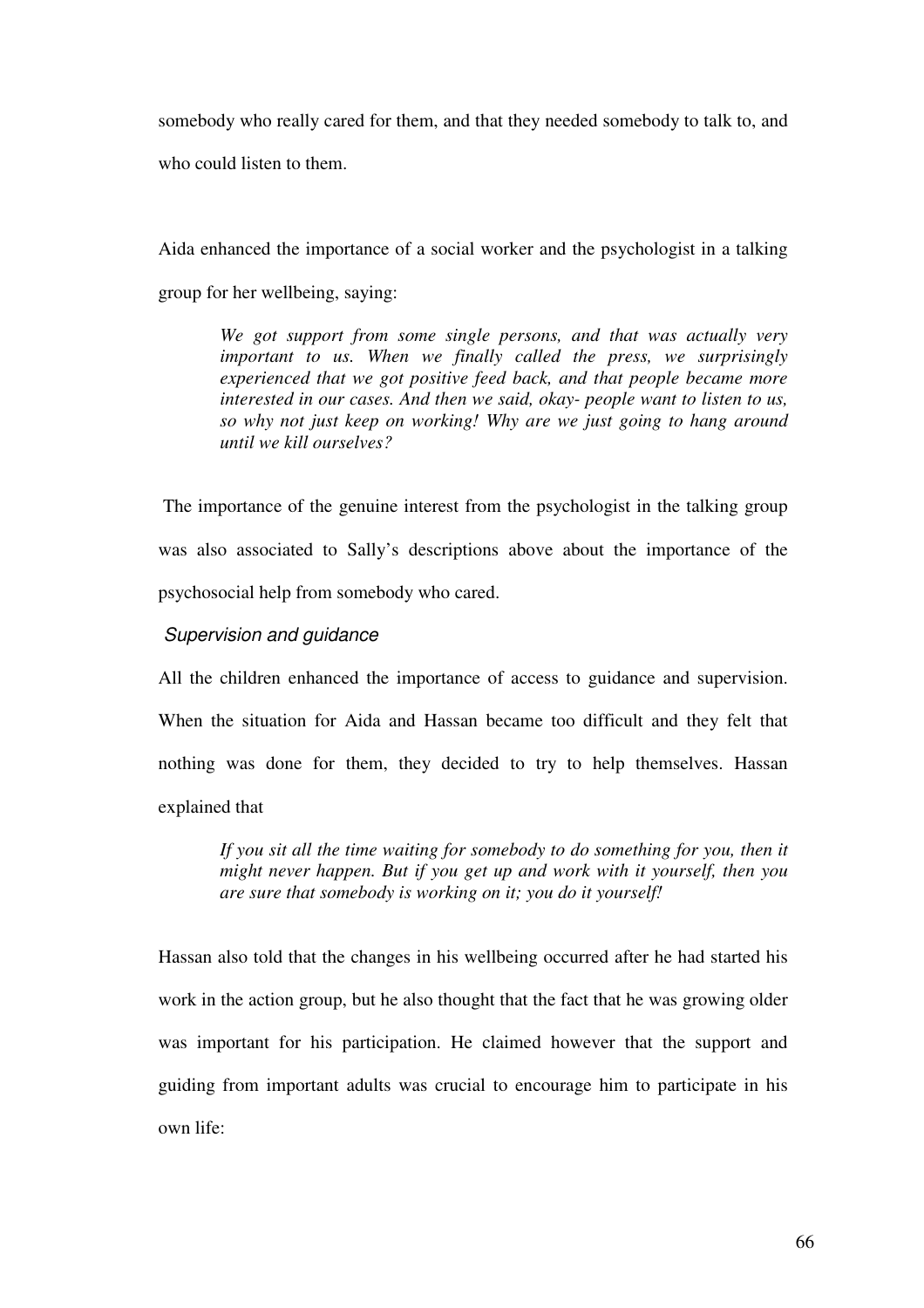...*we were strolling around talking about it (…) Then we asked for a meeting with the social worker (…) He advised us about what to do in order to succeed; (…) we didn't know about rules and such things, and he explained to us where they are, and where we are, and how we could reach up to where they are. And then there was the psychologist. He was here many, many times. He helped us to write a letter to a person. Everybody was allowed to write their opinions, and he put it all together in one paper, and we sent it. (…)I don't think we could have managed it without their support.* 

Mohammed also enhanced the importance of the support of adults when describing

what was helping him to raise up:

*If I need help? (…)You know – I can just say what I think to two persons -*  (*...) they just showed me the way, and how to find which way is the best; (…) they told me that if you do this you will have this kind of problem, and if you do that you will have that kind of problem. And I thought which one was the best – and I chose that*.

The access to friends

Sally, Hassan and Aida all enhanced the importance of good friends to gain

strength. Aida even said that

*..as far as I am concerned my friends were the reason for my participation in the group.* 

Hassan and Aida's friends were all in the same group; they had lived together in

asylum centres since they were ten-eleven years old, they shared each others'

problems and they felt attached to each other. Aida continued:

*We went to the same school, we grew up together, we were the only ones who had known each others since we came to Norway, and we had the same problems. We talked to each others about things we could not talk to Norwegian friends about*.

 Hassan was certain that it was his friends and the process in the action group that contributed to his feeling of a higher level of self-esteem:

*Before that I had no idea about how to trust in myself in a way. Like for instance, to keep going, and not give in and things like that….*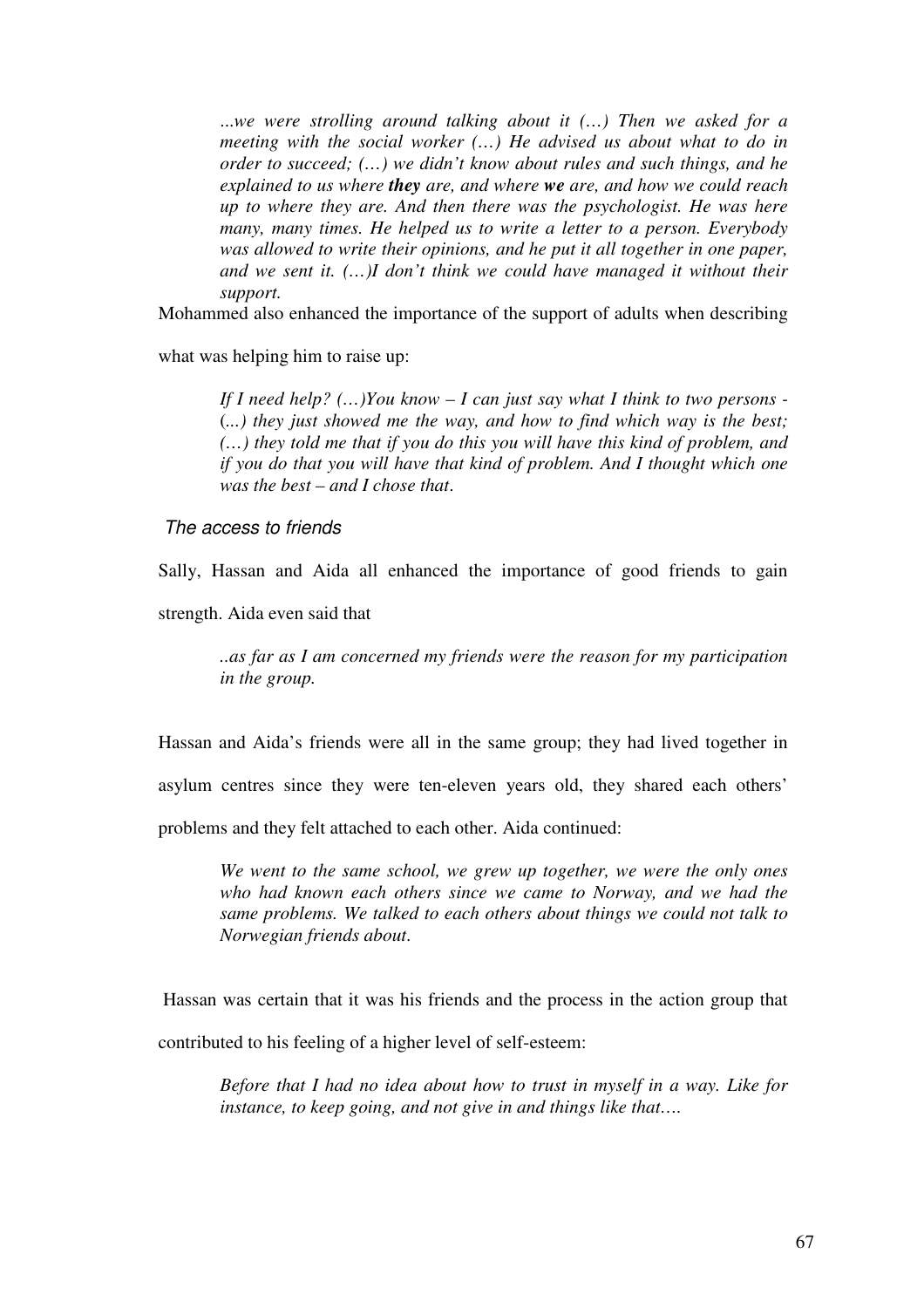The support in the talking group was also emphasized to reinforce the ties between

the children. Aida said:

 *The talking group - that was the thing that made us feel more connected to each other and much stronger, so we felt that – okay, we'll try!* 

Sally, who had no connections to the action group, also emphasized friends as important for her wellbeing:

 T*hey haven't been where the worst things that happened to me, but they have been through other difficult situations, and then I feel that they are easy to talk to ;(..) They understand you, and they are always there for you. When you're sick or when you're unhappy, they will help me to kind of move on (…) I am really happy that I have friends- they accept me who I am, and I accept them who they are, and when we have fun, we have fun to the fullest.* (Laughing)

Sana and Mohammed did not talk about friends, except from their connection to children in the action group the last two months.

# **6.3.2 Health actions**

All children described how they negotiated and navigated to achieve subjective wellbeing. Aida expressed how writing a diary made her feel more organized; she always put her thoughts in writing before going to an important meeting. Sana also found comfort in writing. She described that

*I like to listen to music, and write poems and so – not in Norwegian, but in Arabic. When there is much to think about and when I am sad, then I just write and write. It helps a bit, because then I stop crying* 

Sana told that putting pen to paper was a substitute for having nobody to talk to. However she told that her teacher in addition to the members of the action group guided her about Norway and human rights.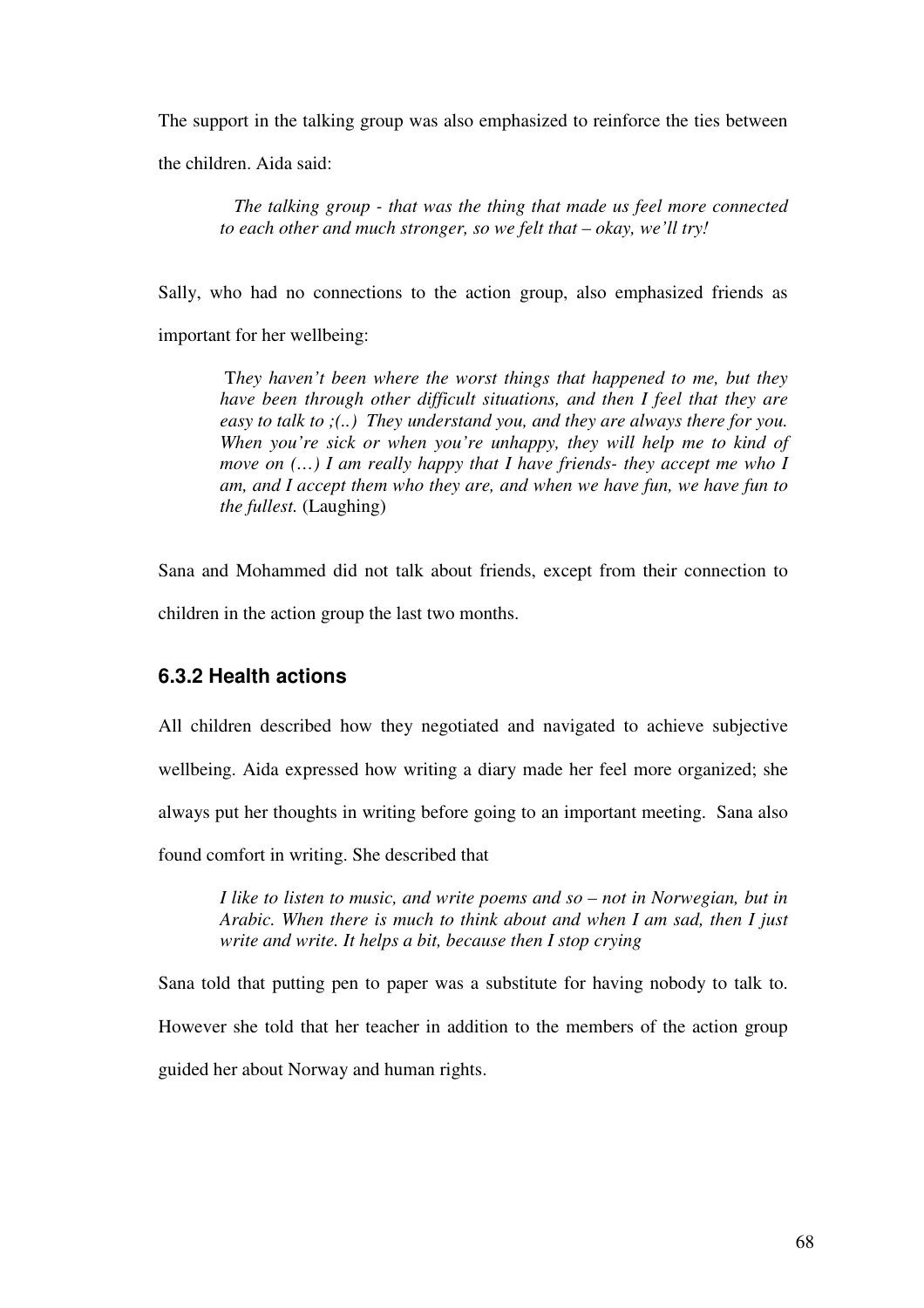Hassan highlighted how participating in his music group and playing soccer maintained subjective wellbeing in his life:

*It's cool to get out every now and then. It is fun- sports, music, something that force you to think of something else;(…) you have to concentrate about the ball, and then you have to run for the ball and actively join the match! If I think of something else, then I lose my concentration. And – of course I have to fight to win!*

The importance to focus on something else in order to forget about the feeling of misery was also described by Sally:

 *Me and my friends, we go shopping. If we have money we go to restaurants, have dinner, or have lunch. We may also go to a café or to the cinema (…) and it's very important with humour, because …if all the time you're sad, it has something to do with your psychological state. When you deal with the situation and the problems that you're going through, it's very important that you have friends with humour; (…) they help you to forget whatever pressure you're being through* 

Sally needed support to change her psychosocial status and to learn about her new

environment. She had found that support and felt that she was safe in Norway. She

told how she was thinking, trying and rethinking, and tried to do her best in school.

She was actively participating in her therapy to be able to cope with her severe trauma experiences, and she engaged in supporting her friends in "keeping up their motivation", as she said.

Hassan and Aida both felt that what was really encouraging them to continue was the feeling that somebody was listening to them. They did not know if their actions would give positive results, but as Aida said:

*We talked to newspaper, bishops, and we met regularly in the talking group. We also talked to politicians, and then we felt that this couldn't get worse than it already was, sitting in our rooms crying. We had tried that for many years and it was of no use! It was painful anyway so why shouldn't we tell the world about our pain when it was already there? It wouldn't be any better if we shut up and did as they wanted. So – we decided that we could not lose anything by telling what we felt like, (...) even though I - did*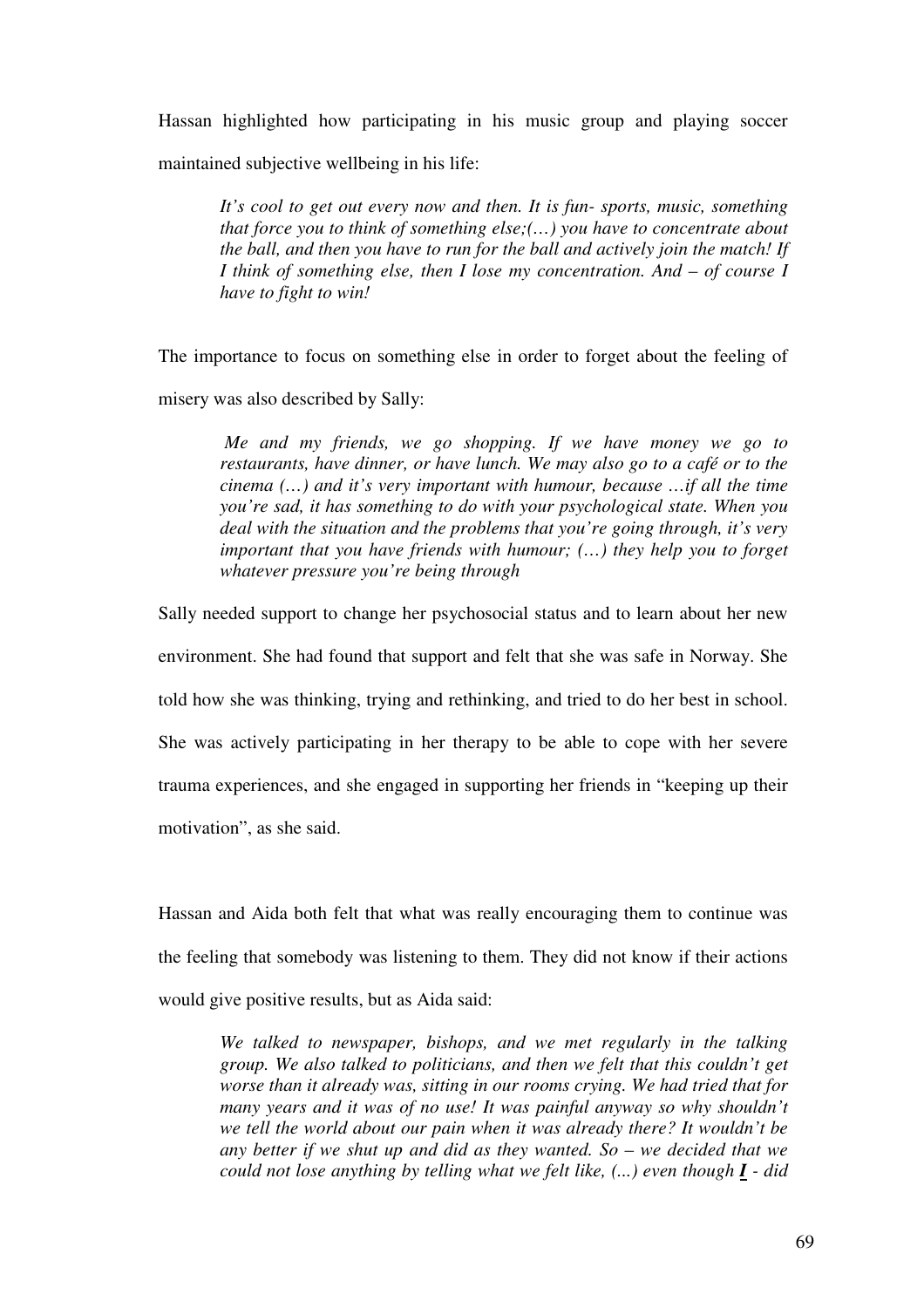*not really believe that things would sort themselves out in the end. But I thought that, okay; then we have at least tried!* 

She added that:

*I thought that it was because of fate that these things happened to us, but in fact it isn't! You can change it if you know or have understood!* 

Hassan told how he used to do nothing but hang around in the streets, and how participation in the action group totally changed that. He told about the work in the group:

*We were drawing on the board, we were writing, and we learned about children's human rights* 

He explained how they succeeded to change an important national rule, and how children who had stayed in Norway for more than three years without having their case closed, got permission to stay in Norway because of that rule. Like Aida he told how their meetings with politicians, bishops and journalists in newspapers and TV made them succeed, and his face burst in a big smile:

*That's it! If you are standing with a lot of problems ahead of you, then you've got to accept it, get up on your feet and try to fight back. If you don't fight back, then you'll be one of those who are just standing there saying "oh- why me? Why couldn't it be someone else*? (He gesticulated and tried to imitate some helpless person) *If you try to fight back, you will rise up tomorrow saying "Oh- it was not me!" He-he-he- So we have to prepare for tomorrow today!*

He finished by slapping his hands on the table in front of him, laughing.

However Aida was quite certain that it was not just the participation and the support

that contributed to her wellbeing:

*If we had been working in the action group without getting this response, then things would not have been any better, right? So this has a lot to do with the case; the problems don't get solved just because somebody is comforting you. It actually has to bring results!*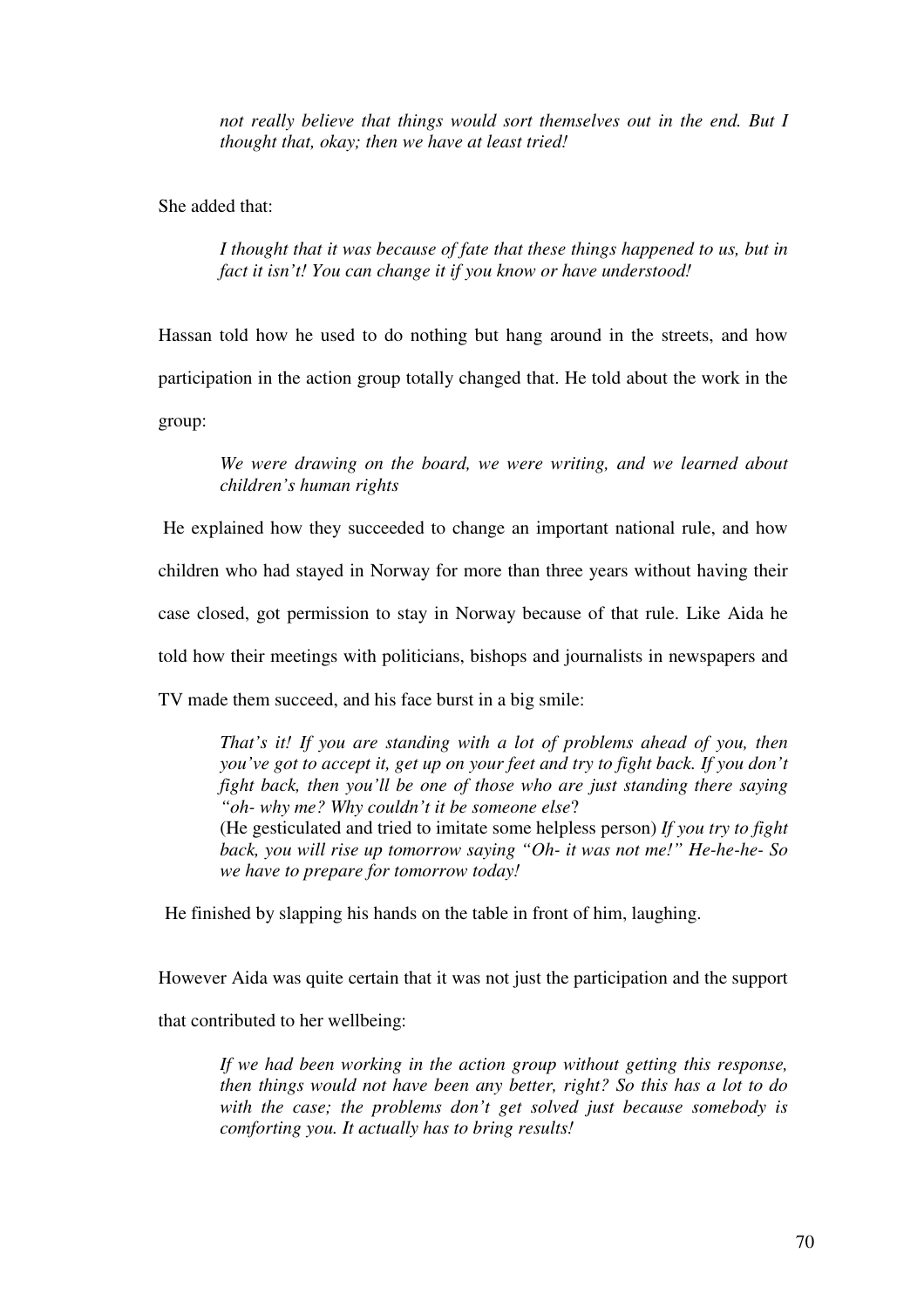Mohammed also emphasized that he would feel stronger only if he might manage to

stop the closing up of the centre he lived in, but he added after rethinking:

 *If I lose, I will say I just tried. If I could do something, I did it. And I believe it is helping* 

He also thought that the process when participating in the action group was important for him:

*You know, I feel like I'm going up. (…)I feel that now I'm stronger than a year ago – two years ago, and I hope in two years from now I will be even stronger. You know, the process is very good, because I couldn't do that before I got to know these people* 

Mohammed was determined to keep on fighting, and Sana also highlighted the feeling of attachment to the group members although she did not mention that the process in the group made her feel stronger.

Aida also discussed the importance of transforming the pain she felt into words during the participation process:

*I think I dare a lot more now than earlier - then I was just afraid! But I don't know what kept us going on all that time and fight for it till the end; I think that it might be because we had not spoken about it to anyone for so many years, and things got just worse and worse and worse, and when we finally started to get it out it became much easier; we had so much inside us which we had never been aware of before* 

Hassan and Aida explained that their reasons for continuing their work even after having achieved good results for themselves were that they wished to help other children to avoid being wounded as badly as them. To help others was also described to be important to both Sana and Sally. Hassan enhanced the need for refugee children to learn:

 *Learning is never ending! You can always learn just as much as an adult, and you can use this knowledge in your life. So, if you win a fight today,*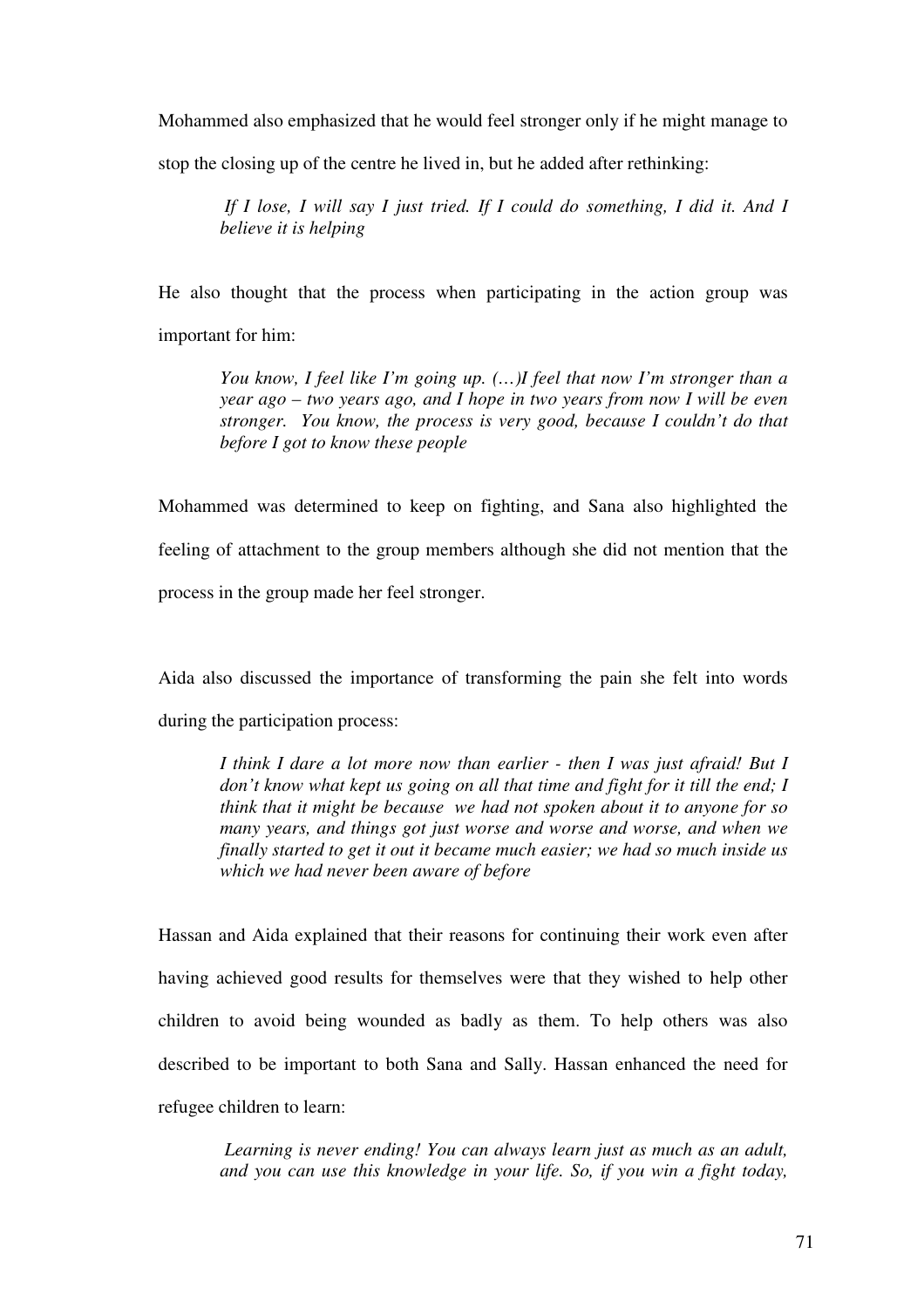*you'll get proud of yourself, and you try to intensify for the next fight. Then you have learnt something from that fight that you can use for the next! (…)The more you learn, the stronger you get, and show a respectable attitude to make people accept what you say* 

#### Attributions to get a sense of coherence

The children described how they searched to understand their situation and what had happened to them. Aida said that when she understood what happened to her and what happened in her surroundings, she felt like gaining some kind of control.

Sally tried to look for explanations for her traumatic experiences, and to understand her abuser:

*I think that the people who do all these bad things to us - may be they too have been through a difficult situation; they've had a difficult upbringing, but they won't show it to other people. (…)May be they didn't have a chance to express it or they didn't have someone to talk to - someone to show them that they are worth living (…). So then they transform it to other people, (…) they'll make other people suffer, and that makes them feel good. But then, why? (…) This person could have done it (…) to the people who brought him up, but why us?* 

With tears in her eyes she added silently: "*I don't think I will find answers to that!*"

 Like the others Sana and Mohammed tried to find reasons for their situation. Sana said that she did not find answers to all her miseries in her home country, but in Norway she was blaming the external forces represented by the migration authorities and some of the employees at the asylum centre. Mohammed also connected his problems to the migration authorities, and did not mention his home country at all. He told that what had influenced him to try to act by himself was:

 The *situation! And also that I see these people who are watching you, and even though they see that you have a problem, they don't do anything about it!*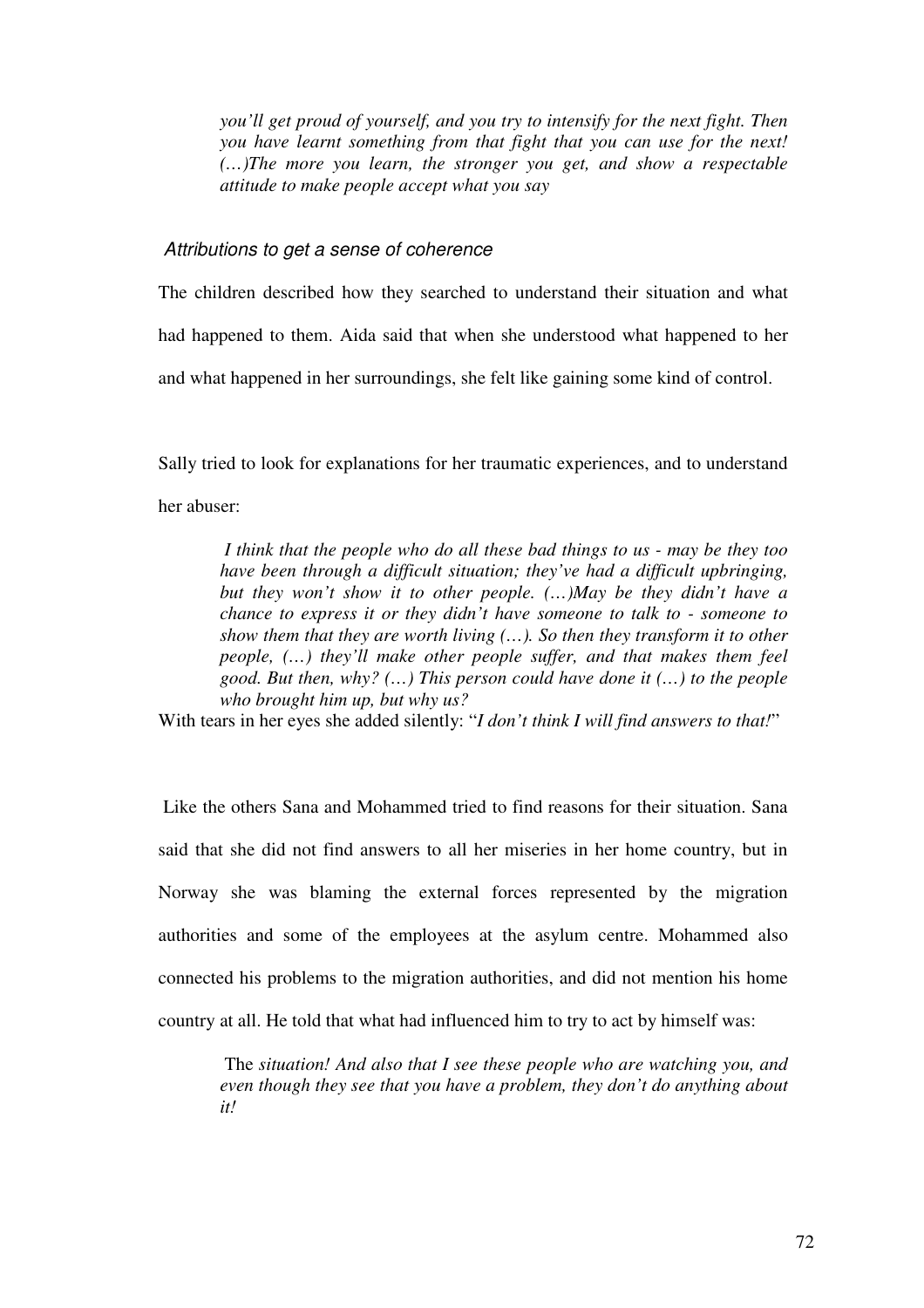Hassan and Aida were mainly connecting their subjective wellbeing to the fact that they got permission to stay in Norway. Hassan said that

*Now as we have got an answer and a letter that tells us that we have permission to stay here, (…) it is easier to understand, and easier to be more open. Now I can understand what the teachers say, and I've got many Norwegian friends* 

Mohammed and Sana who had not yet got residence permit struggled hard, and they

described how their actions were mainly aimed to get such permit.

#### Internal power

As the children expressed their effort to understand the world in which they lived, they also described their actions to gain control over their lives in order to achieve a stronger internal power. Sana and Sally described their experiences of having this internal power long before they came to Norway. Sally explained carefully her impression about the origin of her motivating force:

*I think we are all born with it! (…) I don't think anyone is born mean! I don't think anyone is born with a bad heart (…) or a hatred heart. I think we are all born alike; we have the same heart, and we are born with a good spirit (…) I don't know if the strength that is within you - to always get up whatever is wrong - has something to do with your upbringing, or it has something to do with your environment, with the parents, with the people around you (…) The one thing I do believe in is to be open with a good heart!* 

#### Hope for the future

All the children had hopes for their future. Aida hoped that her father would come back to her, Sana and Mohammed were hoping to have a residence permit, and Sana hoped that one day she would be happy for twenty minutes. Mohammed told that:

#### *You know- I want to be an engineer – at a power station – I will study!*

In addition Sana, Sally, Hassan and Aida explained their wishes to help others in the future; Hassan wanted to keep on working in the action group, and later to educate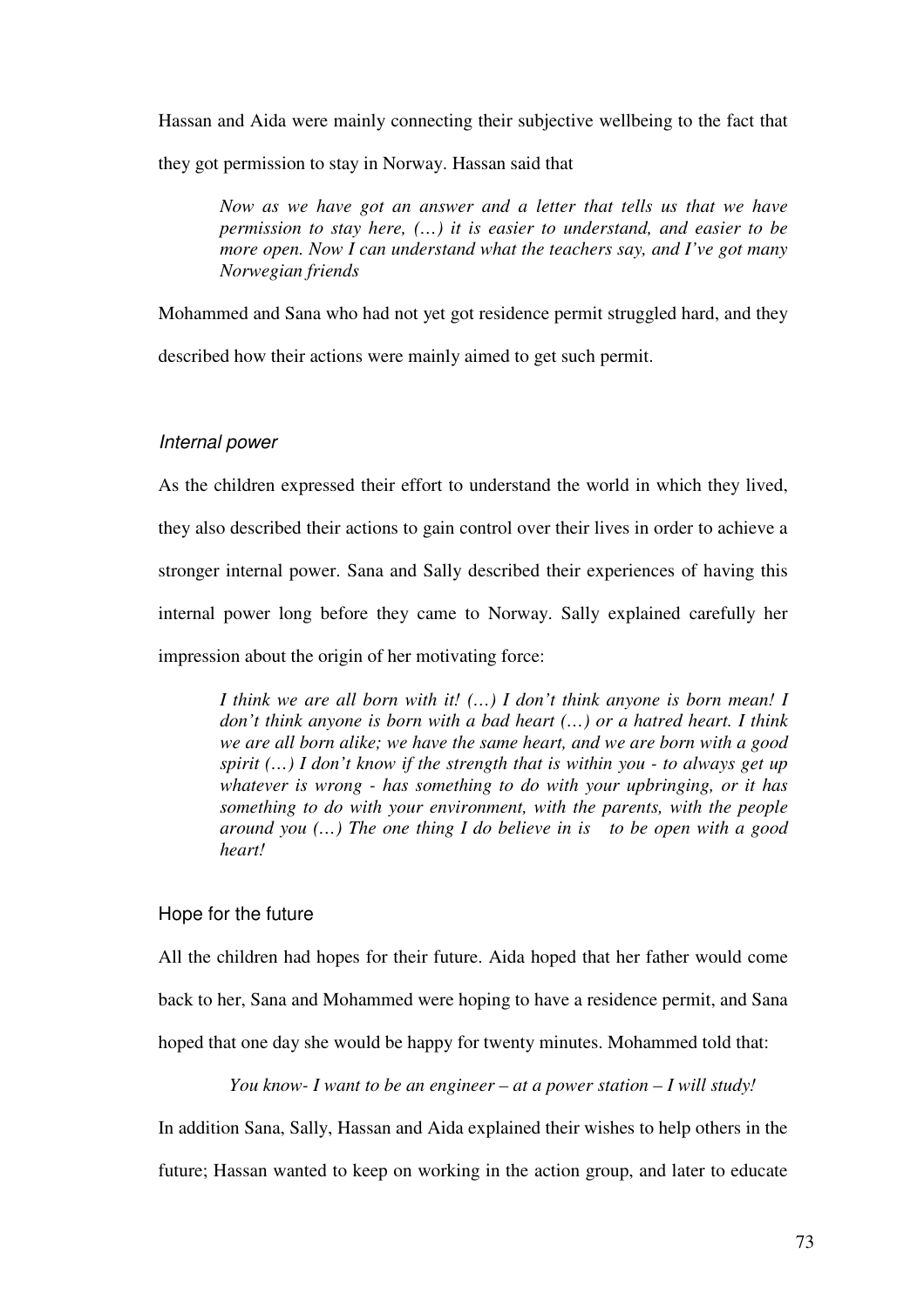to work with children. Aida wanted to become a lawyer to help other refugee children. Sana completed:

 *I want to be a politician – I want to study world-politics! But if I am not clever enough, I want to become a journalist (...) because then you have to write about everything that is wrong to make somebody happy. I cannot talk very well, but my pencil will make me strong!* 

For the first time during the interview her voice sounded enthusiastic:

*The smallest kids can't say anything, they get afraid (…) like me for instance; they cannot talk, they cannot do anything, but I can help them! I can write (…), and they can read about it or listen to it on the radio or TV* 

She continued by telling me how she planned to study in the future and that she

thought that this would strengthen her.

Sally wanted to become a nurse, and thought she might be doing a good job because

of her trauma experiences:

*I hope that I get a brighter future (…) Because (…) I have the motivation and I believe in myself. So, I believe that I'll make it, and (…) I want to become a nurse. If you are a nurse you have a wide opportunity. You can always travel and work, you know, in different organisations, and help the kids there, and then I can travel to my home country and help the people there- with the aids (…) I know that as I've been through all these tough situations since when I was a kid (…) I can deal with the situation wherever I go* 

Hassan concluded his thoughts for the future this way:

*Well- the only thing that makes me go on is the fact that I look at the world in the way I do now; to strive to manage on my own and try to win, to go forwards, on the right way,- on the positive side!* 

He continued by using metaphors from his music group:

*Of course, (…) life is not going to be quite accurate all the time – suddenly you drop out of the rhythm, and then you've got to stop to get into it again. And that happens to absolutely everyone! Should anyone have a perfect life since he was born, really??*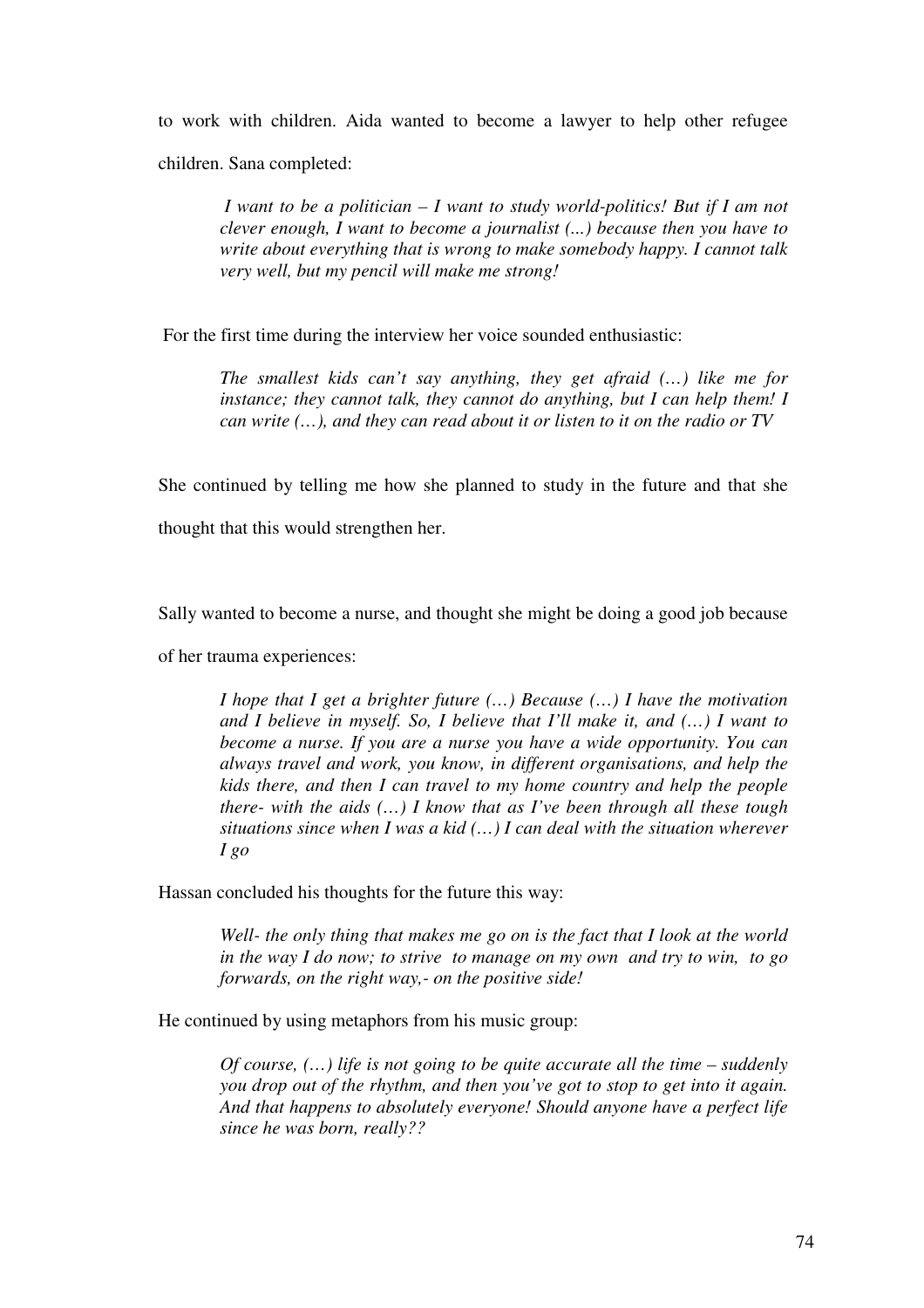### **6.4 The children's advices to helpers**

In addition to the children's experiences about what had made their life difficult and what had strengthened them, they wanted very much to participate in giving direct advices to people who were dealing with refugee children, and how they might contribute to the development of subjective wellbeing and resilience. Aida said that:

*You have to listen to what the children are saying, and to show that you respect them and that you agree with them, no matter if it is right or wrong. (…) In this way you can make them feel that they are considered seriously! I don't expect that when I talk to a Norwegian girl she will understand everything, but it is important for me that she at least tries to understand! Even though they cannot give me a residence permit they can at least tell me that they want me to stay here.* 

She continued stating the affect of good and bad attitudes:

*When people do something positive to you- it is of a very big importance, but when people do something negative to you, then it affects you even more; when you're already sad and having a difficult time it is much easier to be even sadder in a way.* 

Mohammed also emphasized the importance of being listened to:

*You know, they should first listen to us, but no one did, because we are just children. (…) we shouldn't stay for a long time waiting for everything. They should do it in a short time! And then they should help us to go to school every day*! *For example, when somebody has problems to make food, they should help him (*...). *And they* (teachers) *know how everything is here, so they should teach us about Norway, and about the situation and how we could do well in school (…)* 

About the need to have psychotherapy he said:

 *You know, they should get it as soon as possible, but they didn't say anything – they just said I shouldn't*. (…)

He finished while twisting his hands, fighting with his tears.

Like the African children Hassan also pointed to the need to inform Norwegians to

make them try to understand how it is like to live in an asylum centre. He also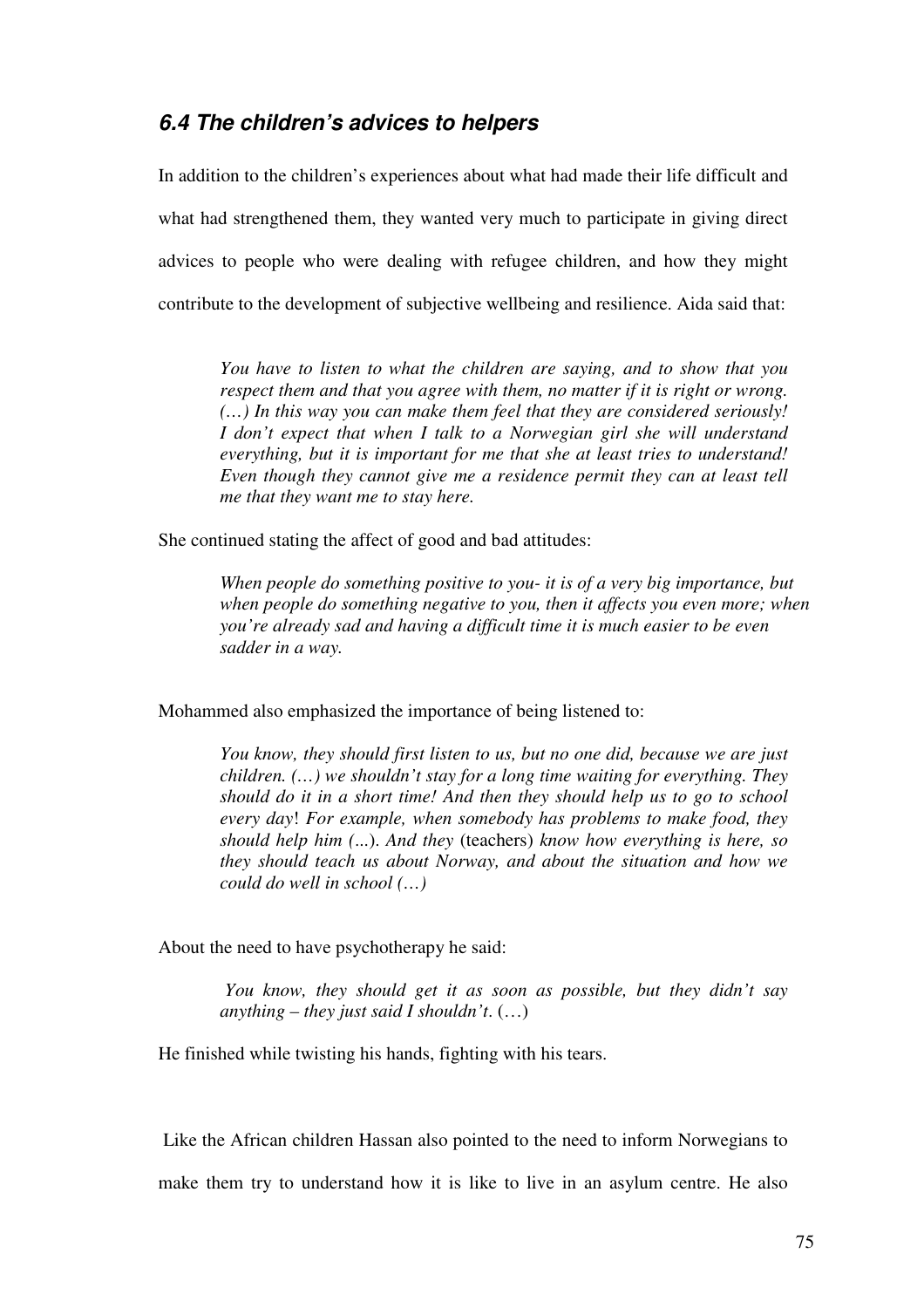wanted to encourage refugees themselves to try to do something about their situation if *"nobody else does anything about it,"* as he said while shrugging his shoulders. He added that if people who were hired to do a job for refugee children really did what they were supposed to, many problems would have been solved.

Sana also emphasized the importance of a friendly attitude and to support the children to learn:

*They have to remember that we are children – the same children that they have at home. They also have to teach me about Norwegian culture and such things, to make me feel strong. And not just to make me strong, but they also should say some nice words to me to make me feel happy* (...) *they don't need to do other things, like preparing food for us, or guarding us while we are sleeping. (...) This is very important, and I hope they will do it!* 

The children also explained which characteristics they considered important for a

person working with unaccompanied refugee children. Sally said:

*The person has to be loving, kind, a good listener, and then understand my situation - that's the most important thing! (…) And then the person has to be caring; (…) when I look at you and I tell you the situation I've been through, and when I see your face and can read your face (…)I can know whether you really believe in me or you don't. And then, the response you give me has something to do with your attitude to me!* 

She concluded with the advice:

*The only thing is to create peace! We all need peace. Create peace- you have to write that! And you have to have love in your heart. I mean, consider that it's your own kid! (..) Treat the kid the way you treat your kid, and the way you want to be treated! That's it!*

### **7.0 DISCUSSION**

The point of departure for this study was certain ideas about empowerment and participation as crucial issues for the development of resilience, and Ungar's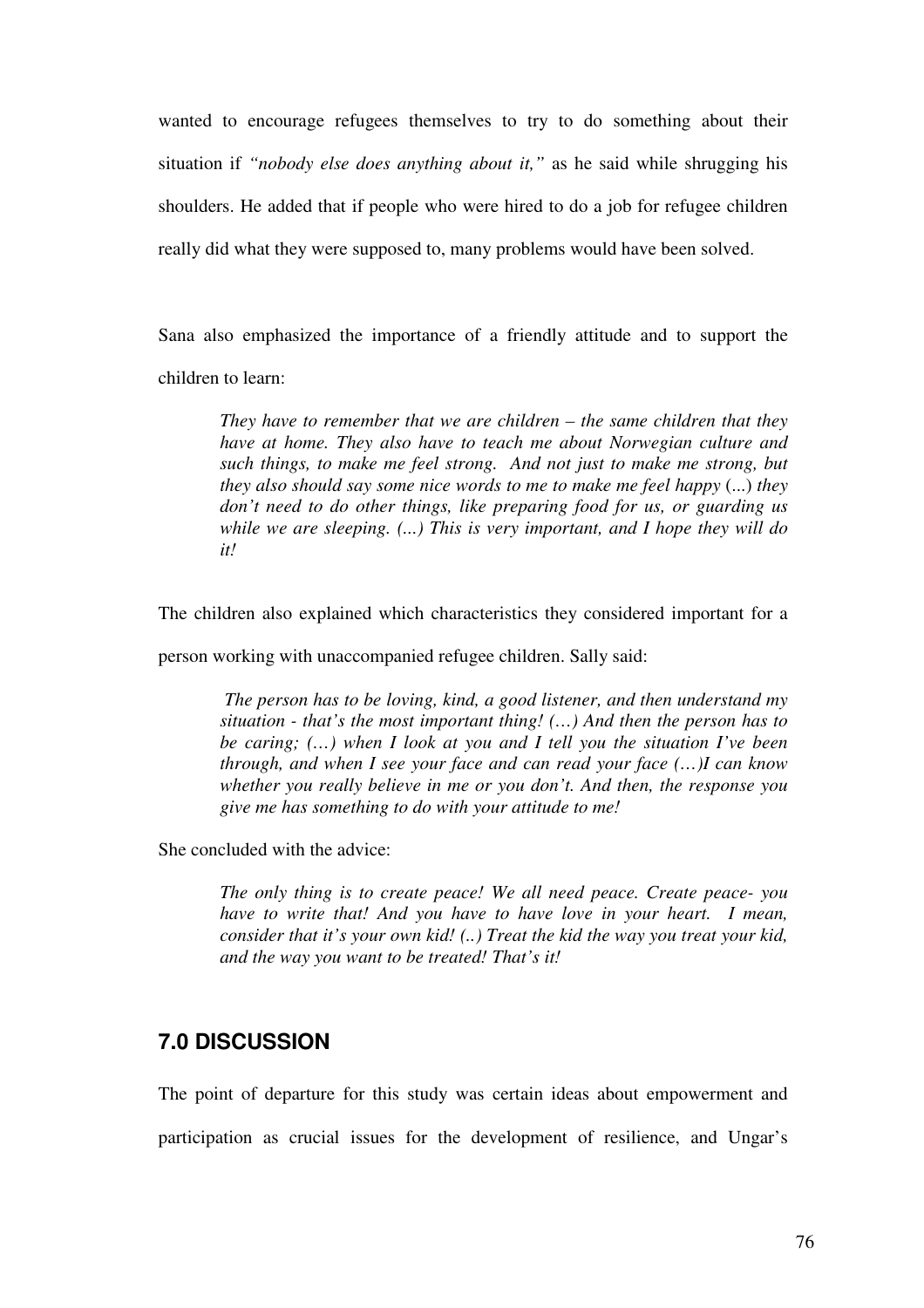constructionist's approach to children as negotiators and navigators trying to achieve subjective wellbeing and resilience fitted well with my ideas.

There were reasons to believe that the participants of this study had achieved a high level of wellbeing subsequent to their participation in trying to change their own lives. However it seemed to be much more complicated than this. This section will discuss the children's expressions above, and compare them to theories and related studies mentioned in this paper to try to find answers to the question: what is promoting subjective wellbeing, resilience and mental health in refugee children, and how important is participation and empowerment in this process. There is a need to localize this power to find how to use it for navigating towards a resilience that is experienced by the children as well as the community.

#### **7.1 Good versus bad**

All the interviews were dominated by the children's bad feelings and despair connected to their situation as refugees in Norway. The children's descriptions consisted of very harsh experiences, and those experiences as well as the few positive were basically connected to important adults. One question which repeatedly suggested itself was: What could be the reasons why their stories so strongly were dominated by negative events? One possible reason is described in the theories mentioned above about positive psychology and the effect of "good" and "bad" experiences of human's experience of wellbeing (Reis and Gable, 2003); it is emphasized that the emotional impact on social rejection is greater than the emotional impact of social acceptance in children as well as in adults. This might indicate that for the children in this study to feel good, they probably needed far more intensive positive stimuli to account for the bad in order to give them a general impression of good experiences. It might therefore seem logical that when

77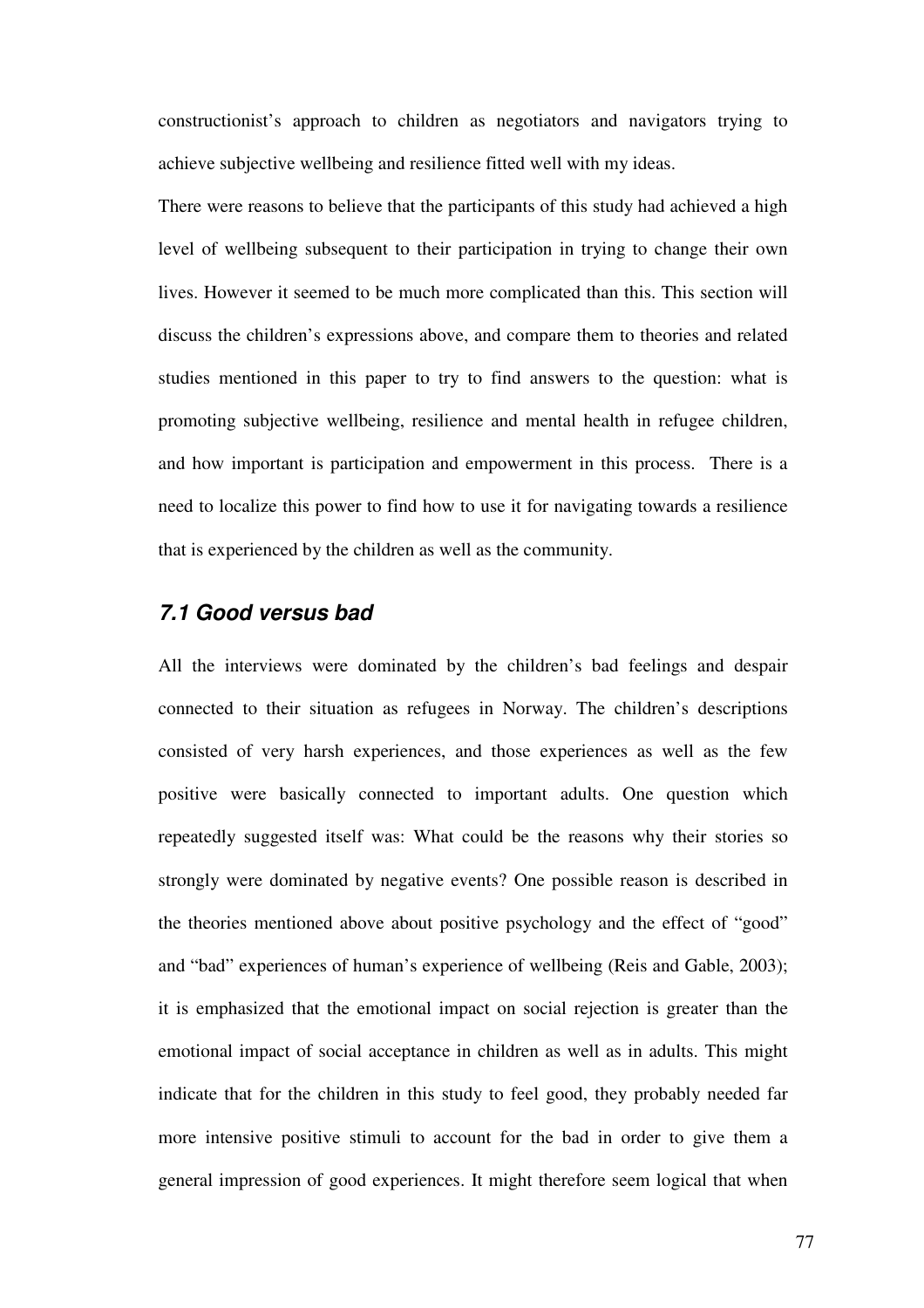feeling alone and vulnerable children are in highly need for helpers who have a genuine unconditional positive regard and attitude to them. For helpers to be able to feel this unconditional positive regard, they need to understand the situation of the children, and also involve in their lives. This is also expressed by the children who emphasize the special importance of such care when feeling particularly down. When experiencing that they had no more than one or two trustworthy people in their environment, the imbalance between negative and positive events probably increased in favour of the negative. Connected to the theory above it is likely that the quality of the intervention of these few "trustworthy people" must have been very high as they reached through the dominating negative experiences in the way they did. It also seemed like they managed to make the important alliances with the children, but it would have been very interesting to study such positive relations and their impact on mental health promotion more thoroughly in a later occasion.

### **7.2 Group processes**

Another interesting perspective was the possible effects of group processes and – dynamics and how such processes might affect the participants in the action group and the talking group when searching for alternate reasons for their level of wellbeing. There is evidence in psychology as well as communication theories that if a group is considered very important for a group member to be able to achieve the feeling of safety, belonging, self esteem and wellbeing, the group achieves a strong cohesion. It has also a higher level of pressure of conformity (Kvalbein 2000). It could be a possibility that this had influenced the children's level of wellbeing; four of the children in this study stated that they needed each other's friendship to a high extent and that this friendship was important to be able to participate in their lives. Thus the group was probably considered important for the feeling of belonging.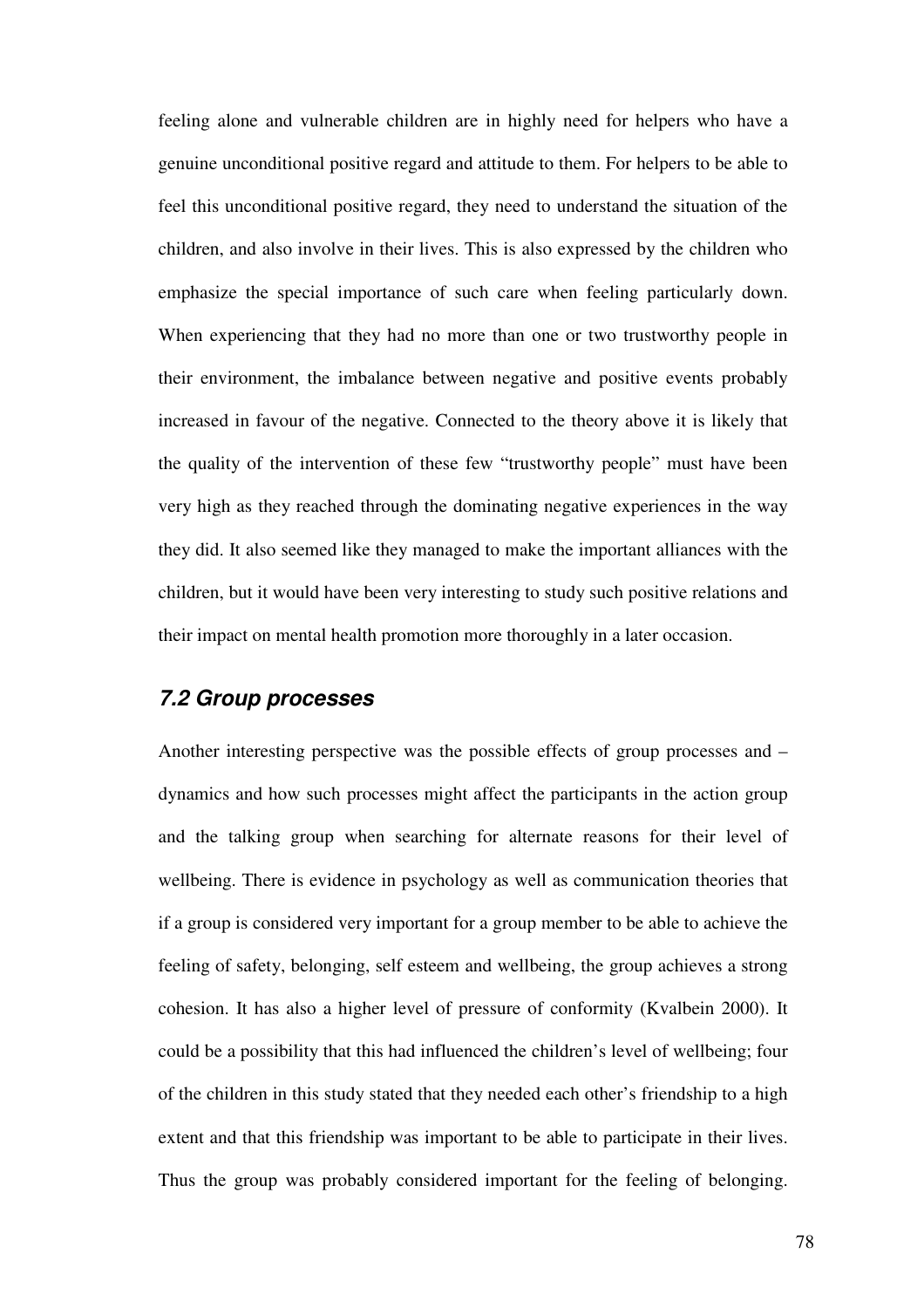This might also contribute to the increased feeling of strength, and encourage them to act to reach the common goal to get residence permit in Norway. However, because of the pressure of conformity there is also a possibility that it could be difficult for a group member to have another opinion than the majority of the group, and this pressure might also tighten the strong negative feelings towards the migration authorities. Nevertheless the experiences described by the children were shared by all group members, and these experiences alone might be sufficient to explain the children's feelings with or without the group.

### **7.3 Articulated words and vulnerability**

The children described how words and actions from adults in the centre, school, health service, politicians and other authorities had a harmful impact as far as promoting mental health was concerned. Paolo Freire is claiming that "the articulated word" is very important when an individual is developing his/her picture of the "world". The words people use to describe the world, and individuals in the world, is influencing other human beings' attributions of the surroundings and individuals (Freire, 2002), and positive words are important to make others feel well. This is also an important result of this study. The words chosen by persons who are interpreted as authorities by the public to describe refugees in general, may influence public's comprehension of refugees. Freire (2002) claims that this comprehension may in its turn also influence publics' *behaviour* towards the actual minority group, and it may even influence the members of the described group's own perceptions of themselves and their environment as well as their feeling of wellbeing. It is also likely that this may in its turn influence the individual's self esteem and ability to participate in a positive way to achieve the experience of empowerment.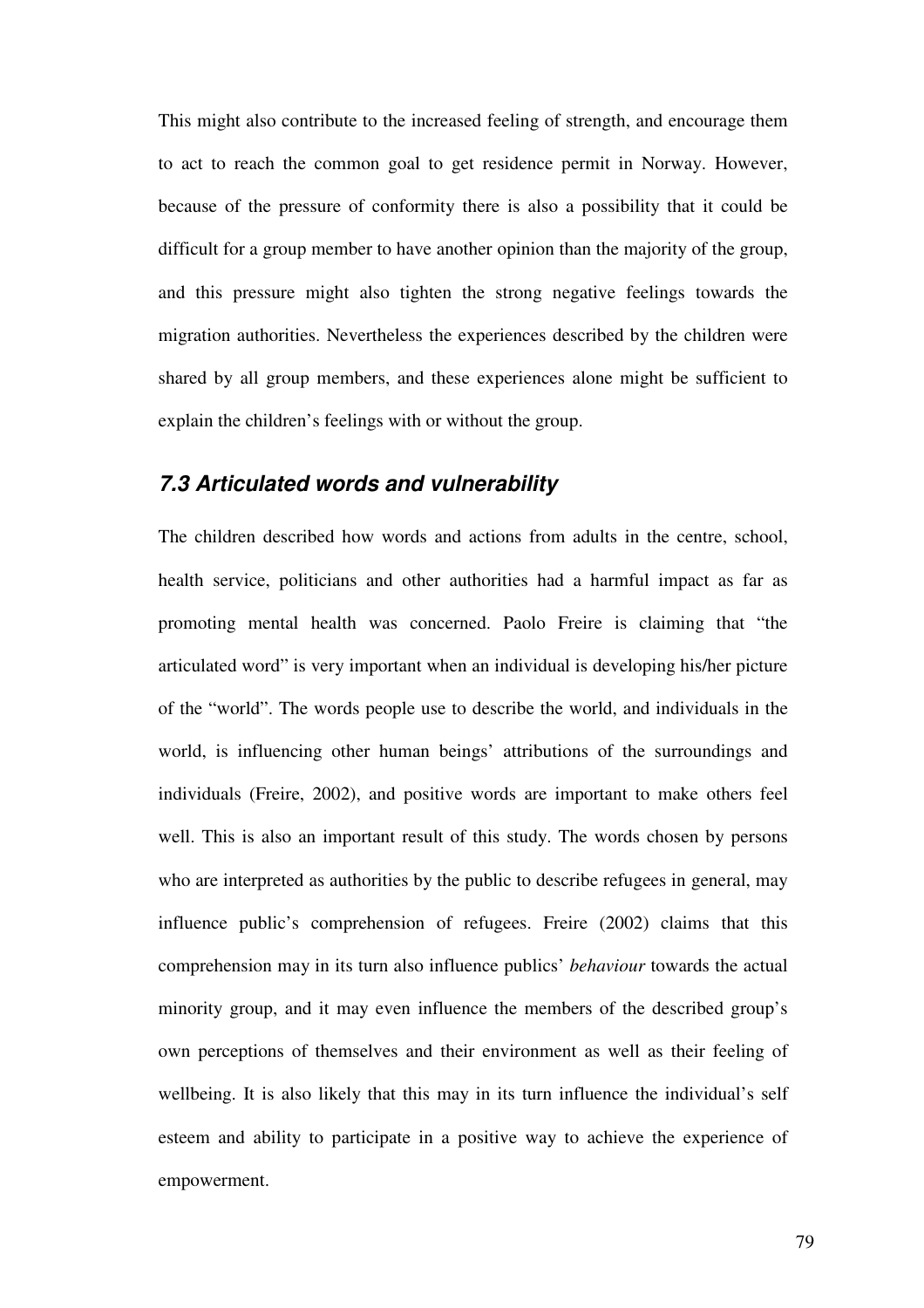When a person is living under extreme conditions and is feeling vulnerable and hurt, he is particular sensitive to words and actions in the environment. These experiences might fester as "everlasting lessons" as described by Lindy and Wilson (1994) and may cause damage through the rest of their lives if not dealt with in a proper way. This is also emphasized in theories about crisis (Falk, 1999; Culberg, 1981), and from the descriptions of the children and theories above, their childhood seem to have been influenced by a life in a long-lasting crisis; when experiencing a crisis with low level of perceived locus of control and sense of coherence, several reactions may occur, and in this situation children are particularly vulnerable and need to be treated in ways that "raise them above zero".

Whatever way one might choose to attribute causes for the children's conditions and their experiences of life, the consequences of their bad feelings may be huge and have to be taken seriously; individually because it effects their level of subjective wellbeing and health, but also socially as they may navigate into groups of delinquent youth searching for the feeling of friendship and belonging which they do not find elsewhere. Therefore it is of utmost importance to listen to their stories and advises for what is essential in their lives.

### **7.4 The concepts of "negotiation and navigation"**

Ungar is using the concepts of "negotiation" and "navigation" to describe children's pathways to resilience, and as these words are central in this study there is a need for an explanation. There seem to be no common and shared definition of "negotiation" and the definition chosen here is described in the Negotiation Theory within Social Sciences;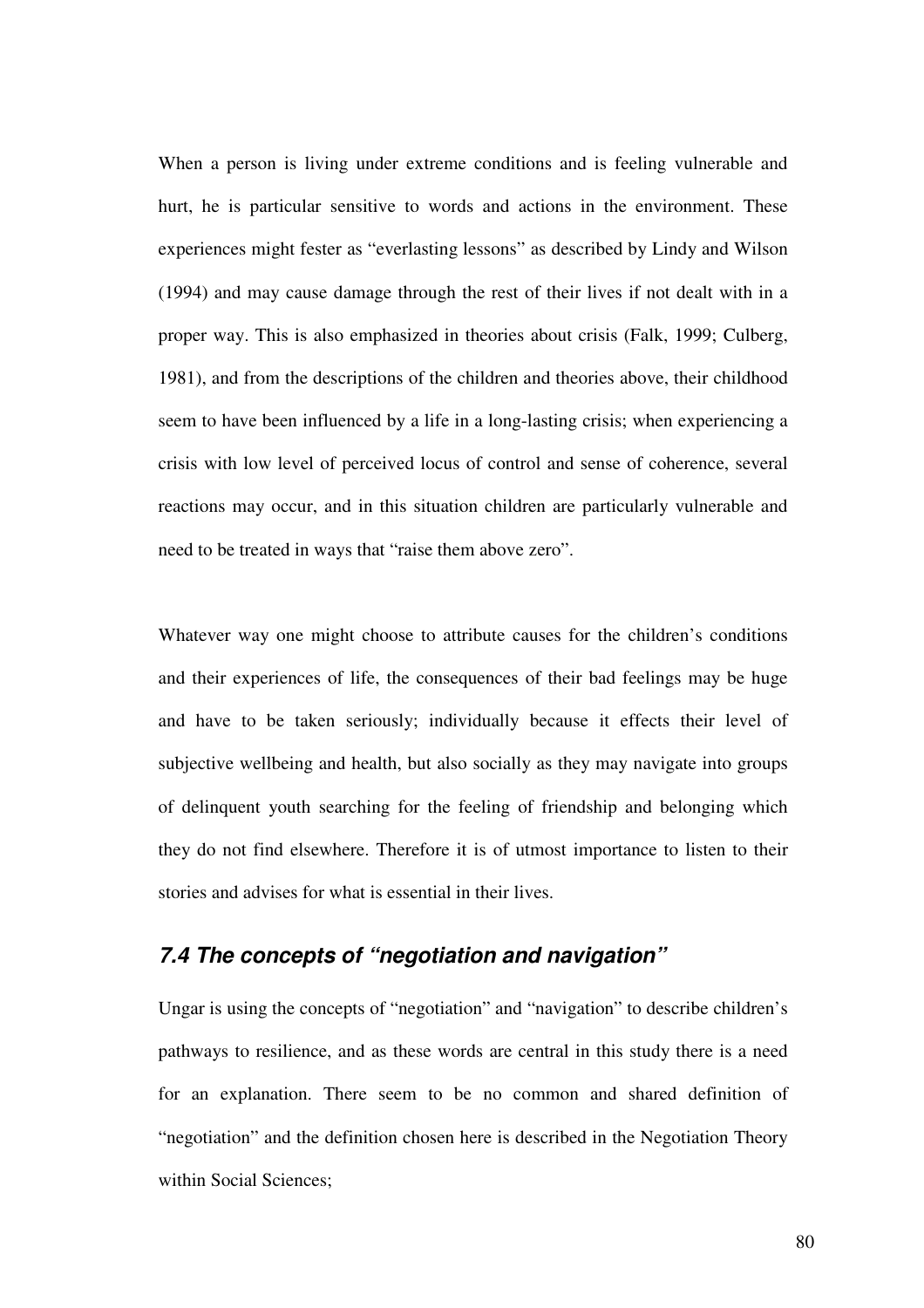*a process of combining conflicting positions into a common position under a decision rule of unanimity, a phenomenon in which the outcome is determined by the process* (Wikipedia.org).

 In this way decisions of individuals or groups are determined by considering the probability and utility of different outcomes. "Navigation" as Ungar uses it is the decision that follows the negotiation. Originally the term navigation applies to the process of directing a ship to a destination. Navigation Research deals with fundamental aspects of navigation in general. It can be defined as

*the process of determining and maintaining a course or trajectory to a goal location* (Franz Mallot, 2000).

It concerns basically all moving agents, biological or artificial, autonomous or remote controlled. Thus children's negotiation may be considered as how they observe and experience their environment, and compare reality with their experience of it in order to find which direction will lead them to the best beneficial outcomes. "Navigation" towards resilience is thus the movement towards an aim where the children believe they will find subjective wellbeing, and this may be a more or less conscious process. It may in this way also be a result of despair when all possible ways are blocked to reach the goal of wellbeing. Consequently children may try to escape the harsh reality, and navigate towards less healthy environments like youth gangs and delinquency to achieve the feeling of belonging and wellbeing. When being prevented for any navigation at all it may seem like the condition of learned helplessness may lead them towards conditions of depression, anxiety or a giving up syndrome. Negotiation and navigation are processes that are considered closely connected to participation and empowerment.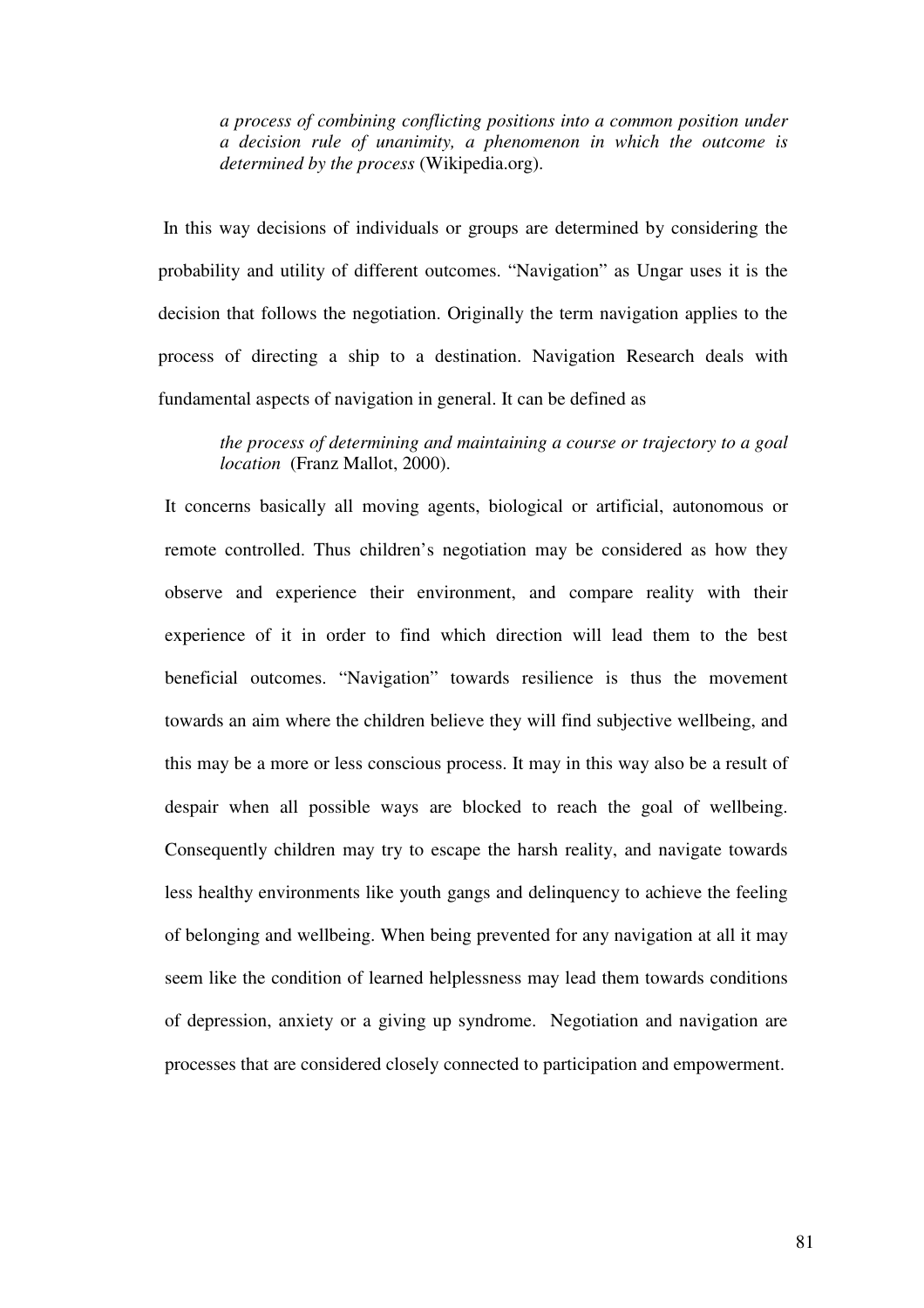# **7.5 The importance of a healthy public policy for the development of resilience**

According to Paolo Freire (2002) the feeling of "oppression" or "violation" is a subjective experience of being controlled by an external power, and the way he explains "violation" leaves an impression that this is actually underlining the feelings that the children tried to describe. The way they seemed more or less to demonize the migration authorities and some helpers in their descriptions was probably due to their subjective experiences of the situation as refugees, but it also seemed to be doubtlessly connected to the actual behaviour of important persons in their lives. A phenomenological study and Ungar's perspective to focus on the children's stories, demand that the children must be listened to and believed in by the researcher. The acknowledgement that children understand risk, adversity and life different from adults, demands that researchers have to temper adult expertise with humility, and allow children to explain and interpret their childhood (Boyden and Mann, 2005). This implies the need for participatory and child centred research methods and methodologies that gives a proper scope for children's testimony (Boyden and Mann 2005; Ungar and Teram, 2005; Ungar, 2005). Following these theories and the children's expressions there is no doubt that their situation as refugees has been experienced very harsh and that a friendly environment is urgently needed for the development of subjective wellbeing and mental health. A healthy public policy is important for that matter.

The UN standards set by the Convention on the rights of the child are stating that:

*"Every child has the right to "such protection and care as is necessary for his or her well-being" (Art. 3.1,* United Nations High Commissioner for Refugees, 1994),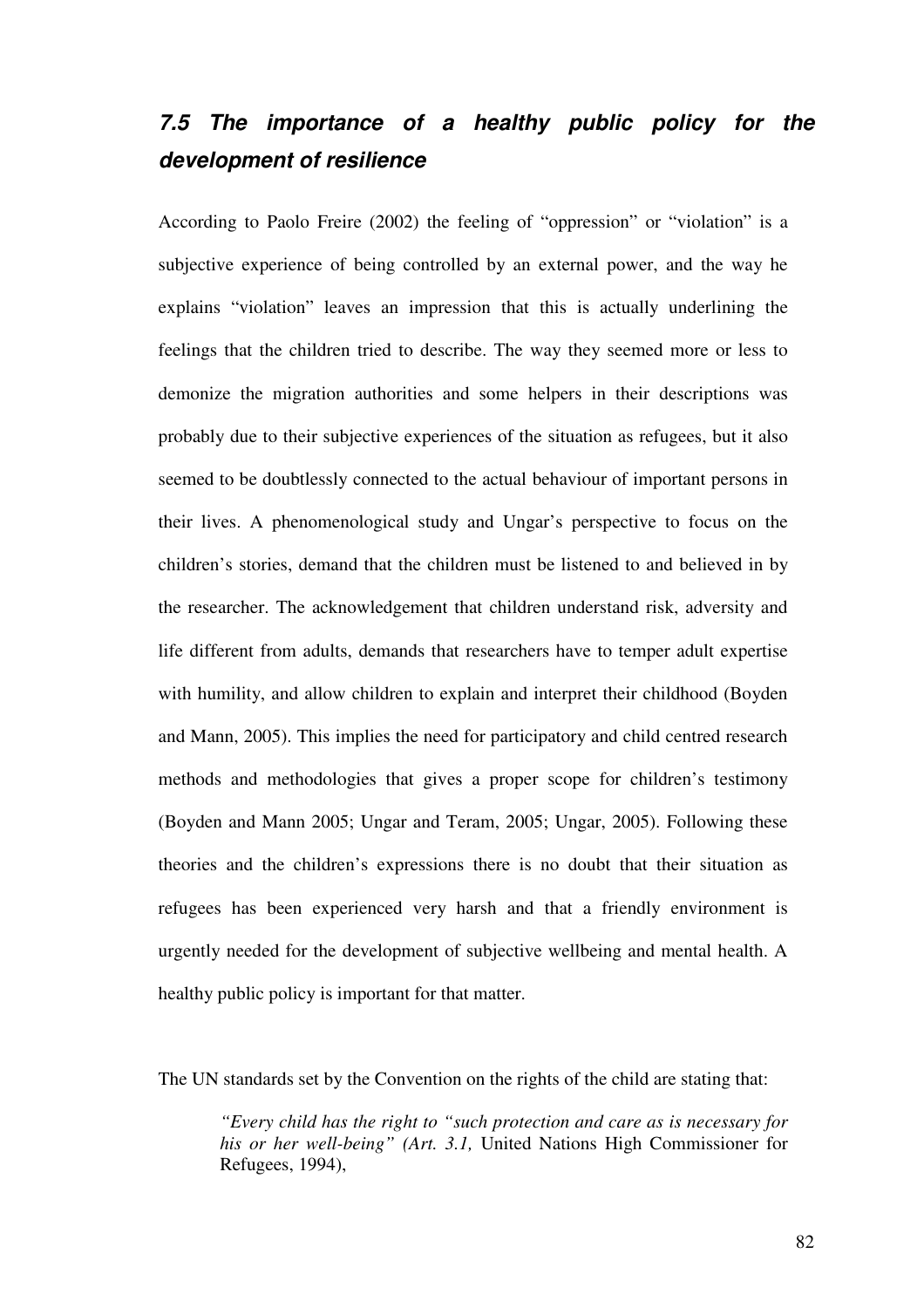The Convention was from November 2003 incorporated in Norwegian Law. Most countries have ratified the Convention of the Rights of the Child but when comparing the children's statements to theory and related studies, there are reasons to join Boyden and Mann (2005) in questioning if children and their families and communities necessarily can count on the promises made by the international Treaties? Seen in the light of this research, there is also a need to ask who has the capacity to decide what "is necessary for his or her well-being" and what is causing the difficulties in their lives? Boyden and Mann argue that there is evidence that shortcomings in policy and practice are the result of

*..erroneous conceptualization of problems and their solutions, inadequate empirical evidence to support specific interventions, and unquestioned assumptions about children's development and their relative capacities and vulnerabilities* (Boyden and Mann, 2005:4).

Through this it asserts the need for research, policy, and programmatic interventions to consider carefully the reality of children's lives in order to improve the effectiveness of interventions designed to assist them (Boyden and Mann, 2005).

The difficulties of the long asylum procedure and the feeling of futile struggle against authorities were visible in this study as well as in the mentioned related studies. It was also apparently obstacles for the children's participation and empowerment. All mentioned studies emphasize the need for psychosocial care for unaccompanied refugee children because of the difficult situation in the new host country, and because of their traumatic experiences from their refuge or home country. This is similar to what the participants in the present study described as their needs. They all called for access to health care by specially educated persons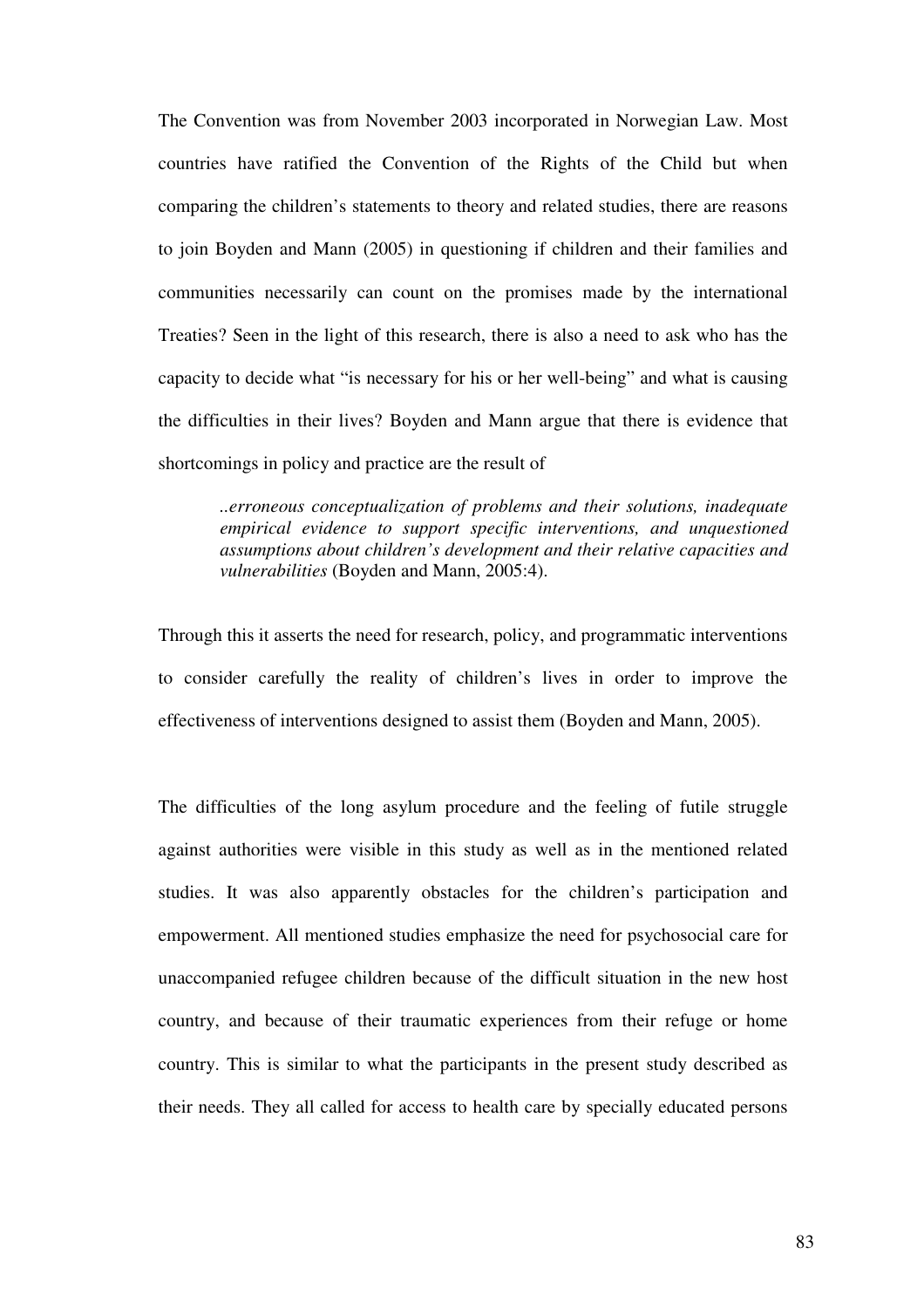within psycho-social work, and according to the UN standards and the Convention on the rights of the child

 *…every child who is a victim of "any form" of abuse or neglect has the right to "physical and psychological recovery and social reintegration (Art. 39)* (United Nations High Commissioner for Refugees, 1994).

When children learn that responding to an uncontrollable event is futile, they may feel that they are prevented from navigating towards health and wellbeing. When they feel that there is no possibility for navigation, they may give up and escape into a condition of anxiety and depression, or "learned helplessness" (Tones and Green, 2004). Tunstrøm's research and the following up research of his study seemed to point to the extreme consequences of such learned helplessness, and this is also visible in the stories of some of the children in this study.

When comparing these studies and literature mentioned in this paper to the stories of the children in my study there are shortcomings in practice and policy concerning refugee children in Norway, as well as other western countries. This seems to be a stumbling block for the development of their subjective wellbeing and mental health. There is indeed a need for attention to refugee children's own understandings of their experiences and needs when planning a healthy public policy that aims to attend to the human rights of these children and support them in their effort to achieve subjective wellbeing and resilience (Carolyn Williams, 1991; ECRE, 2004; CRMD, 2003).

## **7.6 Children's negotiations and navigations to achieve subjective wellbeing, mental health and resilience.**

The children repeatedly told about situations which they felt were preventing them from subjective wellbeing. When negotiating with themselves and their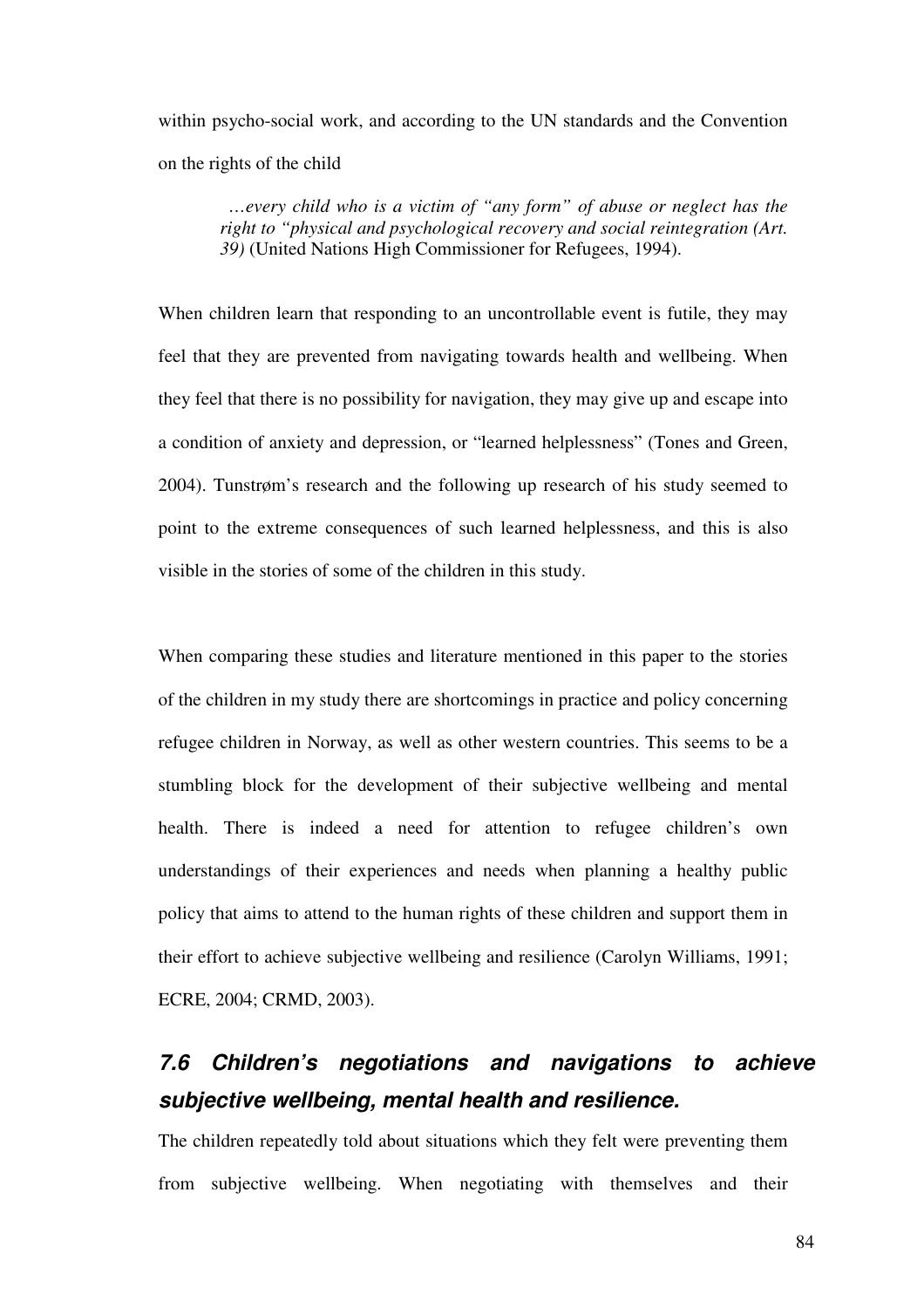environment to search for different solutions only to find none, they tried to escape from their painful reality, or navigate away from it. They negotiated to find ways to keep a distance to people whom they felt were tearing them down and navigated away from them whether it was health care personnel, teachers, and staff at the centre or others in their search for subjective wellbeing. However, what four of them found most disparaging was the contact with the migration authorities, and they described the feeling of depression, despair, anxiety and suicidal thoughts connected to the physical and written contact with persons from the directorate. The children seemed to be convinced that the migration authorities had the key to a safe and happy life for them, but were lacking the will to open up. The children expressed their sense of helplessness when feeling that they were not wanted in Norway, and when all their applications were dismissed; this seemed to alert the feeling of learned helplessness and psychological problems (Tones and Green, 2004; Ungar, 2005; Freire, 2002).

However they negotiated with themselves and their environment to find ways to feel better, and then they navigated towards what they identified as "the best ways". The experience of alliances with trustworthy adults who apparently appreciated them seemed to enhance self esteem and courage for self actualisation, and this encouraged them to take a hold on their life and start fighting for residence permit. The children apparently considered this struggle as a fight for their lives, and this may explain the high level of investment of power in the participation; this is in accordance to Maslow's theory which claims that general physiological needs must be satisfied before higher order needs can be fully achieved (Maslow, 1970). In the same way The Ottawa Charter (1986) and WHO is also stating that the need for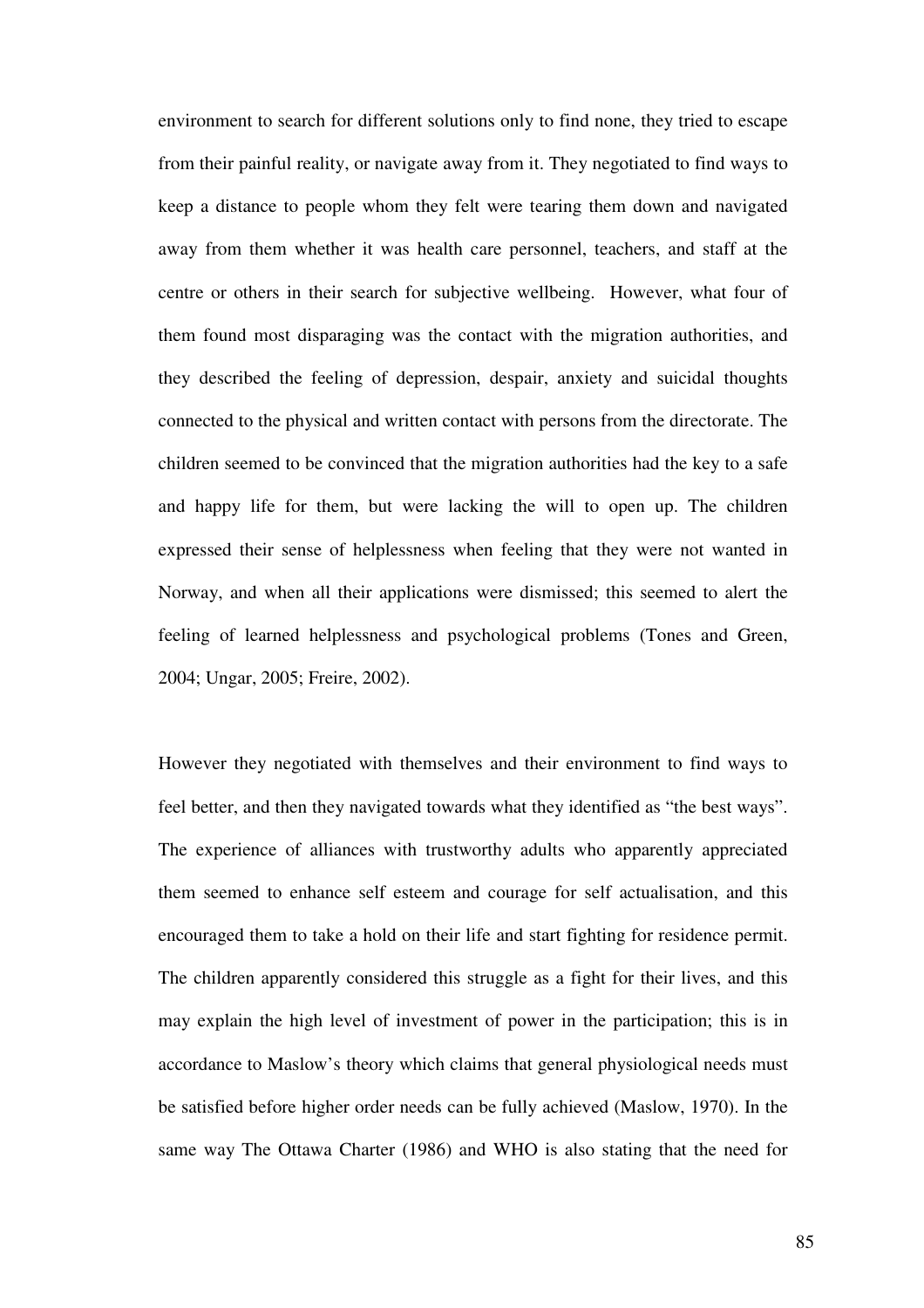peace, safety and security must be satisfied before people consider adopting behaviour that will improve their health (Tones and Green, 2004: 84; Pan American Health Organization, 2000).

Another kind of navigation was the participation in the action group. The children described how they worked and their feelings when they succeeded. In particular Hassan showed his enthusiasm and was obviously very proud when telling about it; He laughed, rose up in his chair, and seemed happy making entertaining jokes. He also explained that before the engagement in the action group he used to hang around in the street doing nothing at all. His turning point was the action group and the alliance with the social worker, and this also encouraged him to engage in music and football to try to forget about what he experienced as awful. The others also described how they navigated towards different activities, and it seemed like their contact with trusted adults and good friends helped them to navigate in a healthy direction. There are reasons to believe that without them they might have searched for their wellbeing in not so healthy environments like youth gangs who might lead them into pathways of delinquency (Ungar, 2005; 2005a). In this way it seems incredibly important to establish attachments to trustworthy adults and friends; these people could be important components of their negotiations and navigations towards a positive direction where they may be considered resilient by themselves as well as the society. It seemed like the caregivers who were defined positive by the children listened to the children and were seriously considering what they described as their needs, and in this way the alliance that is so important for a healthy development was established.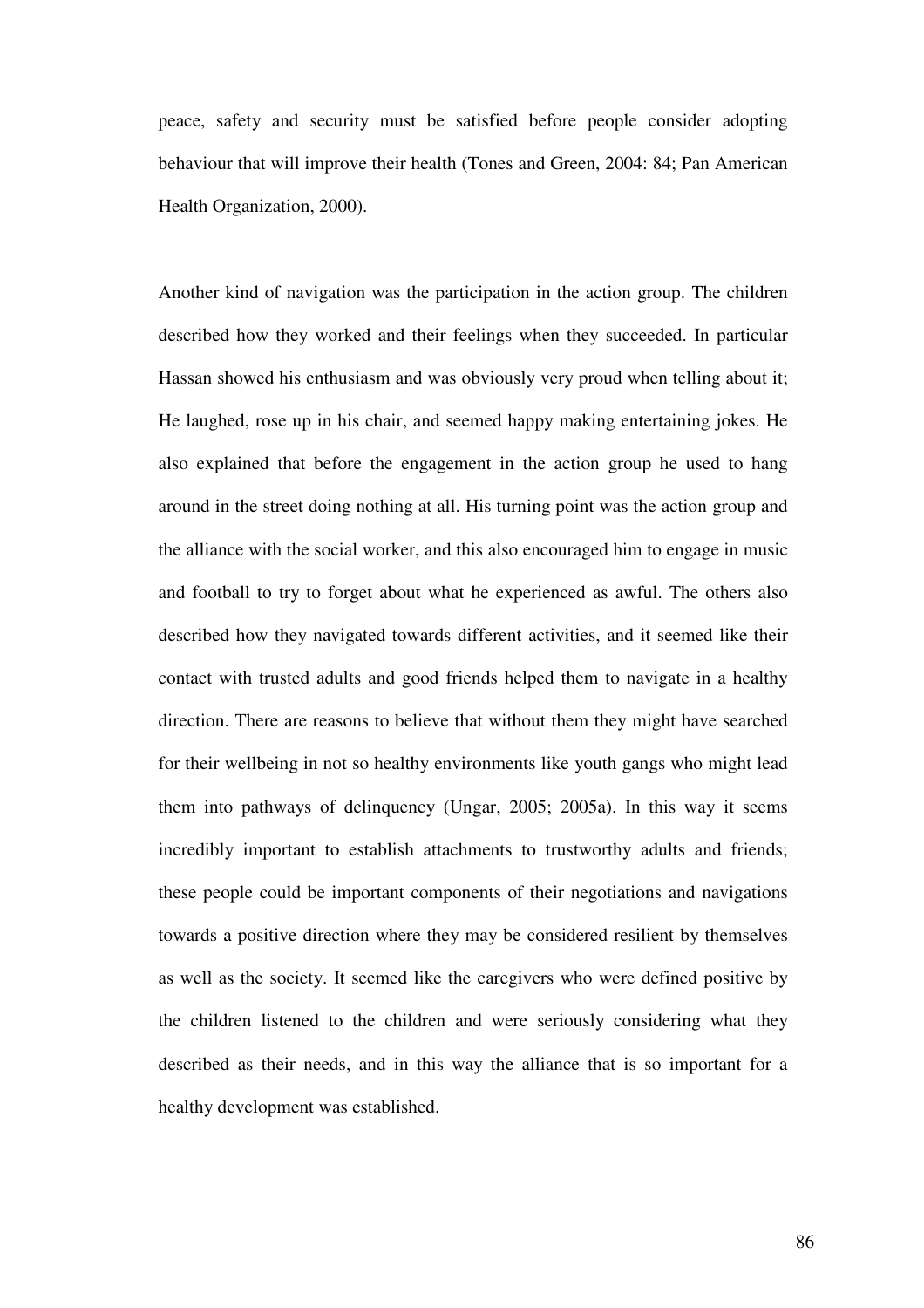## **7.7 The need for psychosocial support to navigate towards resilience**

All children emphasized an urgent need for access to psychological help. Three had found such support in their psychologist, while two were still searching for a professional to trust and to talk to. Miller et al enhances that in addition to the feeling of an alliance with a therapist, the clients' expectation of a professional helper is important for the outcome of therapy (Miller, Duncan and Sparks 2004).

The children seemed to have certain expectations to a psychologist and his professional role, but this alone did not answer for their belief in them as Hassan already had navigated away from another psychologist. Due to description and theory the reason seemed more to be that these professional persons engaged in their lives and their adversities and had an unconditional positive regard towards them (Roberts, 1980; Freire, 2002; Maslow, 1970; Berscheid, 2004; Miller et al, 2004; Røkenes and Hanssen, 2006). Besides they also tried to help them to change their situation. Many professionals often claim that it is important not to bring politics into therapeutic interventions. The results of this study and health promotion theories, critical theory and empowerment theories seemed to enhance the opposite; this is confirmed by Wiley, A. and Rappaport, J. (2000). Tones and Green (2004) claim that critical health promotion call for health professionals to take political action to challenge adverse environmental circumstances. Prilleltensky & Prilleltensky emphasize that:

*Professionals cannot stand back and hope that personal resilience will emerge from their therapeutic interventions alone. Community change, not just personal change; political change, not just psychological change; and justice, not just caring, are all urgently needed* (Prilleltensky & Prilleltensky, 2005:101).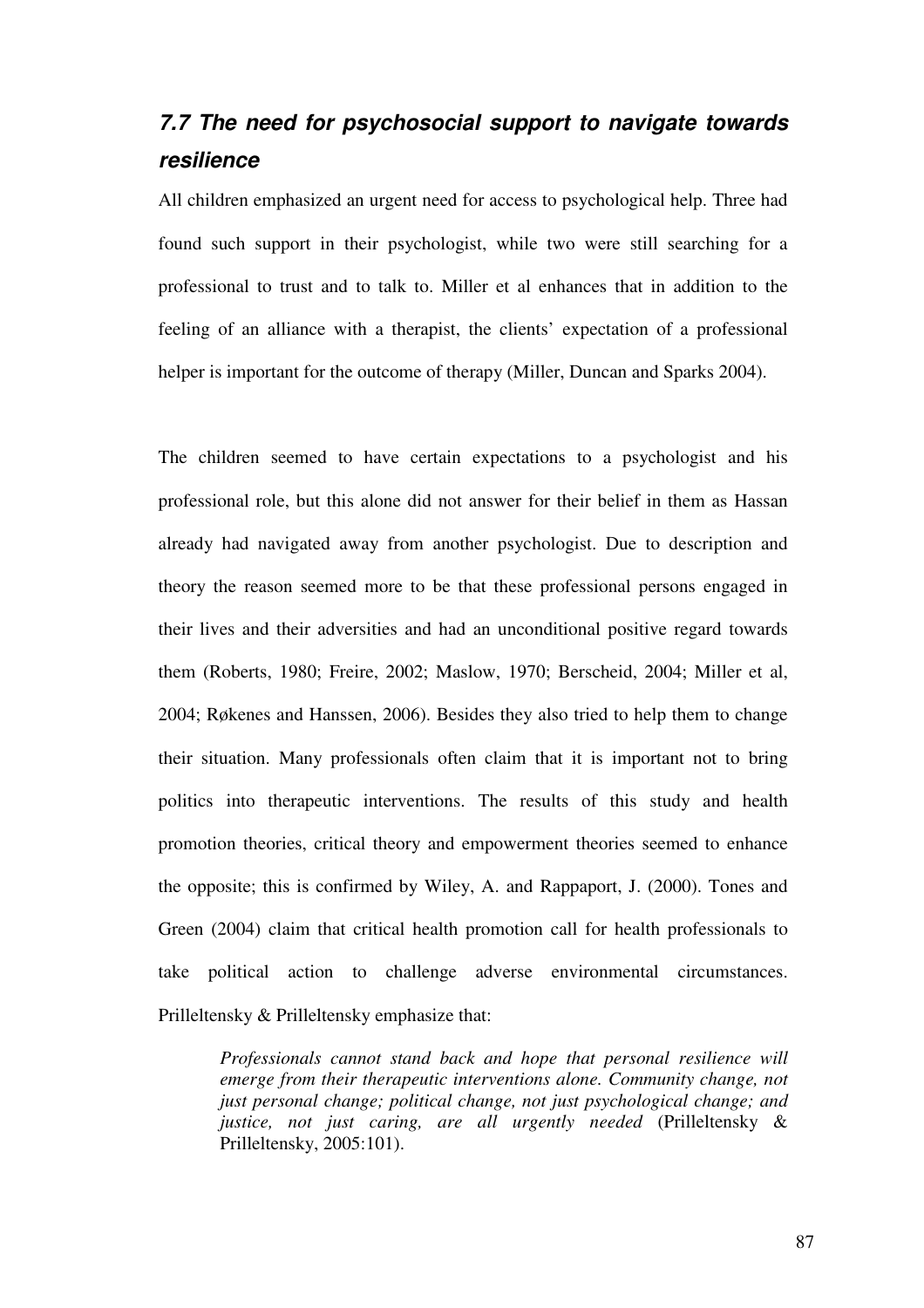Tones and Green (2004) enhance that empowerment does not only happen; there is a reciprocal relationship between individuals and their environment and there is a need to strengthen this relationship*.* The therapists and the social worker mentioned in this study had apparently established good relations to the children, and assumingly the view mentioned by Prilleltensky and Prilleltensky and Tones and Green above, was their successful strategy together with the unconditional positive regard.

# **7.8 Participation, empowerment and resilience in a health promotion perspective**

According to the Health Action Model (HAM) mentioned in theory above children bring with them their personalities, based on their belief system, motivation system and the normative system (Tones and Green, 2004:79). All the participants in this study seemed to have a high level of internal strength; the unaccompanied refugee children had survived extreme adversities before they came to Norway all by themselves, and the two others grew up in Norway under difficult circumstances. All the participants seemed to have qualifications to manage their lives in Norway in a good way; they wanted to live a peaceful life, they wanted a safe home, supporting adults and friends, they wanted to get an education, a job and a family. However, when they arrived they felt that the environment which they expected to support them and protect them surprisingly seemed to let them down. Only Sally experienced that she mainly got the help she needed; she had more people whom she trusted, and she described the following up from her psychologist as the most important for her "rising up" as she said. The unaccompanied children who did not have any family suffered in particular from the lack of support. Besides they described their future as unpredictable and they strived to get a sense of coherence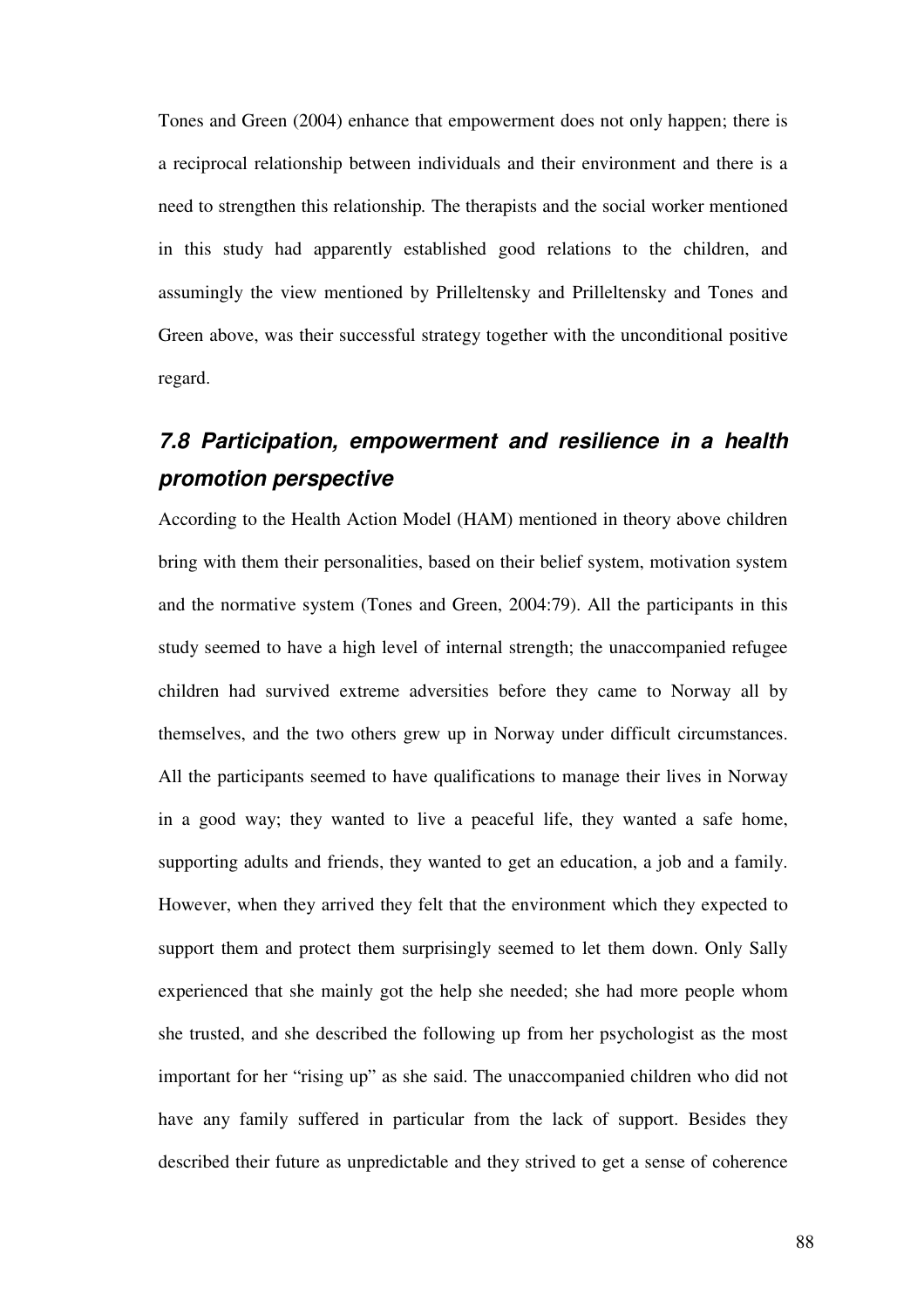and a perceived locus of control. They clearly stated the negative affect of not understanding the world in which they lived.

Bandura (1992) argue that self efficacy, which is the judgement of how well one can execute courses of action required to deal with prospective situations, is of great importance for the feeling of self esteem. Self efficacy is influenced by mastery, and health promotion is to influence the experiences of mastery to enhance the feeling of self efficacy and self esteem. In this way it is also related to participation and empowerment. It is considered important to get a sense of personal control to all intents and purposes and to get a feeling of commitment to and involvement with community and life in general. By doing this, change of life may be viewed as a challenge, and a feeling of hardiness may be established. Hardiness is also described as virtually synonymous with the notion of "resilience" (Tones and Green, 2004). According to statements by the children their feelings of succeeding in their action group seemed to be important to enhance strength.

 The importance of achieving knowledge about the world you live in is also considered important according to the HAM. The way children attribute causes for their problems, influences their level of participation. When the participants of my study were guided by somebody whom they trusted and got the knowledge about how the Norwegian democratic system was functioning they used the information to negotiate and to make decisions about how to behave. By reducing the children's entropy the important adults in their lives contributed to change the children's perception about a situation where it was futile to act, to a situation which became less chaotic and more meaningful for them. In this way they learned that their pain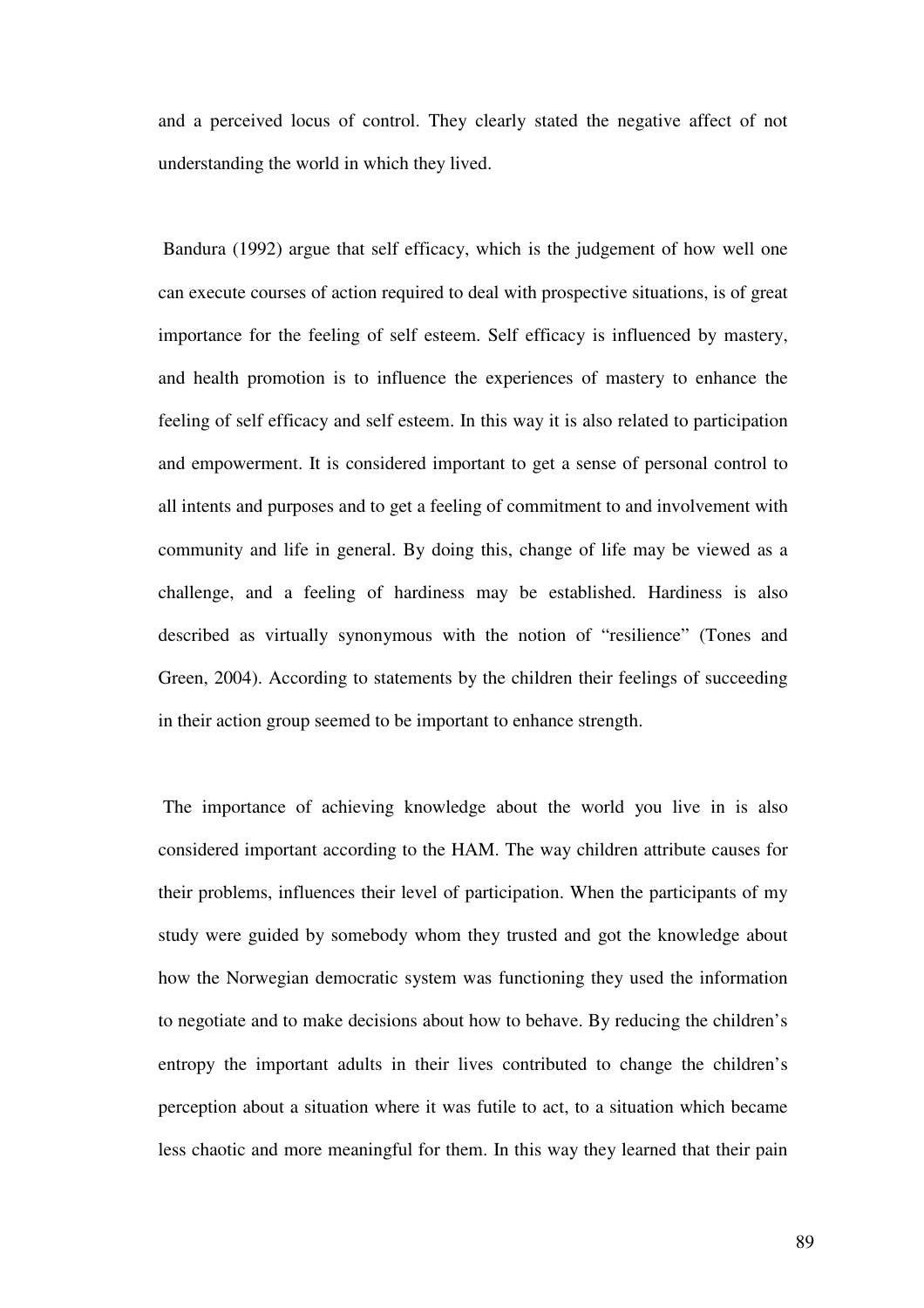was not caused by "fate" but by human beings and their own lack of understanding. This is also a very central part of Paolo Freire's critical consciousness raising theory, and he claims that when a person is acknowledging that it is no "magic power" that causes a human's feeling of oppression, it is possible to participate and fight. In this way they gained a higher feeling of self esteem and navigated to achieve a higher level of subjective wellbeing and resilience by this participation.

 The need of social interactions was apparently considered by the children as most important for their subjective wellbeing. The quality of that interaction was the foundation for whether they decided to participate or not, or for what kind of actions they chose when participating. In this way participation and the feeling of empowerment seemed to be the results of positive interactions with one or more safe adults, and / or with friends; somebody had to be there for them to enhance the feeling of self esteem, and to feel wanted, appreciated and valued. The importance of having the particular right person for that purpose seemed to be crucial for their decision to participate to make a healthy choice, and in this way to be considered resilient by themselves as well as the environment. An important aspect to this matter is the acknowledgement that the choices people make by themselves are the choices that may cause the most rapid and lasting changes (Freire,2002; Tones and Green, 2004),

As mentioned above, disparaging words used by politicians or other authorities may result in the feeling of being oppressed, and may thus also influence children's behaviour. However, Freire (2002) also claims that the feeling of oppression in addition may contribute to anger and it may encourage people to participate some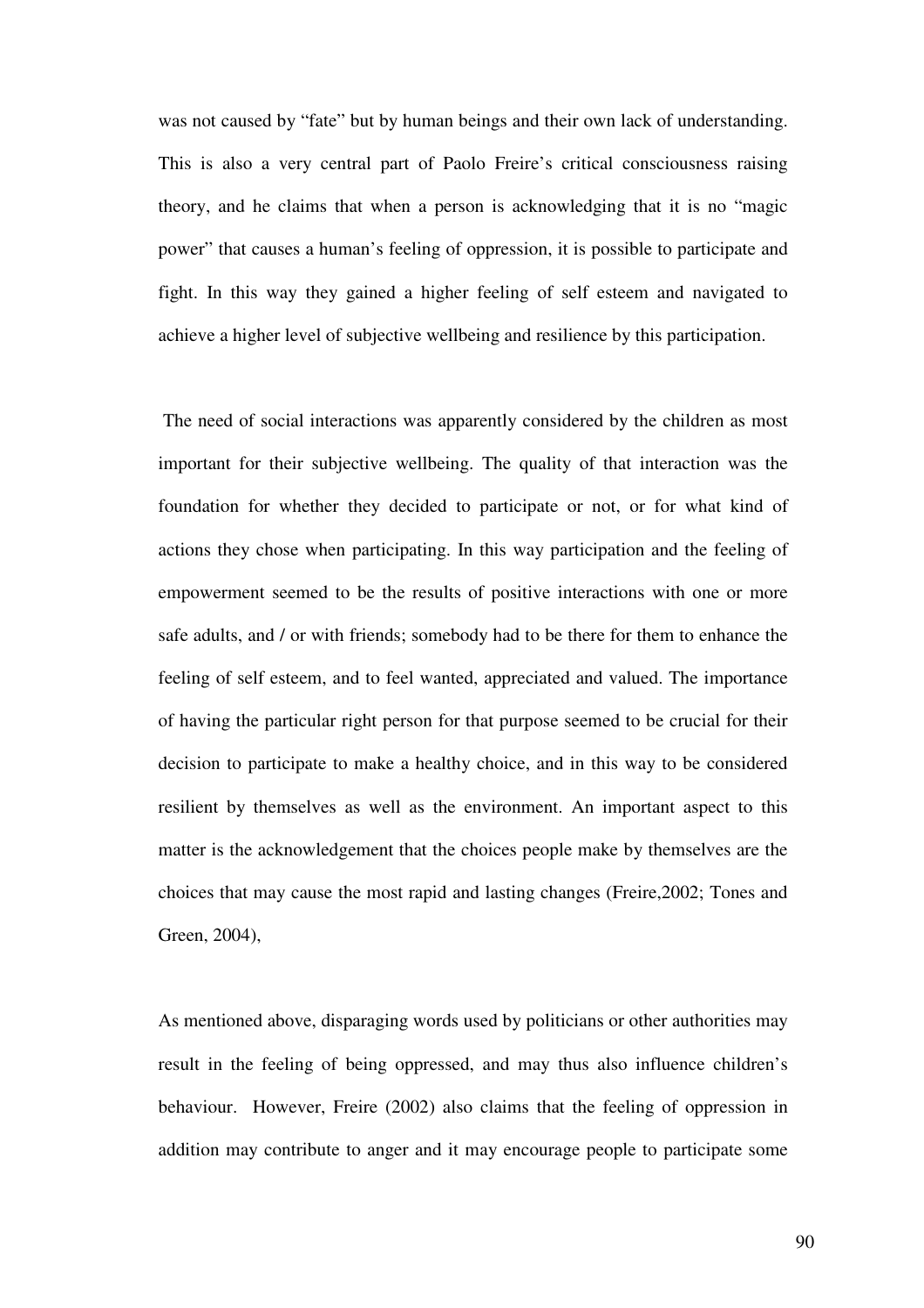times for good and some times for bad, as described by Aida and Sally. The question is then: what actions may vulnerable children choose if they feel oppressed and do not find somebody who may support them to make the healthy choice the easy choice? Will they navigate into gangs of delinquent youth, or fade away into psychiatry? Trying to stop the children's effort to participate in their lives might be unhealthy; Ungar states for instance that a remarkably diverse collection of studies have found that resistance is not all bad, and that in fact the children and families who challenge authority are often those who maintain health better than the "*passive victims of structurally exploitive educational and welfare systems*" (Ungar, 2005a). Health promotion is as much about a healthy community as a healthy individual.

### **7.9 Human relations as contributors for development of resilience**

When listening to the children's descriptions and when reading about theories, literature and other research, it became convincing that the solution to the research problem in this thesis was far more complicated than connecting it to participation alone. Ellen Berscheid claims that all behaviour seem to be in coexistence with others and can not be considered isolated (Berscheid, 2003). The importance of alliances and relations to other people to feel well is documented in theories above, and are also described by my participants.

There are several aspects concerning the importance of relationship for subjective wellbeing; the unconditional positive regard that characterizes Carl Rogers' and Paolo Freire' attitude, seem crucial for children's wellbeing. However this might not be simple to effectuate if the staff do not have sufficient knowledge about the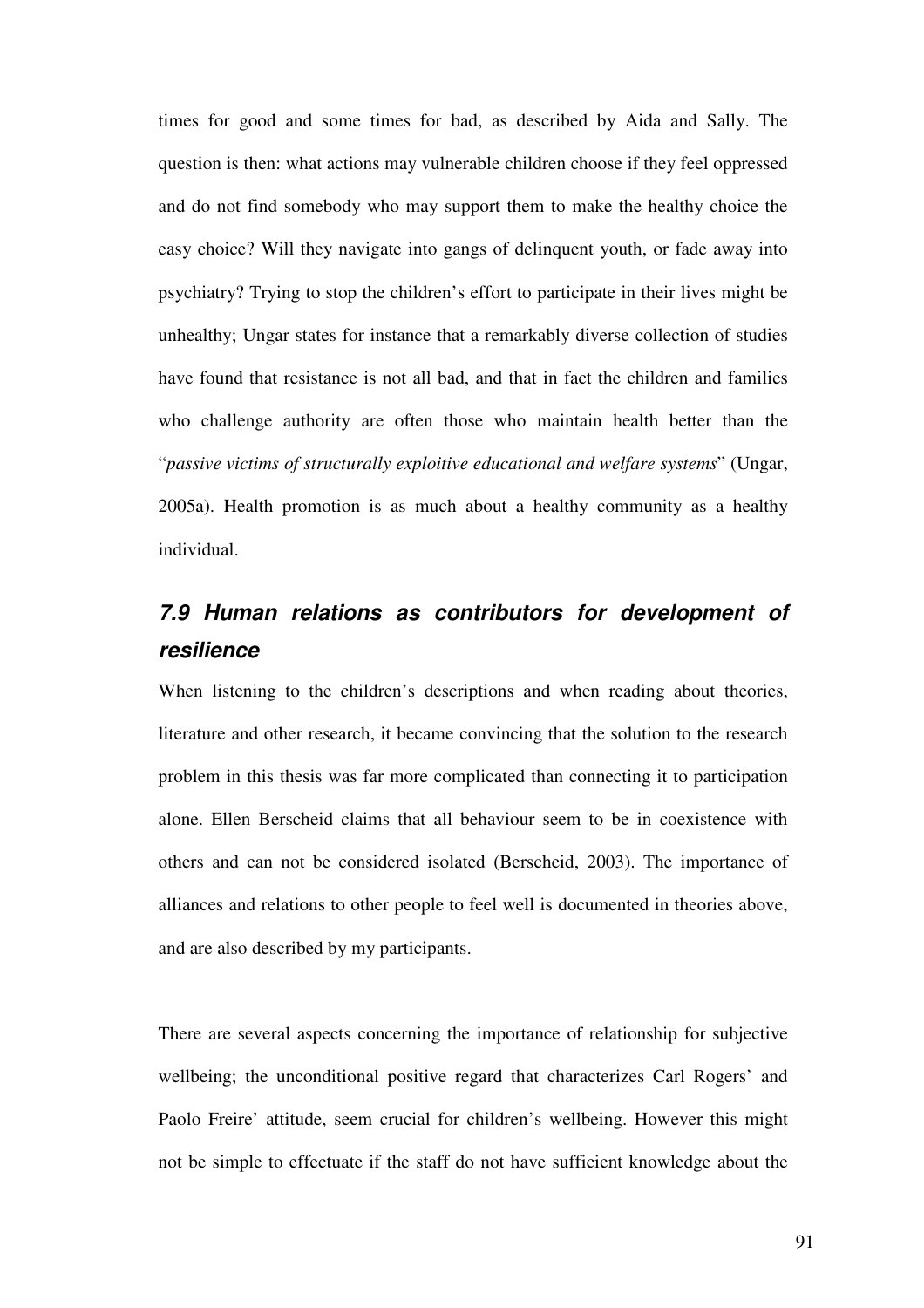efficiency of such attitude and have no education about children, cultures and trauma. If staff does not understand reasons for wounded children's behaviour and their actions, they might easily feel overwhelmed and conclude that the child or youth is nothing but troublesome or delinquent. The behaviour following this attitude may be strict limits, punishment of different sorts, and an autocratic environment. Connecting it to Reiss and Gable's theories above about "bad" being superior "good", such treatment affects the children's wellbeing to a great extent, even if it is carried out by just a few persons in the environment. It is also a great contrast to how the children in my study describe their needs. This indicates the request for education in this special work to be able to support children in their navigation towards resilience and subjective wellbeing.

An interesting perspective cropping up in this study was the question why staff and guardians, who were appointed to assure that the separated children should get adequate help, were experienced more like the children's enemies in stead of trusted caretakers. It is important to understand reasons for their described behaviour, to adjust the situation to a more positive experience for all. One way to explain it is that the behaviour might be possible symptoms of Event CTRs (Lindy and Wilson, 1994). In this way their behaviour is more comprehensible, though in deed unfortunate for the children as it seemed to affect the relationship between helpers and children in a negative way and to influence the children's lack of ability to participate in their lives and feel empowered. According to Susanne Bang (2003) supervision and training might prevent the destroying CTRs. Such training is aiming to support helpers in identifying their feelings and to establish the good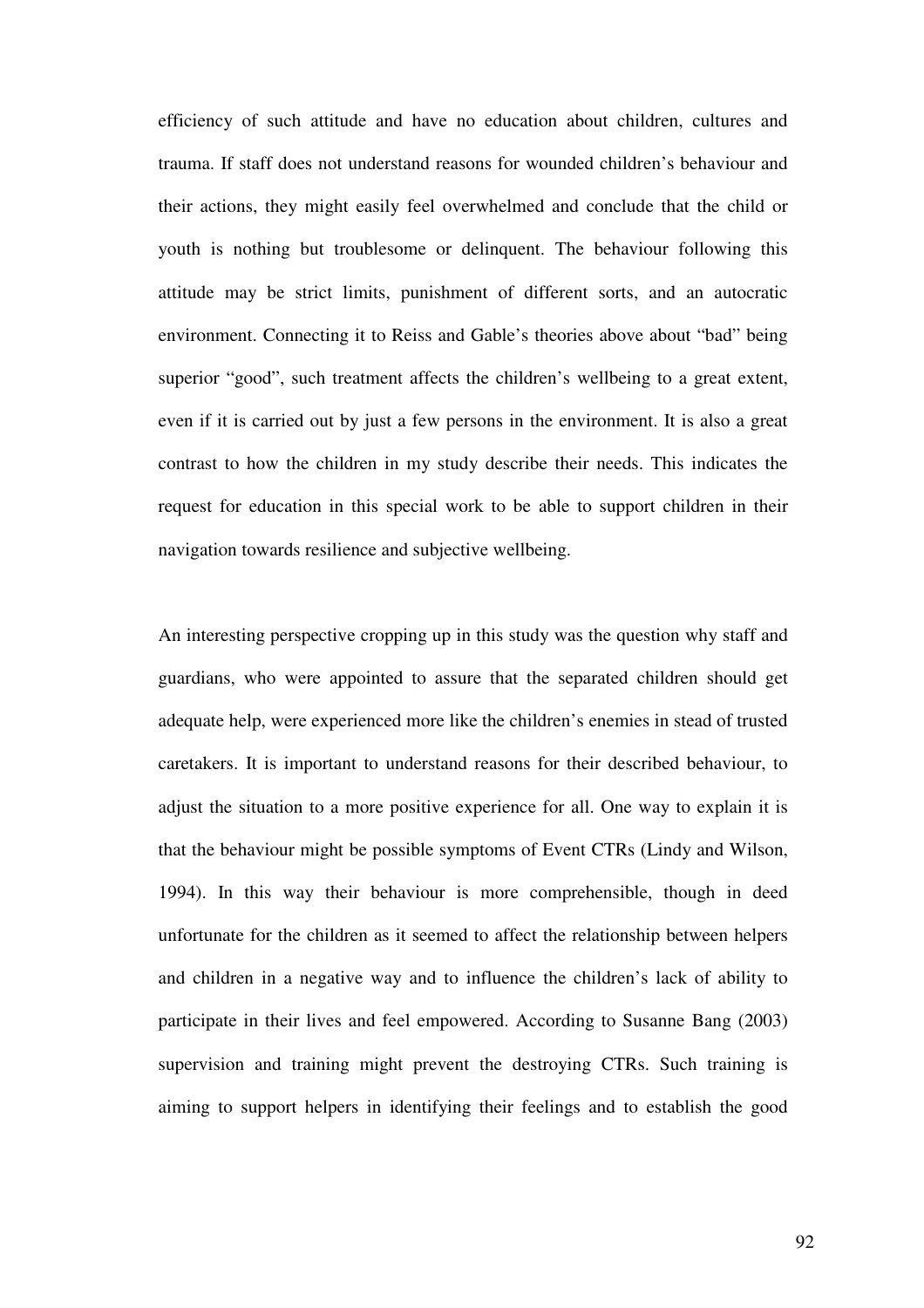alliances which seem to be so important for the children's negotiation and navigation towards subjective wellbeing and resilience.

The children also emphasized the need for belonging to somebody. According to Berscheid there is an expressive array of evidence that humans possess a "need to belong" (Berscheid, 2003). She also claims that the presence of an attachment figure in stressful situations may reduce the intensity of the individual psychological reaction to the stressful event. This knowledge should be taken quite seriously considering the consequences for refugee children as well as for the society in which they live. Berscheid's theory was underlined by my participants. They described that when they found who appreciated them, wanted them, were kind to them and supported them, they felt safer, and they tried to follow these important adults' advices. In this way these persons became incredible important for which way the children would possibly navigate. Tones and Green claim that the environment is influencing the self, its beliefs and motivations, and a supportive environment is thus of special importance "*to make the healthy choice the easy choice*" (Tones and Green, 2004: 79).

The children also described how they had negotiated and navigated to try to raise their self esteem, and the importance of a friendly environment was emphasized. In addition to their statements and theories above Ellen Berscheid is emphasizing that it is within relationships with others that most people typically experience the positive emotions of love, joy, happiness and contentment, and that they successfully overcome the physical and psychological challenges to wellbeing and survival that all humans encounter (Berscheid, 2003).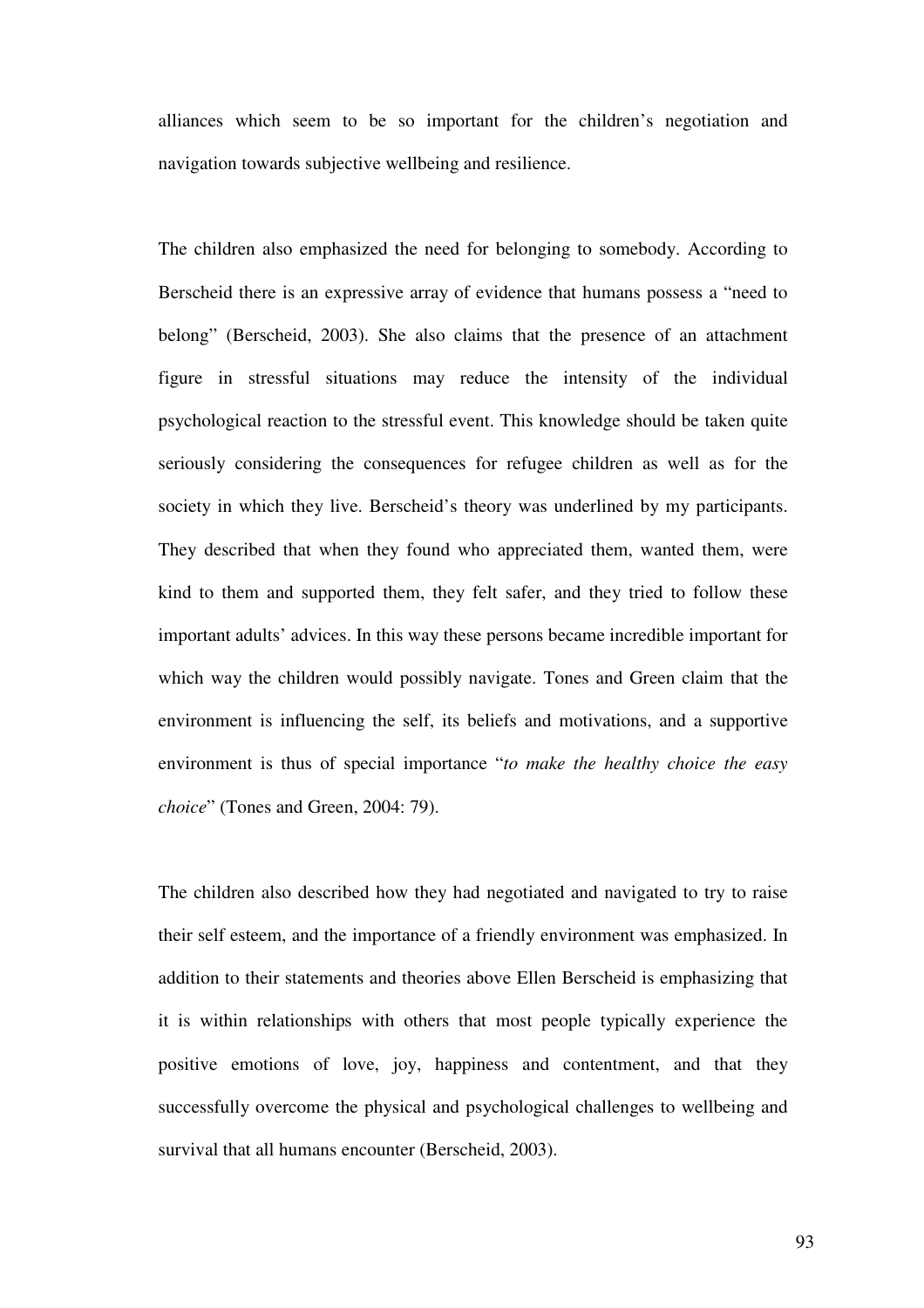Self esteem is a key feature of mental health, and it can be influenced in various ways; one of the most important is a belief about being in control. Tones and Green claim that

#### *It is virtually axiomatic that self esteem has a significant effect on healthboth directly and indirectly* (Tones and Green, 2004:92).

The participants demonstrated that self esteem was boosted by participating and by the success and mastering of their struggle*.* This success encouraged them to help the unaccompanied refugee children in their effort to avoid being transferred from what they were acquainted to. The wish to help others seemed to be an important motivating force for all the children. They showed this by telling how they would like to help others in their situation here and now, and also by telling about their hopes about education and future professions. The need to and the effect of doing well to others is also emphasized in positive psychology, and Piliavin (2003) is enhancing that doing good to others may be a benefit for the benefactor. This knowledge might be used by helpers to encourage the children to participate in different kinds of activities, like for instance household, to demonstrate that they are needed and valuable.

Health promotion is defined as health education multiplied with a healthy public policy, and to be healthy is parted into physical health, mental health, like for example by "being all that you can be" (Maslow, 1970), and social health. Along with the social health of the individual, the health of society is considered crucial for individuals. Tones and Green (2004) enhance independence, interpersonal relationship, and responsibility and culture norms as important health determinants.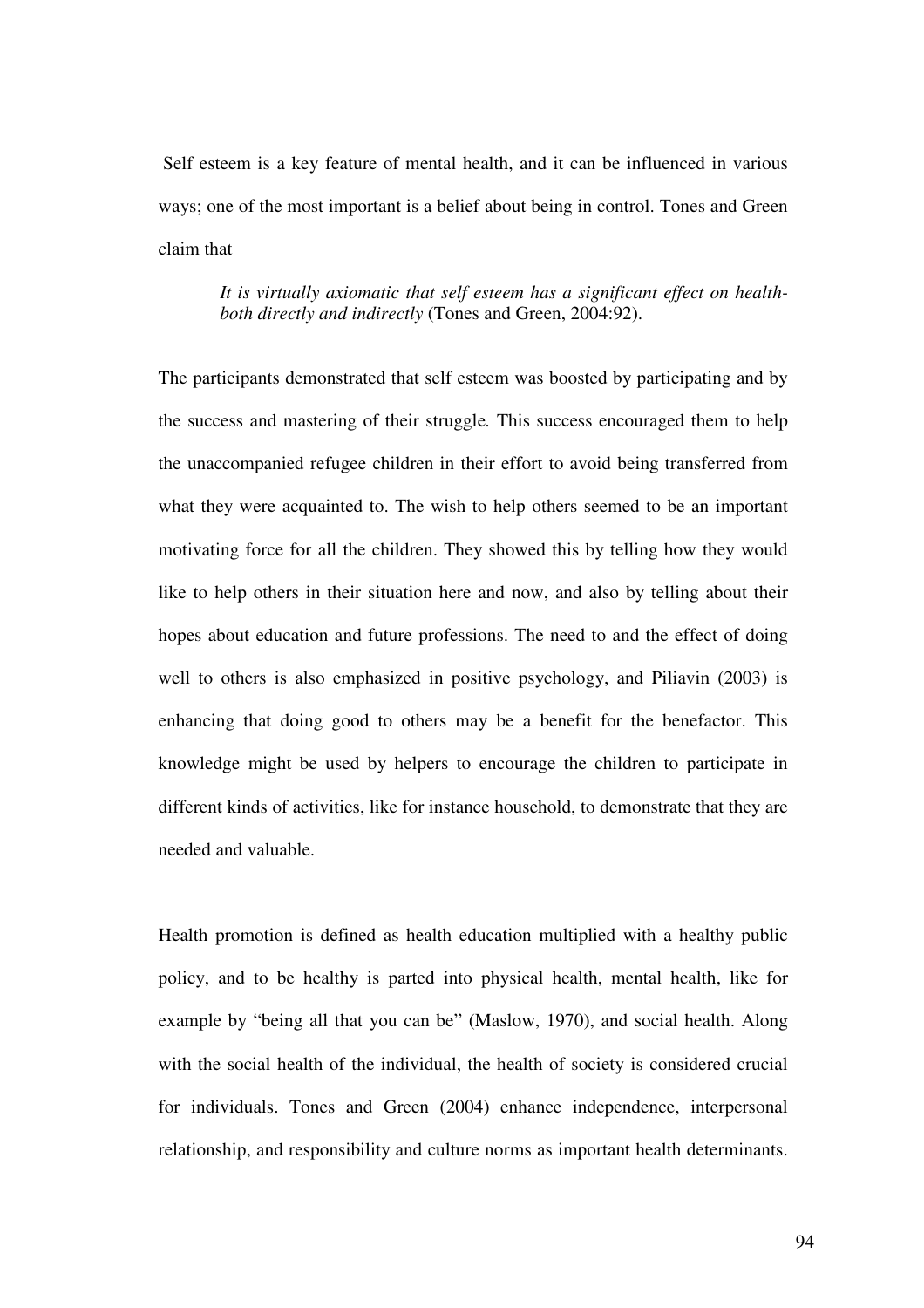They also describe an unhealthy society as a society characterized by malaise, anomie, alienation, and lack of commitment to human rights. Taking in consideration theories about the importance of locus of control, sense of coherence and the children's descriptions, there is in deed a need to consider these recognitions seriously when planning a public policy which is meant to be healthy for refugee children.

## **7.10 Children's advices and characteristics of positive caregivers**

The children eagerly described their opinions of how helpers most effectually could contribute to their subjective wellbeing and development of resilience; they needed to trust them, and found it trustworthy when somebody treated them as important, and respected them. The words people use in direct and indirect interactions with them was considered very important for their feeling of wellbeing, and friendly and kind words were highlighted. They stated that they needed somebody to have faith in them, and particularly Sally and Sana enlightened that. They emphasized that words like "I know you can do it", "You are clever", "How was your exams?" and words that indicated that someone had faith in them, were encouraging them. They also described that it was of a great importance for their wellbeing that they felt that people's "caring" was based on a true loving attitude; some called it "love", and others "care". Particularly the unaccompanied refugee children explained that they needed somebody in whom they trusted and could lean upon. All the time they negotiated with themselves and their environment to find a trustworthy person.

By negotiation and navigations they also experienced that certain characteristics of a person supported them best on their pathways towards resilience: The person had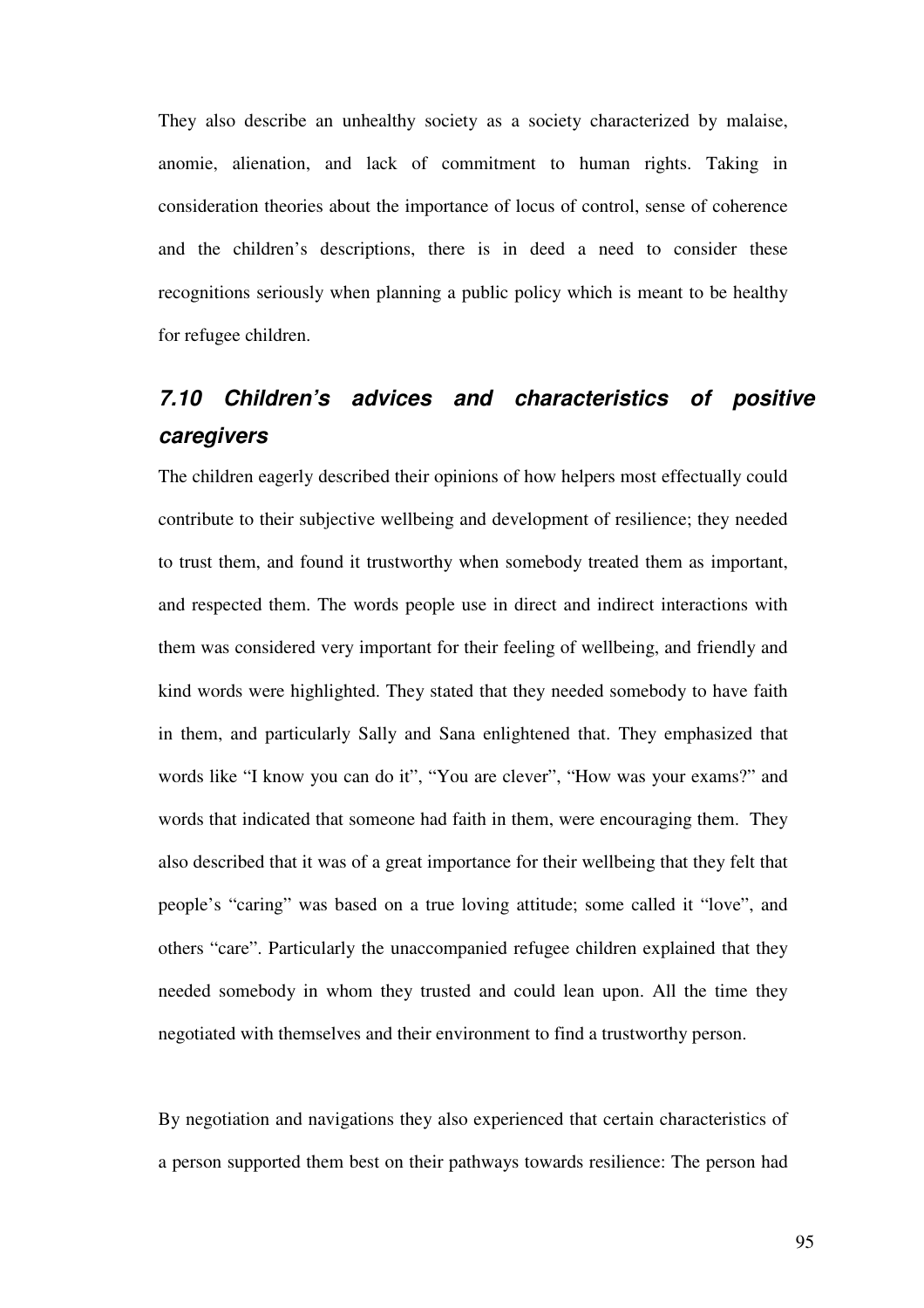to be experienced as kind, loving, respectful, listening, understanding, and he /she had to visualize that the children were accepted as valuable human beings. In addition they had to remember that they were children, like the children they had at home. These statements are supported by theory in this paper. Berscheid claims that nearly all existing research incorporate some of the basic themes involved in positive-quality relationship. She arrays these themes to be:

*Affection, caring, reassurance of worth, advice and guidance, proximity to caregivers, coping assistance, opportunities to nurture, reliable alliances and tangible assistance* (Berscheid, 2004:41).

All these issues are mentioned by my participants as important for their subjective wellbeing. Paolo Freire also highlights the importance of "the dialogue" for learning and to raise the self esteem, and he claims that there can not be an honest dialogue if it is not influenced by true love, true modesty and faith in human beings (Freire, 2002). This is also underlining the importance of a congruent and warm attitude by helpers to encourage the children to make the healthy choice the easy choice, and participate in their lives.

### **8.0 CONCLUSION**

The purpose of this study was to learn about the connections between what is promoting subjective wellbeing and resilience in refugee children, and the contribution of participation and empowerment for that development. The intension was also to find how children described their pathways to subjective wellbeing and resilience, hoping to find better ways to support them in their negotiation and navigation.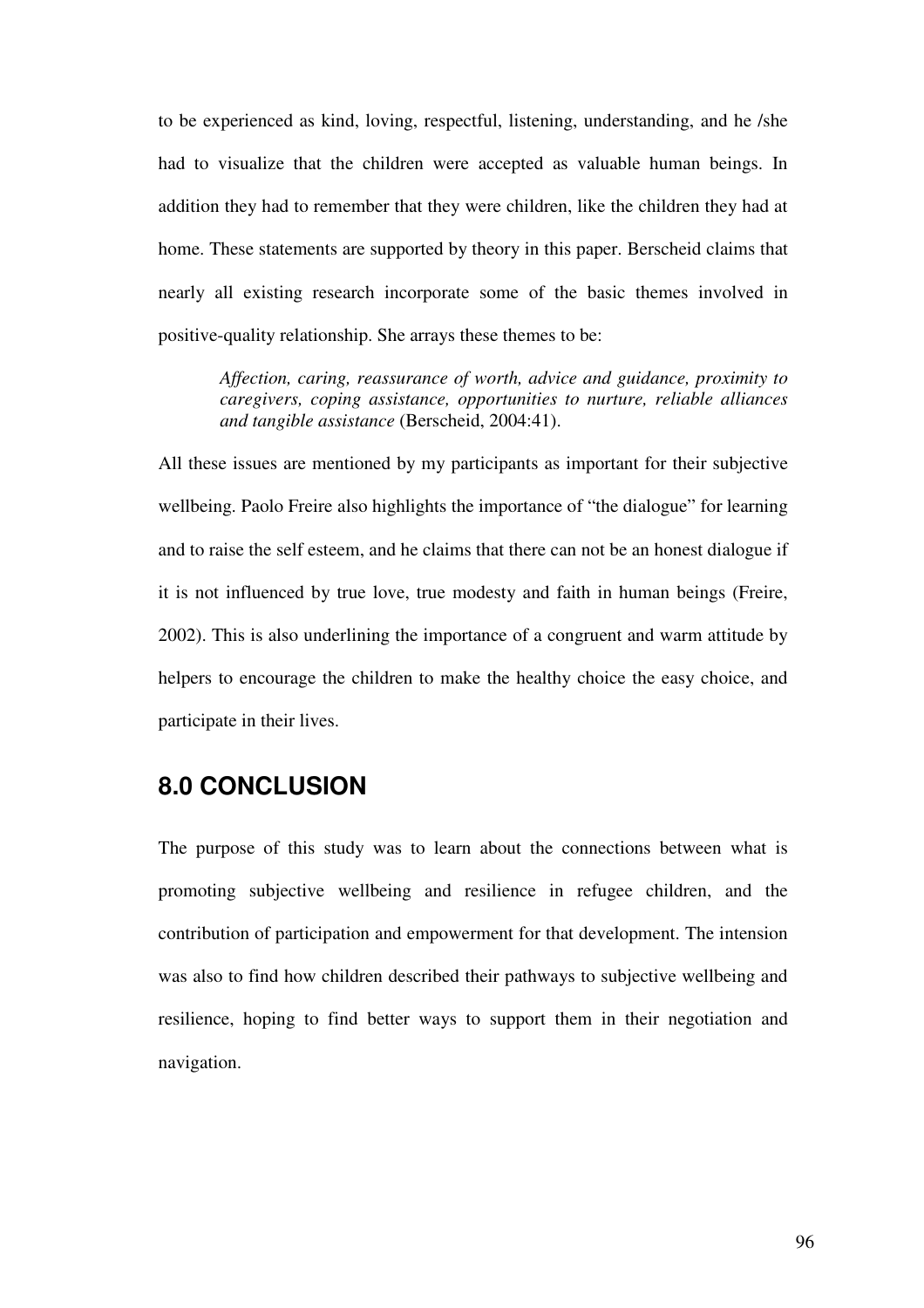Qualitative resilience research is about individuals and personal agency in its many forms to more effectively point out connections between the choices made by the youth and the contexts for making these choices. The point of the constructionist perspective of resilience research is to highlight these connections, and emphasize that unless they are changed, children and youth will continue to be resilient in ways that may not confirm to society's norms (Ungar and Teram, 2005). A challenge is therefore to come to terms with the contradiction between respecting youth's definition of resilience and health and our understanding of it. This perspective has been useful in this study to show how the adolescents define what they consider important, and compare it to theories and literature.

 Another purpose of the study was to advocate together with refugee children for a more caring and just society, and the children emphasized that it had been important for them to participate in this study to try to influence the condition for other children.

The study did not uncover many contradictions between related studies, theories and the children's stories. The children considered participation and empowerment important for the development of resilience, mental health and subjective wellbeing and their experiences fit with related studies and theory. There is a need for interference on several levels; a healthy public policy is crucial to that matter, and the children were determined that without the support and unique concern from trustworthy adults and friends, they might probably not be able to participate positively in their lives at all. The participants negotiated and navigated a long time before they finally found important persons who helped them making the healthy choice the easy choice. However there may be many refugee children who do not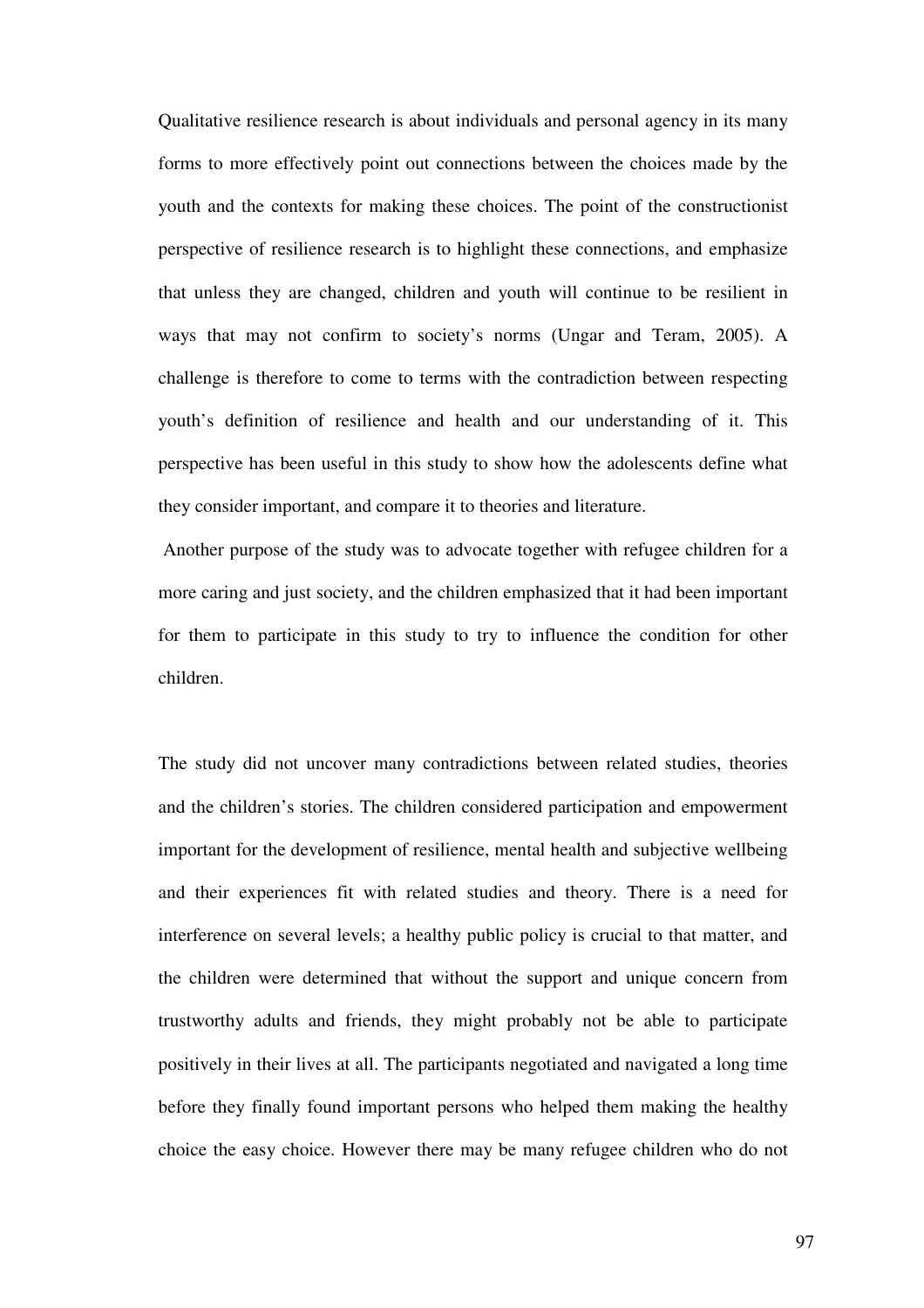find such support and there are reasons to worry about in which direction their lack of navigation opportunities to achieve subjective wellbeing will lead them; sometimes it may not be for the best of either the child or the society.

However it is important to emphasize that along with the results in this study, many new questions emerged. Some of these may be interesting to follow up in eventually further research; For instance, how important are words articulated by important persons for refugee children's mental health promotion? And how does love actually influence the development of resilience, mental health and subjective wellbeing in refugee children, and also in human beings in general? Another interesting question is: how strongly may Event Counter Transference Reactions in professionals influence health promotion, therapy, teaching, human rights work, supervision, child care and health service, and how may it in its turn contribute to community's attitude to refugee children? Another perspective of this aspect that cropped up during this present study was the possible occurrence of Counter Transference Reactions in researchers when interviewing traumatized people, and the danger of bias in the study as a consequence of such feelings and reactions. To find answers to these questions seem important in the light of health promotion and the development of resilience.

An important issue is that although all participants in this study came from different countries with different cultures, they all expressed certain common fundamental needs which had to be fulfilled before they managed to participate in making the healthy choice the easy choice; security, peace and the experience of alliance with important adults who showed genuine interest, respect and a loving attitude to them.

98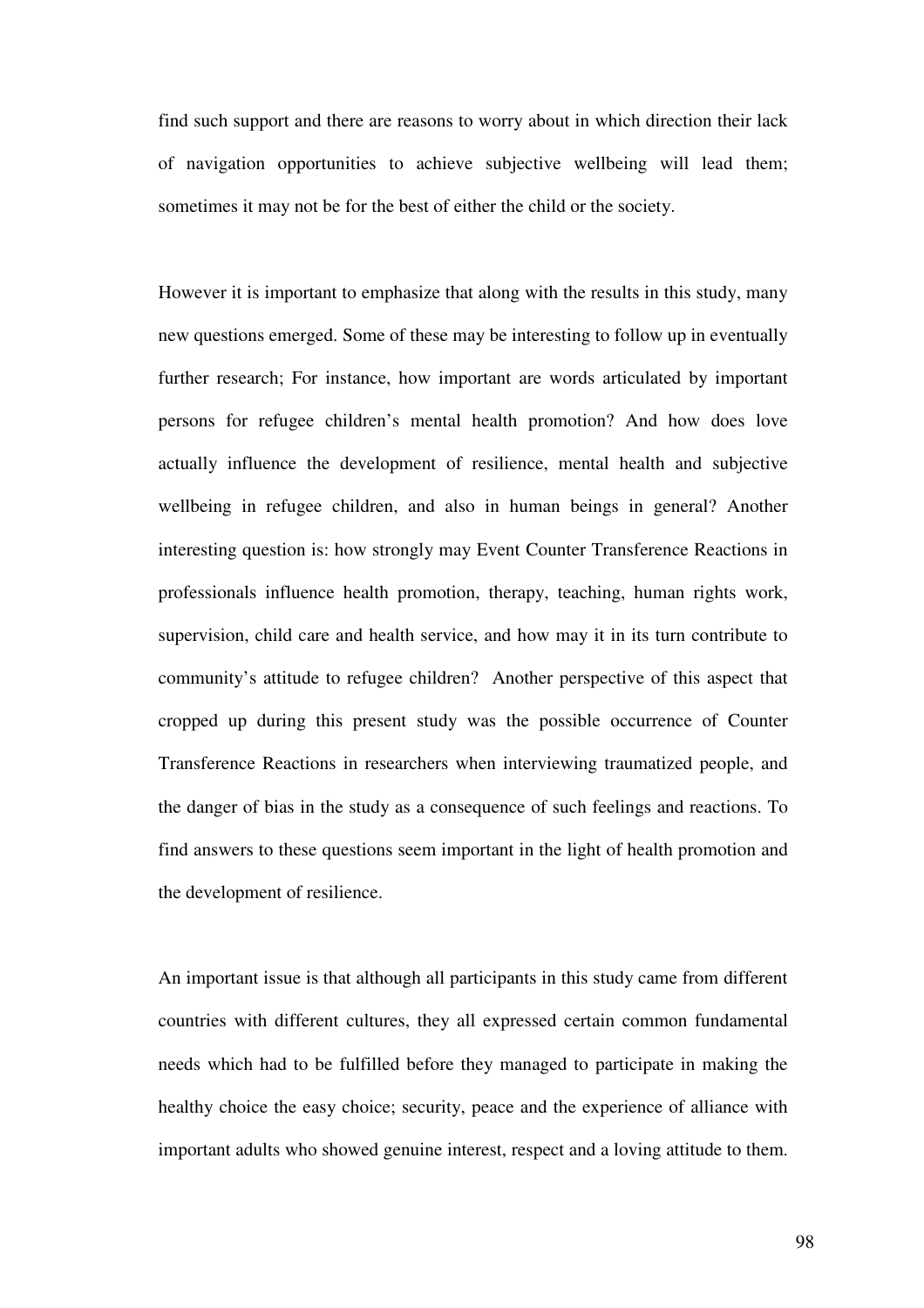Although Ungar claims that development of resilience is influenced by different factors in different cultures and contexts, he also admits that some factors are so ubiquitous as to be universal: we agree not to do violence to one another; we share food with loved ones; we form attachments, and we seek power over our lives and a position of recognition in our communities (Ungar, 2005a). These are all essential elements of resilience that appear in global studies of health, and also in this present study.

Finally, an important force for the children in this study to participate and navigate towards resilience and subjective wellbeing was apparently their internal strength; but where did that strength come from? The children connected it to alliances with important adults and friends, communication processes, a friendly environment and peace, but The Grand Question is: What is the power behind these processes? This paper does not aim to answer this fundamental question, and it is left open for further reflections. However it seems appropriate to summarize the needs and the advice of the brave and wise children in this study in the words of late Abraham Maslow:

*Our duty is clear here. We must understand love; we must be able to teach it, to create it, to predict it, or else the world is lost to hostility and to suspicion* 

(Abraham Maslow, 1970:181)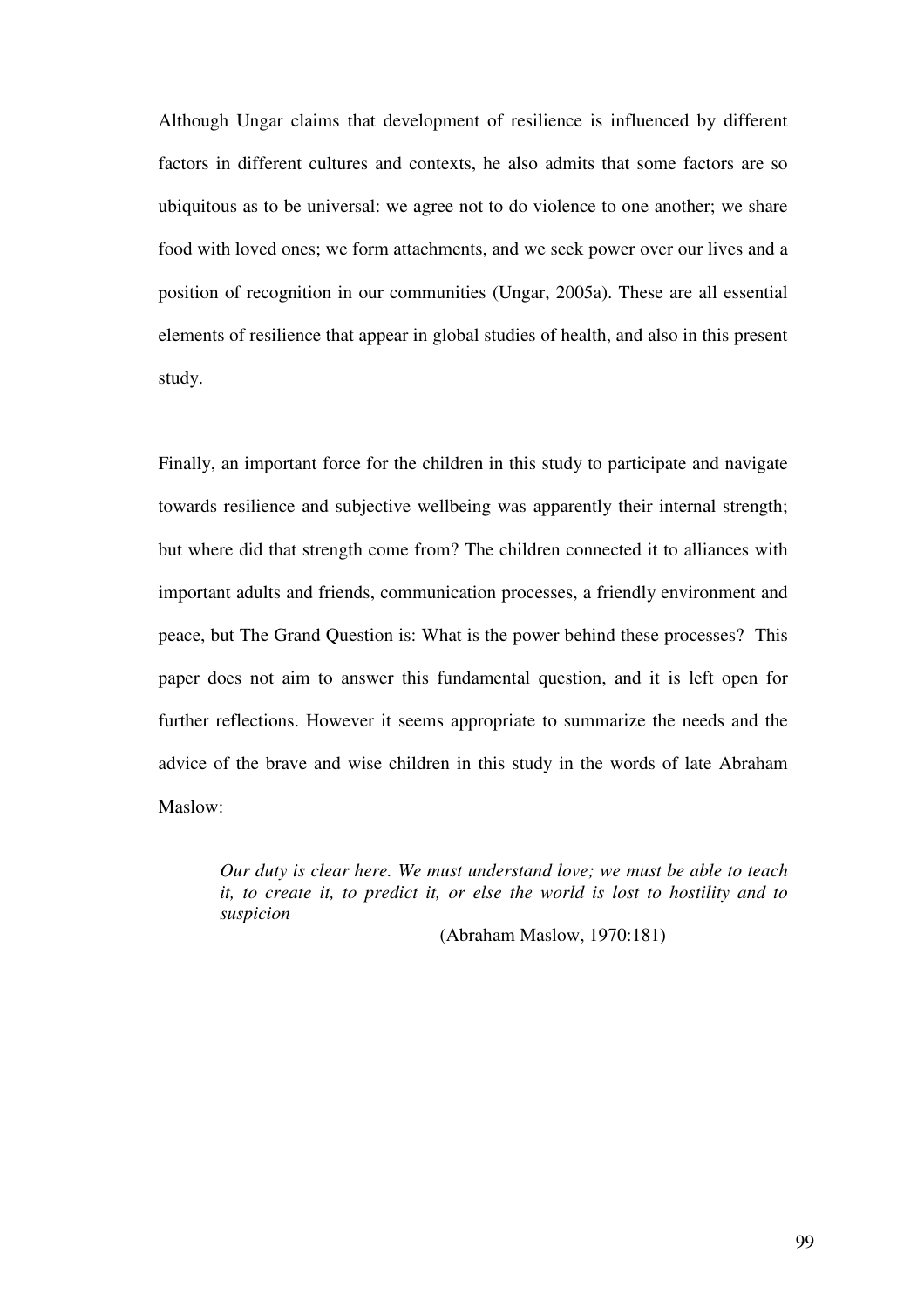### **References**

Afro American Newswire. U.S. treats unaccompanied refugee children like criminals, denounces AI report (2004). Ojournal. Distributed throughout Massachusetts and Rhode Island, U.S.A.

http://www.ojournal.com/U.S.treatsunaccompaniedrefugeechildren.htm

Antonovsky, Aaron(1996). The salutogenetic model as a theory to guide health promotion". Health promotion International, 11(1)

Antonovsky, Aaron (1979). Health, stress and coping. San Franscisco, CA: Jossey-Bass

Bachelor, Alexandra and Horvath, Adam (2006). The therapeutic relationship. In: Hubble, M.A, Duncan, B and Miller,S: The heart and soul of change. What works in therapy. American Psychological Association, Washington DC

Bandura, A(1992). Exercise of personal agency through the self-efficacy mechanism. In: R. Schwarzer (ed): Self-Efficacy: Thought Control of Action. Washington DC: Hemisphere Publishing

Baneke, Peer (2004). European Council on Refugees and Exiles (ECRE): Press Release, Sunday 20 June 2004: World Refugee Day. European Union's Broken Promises on refugee Protection http://www.ecre.org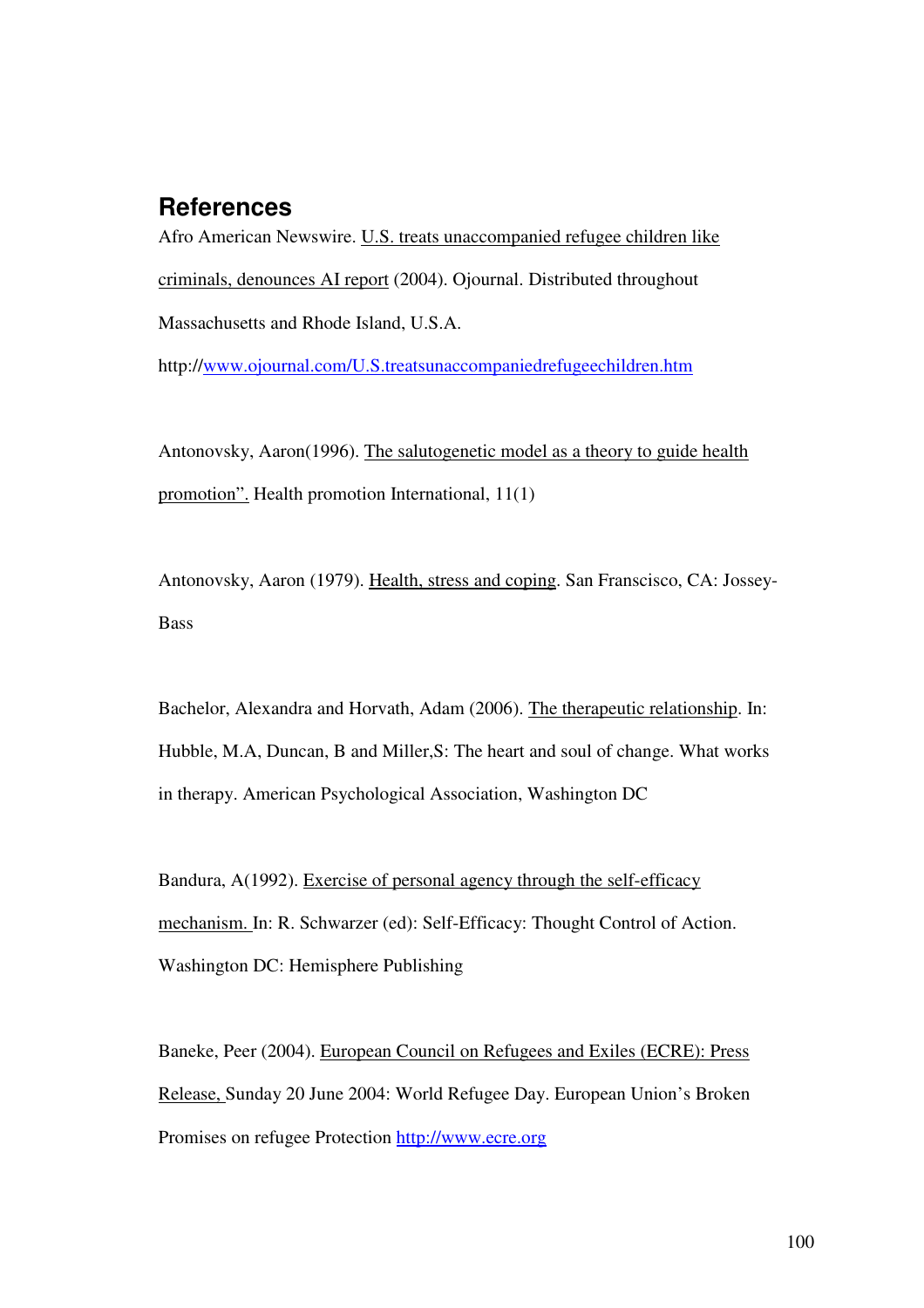Bang , Susanne (2003). Rørt, rammet og rystet. Faglig vekst gjennom veiledning. Gyldendal akademisk forlag, Oslo

Ben- Porath, Yossef. (1991). The psychosocial adjustment. In: Westermeyer, J., Williams, C.L., and Nguyen, A.N. (Eds): Mental health service for refugees. U.S. Government Printing Office, Washington DC

Berscheid, Ellen (2003). The human's greatest strength: Other humans In: Aspinwall, Lisa G. and Staudinger, Ursula M (eds): A psychology of human strength. Fundamental questions and future directions for a positive psychology.

Borge, Anne Inger Helmen (2003). Resiliens. Risiko og sunn utvikling Gyldendal Norsk Forlag, Oslo

Committee on Migration, Refugees and Demography (CMRD), Parliamentary Assembly of Council of Europe, about "The Situation of young migrants in Europe" (Doc. 9645, 13 January 2003)

Creswell, John W.(2003). Research Design. A qualitative, Quantitative, and Mixed methods Approaches. Second edition. SAGE Publications United

Csikszentmihalyi, Mihalyi, (2006). Introduction. In: Csikszentmihalyi, Mihalyi and Csikszentmihalyi, Isabella Selega (eds), (2006): A life worth living. Contributions to Positive psychology. Oxford University Press, New York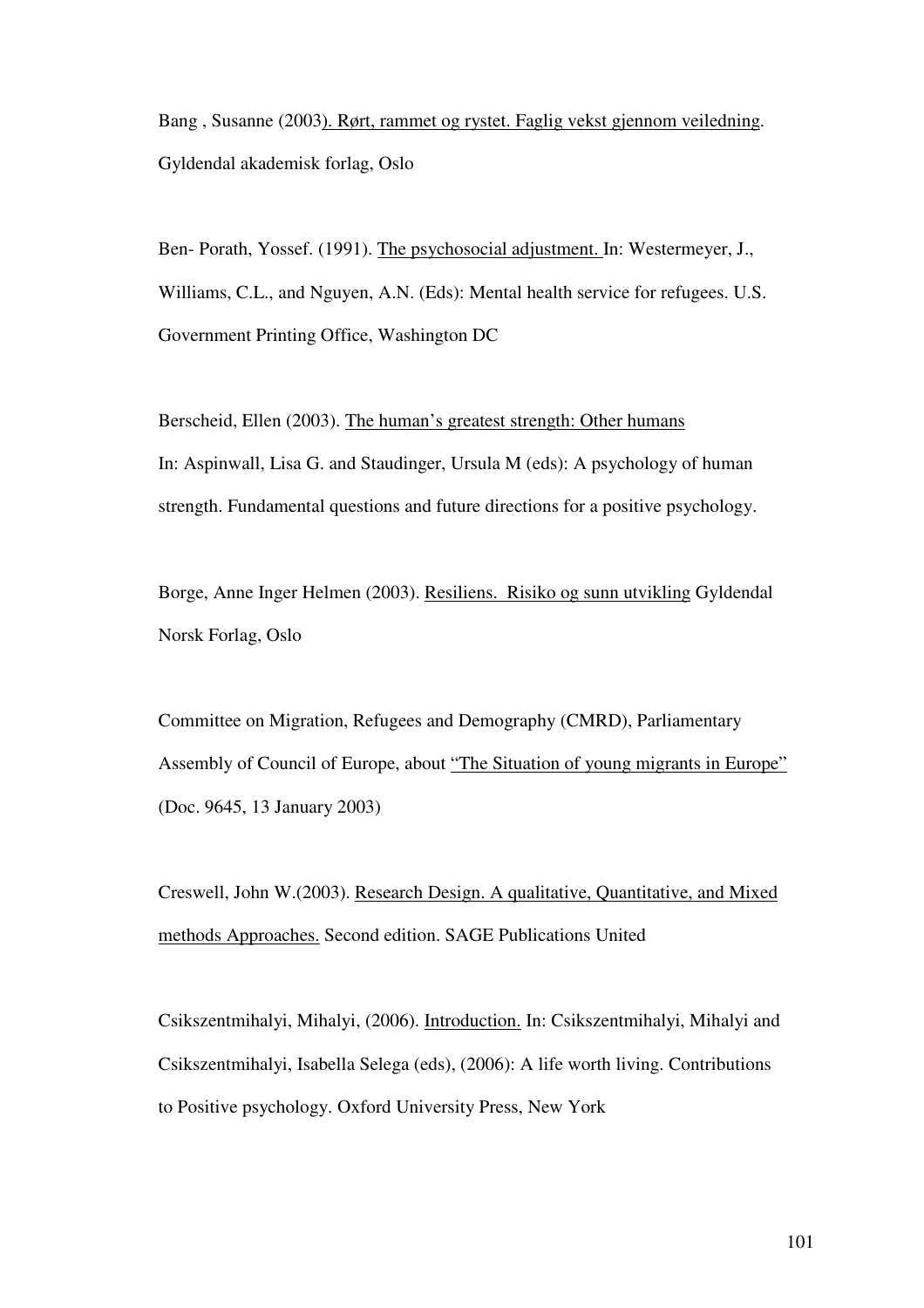Culberg, Johan, (1981). Mennesker i krise og utvikling – Et psykoanalytisk og sosialpsykiatrisk studie. Original title: Kris och utveckling – en psykoanalytisk och sosialpsykiatrisk studie. Translated by: Carl Hambro. H. Ascheoug &co, Oslo

Dalenberg, Constance J, (2000). Countertrancference and the treatment of trauma. American Psychological Association. Washington DC

Dyregrov, Atle (2000). Barn og traumer. En håndbok for foreldre og hjelpere. Fagbokforlaget, Bergen

ECRE (European Council on Refugees and Exiles) (2004). Broken promises-Forgotten Prinsiples. An ECRE evaluation of the development of EU Minimum standards for refugee protection. Tampere 1999- Brussels 2004. http://www.ecre.org

ECRE (2004). Tampere assessment. http://www.ecre.org/positions/Tampere\_June\_04.shtml

European Communities (2004).The state of Mental health in the European Union. Health and Consumer Protection. Directorate General. http://europa.eu.int

Falk, Bent (1999). Å være der du er – samtale med kriserammede. Fagbokforlaget, Bergen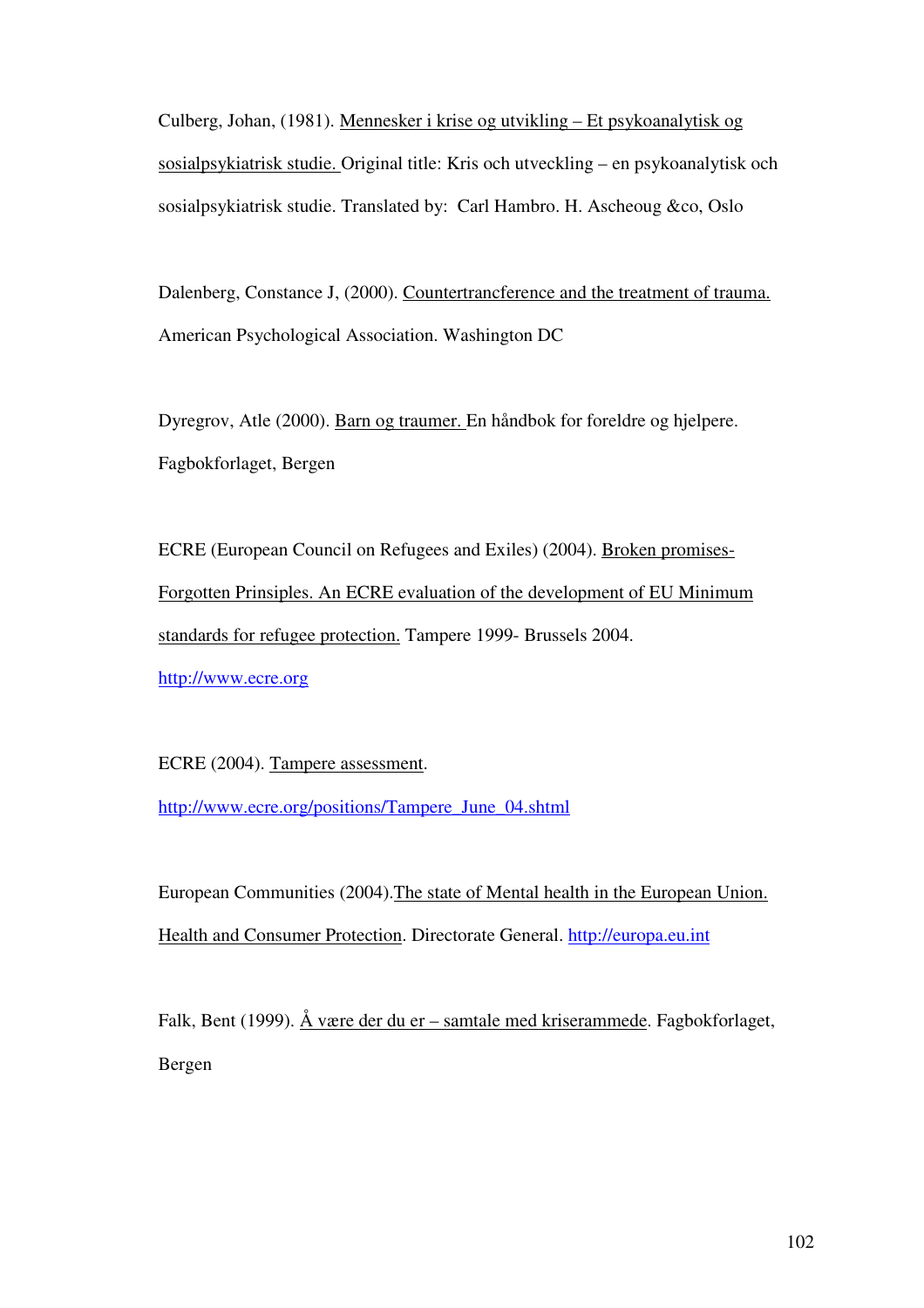Fraser, Mark (2004). The ecology of childhood: A multisystems perspective In: Fraser, Mark (2004) (ed): Risk and resilience in childhood. An ecological perspective. National Assosiation of Social Workers, Washington DCe

Freire, Paolo (2002). De undertryktes pedagogikk. Norwegian translation: Sissel Lie. Original title: Pedagogia do oprimido. Gyldendal Norsk Forlag, Oslo

Freire, Paolo (2001). Education for critical Consciousness. In : Freire, Ana Maria Araujo and Maced, Donaldo(ed): The Paolo Freire Reader. The Continuum International Publishing Group Inc, New York 2001

Garbarino, James (2005). Foreword. In: Ungar, M.(2005) (ed) : Handbook for working with children and youth. Pathways to resilience across cultures and contents. Sage publications, California 2005

Garcia Peltoniemi, Rosa E. (1991). Epidemiological research. In Westermeyer, J., Williams, C.L., and Nguyen, A.N. (Eds) : Mental health service for refugees. U.S. Government Printing Office Washington DC

Gerhardt, Sue (2004). Why love matters. Brunner-Routledge, New York

Harris, A; Harris, T (1985). Staying OK. Harper and Row publishers. New York

Hessle, (2005). www.sou.gov.se/barniasylproc/dokument/engrapport 2005\_2.pdf

103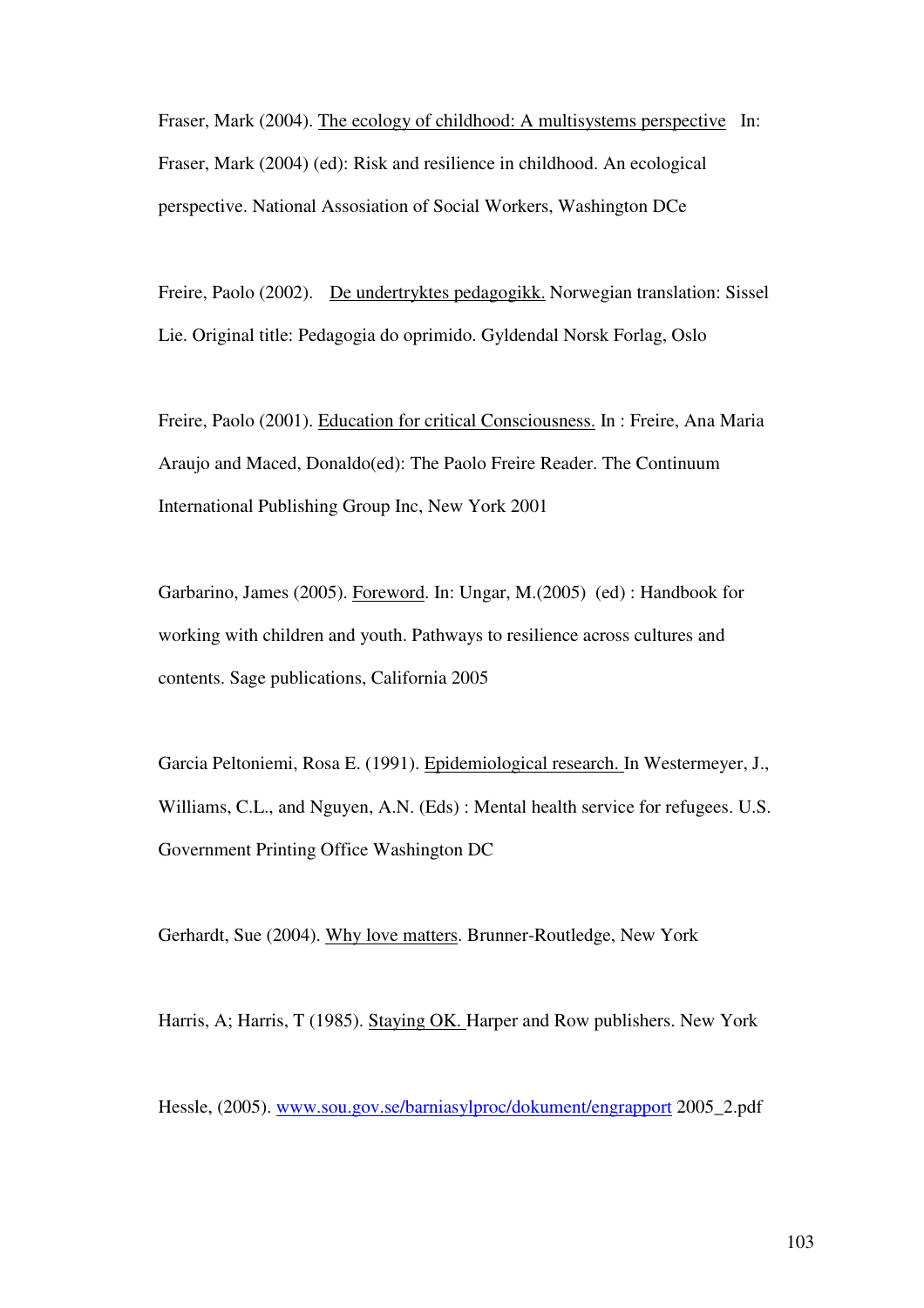Ingebrigtsen, K; Berger, T; Thorsen, L (2004). Rapport med tilråding om tilsynsmodell for enslige mindreårige asylsøkere. Redd Barna, Oslo

Kaufmann, G and Kaufmann, A (1998). Psykologi i organisasjon og ledelse. Fagbokforlaget,Bergen-Sandviken

Kidane, Selam (2001). Food, shelter and half the chance. Assessing the needs of unaccompanied asylum seeking and refugee children. British Agencies for Adoption & fostering (BAAF) London

Kvalbein, Asbjørn (2000). God kontakt. Praktisk kommunikasjonslære IJ Forlaget, Kristiansand S., Norway.

Lindy, Jacob D. and Wilson John P. (1994). Countertransference in the treatment of PTSD, The Guilford Press, New York – London

Maslow, Abraham (1970). Motivation and personality. Second edition. Harper & Row, Publishers, New York

Mallot, Franz,( 2000), in Wikipedia.org

Masten, Ann (2001). Ordinary Magic . Resilience process in Development. American Psychologist, March 2001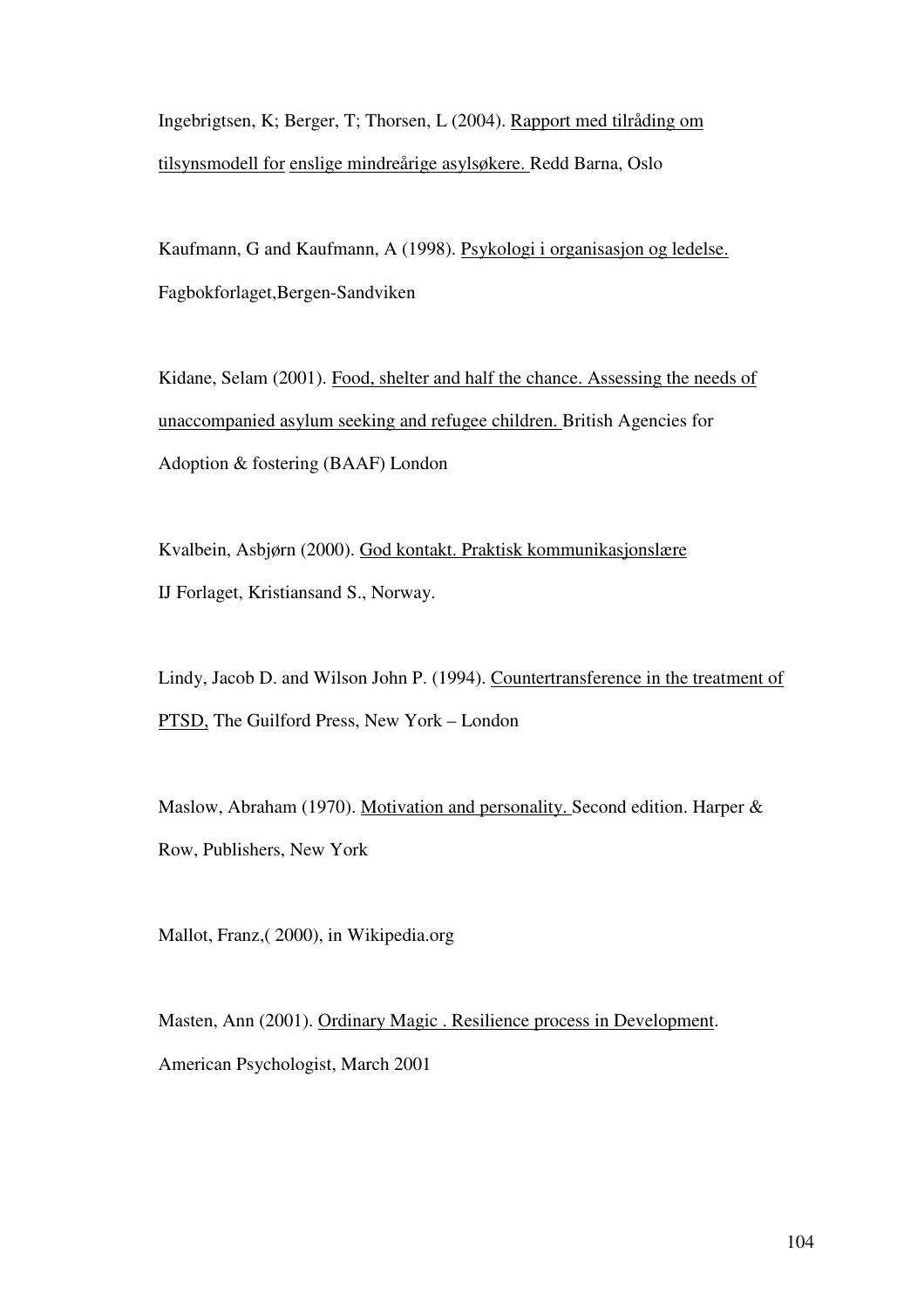Masten, A., Best, K.M. and Garmezy, N. (1990). Resilience and development: Contributions to the study of children who overcome adversity. Development and psychopathology, 2, 425 -444.

Mignard, E, (2005). Detention of asylum Seekers in the 15 European Union Member States Positive Housing www.pdffactory.com

Miller,S., Duncan, B. and Sparks,J. (2004). The heroic client . A revolutionary way to improve effectiveness through client-directed, outcome-informed therapy. Jossey-BASS, a Wiley imprint, San Franscisco 2004

Naidoo, J and Wills, J ( 2000): Health promotion. Foundations for practice. Elsevier Health Sciences, Philadelphia.

Nakamura, Jeanne and Csikszentmihalyi, Mihaly (2003). The construction of meaning through vital engagement. In Keyes, Corey L.M. and Haidt, Jonathan(ed): Flourishing. Positive psychology and the life well-lived

Netland, Marit (1997). Bosniske flyktningebarn i Norge. Psykologiske reaksjoner etter påkjenninger under krig og flukt. Magnat forlag AS , Bergen

Ottawa Charter (1986). www.euro.who.int/AboutWHO/Policy/20010827\_2

Pan American Health Organization, (2000). Fifth Global Conference on Health Promotion, Final report. Mexico City, Mexico, 5-9 June, 2000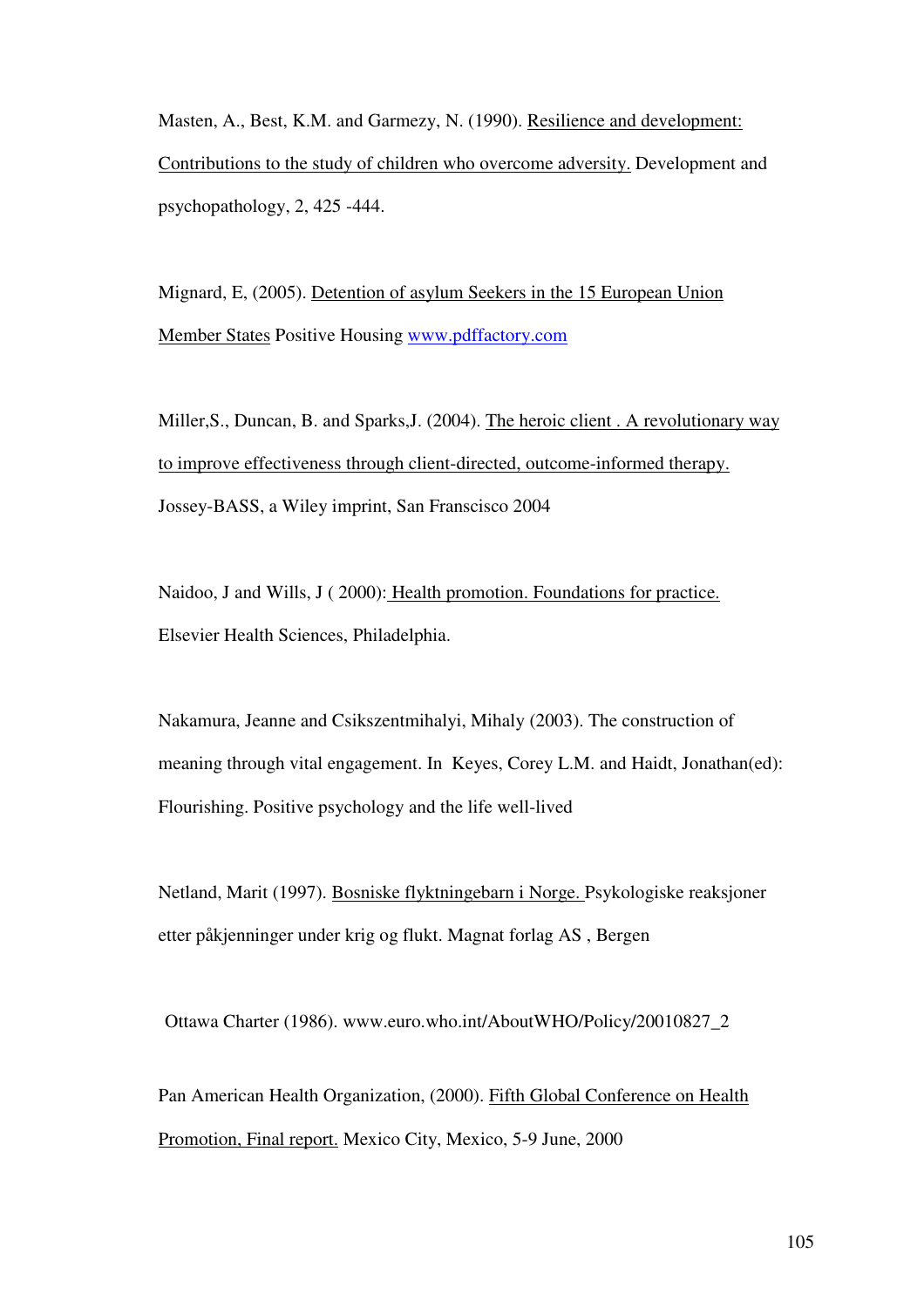Paulsen, Mia (2004). Erna på krigsstien. Fontene, no 9. Tidsskrift fra Fellesorganisasjonen for barnevern-pedagoger, sosionomer og vernepleiere,

Pervin, Laurence A. and John, Oliver P (2001). Personality. Theory and research. John Wiley & Sons, Inc., New York.

Piliavin, Jayne Allyn (2003). Doing well by doing good: benefits for the benefactor. In: Keyes, Corey L.M. and Haidt, Jonathan(ed): Flourishing. Positive psychology and the life well-lived

Prilleltensky, I and Prilleltensky, O (2005). Beyond resilience. Blending wellness and liberation in the helping professions. In: Ungar, M.(2005) (ed) : Handbook for working with children and youth. Pathways to resilience across cultures and contents. Sage publications, California 2005

Raundalen, Magne (2000). Traumekompendium. Senter for Krisepsykologi, Bergen

Reis, Harry T and Gable, Shelly L (2003). Toward a positive psychology of relationships . In: Keyes, Corey L. M. and Haidt, Jonathan ed (2003): Flourishing. Positive psychology and life well-lived. American Psychological Association, Washington DC

Rogers, Carl (1980). A way of being . The founder of the human potential movement look back on a distinguished career.. Houghton Mifflin, Boston.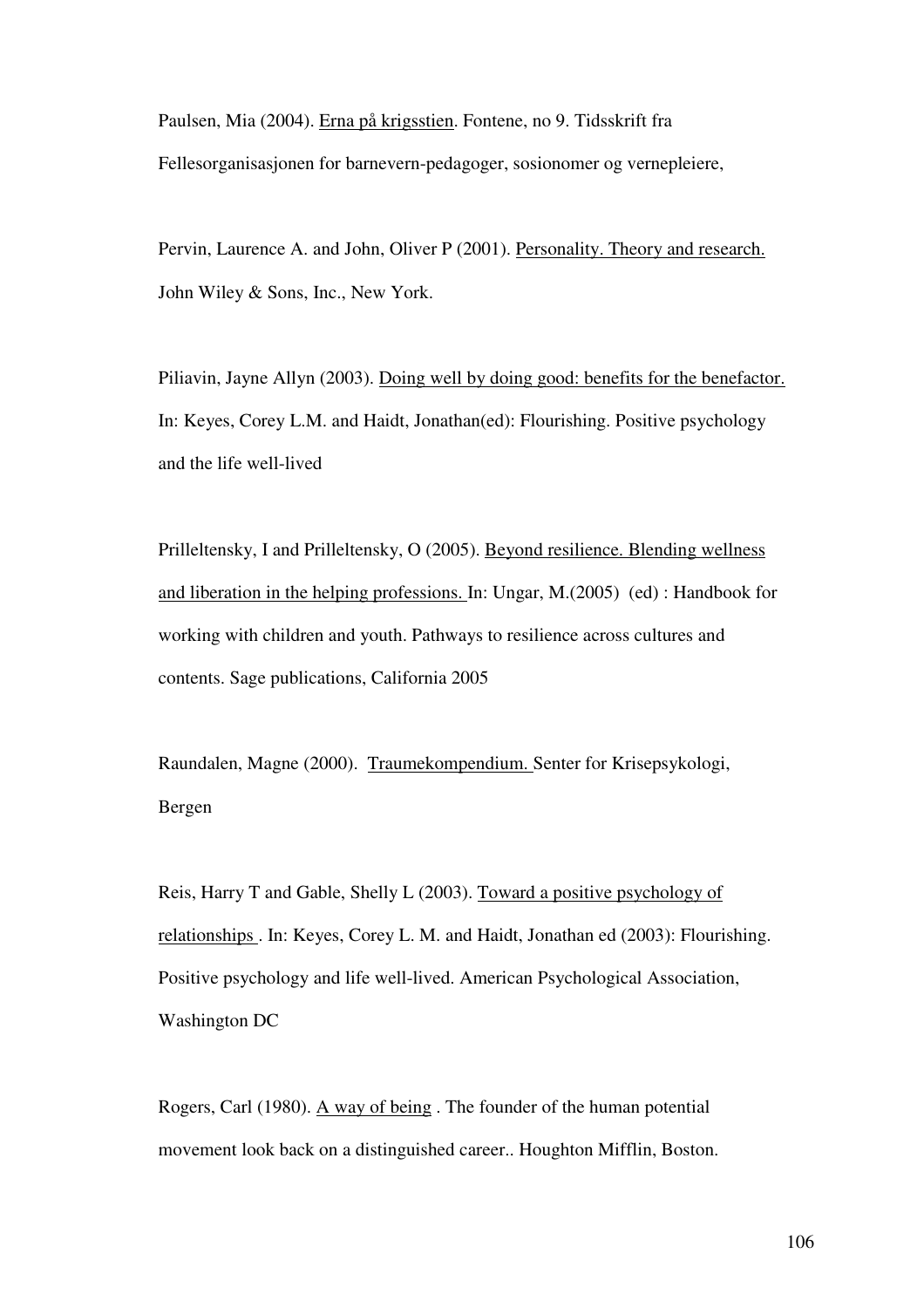Rotter, J.B (1966). Generalized expectancies for internal versus external control of reinforcement. Psychological monographs, 80 (1): 1-28

Rutter, Michael (2000). Resilience Reconsidered: Conceptual Considerations, Empirical findings, and Policy Implications. In J.P. Shonkoff and S.J. Meisels (Eds) Handbook of Early Childhood intervention. Cambridge University Press.

Ryff, Carol D. and Singer, Burton (2003). Flourishing under fire: Resilience as a prototype of challenged thriving In: Keyes, Corey M and Haidt, Jonathan (ed) (2003): Flourishing. Positive psychology and the life well-lived American Psychological Association, Washington DC

Røkenes, Odd Harald and Hansen, Per-Halvard (2006). Bære eller briste Kommunikasjon og relasjon i arbeid med mennesker . Fagbokforlaget, Bergen

Satir, Virginia (1993). Familieliv. Samspill og utvikling. Original title: New Peoplemaking. Translated by Eva Carlsdotter and Truls Fleiner. Aventura Pocket, Oslo

Seligman, Martin E.P (2003). The past, present and future of positive psychology. In: Keyes, Corey and Haidt (Ed) : Flourishing. Positive psychology and the life well-lived. American Psychological Association, Washington DC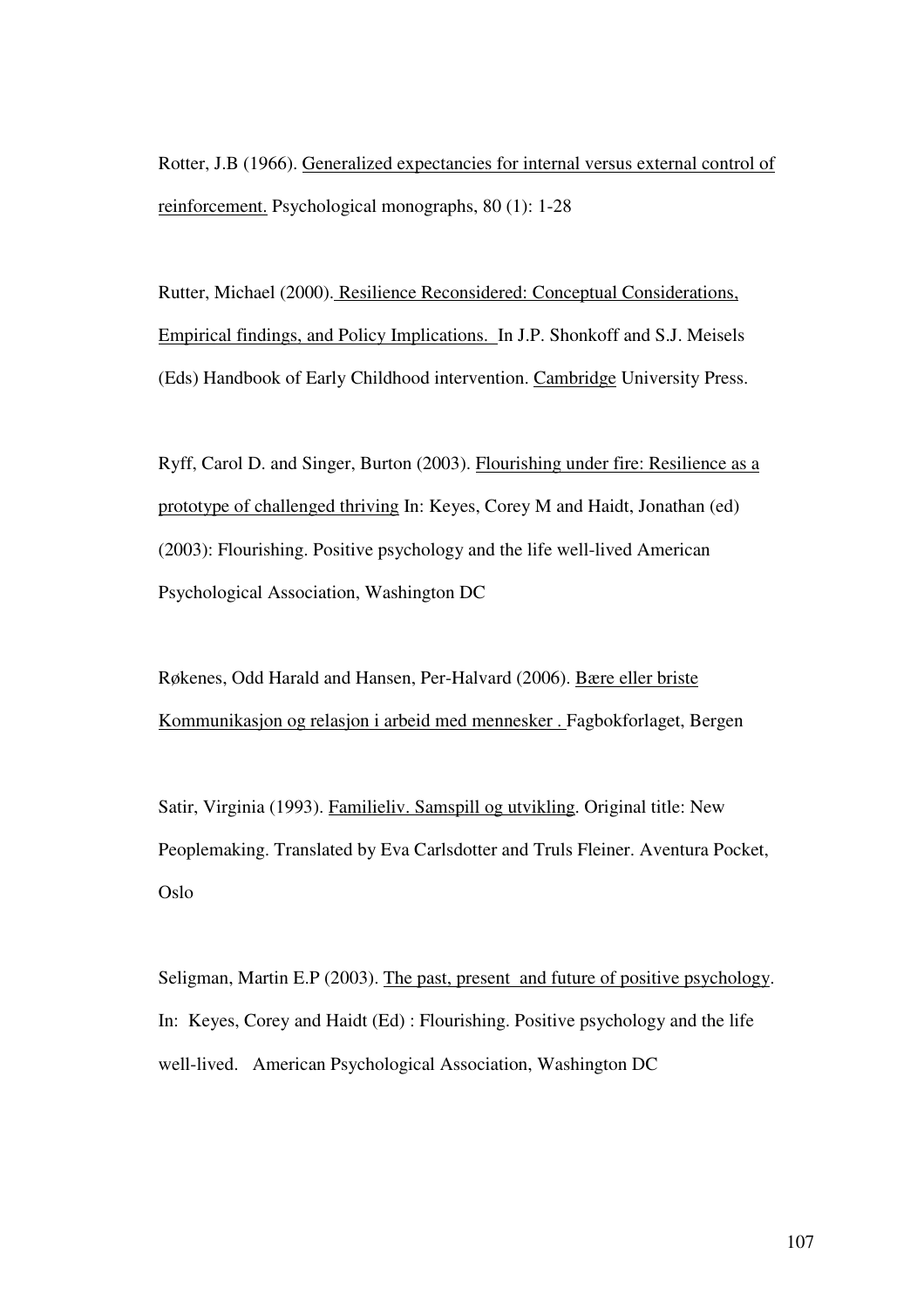Silverman, David (2004). Doing qualitative research. A practical handbook SAGE Publications Ltd. London

Sourander, Andre (1998).Behaviour problems and traumatic events of unaccompanied refugee minors. Journal: Child Abuse & Neglect,Vol. no 22, no 7University of Oxford

Statens Offentliga Utredningar (2006). Barn i asylprosessen med uppgivenhetssymptom, Stockholm , UD 2004:06

Tones, Keith; Green, Jackie (2004). Healthy Public Policy In: Tones, Keith; Green, Jackie (2004): Health promotion. Planning and strategies. SAGE Publications Ltd ,London

 Tones, Keith; Green, Jackie (2004). Health and health promotion In: Tones, Keith; Green, Jackie (2004:Health promotion. Planning and strategies. SAGE Publications Ltd ,London

Tunstrøm, A (2004). Barn som get up. Enkæt angående asylsøkande barn som vårdats på barnpsykiatrisk klinikk under år 2003. Stockholms læns sjukvårdsområde, Stockholm

Tveiten, Sidsel (1998). Veiledning – mer enn ord. Fagbokforlaget, Sandviken, Bergen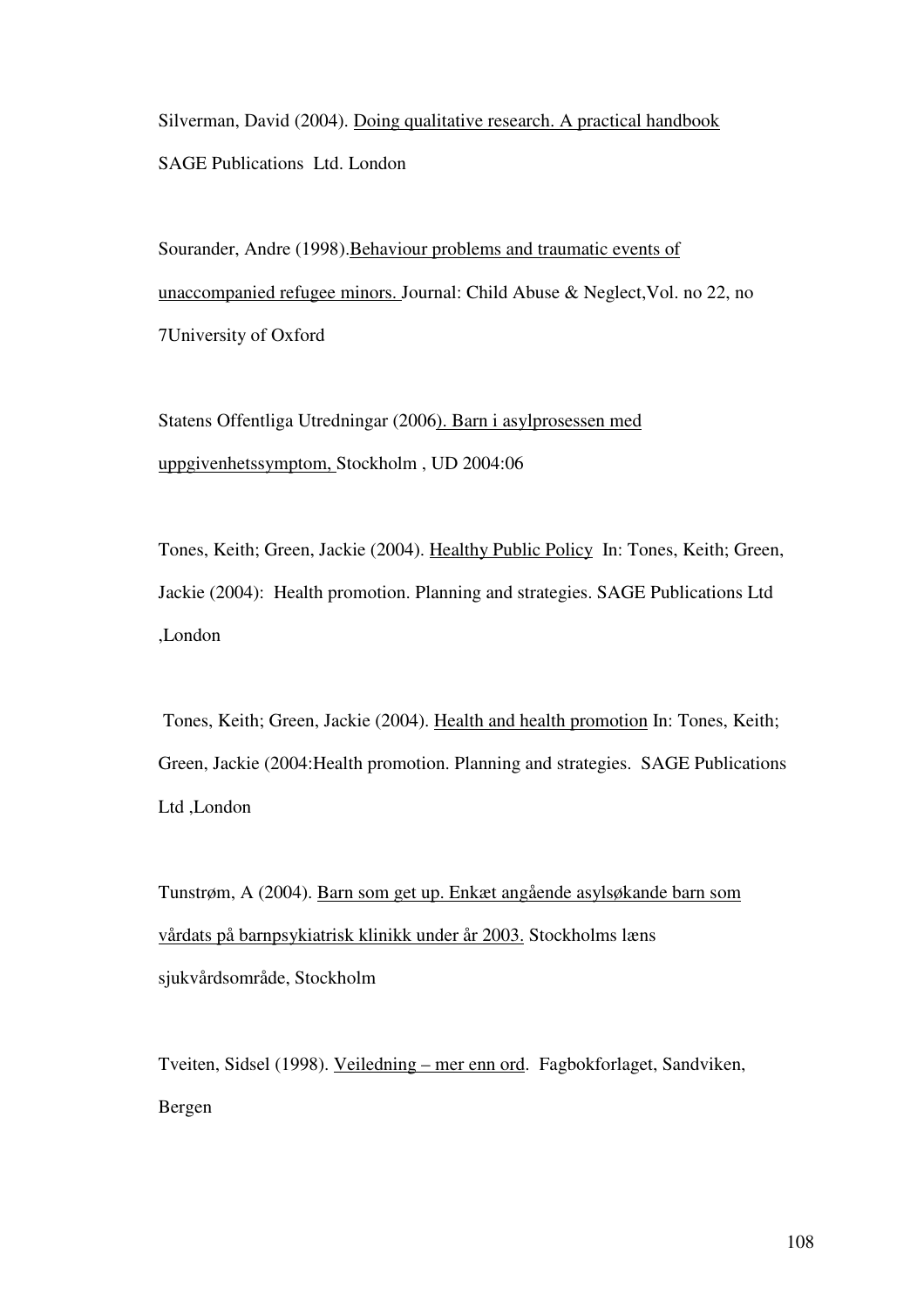Ungar, Michael (2004). A constructionist discourse on resilience. Multiple contexts multiple realities among at- risk children and youth .Youth & society, vol 35 no 3, March 2004, 341 -365 DOI: 10.1177/ 0044118x 03257030. Sage publications 2004

Ungar, Michael (2005a). Introduction. In: Ungar, M.(ed.) (2005): Handbook for working with children and youth. Pathways to resilience Across Cultures and Contexts. Sage Publications Inc. Thousand oaks, California

Ungar, Michael (2005). Resilience among children in child welfare, corrections, mental health and education settings: Recommendations for service Child & youth Care Forum, 34 (6), December 2005 Springer Science + Buisness media Inc.

Ungar, M and Teram, E (2005). Qualitative resilience research: Contributions and risks. In Ungar, M.(ed.) (2005): Handbook for working with children and youth. Pathways to resilience Across Cultures and Contexts. Sage Publications Inc. Thousand oaks, California

United Nations High Commissioner for Refugees (1994). Refugee Children. Guidelines on Protection and Care. Geneva

Varvin, Sverre (2003). Flukt og eksil. Traume, identitet og mestring. Universitetsforlaget AS, Oslo

Waaktaar, T; Christie, H (2000). Styrk sterke sider. Håndbok i resiliencegrupper for barn med psykososiale belastninger. Kommuneforlaget, Oslo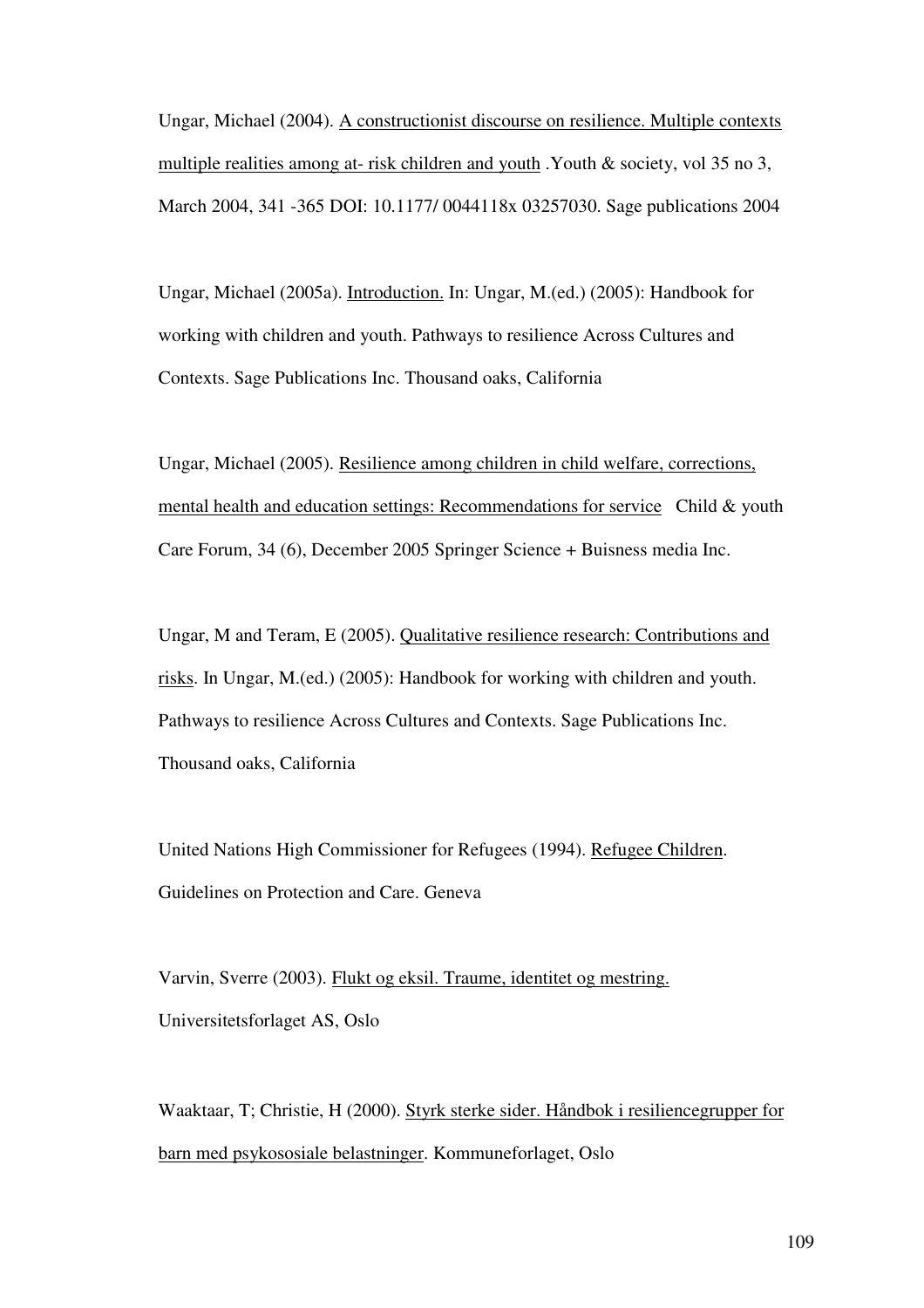Wiley, A.; Rappaport, J.(2000). Empowerment, Wellness and the Politics of Development In : Rappaport, J et al (ed); Cicchetti, D (ed): The promotion of wellness in children and adolescents (p55-59). Child welfare League of America, Inc xxvi, Washington DC

 Williams, Carolyn (1991). Primary prevention and the need for a public health approach In: Westermeyer, J., Williams, C.L., and Nguyen, A.N. (Eds): Mental health service for refugees. US. Government Printing Office, Washington DC,

Wolff, Peter H; Fesseha,G.(1999). The orphans of Eritrea. A five- year follow up. Study. J. Child Psychiat.Vol.40, No 8 Cambridge University Press

www.sou.gov.se/barniasylproc/dokument/ud\_asylum\_060918.pdf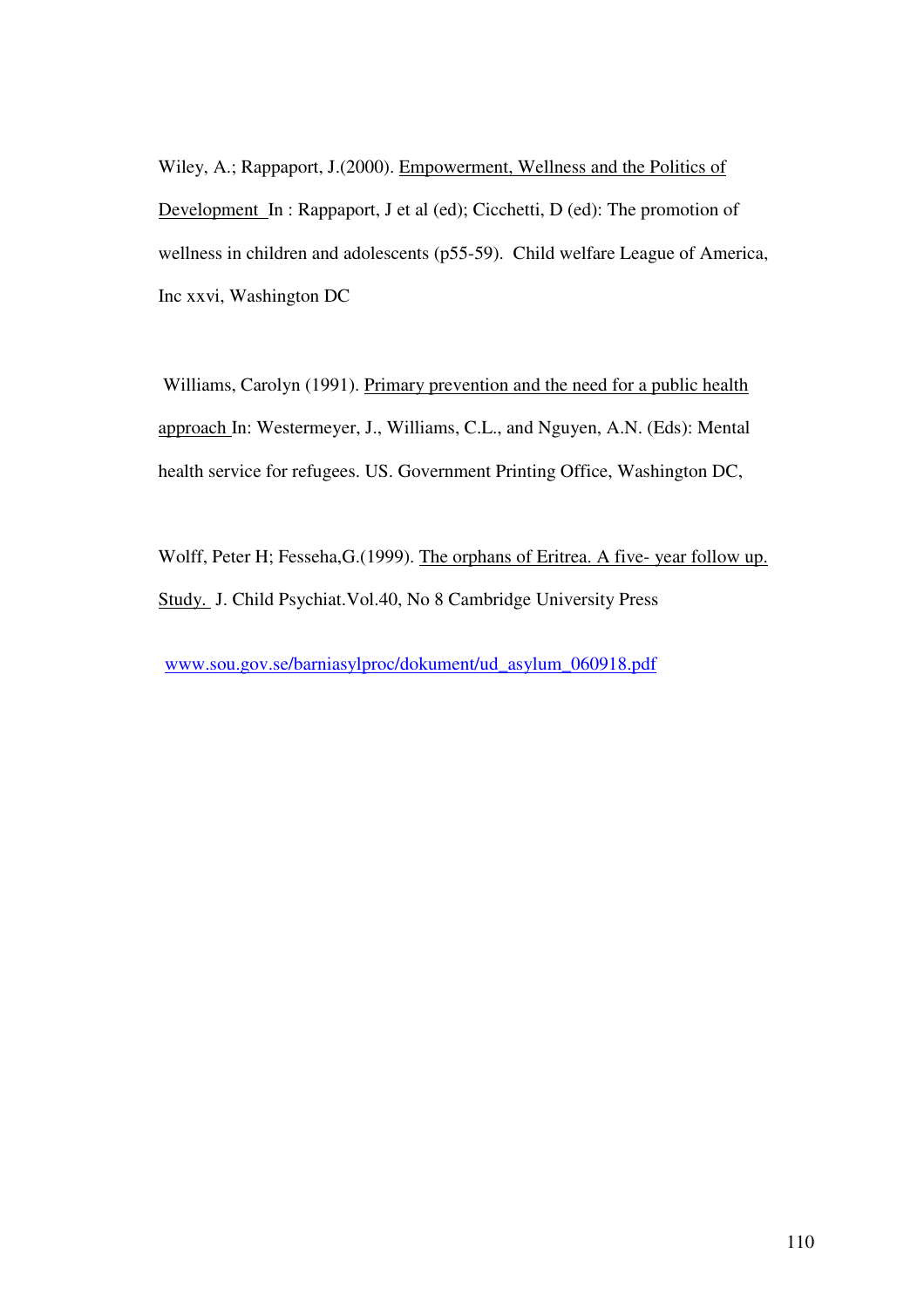# **APPENDIX**

## **1. INTERVIEW GUIDE**

#### *Questions*

- 1. Can you tell me about your situation since you came to Norway? Where have you lived? For how long?
- 2. Can you describe yourself today? Is it different from one year ago? Or when you came to Norway? What is the difference?
- 3. What have been the most important to make you try to change your condition? A situation? A person? Characteristics? Words? Are there any of these characteristics that strengthen your trust in yourself to act to change your situation?
- 4. Are there specific services, persons, or situations that facilitated change in your situation? In what way was change facilitated?
- 5. Can you describe to me what was important for you in this process?
- 6. What relation do you have to people in your environment (teachers, peers in the centre, Norwegian peers, camp personal, health personal, coaches etc). What does this relation mean to you?
- 7. If you could try to explain any reasons for the way your life has turned out to be, how would you do it?
- 8. What makes you happy? What do you do then? What makes you feel bad? What do you do then?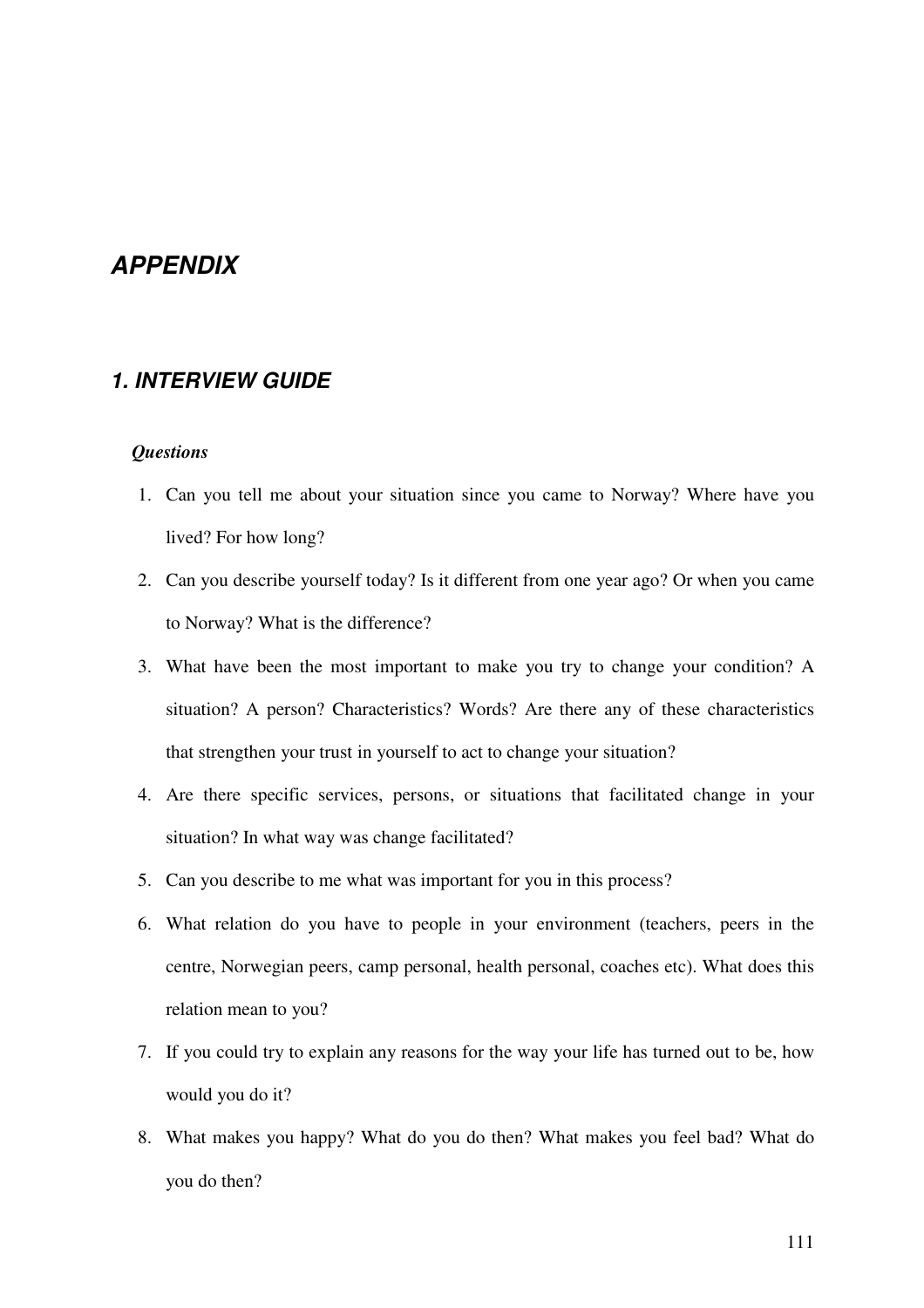- 9. What wishes do you have for the future? Can you describe for me how you think you can fulfil your wishes?
- 10. Would you please give some advices to Norwegians about how to support children and youth in similar situations as yours?

The questions must be considered just advisory, and may be changed, mixed and reformulated as the conversation is going on.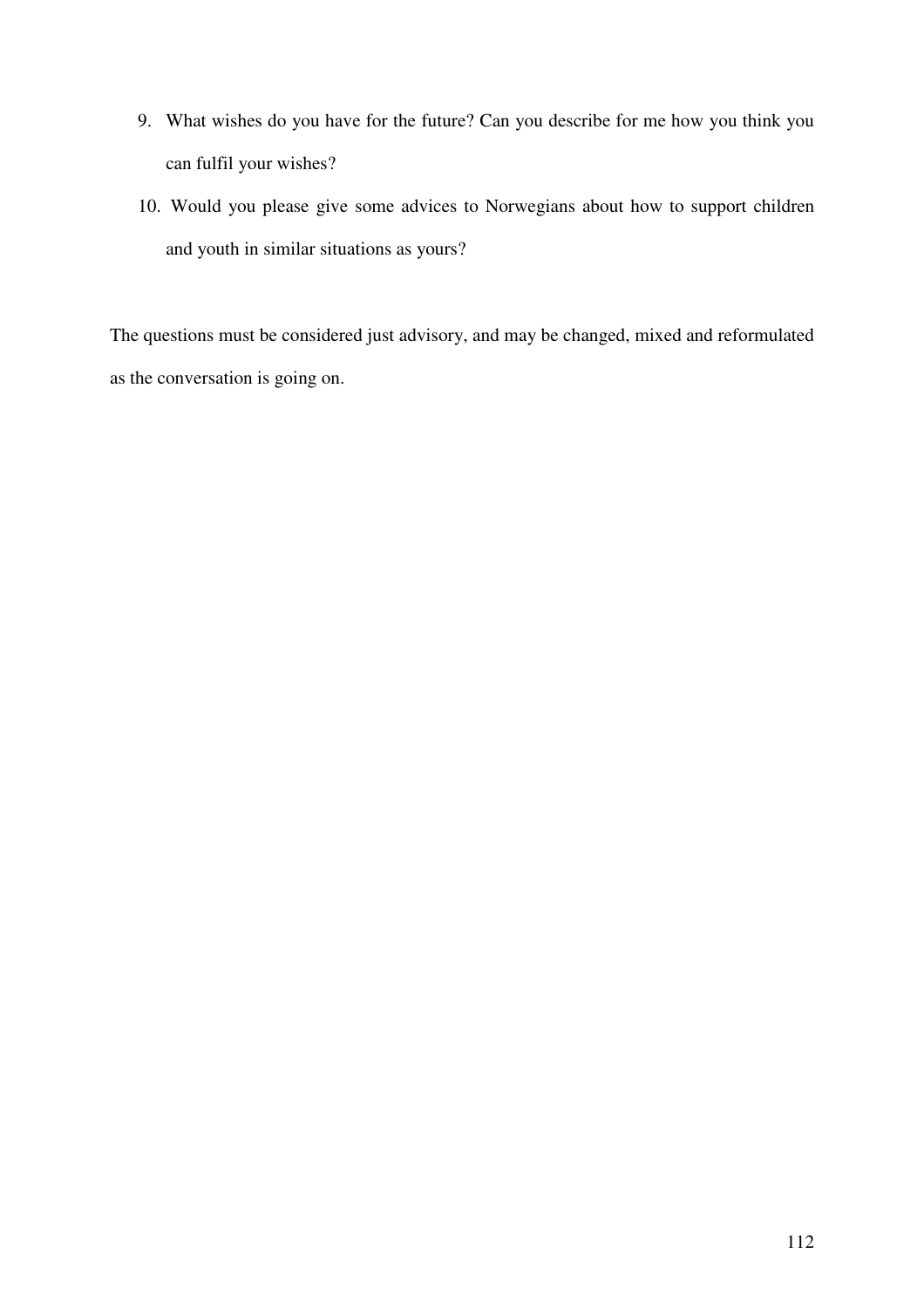## **2. INFORMASJON TIL DELTAKERE**

## *1. Prosjektets tittel:*

Unaccompanied minor refugees and resilience; Empowerment, participation and subjective well being

## *2. Prosjektets bakgrunn og formål*

### *Bakgrunnen for studiet*

er mitt arbeid som psykiatrisk sykepleier for flyktningebarn og ungdom i 12 år. Gjennom dette arbeidet ble jeg opptatt av hvordan vi best kan legge forholdene til rette for denne gruppen som dere også tilhører. Representanter for deres gruppe har vært presentert i media fordi dere har jobbet med deres egen situasjon og ønsker å bedre situasjonen også for andre i samme situasjon. Jeg ser det som viktig å kartlegge deres erfaringer med dette arbeidet, og mitt håp er at dette på sikt skal kunne bidra til utvikling av planer for en bedre ivaretakelse av deres gruppe.

## *Formål med studiet*:

- Å finne ut mer om hvordan det er å være barn og ungdom og flyktning i Norge. Jeg ønsker også å finne ut hva som har bidratt til at dere har tatt fatt i situasjonen deres og prøver å gjøre noe med den selv, og hvordan dette oppleves for dere.
- I tillegg vil undersøkelsen kunne gi et viktig bidrag til dem som har mye kontakt med flyktningebarn og ungdom, som mottaksarbeidere, helse-og sosialarbeidere, lærere, frtitidsarbeidere, om hvordan dere selv mener at støtten kan utformes.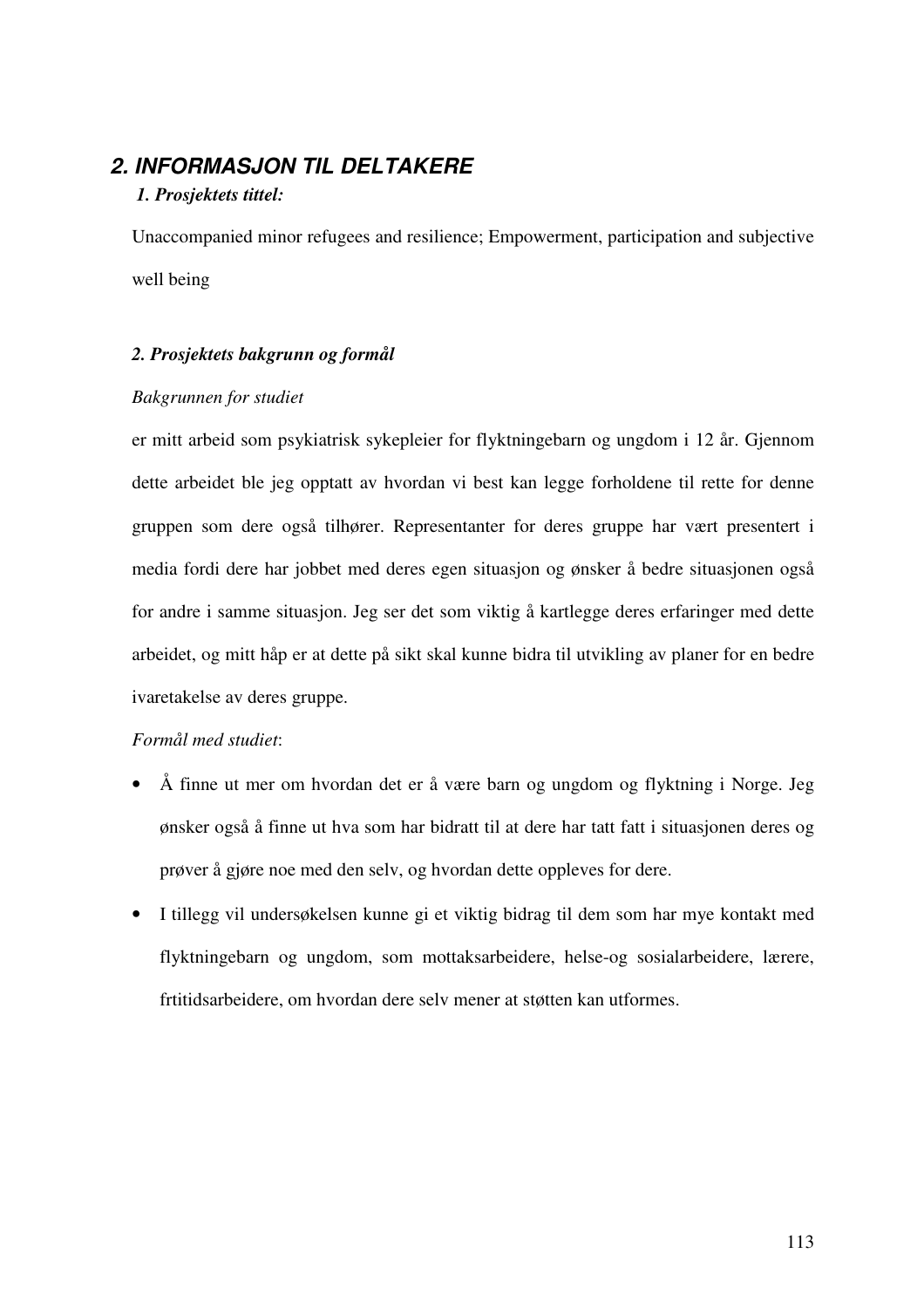# *3. Hvilke metoder som skal benyttes for å innhente opplysninger, og hvilke opplysninger som innhentes.*

Jeg ønsker å intervjue dere om hvordan dere har opplevd situasjonen som flyktning i Norge. Særlig er jeg interessert i hva som førte til at dere aktivt prøver å få økt innflytelse i forhold til deres egen situasjon og hva det har betydd for dere å jobbe med dette. Jeg vil helst intervjue dere en og en, for at hver best mulig skal få komme fram med sin historie.

Jeg vil gjerne bruke båndopptaker under intervjuet for å oppfatte og kunne gjenhente det dere sier mest mulig riktig. Jeg kommer ikke til å gi disse båndene videre til noen, men skrive disse ut etter intervjuene. Dersom dere er usikker på om jeg har forstått dere rett, kan dere lese gjennom utskriften av intervjuet etterpå og godkjenne det eller be om endringer. Før intervjuet vil jeg spørre om det er i orden at jeg bruker båndopptaker. Om du ikke ønsker at den skal benyttes er det helt i orden.

#### *4. Hva opplysningene konkret skal brukes til.*

Opplysningene skal brukes til min master oppgave ved HEMIL- senteret. Min plan er også å skrive artikler ut fra dette, der deres stemmer blir det viktigste bidraget. Artiklene skal prøves utgitt i fagtidsskrifter, men også i vanlige aviser.

#### *5. Navn og adresse på institusjonen som prosjektleder er tilknyttet*

HEMIL- senteret, psykologisk fakultet, ved Universitetet i Bergen

## *6. Navn og adresse på prosjektleder og veileder.*

Prosjektleder: Siv Førde, Kleiva 79, 6900 Florø

Veileder: Mai Bente Snipstad, Universitetet i Bergen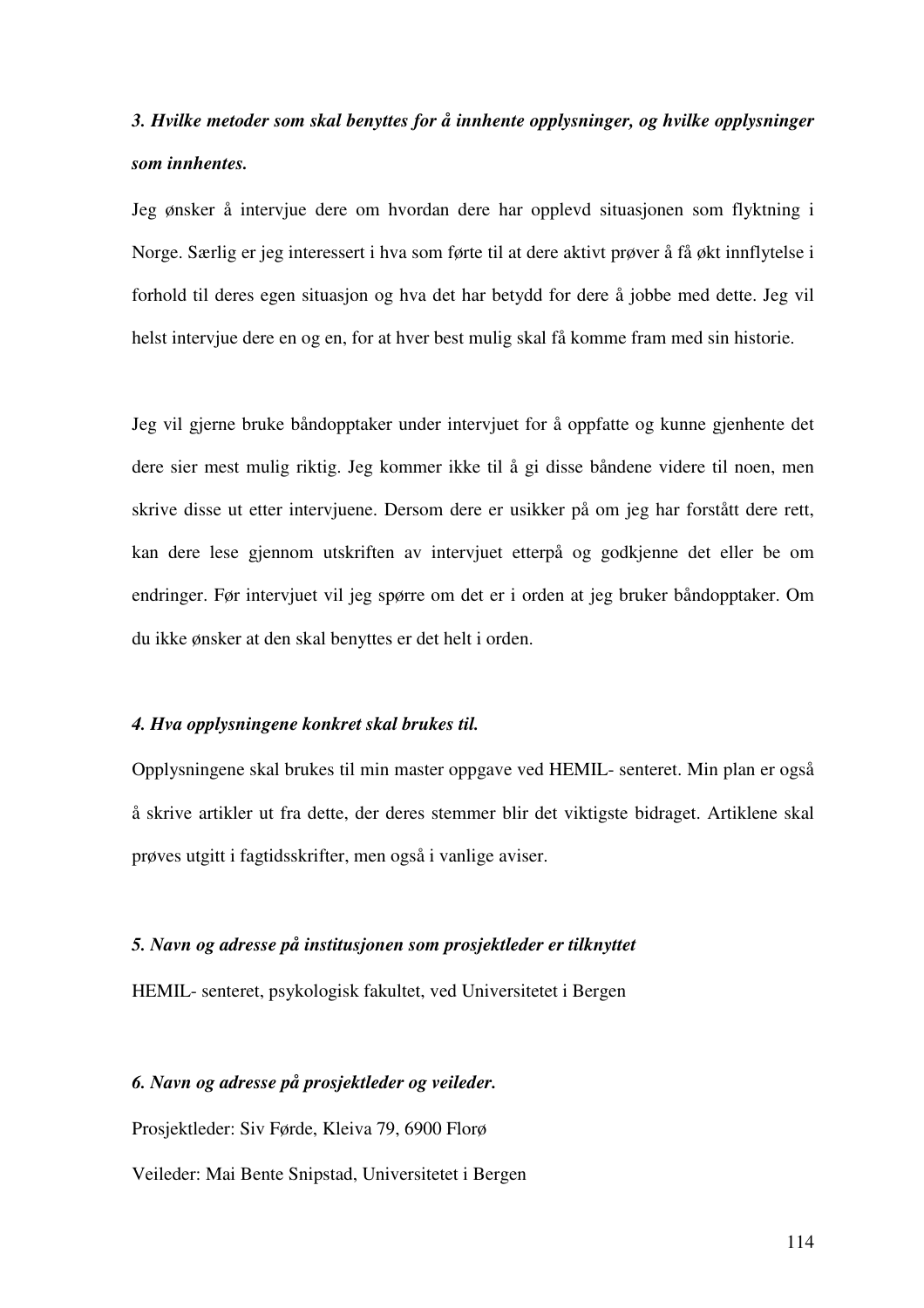#### *7. Navn og adresse på databehandler.*

HEMIL- senteret, Universitetet i Bergen

#### *8. Finansiering av prosjektet.*

Egenfinansiering ved HEMIL- senteret

#### *9. Frivillighet*

Det er frivillig å delta og du kan trekke deg på et hvilket som helst tidspunkt.

Om du velger å trekke seg får det ingen konsekvenser for deg, og du behøver ikke gi noen grunn for dette.

#### *10. Tid for prosjektslutt og lagring av data*

Prosjektet skal være ferdig våren 2006. Alle opplysninger skal anonymiseres før de lagres i låst arkivskap.

#### *11. Foresatte/verge*

Dersom dere har foreldre eller verge har disse rett til å se spørreskjema før intervjuet dersom de ønsker det.

## *12. Taushetsplikt*

Jeg er underlagt taushetsplikt og alt dere opplyser om skal behandles konfidensielt. Opplysningene blir ikke utlevert til andre. Opplysningene som framkommer i sluttrapporten skal ikke kunne tilbakeføres til enkeltpersoner.